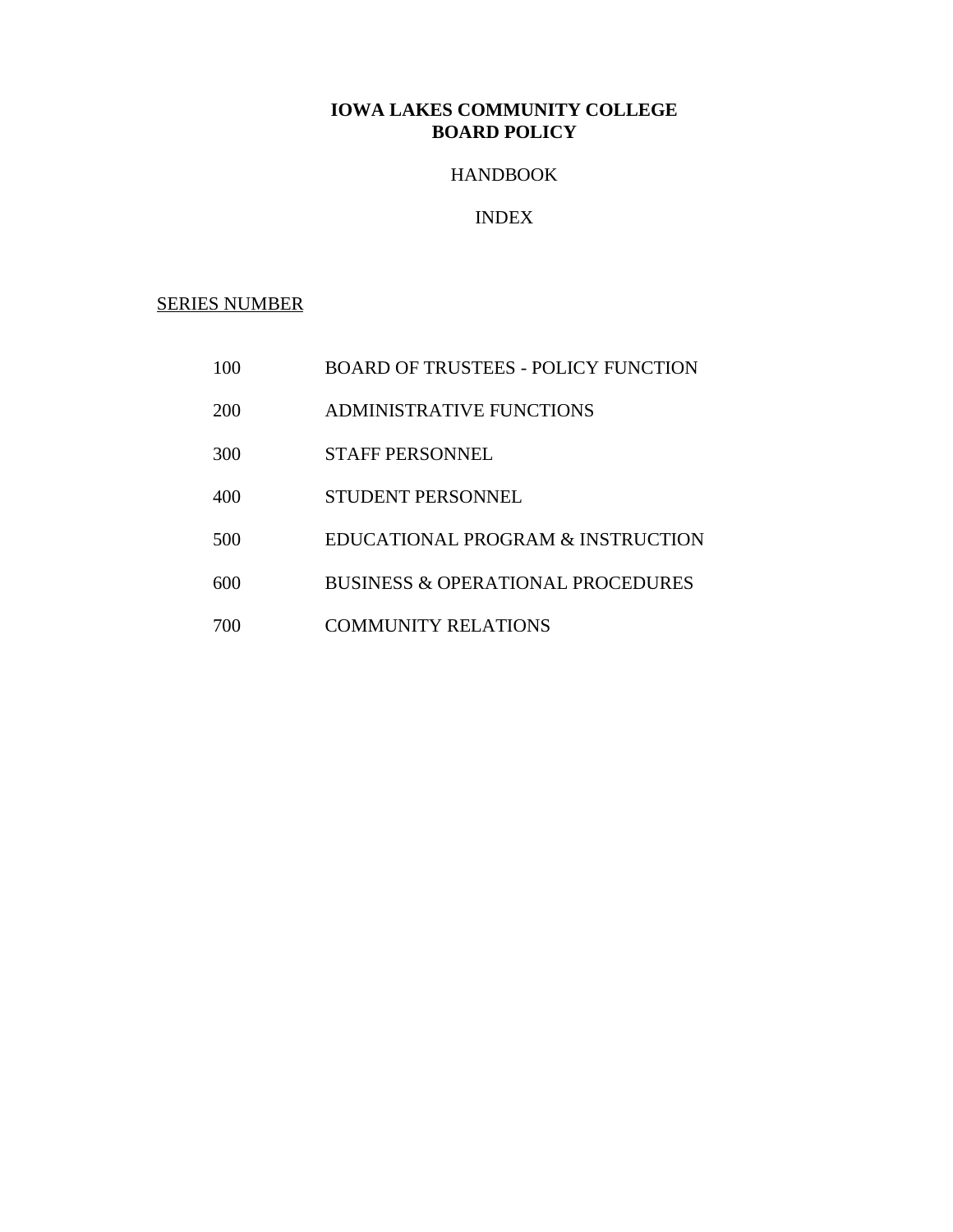# TABLE OF CONTENTS

# SERIES 100

# BOARD OF TRUSTEES - POLICY FUNCTION

| SERIES NUMBER | POLICY STATEMENT                           |
|---------------|--------------------------------------------|
| 101           | <b>Statement of Guiding Principles</b>     |
|               |                                            |
|               | <b>General Organization and Operation</b>  |
| 102           | Name of Area Education Unit, Legal Status  |
| 103           | Board Members - Terms of Office            |
| 104           | Filling Vacancies of Members and Officers  |
| 105           | <b>Board Meetings-Organization Meeting</b> |
| 106           | <b>Standing and Temporary Committees</b>   |
| 107           | Legal Counsel                              |
| 108           | Formulation and Review of Policies         |
| 109           | <b>Compensation for Expenses</b>           |
| 110           | Conflict of Interest and Confidentiality   |
|               | <b>Board Officers</b>                      |
| 120           | <b>President and Vice President</b>        |
| 121           | Secretary                                  |
| 122           | Treasurer                                  |
|               |                                            |
|               | <b>Board Meetings</b>                      |
| 130           | <b>General Structure</b>                   |
|               |                                            |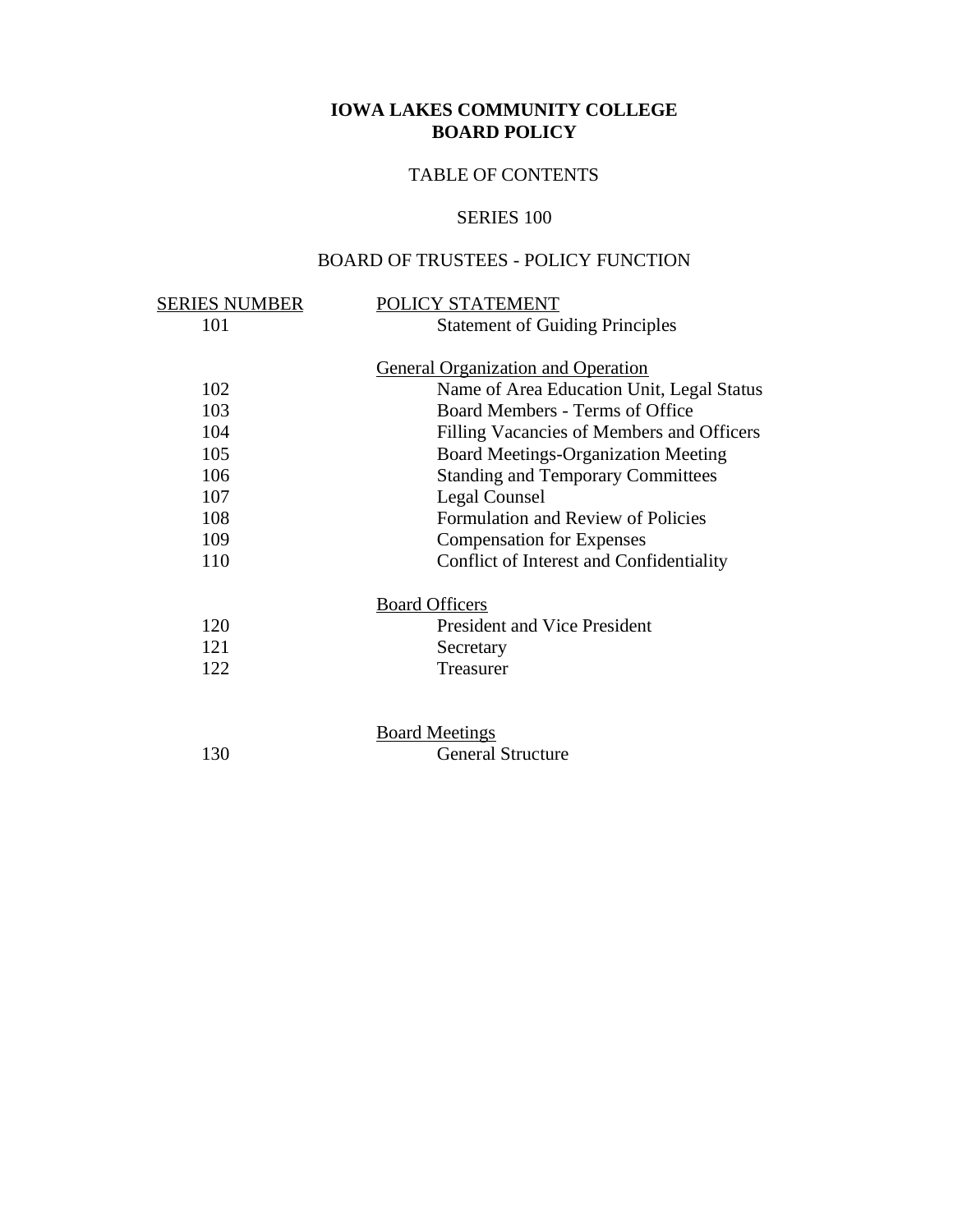## **Subject: Board of Trustees – Policy Function Series 101: Statement of Guiding Principles – Mission and Goals**

It is the policy of the Board of Trustees to recognize and maintain the distinction between those activities which are appropriate to the Board of Trustees as the legislative governing body of Iowa Lakes Community College and those administrative activities which are to be performed by the College President and his/her staff in the exercise of delegated administrative authority.

Mission Statement: To provide opportunities for quality lifelong learning and promote economic development for our communities.

## **Goal 1: Opportunities**

Extend opportunities for personal and professional growth that are responsive to the dynamic needs of the individual and society.

## **Goal 2: Lifelong Learning**

Provide learner-centered activities that empower the individual to reach his/her full potential and to fulfill each individual's personal and career goals.

### **Goal 3: Economic Development**

Support partnerships among business, communities, and labor groups that strengthen the economic health and quality of life of area residents.

## **Goal 4: Communities**

Promote collaborations with communities that support access to college programs and services with sensitivity to diversity and equal opportunities for all.

DATE OF ADOPTION: 1/28/69 DATE OF REVISION: June 2005 DATE OF REVIEW: 2/20/2018, 4/19/2022 LEGAL REFERENCE (Code of Iowa): Chapter 260C.14 RELATED ADMINISTRATIVE RULES AND REGULATIONS: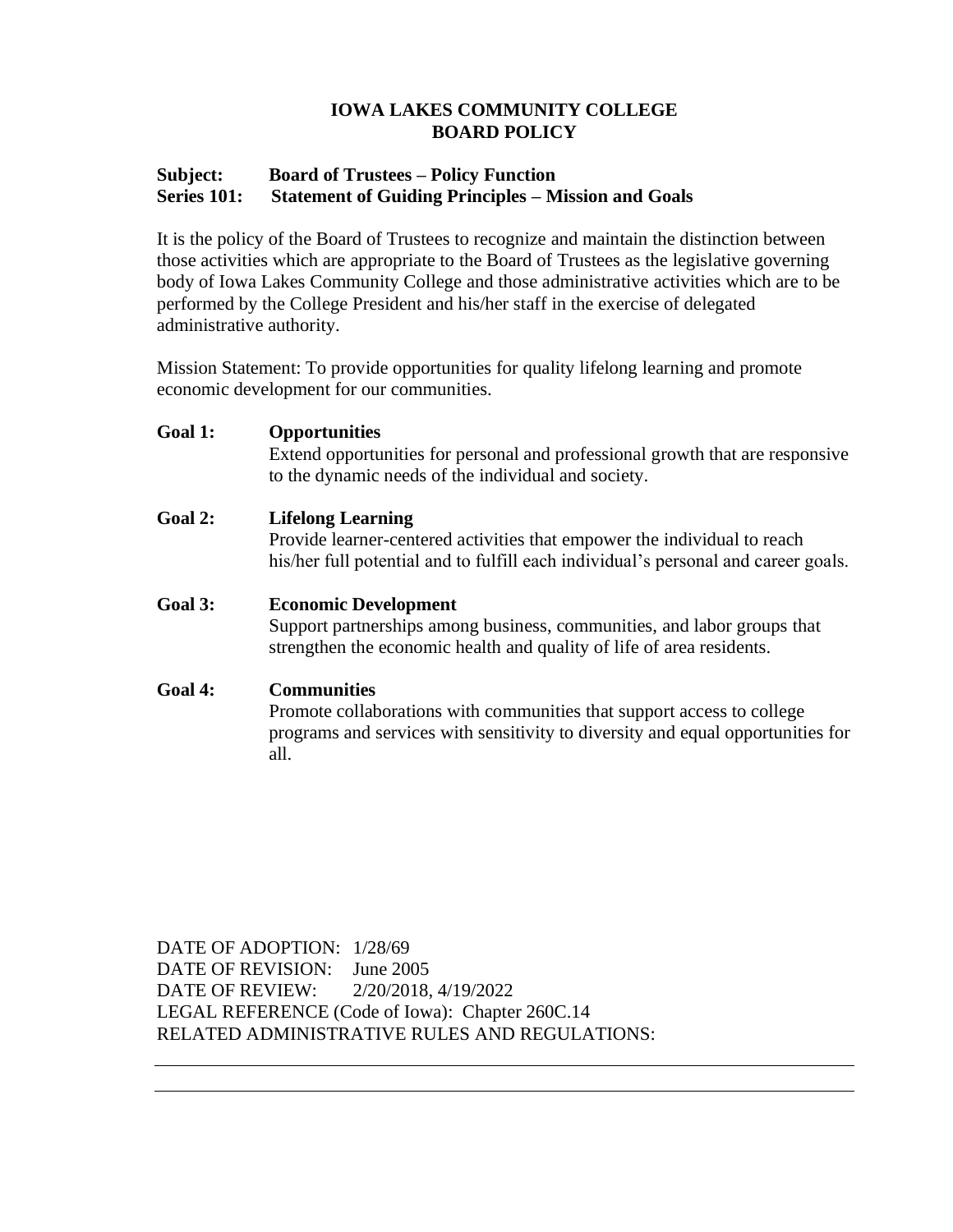## **Subject: General Organization and Operation Series 102: Name of Area Education Unit, Legal Status**

## Name of Area Education Unit

The Area Education Unit is organized and known as **Iowa Lakes Community College**.

### Legal Status

The Board of Trustees of Iowa Lakes Community College derives its legal status from the Constitution of the State of Iowa and the statutes enacted by the General Assembly. The College is a school corporation formed under the provisions of Chapter 260C, Code of Iowa. The College is legally organized as Merged Area III. Whenever the term Iowa Lakes Community College is used in these policies or in any other document of the College, it shall mean Merged Area III. When the term "College" is used in these policies, it shall mean Merged Area III.

Whenever the term Board of Trustees is used in these policies or in any other document of the College, it shall mean Board of Directors.

DATE OF ADOPTION: 3/28/67 DATE OF REVISION: June 2005 DATE OF REVIEW: 2/20/2018, 4/19/2022 LEGAL REFERENCE (Code of Iowa): Chapter 260C RELATED ADMINISTRATIVE RULES AND REGULATIONS: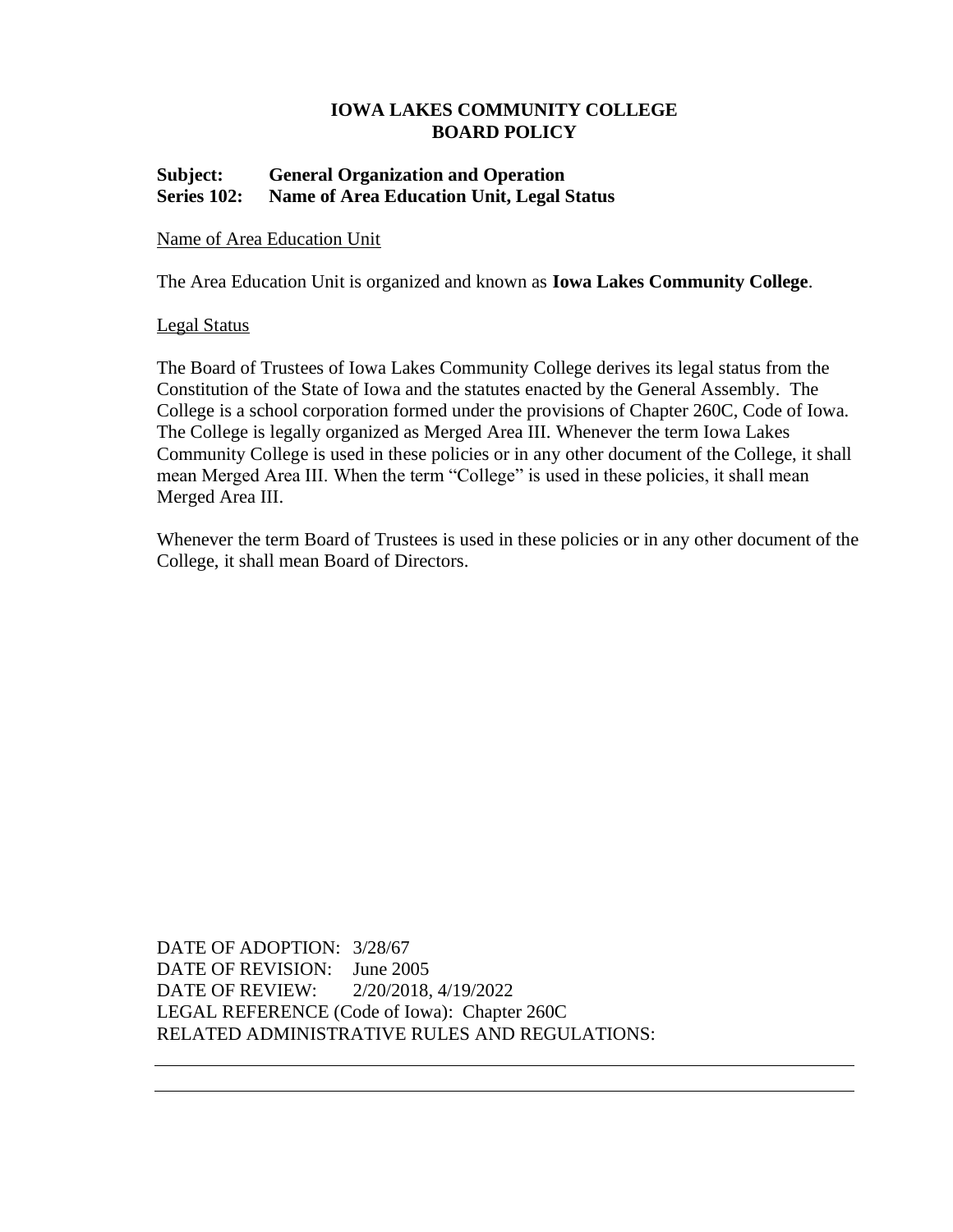# **Subject: General Organization and Operation Series 103: Board Members – Terms of Office; Regular and Special Elections**

## Members

The Board of Trustees is composed of seven (7) members, one (1) from each Trustee District. Each member is elected from a Trustee District by the electors of that Trustee District and shall be a resident of the district from which elected. No member shall serve on the Board of Trustees who is a member of a Board of Directors of a local school district or a member of an area education agency board.

### Term of Office

Each member of the Board of Trustees is elected for a term of four (4) years or to complete the unexpired term of a regularly elected member. Terms shall expire on the regularly scheduled Organization Meeting in December. Regular terms commence at the December Organizational meeting, and members shall qualify by subscribing to the oath of office prescribed in Section 277.28 of the Code of Iowa.

### Regular and Special Elections

Elections for Iowa Lakes Community College shall be held every two (2) years on the first Tuesday after the first Monday in November in odd-numbered years. Special elections may be called by the Board of Trustees with reference to those matters stipulated in Section 277.2, which are applicable to Community Colleges.

DATE OF ADOPTION: 1/28/69 DATE OF REVISION: 6/18/2019, 4/19/2022 DATE OF REVIEW: 2/20/2018, 4/19/2022 LEGAL REFERENCE (Code of Iowa): Chapter 260C.11, 277.1, 277.2, 277.28 RELATED ADMINISTRATIVE RULES AND REGULATIONS: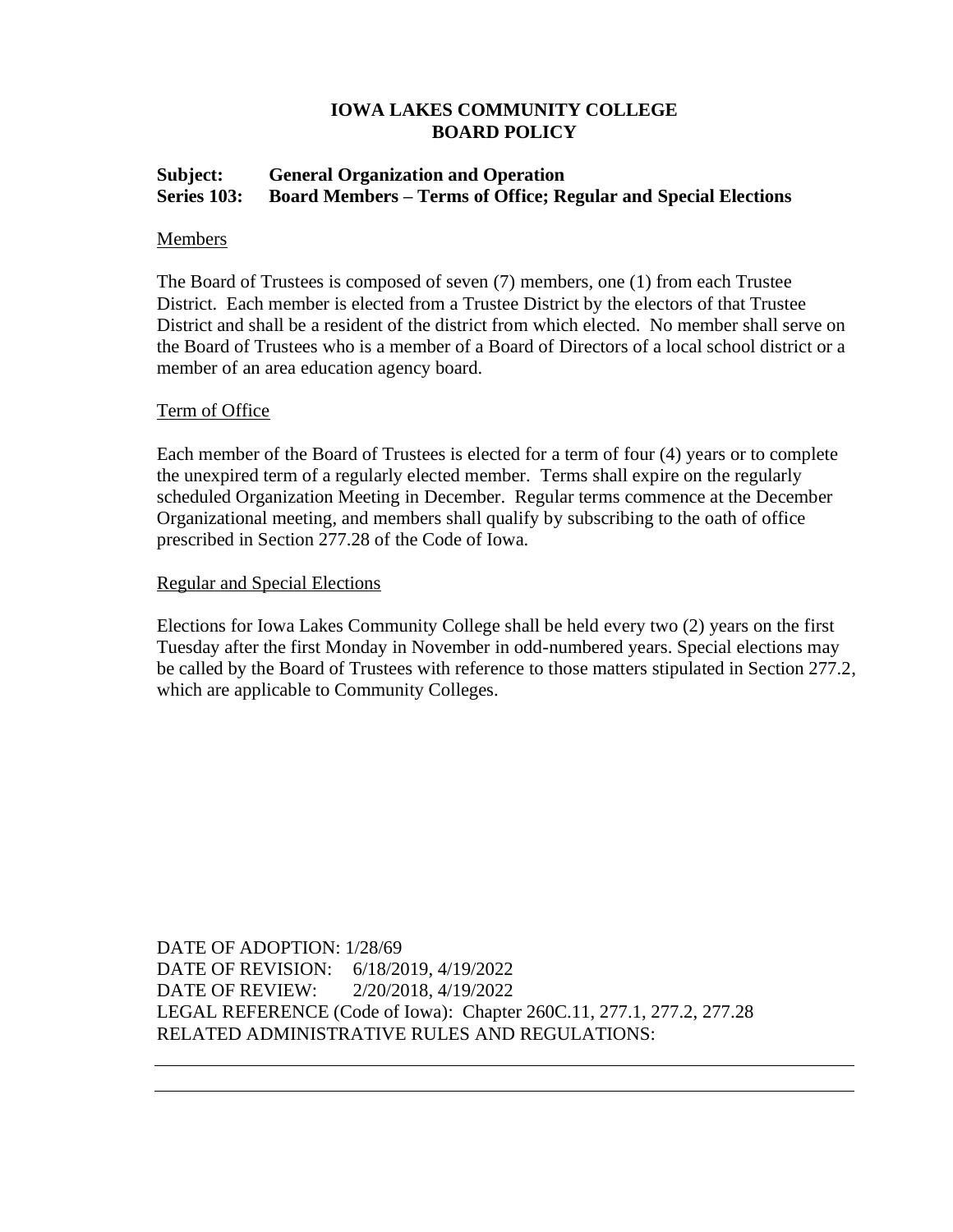# **Subject: General Organization and Operation Series 104: Filling Vacancies of Members and Officers**

Vacancies on the Board shall be filled in accordance with the Code of Iowa.

DATE OF ADOPTION: 1/28/69 DATE OF REVISION: June 2005, 4/19/2022 DATE OF REVIEW: 2/20/2018, 4/19/2022 LEGAL REFERENCE (Code of Iowa): Chapter 260C.11, 277.29 RELATED ADMINISTRATIVE RULES AND REGULATIONS: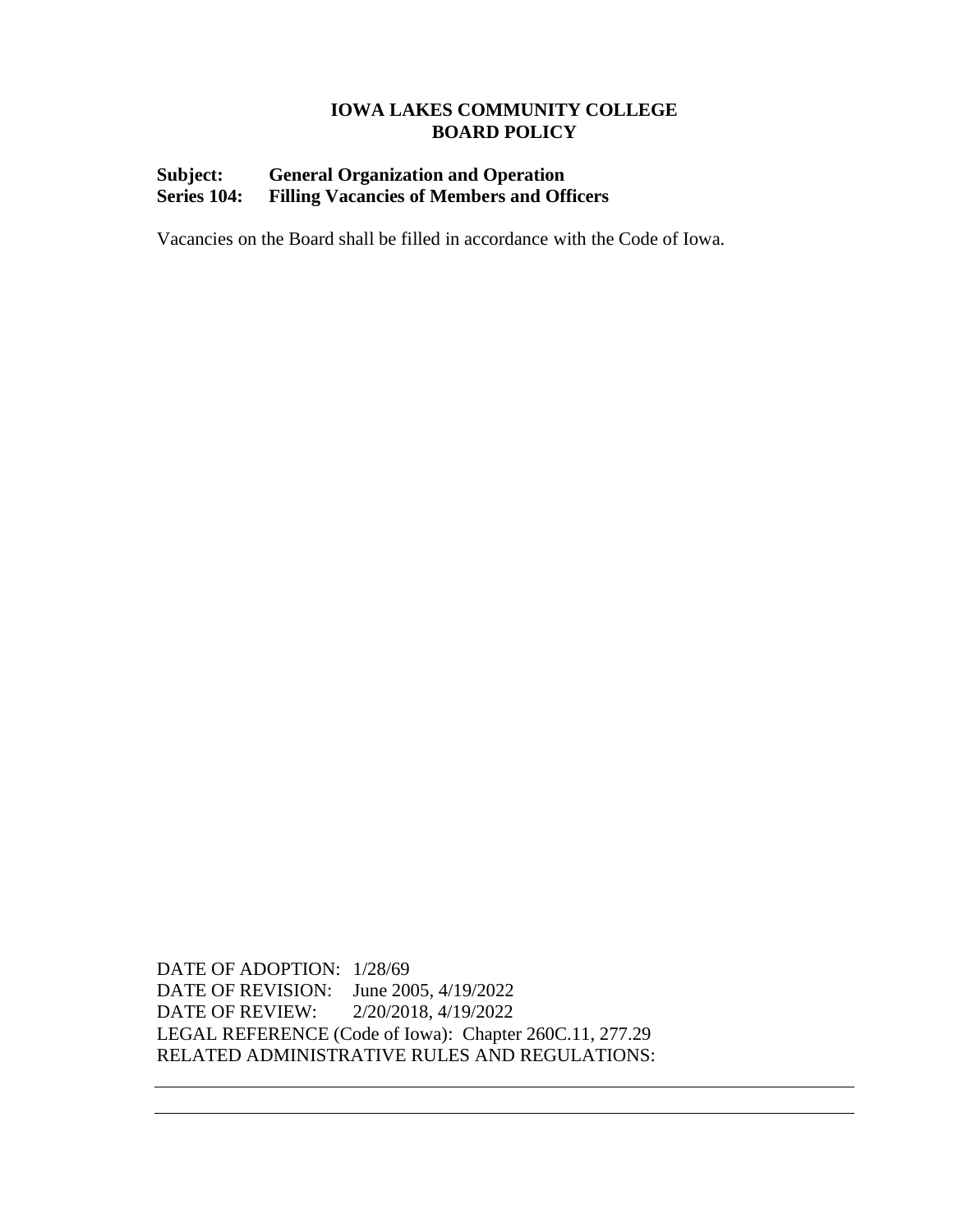### **Subject: General Organization and Operation Series 105: Board Meetings - Organizational Meeting**

At the Organizational Meeting of the Board held at the Regular meeting in December as required by law, the first order of business shall be for the Board President to call the meeting to order. Next in order are approval of minutes and discussion of old business. The last order of business shall be the counting of the ballots by tellers appointed by the Board President and the declaring of duly elected candidates. The meeting shall be adjourned. The Secretary acting as temporary Board President shall then call the meeting to order. The first order of business shall be to swear into office any new members unless they have been so sworn previously. The Board shall then elect from its membership a Board President, a Vice President, and other appropriate positions. The Secretary and the Board President shall act as tellers for the election.

DATE OF ADOPTION: 1/28/69 DATE OF REVISION: 6/18/2019, 4/19/2022 DATE OF REVIEW: 2/20/2018, 4/19/2022 LEGAL REFERENCE (Code of Iowa): Chapter 260C.12, 277.28, 279.1, 279.3 RELATED ADMINISTRATIVE RULES AND REGULATIONS: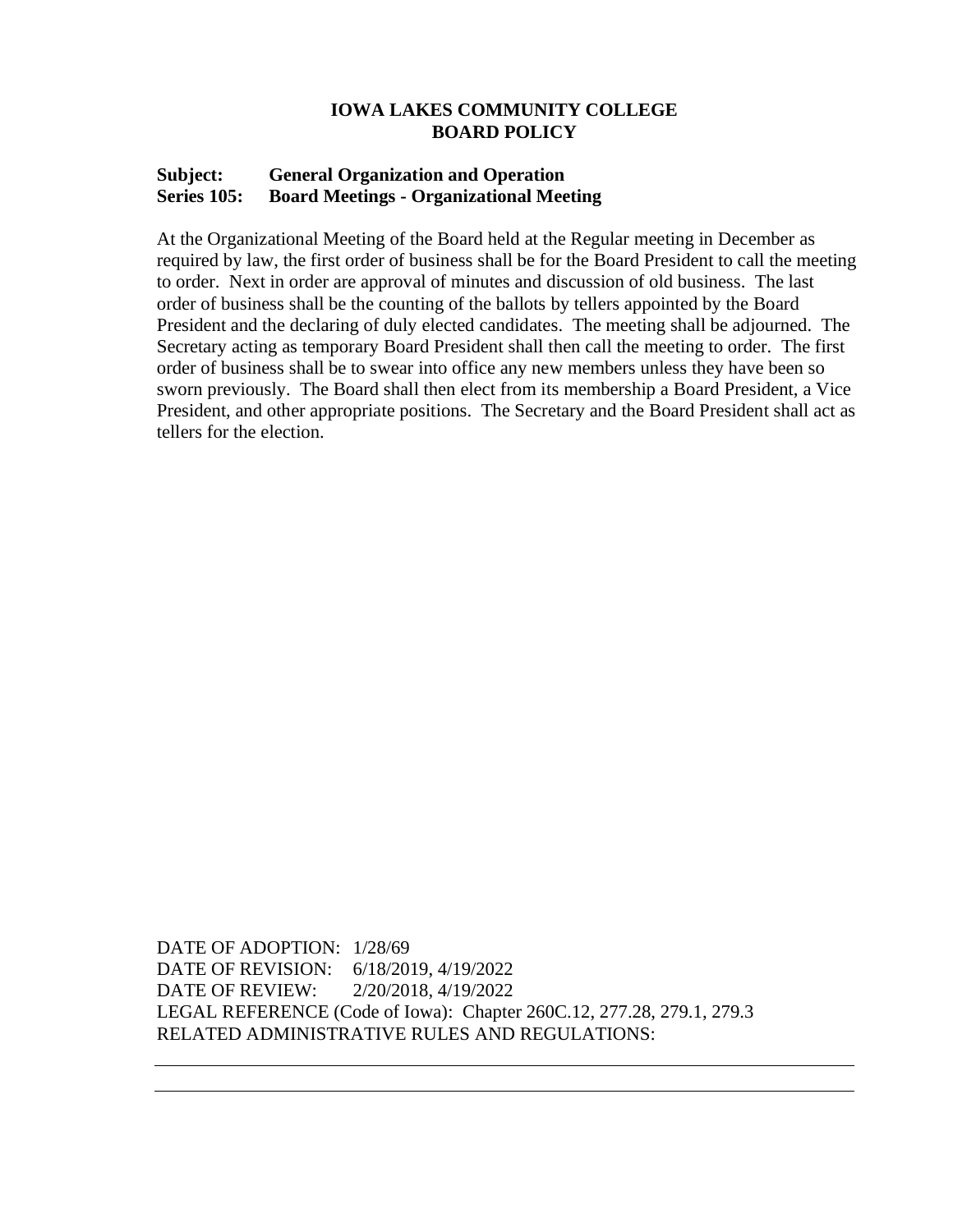## **Subject: General Organization and Operation Series 106: Standing and Temporary Committees**

Temporary committees of the Board may be appointed by the Board President, and their duties shall be outlined at the time of appointment. Board committees shall be comprised of less than a majority of the Board membership.

The function of the committees shall be to provide information and recommendations as directed by the Board to assist the Board in its decision-making capacity. The recommendations and reports of all committees shall be advisory in nature with final decision-making authority retained by the Board.

A temporary committee shall serve a specific function and shall be considered dissolved when its report is made to the Board of Trustees.

A Standing Committee shall continue to function and make periodic reports to the Board in the area designated as long as there is a manifested need. The status of functioning Standing Committees shall be reviewed annually at the Board's Organizational Meeting. Members of functioning Standing Committees shall be reappointed at the Board's Organizational Meeting for a period of one year or until the Committee is dissolved.

DATE OF ADOPTION: 1/28/69 DATE OF REVISION: June 2005 DATE OF REVIEW: 2/20/2018, 4/19/2022 LEGAL REFERENCE (Code of Iowa): RELATED ADMINISTRATIVE RULES AND REGULATIONS: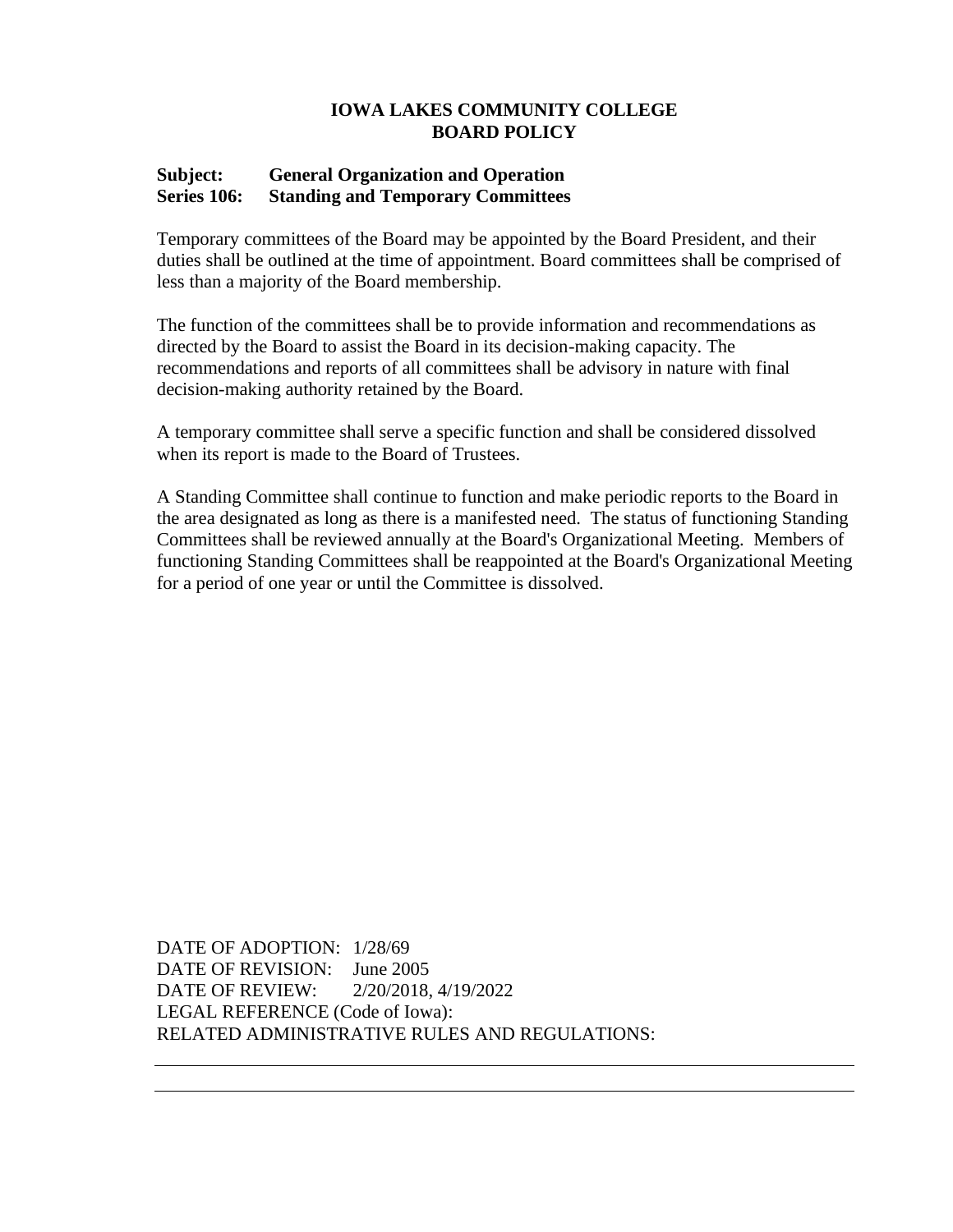## **Subject: General Organization and Operation Series 107: Legal Counsel**

The Board of Trustees, at its discretion, shall appoint attorneys to represent the school corporation and advise the Board according to the purpose to be served. Attorneys shall attend regular and special meetings of the Board when requested and be available for consultation as needed. They shall be paid on a "time" or "retainer" basis as determined by the Board.

DATE OF ADOPTION: 1/27/67 DATE OF REVISION: June 2005 DATE OF REVIEW: 2/20/2018, 4/19/2022 LEGAL REFERENCE (Code of Iowa): Chapter 279.37 RELATED ADMINISTRATIVE RULES AND REGULATIONS: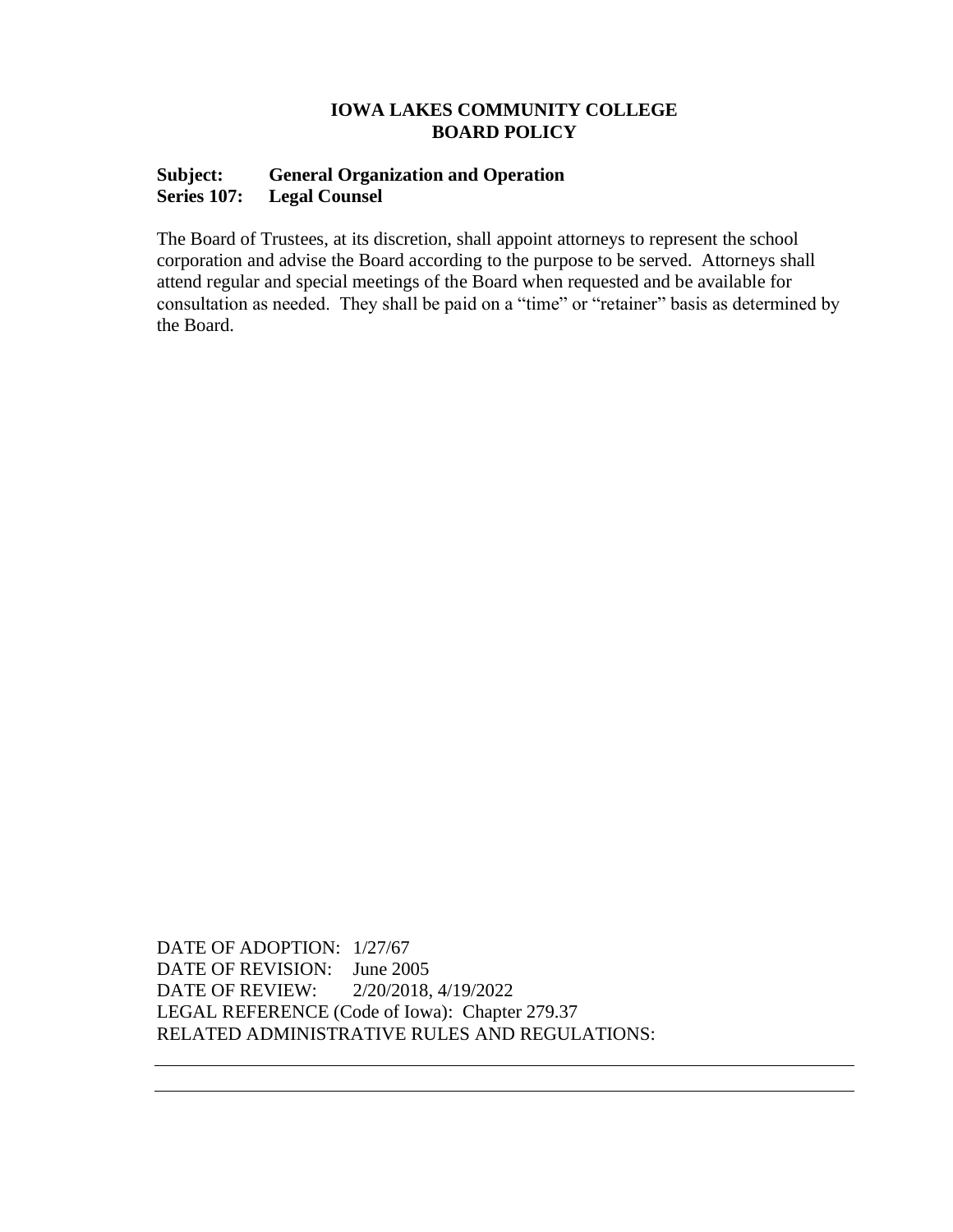## **Subject: General Organization and Operation Series 108: Formulation and Review of Policies**

The formulation of policy rests with the Board and the College President, who shall write and propose policy to the Board as needed or as directed by the Board.

Policy proposals shall be submitted to the Board, through the College President, prior to a regularly scheduled meeting. Final action on new policies or amended policies shall be taken no earlier than the next meeting following the one at which the proposal is made.

The College President shall cause an ongoing review of the policies and make suggestions in writing for new policies or changes when deemed necessary.

DATE OF ADOPTION: 1/28/69 DATE OF REVISION: June 2005 DATE OF REVIEW: 2/20/2018, 4/19/2022 LEGAL REFERENCE (Code of Iowa): RELATED ADMINISTRATIVE RULES AND REGULATIONS: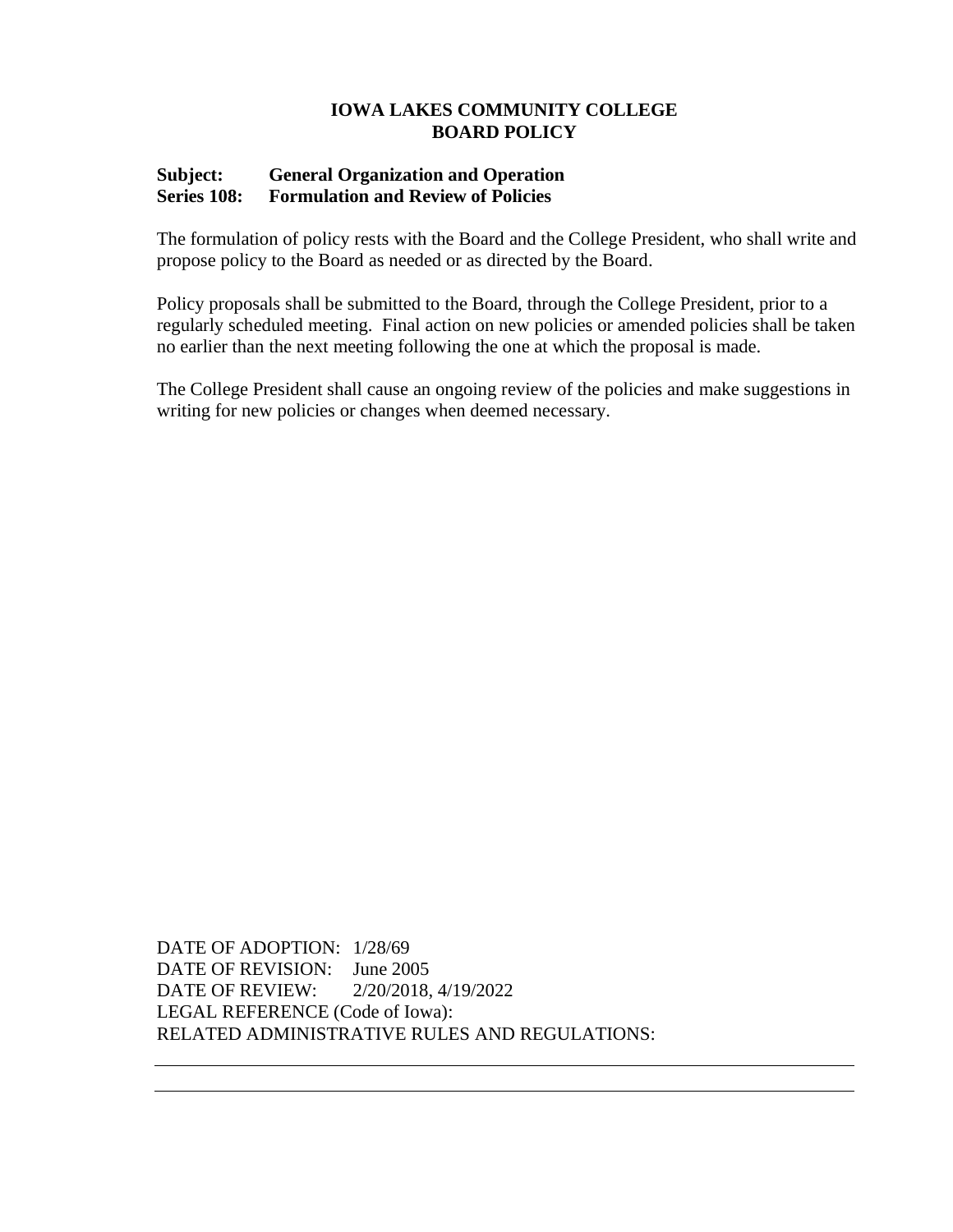# **Subject: General Organization and Operation Series 109: Compensation for Expenses**

Iowa Lakes Community College Board of Trustees shall receive the per diem rate of fifty dollars (\$50.00) per day plus actual expenses and mileage incurred for official designated meetings of all Trustees. This rate may be adjusted annually on July 1 of each year.

DATE OF ADOPTION: 1/28/69 DATE OF REVISION: June 2005 DATE OF REVIEW: 2/20/2018, 4/19/2022 LEGAL REFERENCE (Code of Iowa): Chapter 260C.12 RELATED ADMINISTRATIVE RULES AND REGULATIONS: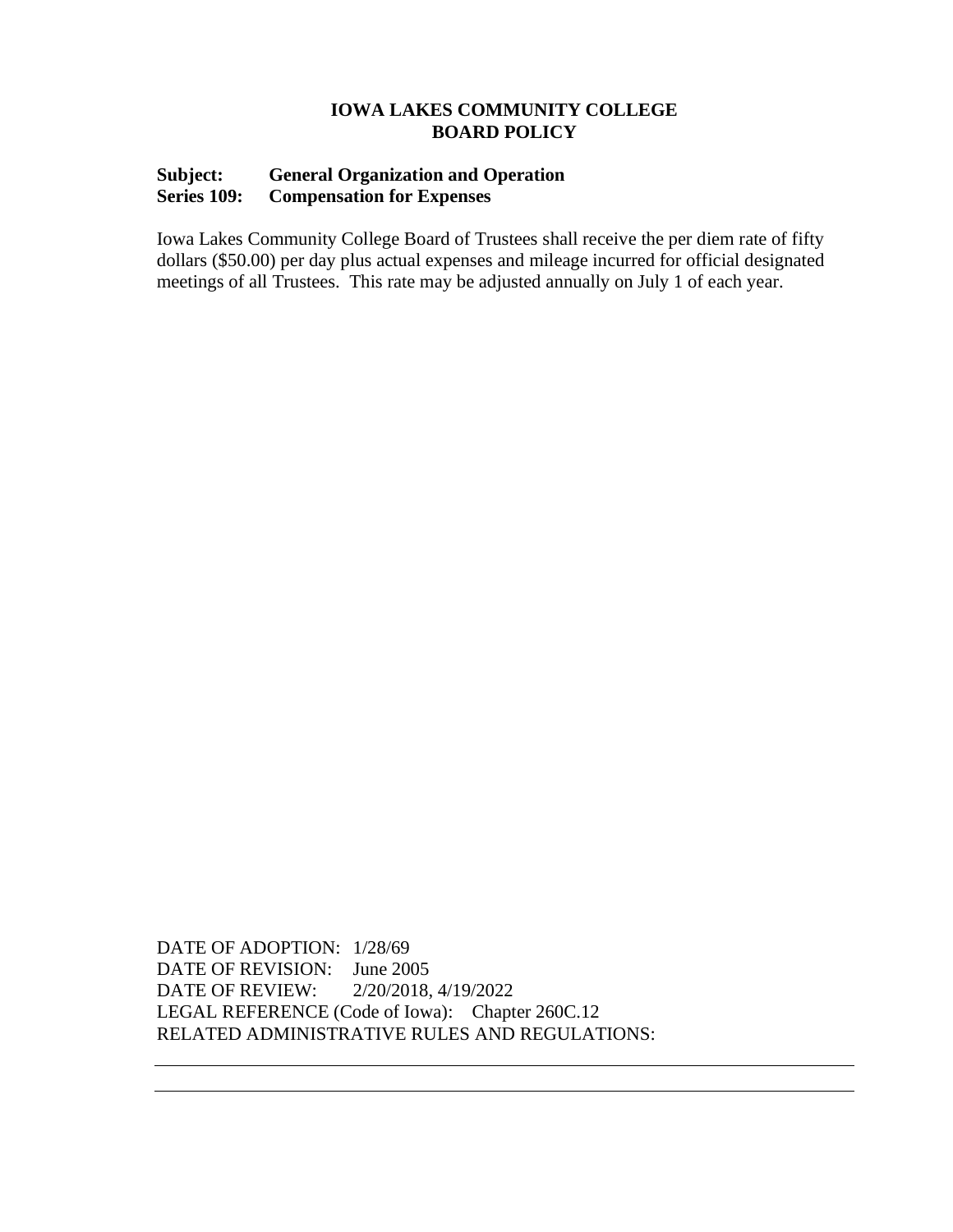# **Subject: General Organization and Operation Series 110: Trustee Conflict of Interest and Confidentiality**

The Board recognizes that actual and potential conflicts of interest may arise. The Board shall ensure that all Trustees are educated on conflicts of interest, including Iowa Code Section 279.7A, and have disclosed all actual and potential conflicts of interest.

The Board also recognizes that Trustees may be aware of privileged or confidential information. The Board shall keep all such information confidential subject to Iowa Code Chapter 22.

All Trustees shall sign a statement annually which affirms they have received, read, and understood this Policy and have agreed to comply with this Policy.

DATE OF ADOPTION: 3/16/2010 DATE OF REVISION: 4/19/2022 DATE OF REVIEW: 2/20/2018, 4/19/2022 LEGAL REFERENCE (Code of Iowa): Chapter 22, 279.7A, RELATED ADMINISTRATIVE RULES AND REGULATIONS: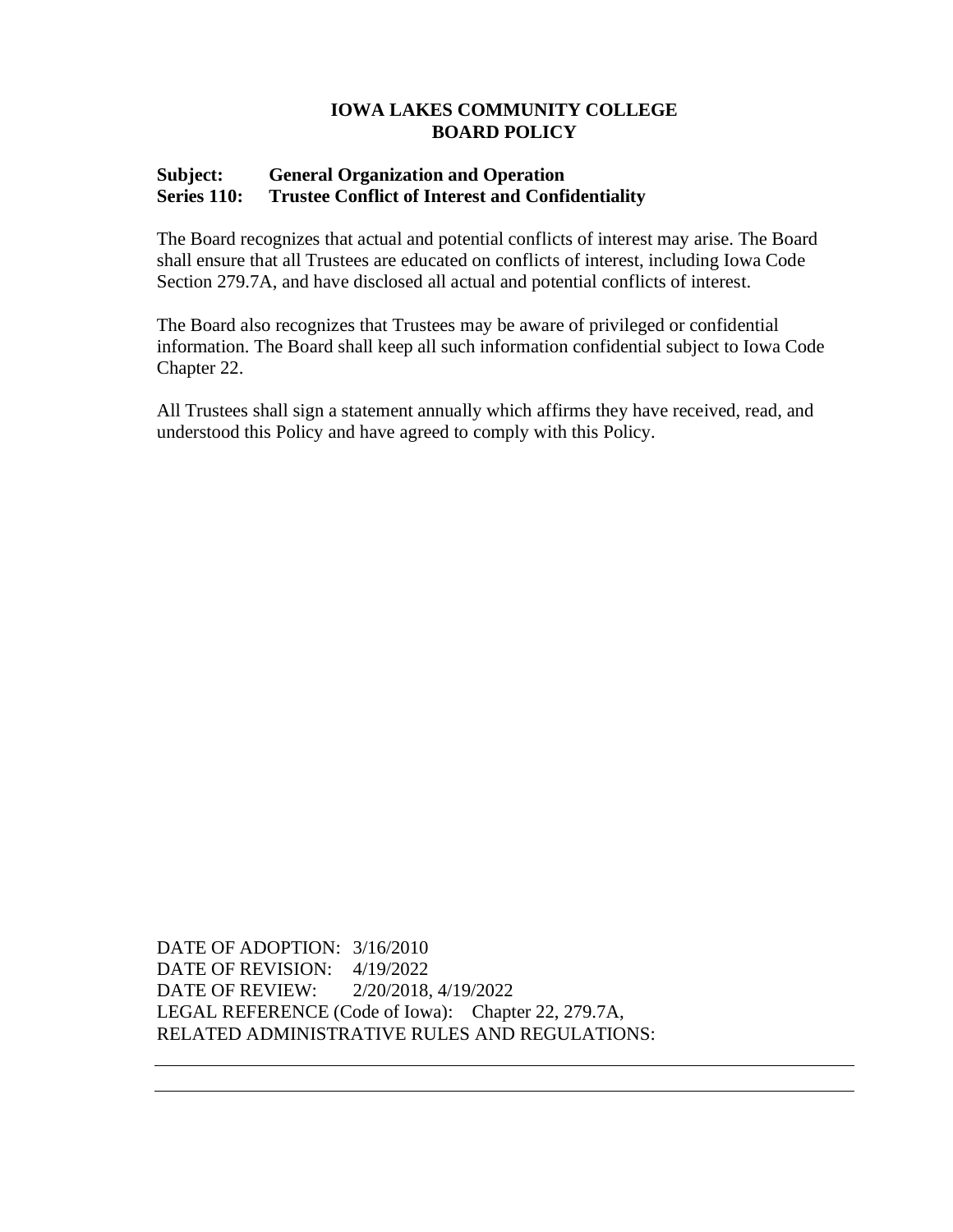### **Subject: Board Officers Series 120: President and Vice President**

The President of the Board of Trustees shall preside at all of its meetings, sign warranties and drafts, and all orders drawn upon the Treasurer as provided by law, sign all contracts made by the Board, and appear on behalf of his/her corporation in all actions brought by or against it, unless individually a party, in which case this duty shall be performed by the Vice President of the Board. The Board may authorize the College President to execute appropriate contracts and agreements*.* The President shall have all powers set forth in Iowa Code Chapter 260C and Chapter 291.

The Vice President shall perform such duties as may be assigned by the President of the Board of Trustees and shall serve as Acting President during the absence of the President*.*

DATE OF ADOPTION: 1/28/69 DATE OF REVISION: June 2005, 4/19/2022 DATE OF REVIEW: 2/20/2018, 4/19/2022 LEGAL REFERENCE (Code of Iowa): Chapter 291.1, 260C RELATED ADMINISTRATIVE RULES AND REGULATIONS: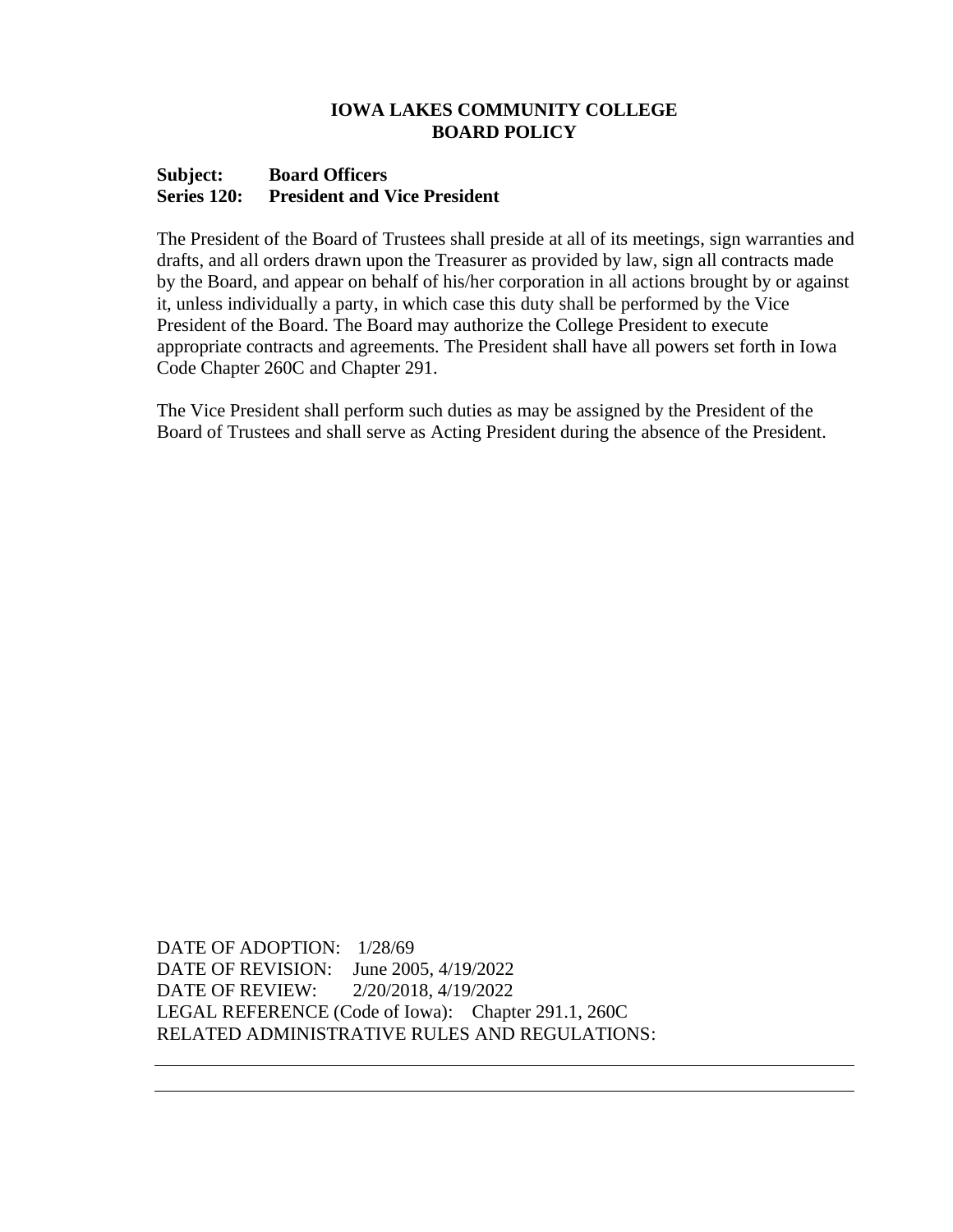## **Subject: Board Officers Series 121: Secretary**

The Secretary shall be appointed at the organizational meeting of the Board of Trustees. The Secretary shall not be selected from Board membership, nor shall the Secretary be a teacher. The Secretary shall give bond as prescribed by law. The term of appointment shall be for one year. He/She shall qualify within ten days following the appointment. The duties of the Secretary shall be pursuant to the Code of Iowa.

DATE OF ADOPTION: 1/28/69 DATE OF REVISION: June 2005, 4/19/2022 DATE OF REVIEW: 2/20/2018, 4/19/2022 LEGAL REFERENCE (Code of Iowa): Chapter 260C.42, 279.3, 291.2 and 291.6-291.11 RELATED ADMINISTRATIVE RULES AND REGULATIONS: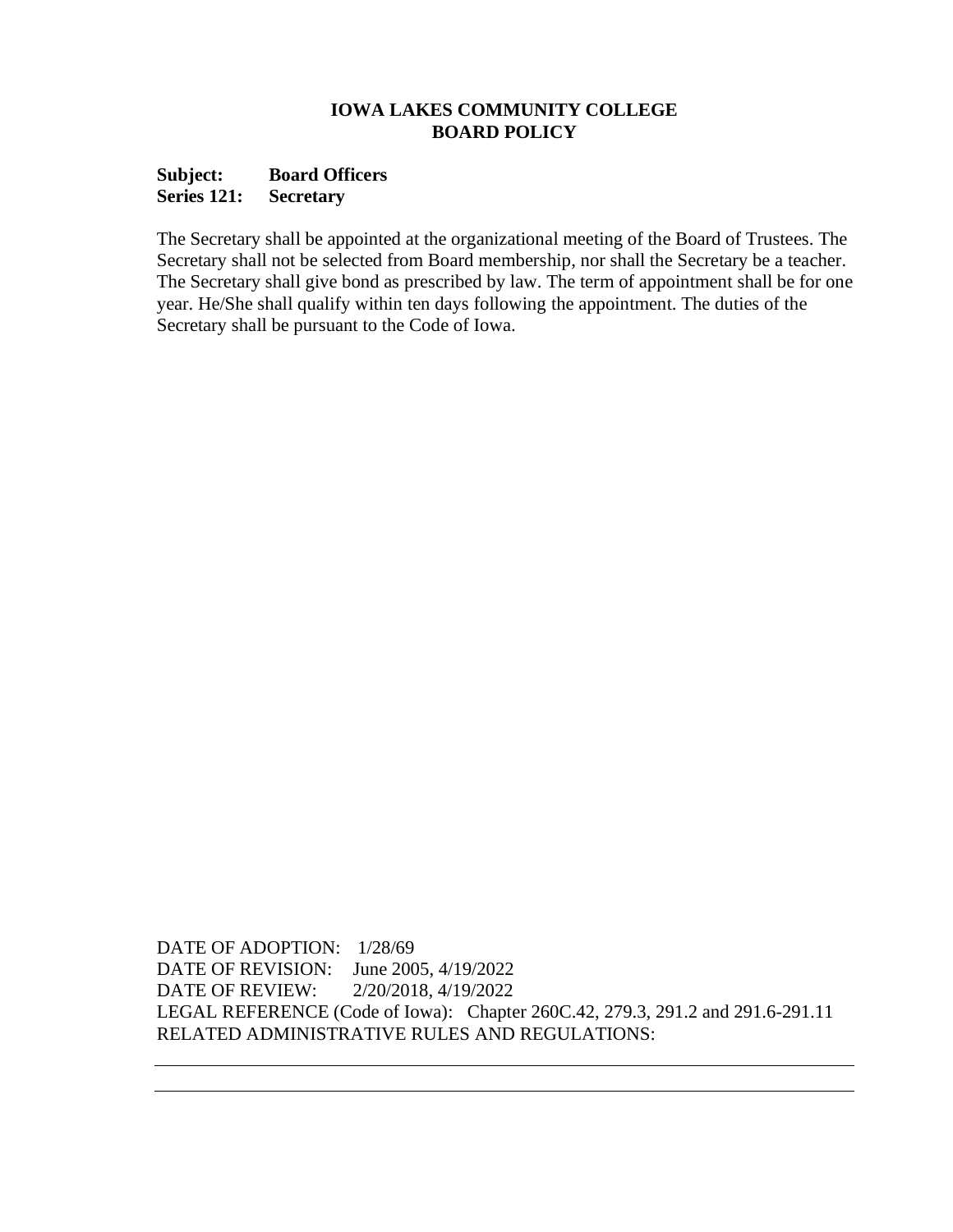## **Subject: Board Officers Series 122: Treasurer**

The Treasurer shall be appointed at the organizational meeting of the Board. The Treasurer shall give bond as prescribed in section 291.2, Code of Iowa. The term of office shall be for one year. The treasurer shall qualify within ten days following the appointment. The Treasurer may not be selected from Board membership. He/She may be another employee of the College. The duties of the Treasurer shall be pursuant to the Code of Iowa.

DATE OF ADOPTION: 1/28/69 DATE OF REVISION: June 2005, 4/19/2022 DATE OF REVIEW: 2/20/2018, 4/19/2022 LEGAL REFERENCE (Code of Iowa): Chapter 12C, 260C.42, 298A, 291.2, 291.12, 291.14, 279.3 RELATED ADMINISTRATIVE RULES AND REGULATIONS: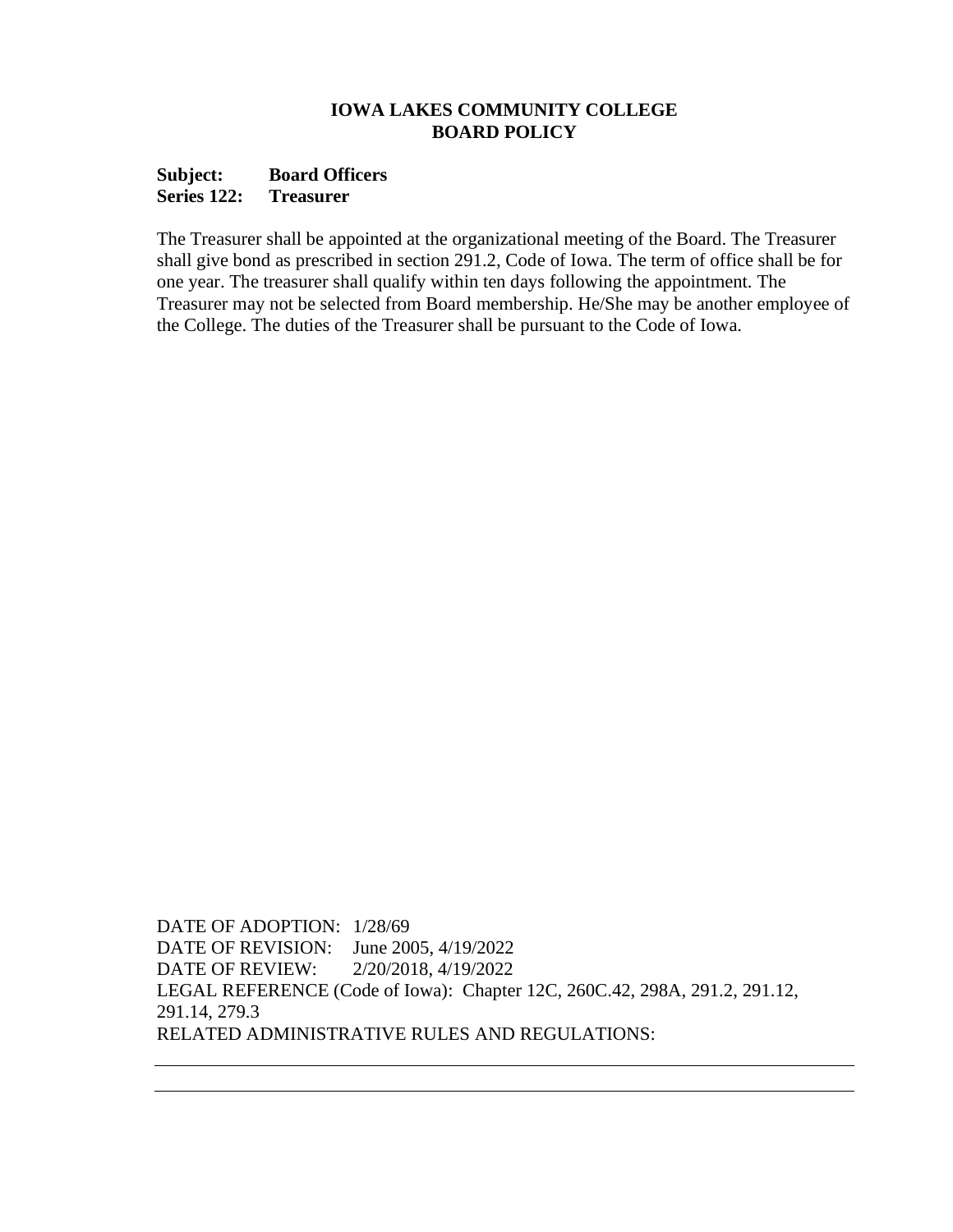### **Subject: Board Meetings Series 130: General Structure**

Meetings of the Board shall be conducted for the purpose of carrying on the business of the College. Meetings may be formal or informal and may be held in person or by electronic means. A gathering of Board members for purely ministerial or social purposes when there is no discussion of policy or no intent to avoid the provisions of the Iowa Open Meetings law shall not constitute a Board meeting.

### Meeting Schedule and Notice

The Board shall hold regular, annual, and special/emergency meetings pursuant to Iowa law. The Board Secretary shall be responsible for public notification of meetings. Notice of annual, regular, and special meetings shall be given at least 24 hours prior to the meeting. An emergency meeting may be called with less than 24 hours' notice.

The Board of Trustees of Iowa Lakes Community College, with sufficient notice of at least forty-eight (48) hours prior to the start of a scheduled public meeting, will relocate the scheduled public meeting to accommodate the participation of individuals with disabilities.

### Rules of Order

The Board shall generally follow Robert's Rules of Order, with some modifications, when conducting Board meetings.

## Meeting Agenda and Minutes

The President of the College, in conjunction with the Board President, shall submit the meeting agenda to the Board. Individuals or groups may submit a written request to place an item on the agenda.

The Secretary may include on the agenda a unanimous consent item. Any member of the Board may ask to have any item removed from the unanimous consent order of business or have the unanimous consent order of business divided. The Board may vote on all items in the unanimous consent agenda or a motion to adopt the unanimous consent order of business, or upon the items as separated or divided.

Records of all transactions of Board meetings shall be set forth in official minutes. In addition, the proceedings of closed sessions shall be taped. The Board Secretary shall serve as custodian of the minutes and shall make the minutes of open meetings available to the public upon request.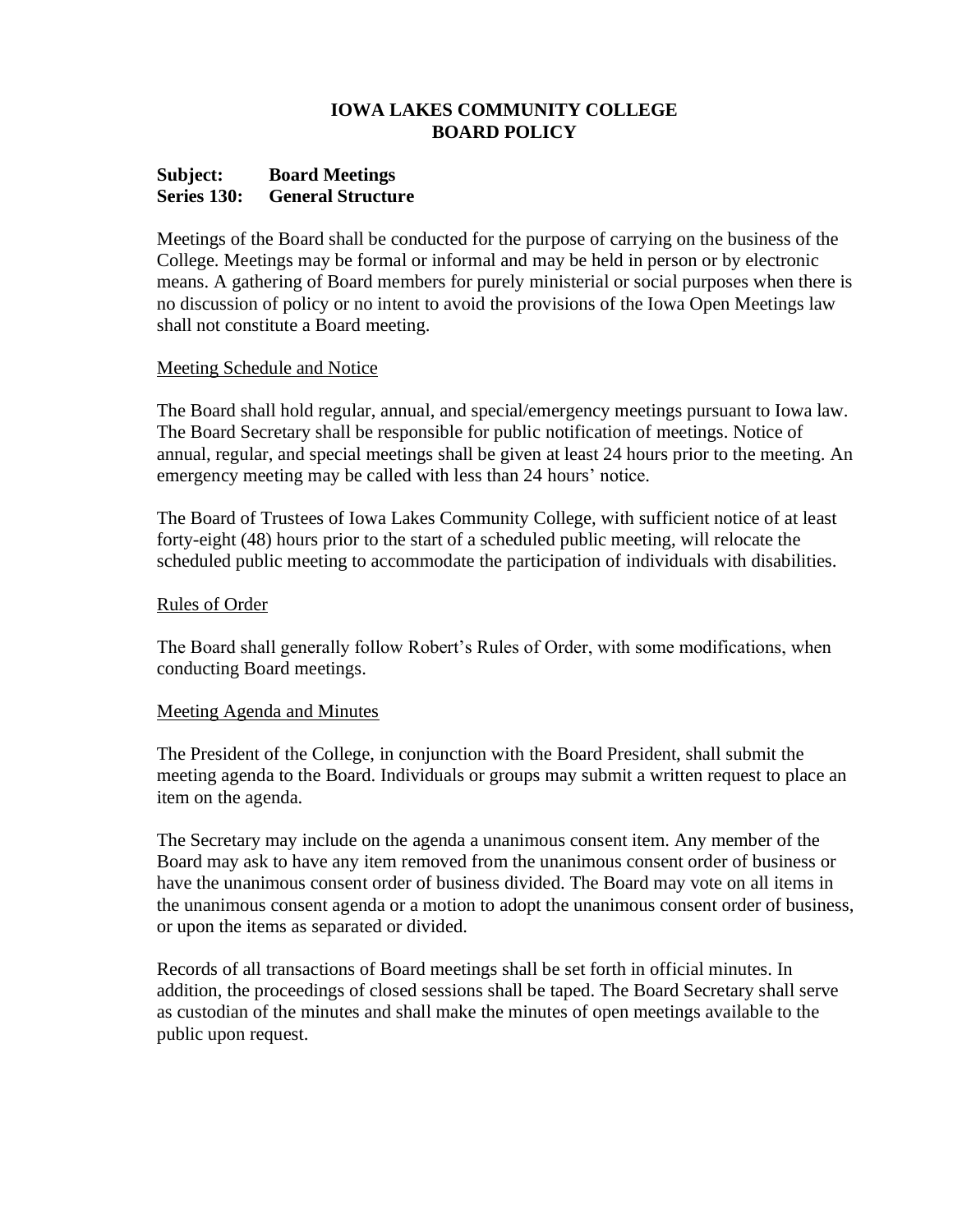Participation by the Public

The Board encourages public attendance and participation in public meetings. The public is asked to recognize that time constraints and procedures are required to ensure an orderly process during the meeting.

1. A person who wishes to address the Board should fill out a card provided at the meeting, listing his/her name and the subject of his/her remarks. If the subject is on the agenda, the speaker shall be heard at the time the agenda item is initially brought up for discussion. Other speakers on the topic shall also be recognized if time permits.

If the subject is not on the agenda, speakers may address the Board in the public comment item on the agenda. If the subject requires preparation of an agenda item, it shall be referred to the President, and the person raising the issue shall be informed of the meeting when it shall appear on the agenda.

- 2. Only those individuals recognized by the Board President shall be permitted to participate in the discussion. Any attempt by persons not so recognized to discuss any motion before the Board is out of order.
- 3. The Board President shall permit and conduct the adequate discussion of each agenda item by Board members, employees, and the public. Speakers are asked to keep comments as brief as possible, not to exceed five minutes. In general, no more than 20 minutes shall be allowed for public comments. Should additional time be needed, a motion to extend the discussion may be made by any Board member. Extended discussion or action on any item can only take place with items on the agenda as posted.
- 4. Members of the Board, after gaining recognition of the Board President, may interrupt the speaker to ask questions and clarify the discussion.
- 5. Remarks and allegations by a speaker concerning the character or motives of a College employee shall be out of order.
- 6. The Correspondence item of the agenda is designed for written comments from the public, not discussion.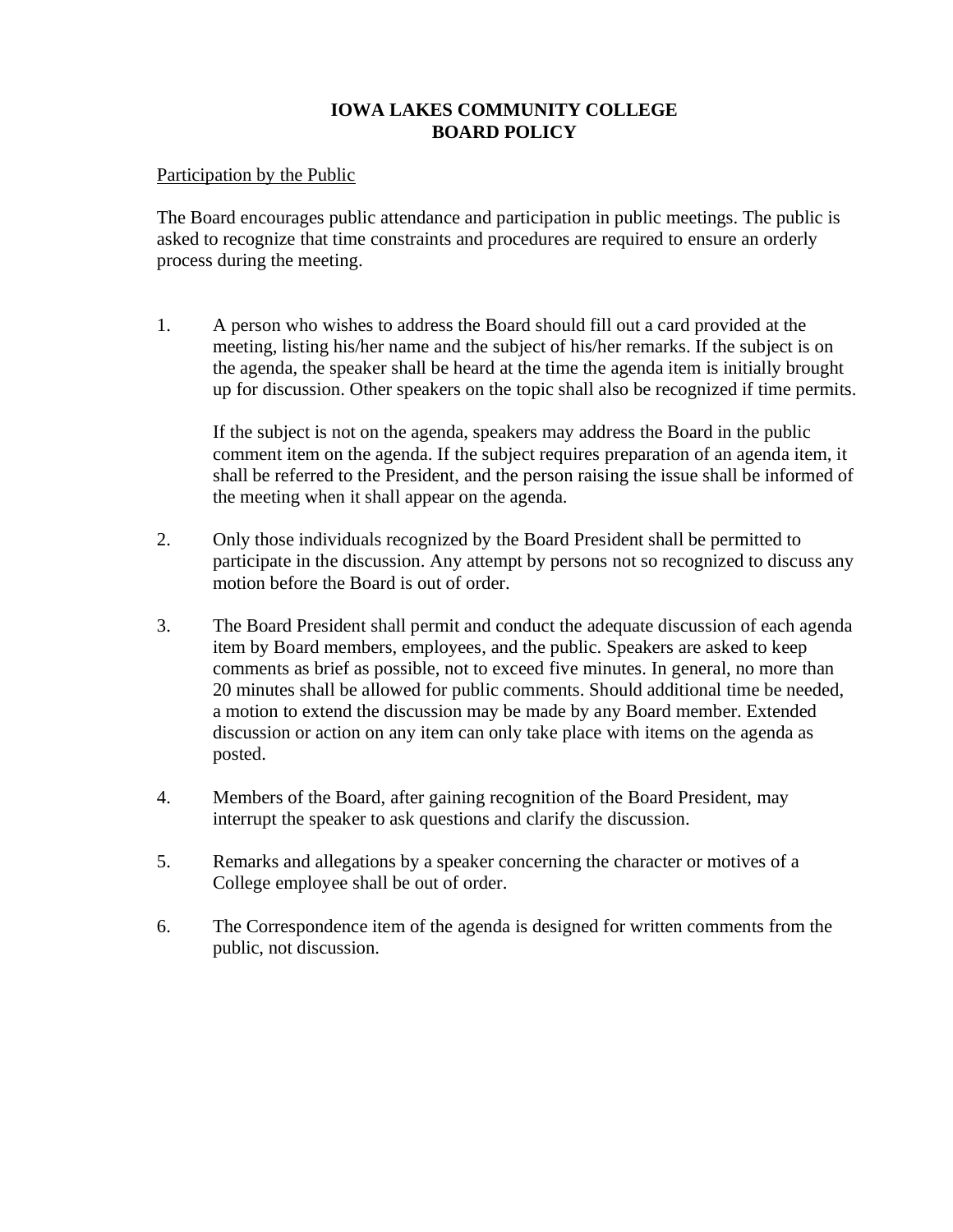### Closed Sessions

In general, all meetings of the Board shall be conducted in open public sessions. Closed sessions may be held, in accordance with the Iowa Open Meetings law, as either "exceptions" or "exemptions" to the law.

1. "Exceptions" to the Iowa Open Meetings Law.

This type of closed session occurs during an open meeting. A special motion stating the reason for the closed meeting must be made and seconded, followed by a twothirds affirmative roll call vote on the total membership of the Board or of all members present. The vote of each member on the question of holding the closed session and the reason for holding the closed session by reference to a specific exception under this provision of the law shall be announced publicly at the open session and entered in the minutes.

The Board shall not discuss any business during a closed session which does not directly relate to the specific reason announced as justification for the closed session. All sessions closed under this provision shall be tape recorded and have detailed minutes kept. The tape recordings shall be kept for one year from the date of the meeting. Real estate-related minutes and tapes must be released after the transaction is completed.

The Board may enter into this type of closed session for the following reasons:

- a. To review or discuss records which are required or authorized by state or federal law to be kept confidential or to be kept confidential as a condition for the Board's possession or continued receipt of federal funds.
- b. To discuss strategy with counsel in matters that are presently in litigation or where litigation is imminent and where disclosure would be likely to prejudice or disadvantage the position of the Board in that litigation.
- c. To discuss whether to conduct a hearing or to conduct a hearing to suspend or expel a student, unless an open session is requested by the student or a parent or guardian of the student if the student is a minor.
- d. To discuss the decision to be rendered in a contested case conducted according to the provisions of Chapter 17A of the Code of Iowa.
- e. To avoid disclosure of specific law enforcement matters, such as allowable tolerances or criteria of the selection, prosecution or settlement of cases, which if disclosed would facilitate disregard of requirements imposed by law.
- f. To avoid disclosure of specific law enforcement matters, such as current or proposed investigations, inspection or auditing techniques or schedules, which if disclosed would enable law violators to avoid detection.
- g. To evaluate the professional competency of an individual whose appointment, hiring, performance or discharge is being considered when necessary to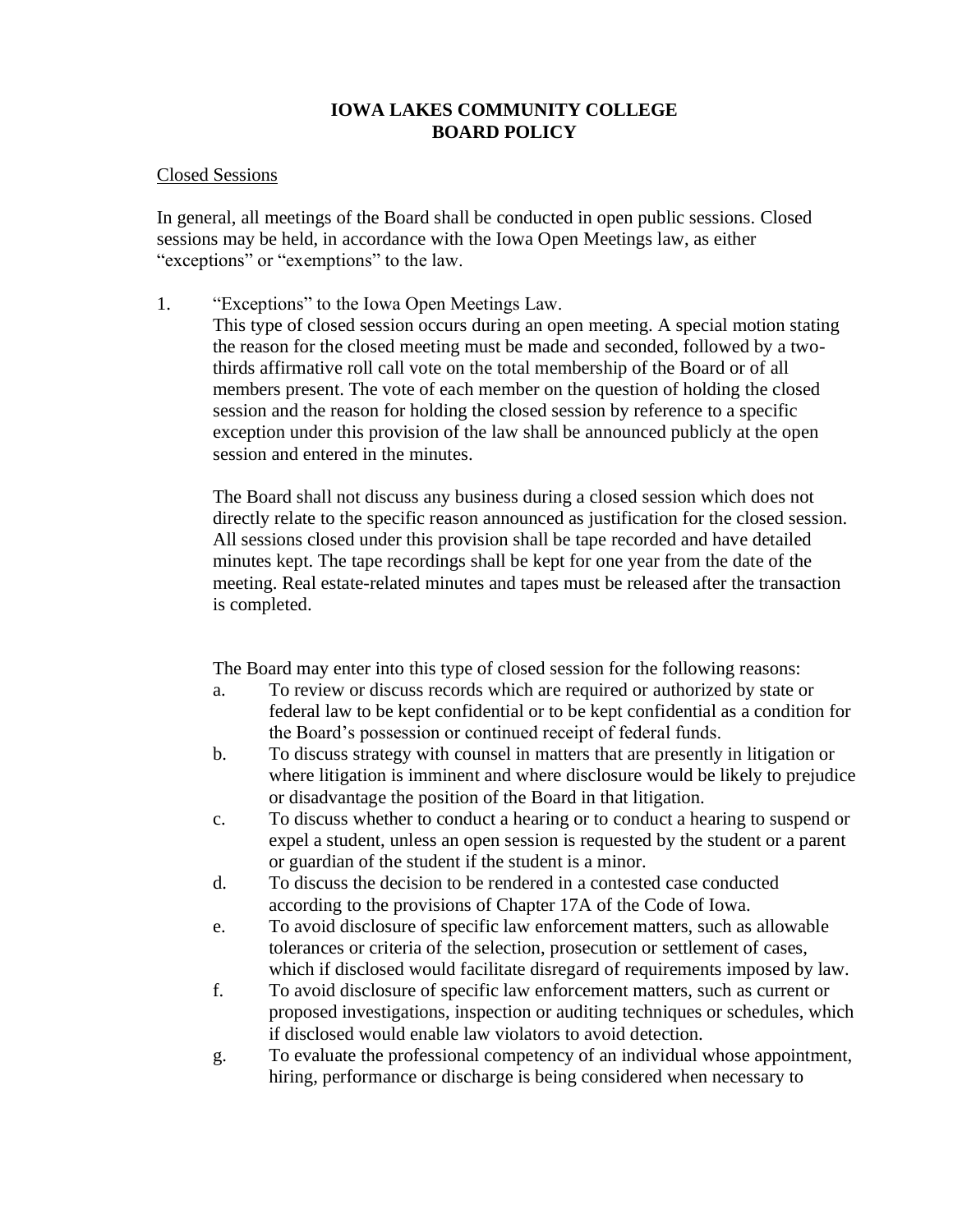prevent needless and irreparable injury to that individual's reputation and that individual requests a closed session.

- h. To discuss the purchase of particular real estate only where premature disclosure could reasonably be expected to increase the price the College would have to pay for that property.
- 2. "Exemptions" to the Iowa Open Meetings Law

This type of closed session is exempt from the Iowa Open Meetings law. It may be held separate from an open public meeting and may be held without public notice. The Board may enter into this type of closed session to discuss negotiations strategy regarding a certified bargaining unit, to discuss negotiations strategy for groups of employees not included in a certified bargaining unit, and to conduct a private hearing relating to the recommended termination of a teacher's contract and the teacher requested said private hearing. No record need be maintained of negotiation strategy sessions. The private hearing in a teacher's contract termination shall be recorded by a court reporter.

DATE OF ADOPTION: 1/28/69 DATE OF REVISION: October 2009, 4/19/2022 DATE OF REVIEW: 2/20/2018, 4/19/2022 LEGAL REFERENCE (Code of Iowa): Chapter 21, Chapter 279 RELATED ADMINISTRATIVE RULES AND REGULATIONS: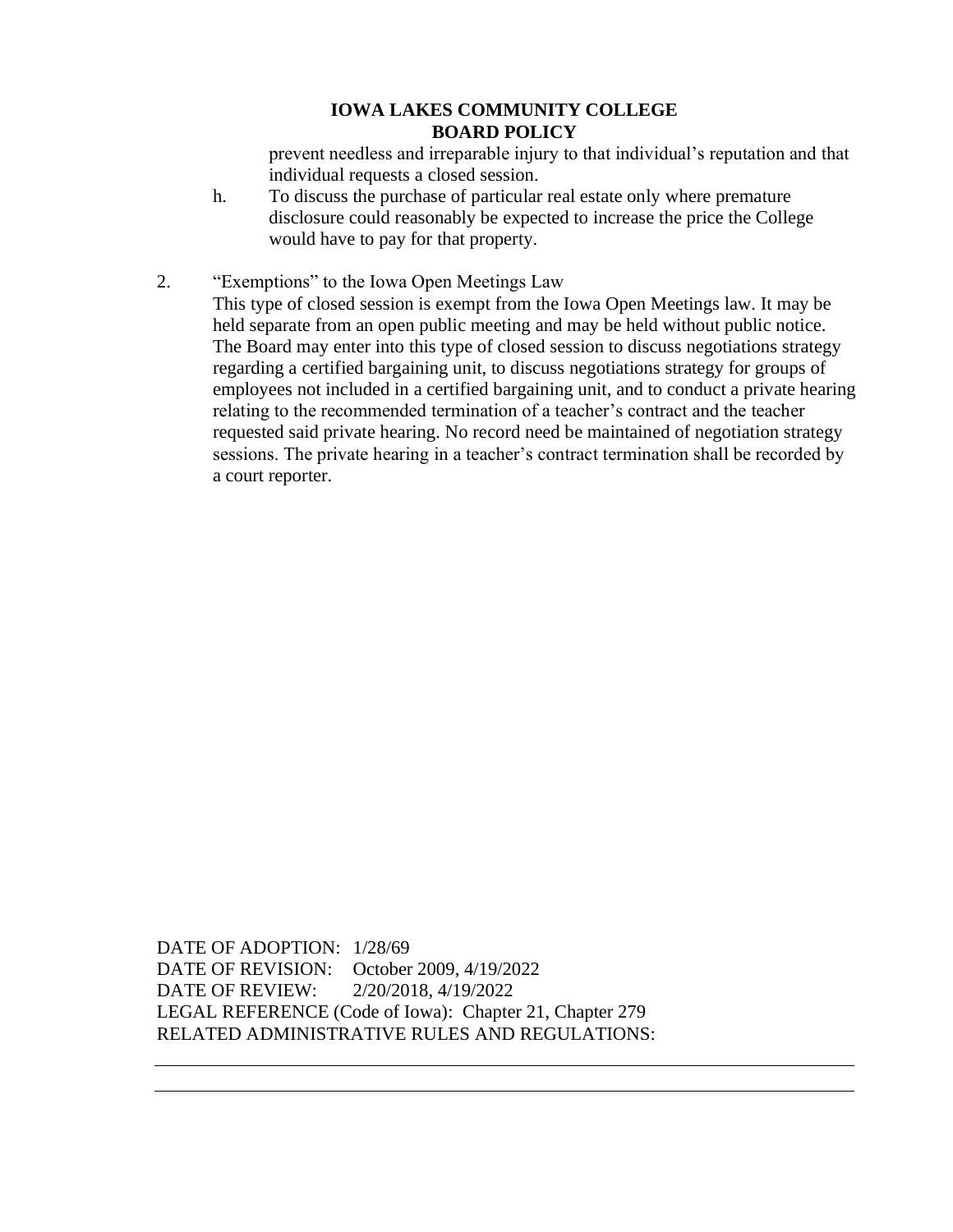# TABLE OF CONTENTS

# SERIES 200

# ADMINISTRATIVE FUNCTION

| <b>SERIES NUMBER</b><br>201 | POLICY STATEMENT<br><b>Statement of Guiding Principles</b> |
|-----------------------------|------------------------------------------------------------|
| 202                         | College President<br><b>Functions</b>                      |
| 210                         | <b>Administrative Operation</b><br>Line of Responsibility  |
|                             | Assistants to the College President<br>Qualifications      |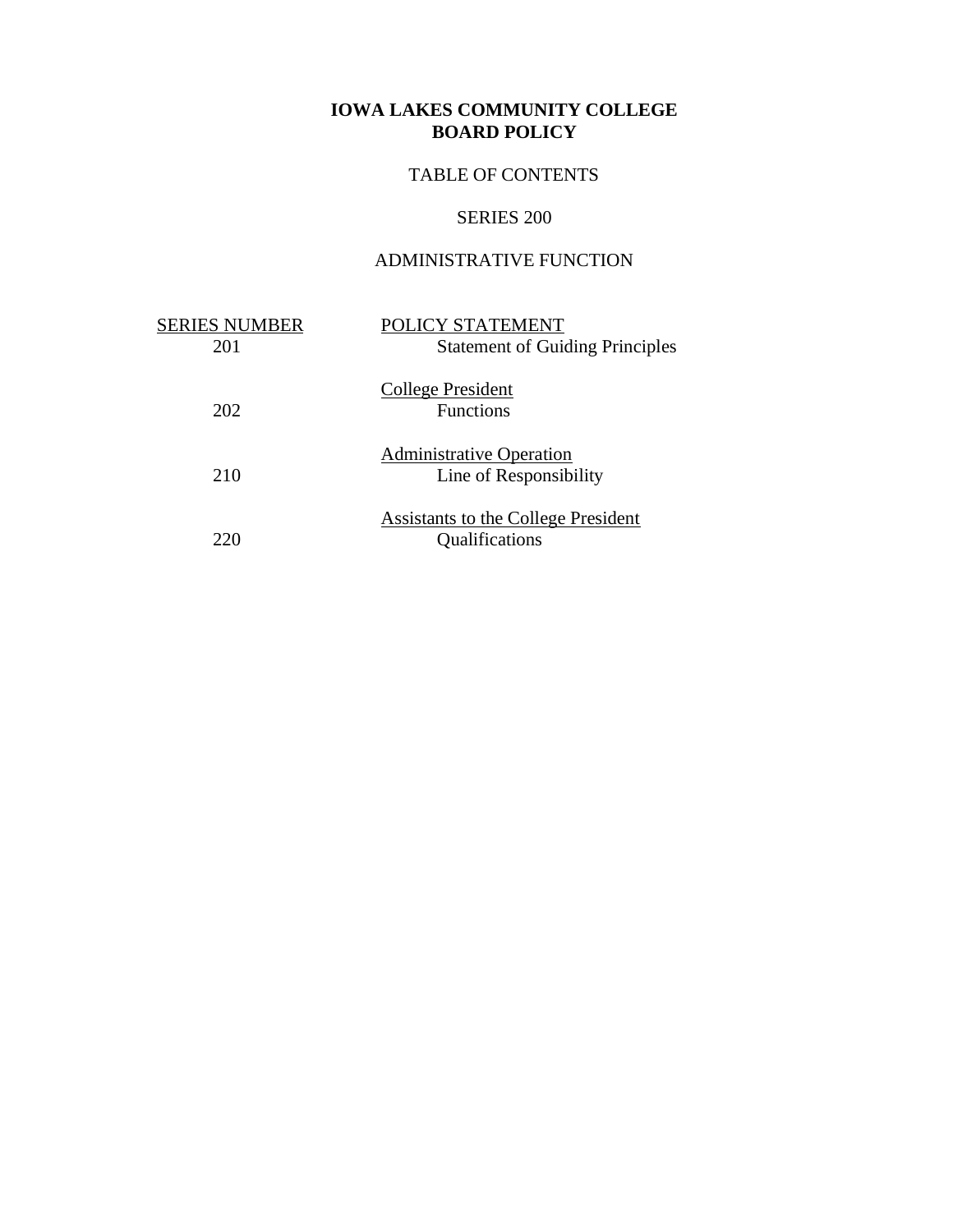# **Subject: Administration – Policy Function Series 201: Statement of Guiding Principles**

It shall be the policy of the Board of Trustees that the Chief Executive Officer of the Board of Trustees is the College President of Iowa Lakes Community College. Said Officer is accountable directly to the Board of Trustees and is responsible to them for guiding and directing all operations and activities of the College.

DATE OF ADOPTION: 1/28/69 DATE OF REVISION: June 2005, 4/19/2022 DATE OF REVIEW: 2/20/2018, 4/19/2022 LEGAL REFERENCE (Code of Iowa): Chapter 260C RELATED ADMINISTRATIVE RULES AND REGULATIONS: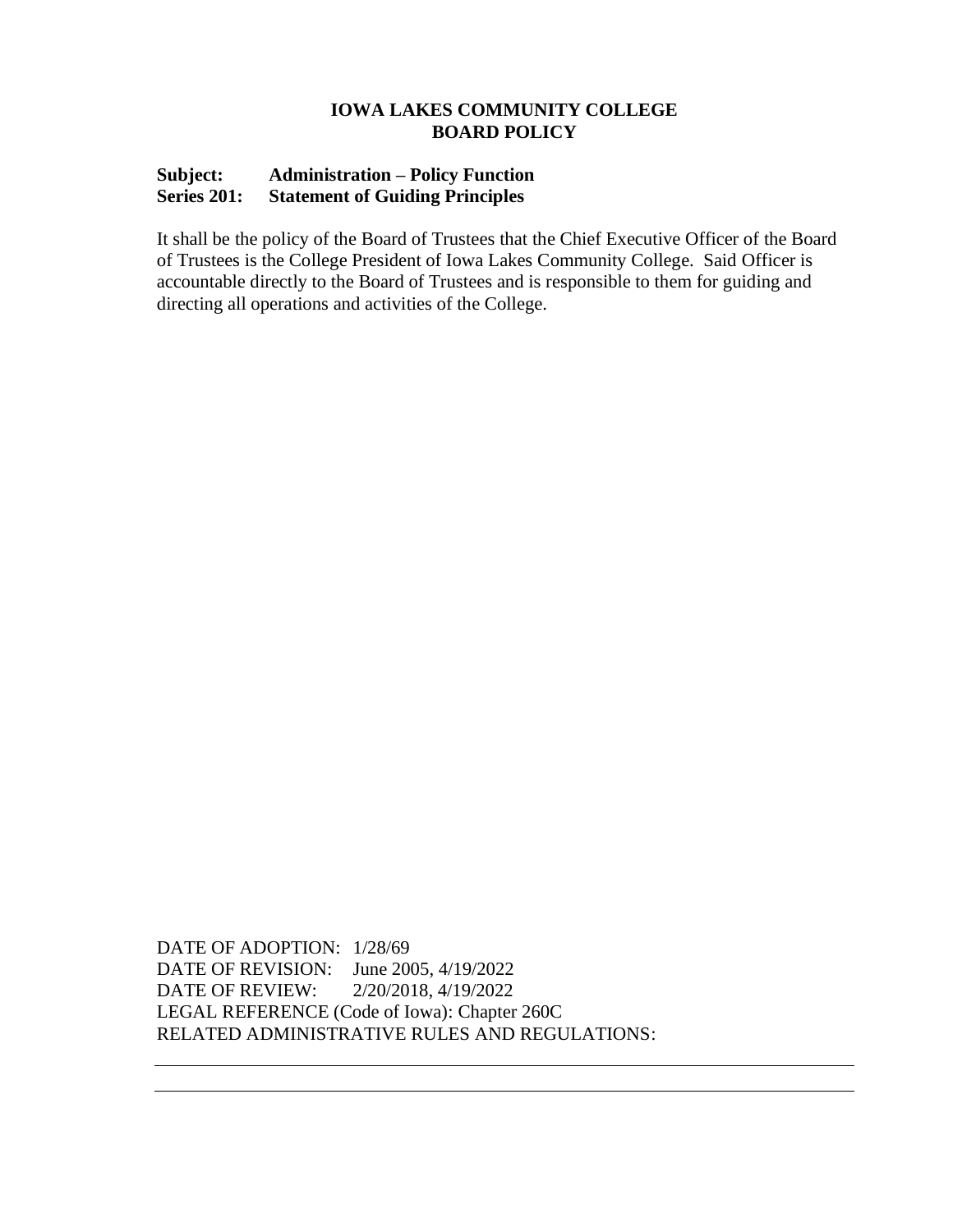## **Subject: College President Series 202: Functions**

It is the policy of the Board that the College President shall:

- 1. Be in all respects the Chief Executive Officer of the Board except as otherwise provided by law. Said Officer shall have the power to make rules not in conflict with the law or with the policies of the Board, and decide all matters of administrative and supervisory detail in connection with the operation and maintenance of the College.
- 2. Exercise leadership in initiating new procedures for accomplishing goals.
- 3. Be directly responsible to the Board; he/she shall be expected to initiate and develop policies for the approval of the Board and to delegate such responsibility to associates and subordinates deemed necessary.
- 4. Attend all meetings of the Board except those concerned with his/her contract status.
- 5. Have the power to recommend the appointment, assignment, transfer, promotion, demotion, discharge, and/or suspension of all employees of the Board as provided by law and the policies of the Board. All appointments, promotions, demotions, and suspensions shall be recommended by the College President to the Board.
- 6. Direct the professional staff of the College. Through the staff said President shall direct, assign, and assist all educational employees in the performance of their duties; classify, assign, and control the promotion of students; and perform such other duties as the Board determines. Said President shall make such reports to the Board, including a comprehensive annual report, as are necessary to keep the members properly informed concerning the matters under the College President's supervision.
- 7. Direct the work of the professional staff in the evaluation of the education programs, and upon the basis of the findings shall recommend revision, if needed, to the Board.
- 8. Direct the preparation of an annual budget showing the estimated financial needs of the ensuing fiscal year and the anticipated income from all sources and submit the budget to the Board in accordance with the requirements of law. The preliminary draft of the budget shall be submitted to the Board at a meeting in February of each year.
- 9. Oversee the negotiation of the Master Contract with the faculty association and present to the Board recommendations for final approval.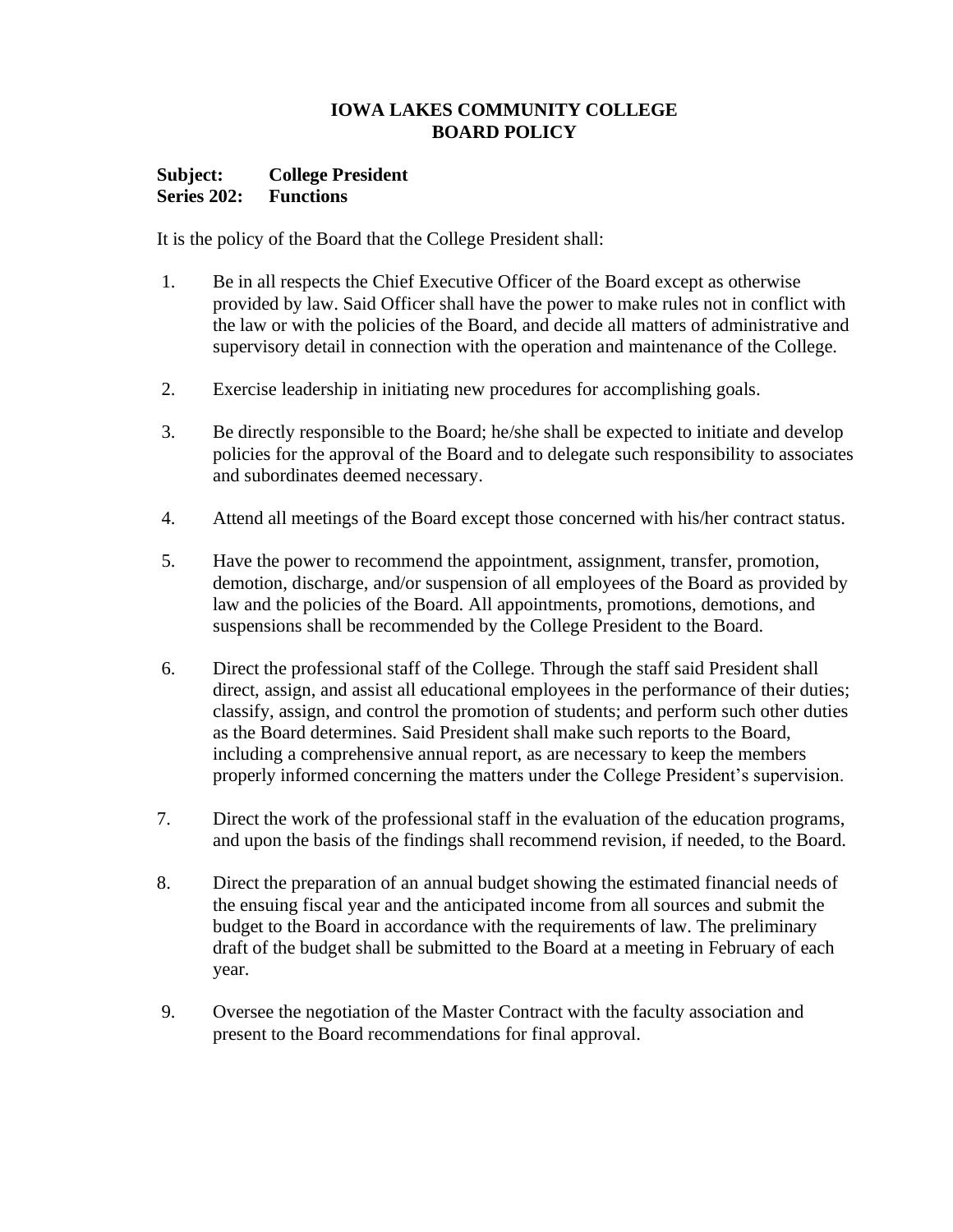- 10. Represent the College as its Chief Executive Officer in all dealings with other professional entities.
- 11. Initiate and conduct research that will lead toward more effective operation of Iowa Lakes Community College.

**SPECIFIC ENUMERATION OF THE DUTIES OF THE COLLEGE PRESIDENT AS DETAILED ABOVE SHALL NOT ACT TO LIMIT THE BOARD AUTHORITY AND RESPONSIBILITY OF THE OFFICE OF THE COLLEGE PRESIDENT.**

DATE OF ADOPTION: 1/28/69 DATE OF REVISION: June 2005, 4/19/2022 DATE OF REVIEW: 2/20/2018, 4/19/2022 LEGAL REFERENCE (Code of Iowa): Chapter 260C RELATED ADMINISTRATIVE RULES AND REGULATIONS: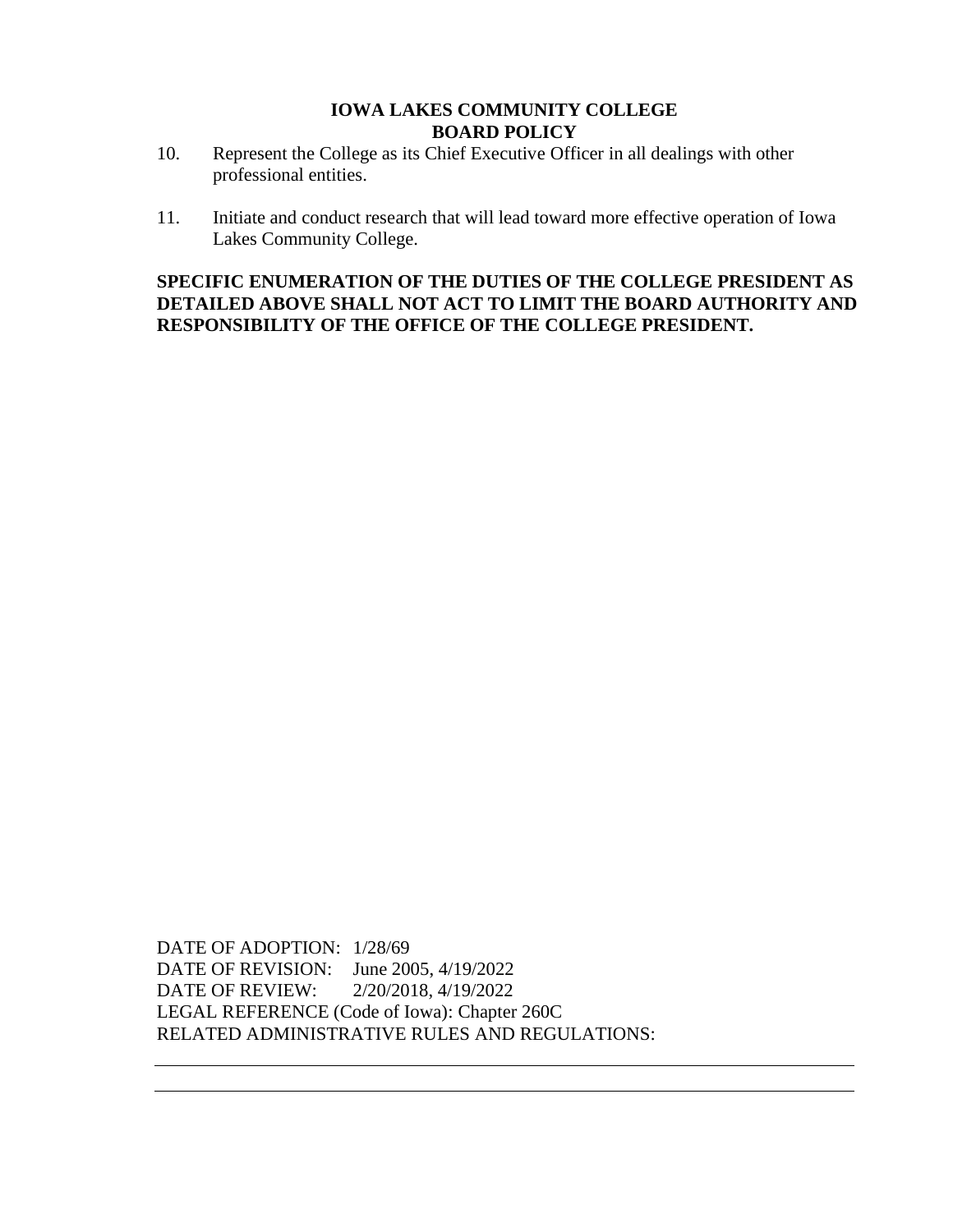# **Subject: Administrative Operations Series 210: Lines of Responsibility**

The lines of responsibility and communications shall be designated by the College President and shall be reviewed periodically with the Board of Trustees.

The organizational chart shall be reviewed by the Board of Trustees.

DATE OF ADOPTION: 1/28/69 DATE OF REVISION: 6/1/93, 4/19/2022 DATE OF REVIEW: 2/20/2018, 4/19/2022 LEGAL REFERENCE (Code of Iowa): Chapter 260C RELATED ADMINISTRATIVE RULES AND REGULATIONS: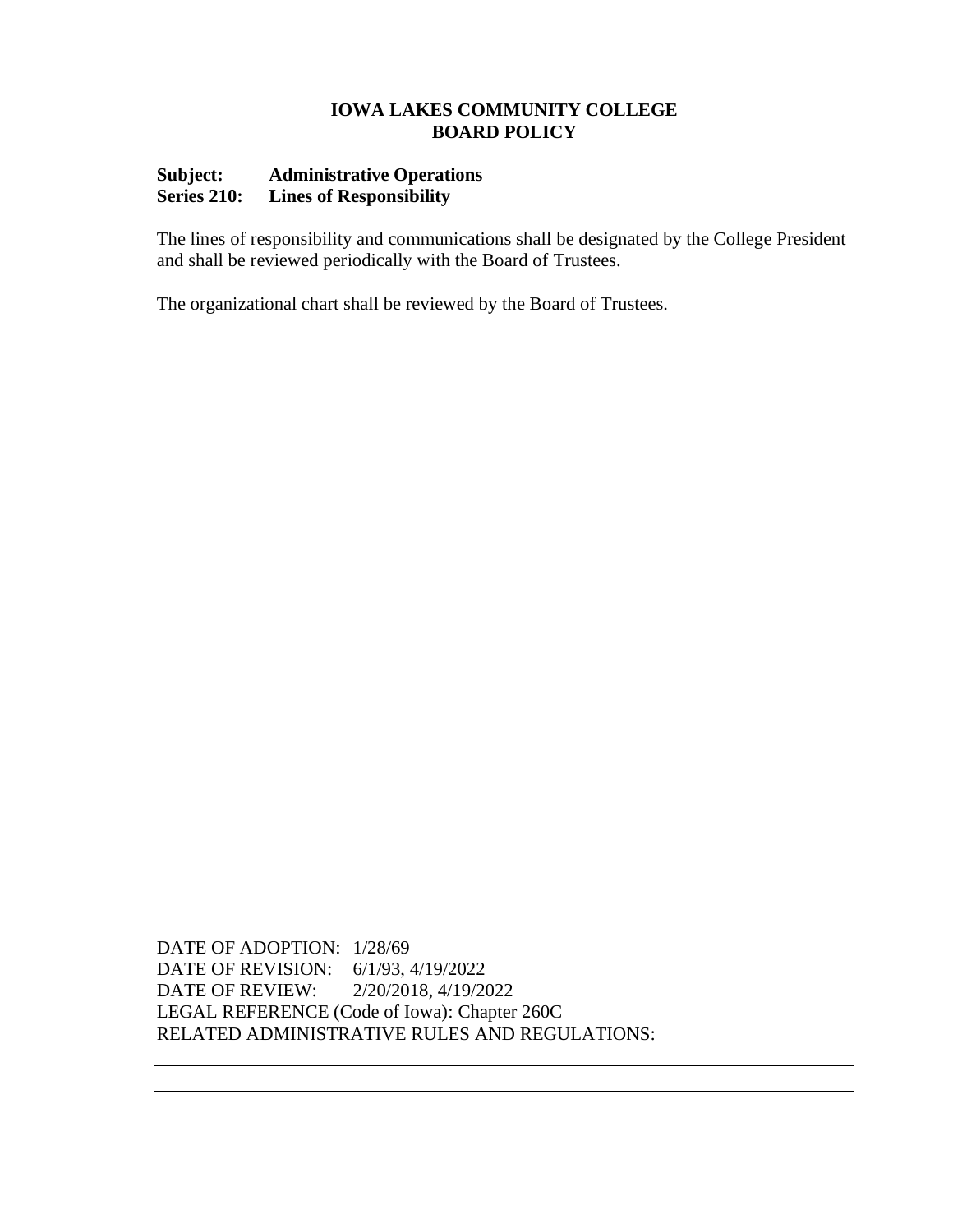# **Subject: Assistants to the College President Series 220: Qualifications**

The qualifications for the positions of the President's Cabinet Staff shall meet the certification requirements as designated by the Iowa Department of Education, which should include sufficient educational background and experience to warrant recommendation by the College President.

DATE OF ADOPTION: 1/28/69 DATE OF REVISION: June 2005 DATE OF REVIEW: 2/20/2018, 4/19/2022 LEGAL REFERENCE (Code of Iowa): RELATED ADMINISTRATIVE RULES AND REGULATIONS: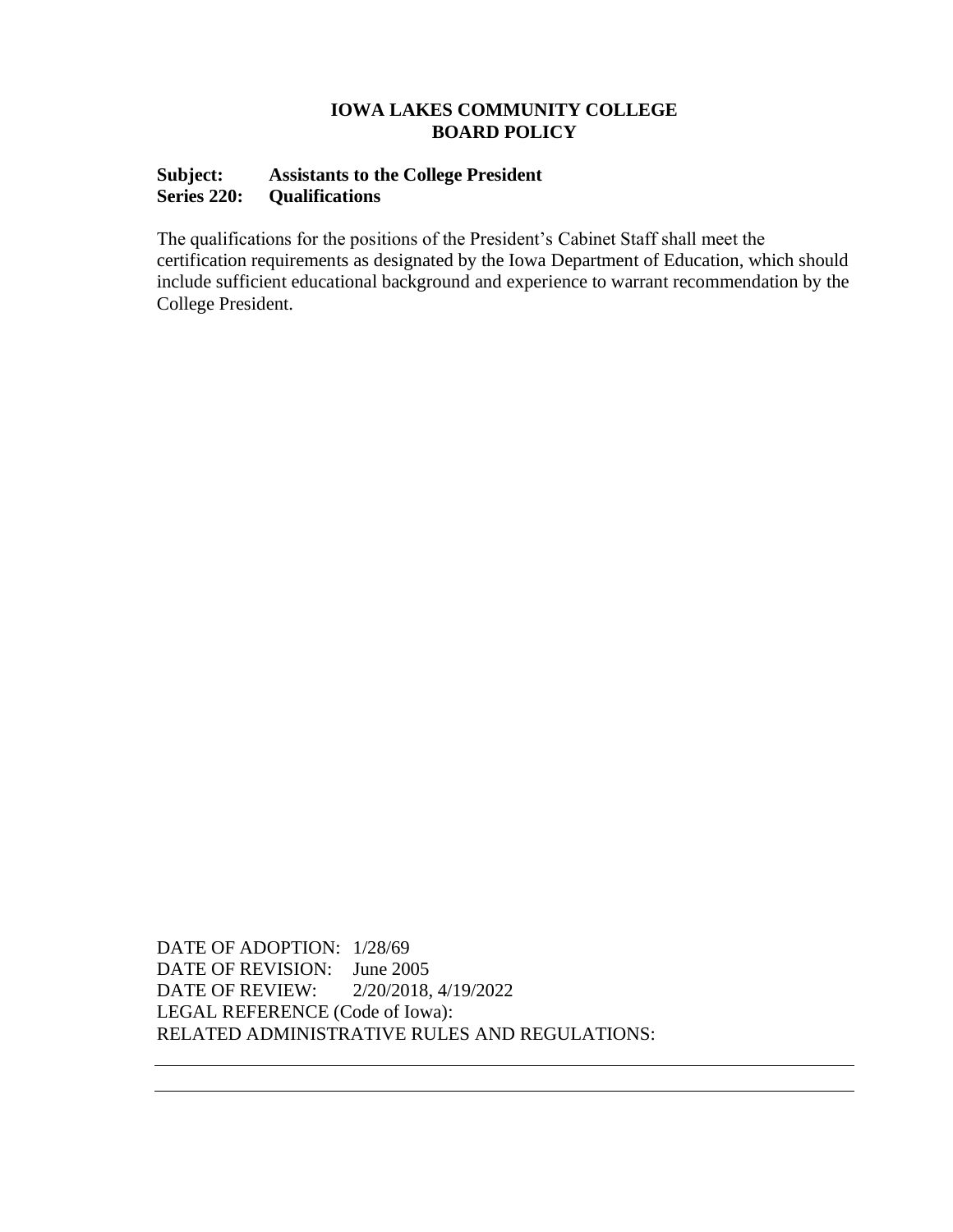# TABLE OF CONTENTS

# SERIES 300

# STAFF PERSONNEL

| <u>SERIES NUMBER</u> | POLICY STATEMENT                                       |
|----------------------|--------------------------------------------------------|
| 301                  | <b>Statement of Guiding Principles</b>                 |
|                      | Personnel                                              |
| 302                  | Alcohol and Drug Testing                               |
| 303                  | Drug Free Work-place                                   |
| 304                  | Discrimination Harassment Policy                       |
| 305                  | Sexual Harassment / Sexual Violence Policy             |
| 306                  | Tobacco Free / Smoke Free Facilities                   |
| 307                  | <b>Alcohol Free Facilities</b>                         |
|                      | <b>Affirmative Action</b>                              |
| 308                  |                                                        |
| 309                  | Copyright                                              |
| 310                  | College Staff – Originated Publications                |
| 311                  | <b>Child Abuse Reporting</b>                           |
|                      | <b>Employment Conditions</b>                           |
| 320                  | <b>Recruitment and Selection</b>                       |
| 321                  | <b>Assignment and Transfer</b>                         |
| 322                  | Records - Personnel                                    |
| 323                  | <b>Evaluation Procedures</b>                           |
| 324                  | Contracts                                              |
| 325                  | <b>Resignations of Contractual Personnel</b>           |
| 326                  | <b>Resignations of Continuing Contracted Personnel</b> |
| 327                  | <b>Reduction in Forces</b>                             |
| 328                  | Tutoring                                               |
| 329                  | Use of School Owned or Leased Cars                     |
| 330                  | <b>Annuities</b>                                       |
| 331                  | Faculty Organization                                   |
| 332                  | Civic/Professional Memberships                         |
| 333                  | <b>Employee Air Travel</b>                             |
| 334                  | Private Flying Services                                |
| 335                  | <b>Credit Cards</b>                                    |
|                      |                                                        |
|                      | <b>Personnel Related Considerations</b>                |
| 340                  | Employees infected with Dangerous and Life Threatening |
|                      | <b>Diseases</b>                                        |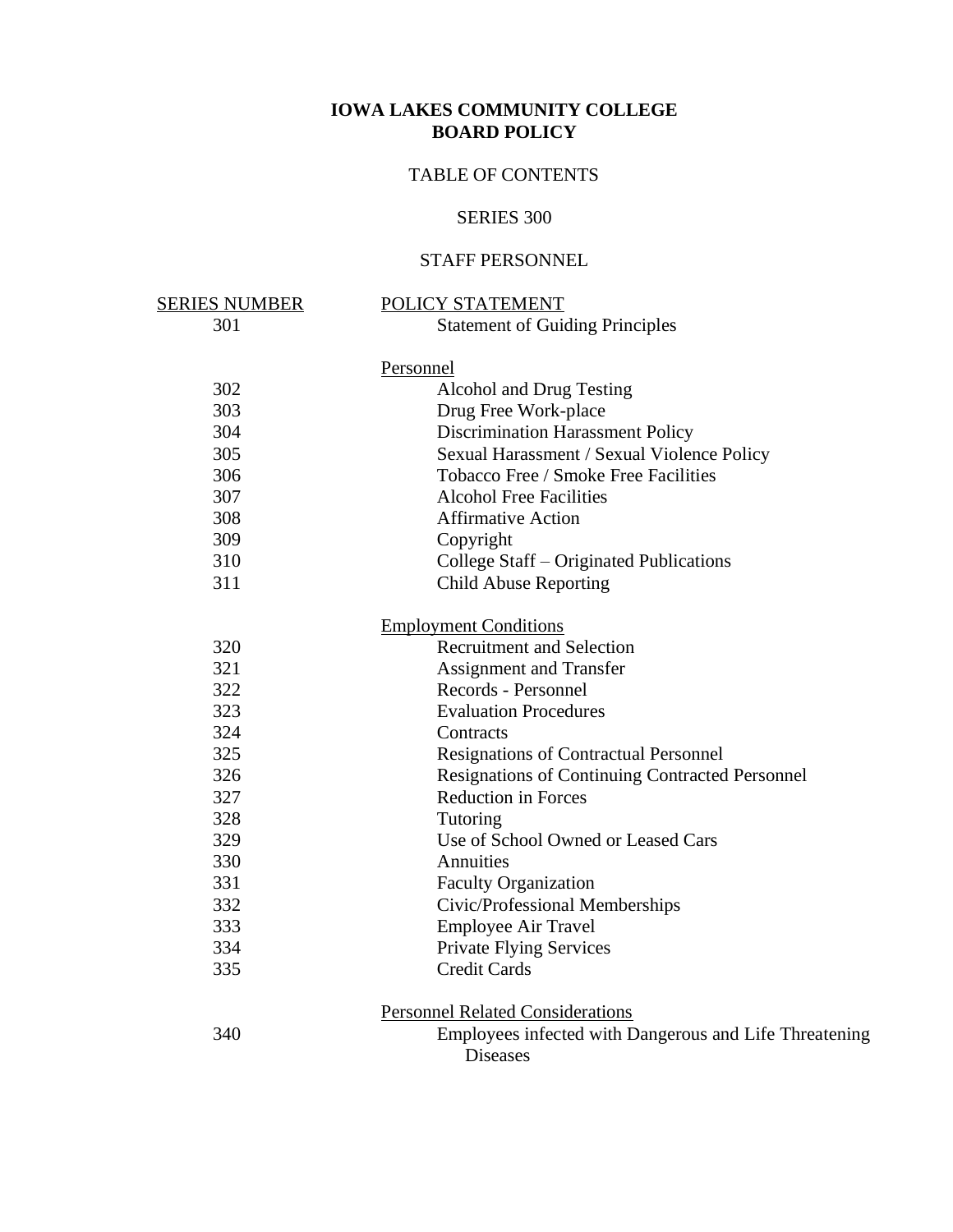# **Subject: Personnel – Policy Function Series 301: Statement of Guiding Principles**

The goal of the Board of Trustees is to provide an educational program of the highest quality. Success in obtaining this goal is dependent in large measure upon the competency of the professional staff and those who serve in direct supporting positions to the instructional program of Iowa Lakes Community College.

It shall be the policy of the Board of Trustees to appoint all personnel only upon the recommendation of the President.

# **Non-discrimination/Equal Opportunity Statement**

It is the policy of Iowa Lakes Community College not to discriminate on the basis of race, color, national origin, sex, disability, age (employment), sexual orientation, gender identity, creed, religion and actual or potential parental, family or marital status in its programs, activities, or employment practices as required by the Iowa Code §§216.6 and 216.9, Titles VI and VII of the Civil Rights Act of 1964 (42 U.S.C. §§ 2000d and 2000e), the Equal Pay Act of 1973 (29 U.S.C. § 206, et seq.), Title IX (Educational Amendments, 20 U.S.C §§ 1681 – 1688), Section 504 (Rehabilitation Act of 1973, 29 U.S.C. § 794), and Title II of the Americans with Disabilities Act (42 U.S.C. § 12101, et seq.).

# **Iowa Lakes Community College offers career and technical programs in the following** areas of study:

- Agriculture, Natural & Environmental Services
- Engineering and Construction
- Arts, Design, and Visual Communications
- Business, Management, and Marketing
- Education, Public, and Human Services
- Health Science
- Hospitality
- Information Technology
- Manufacturing
- Transportation & Logistics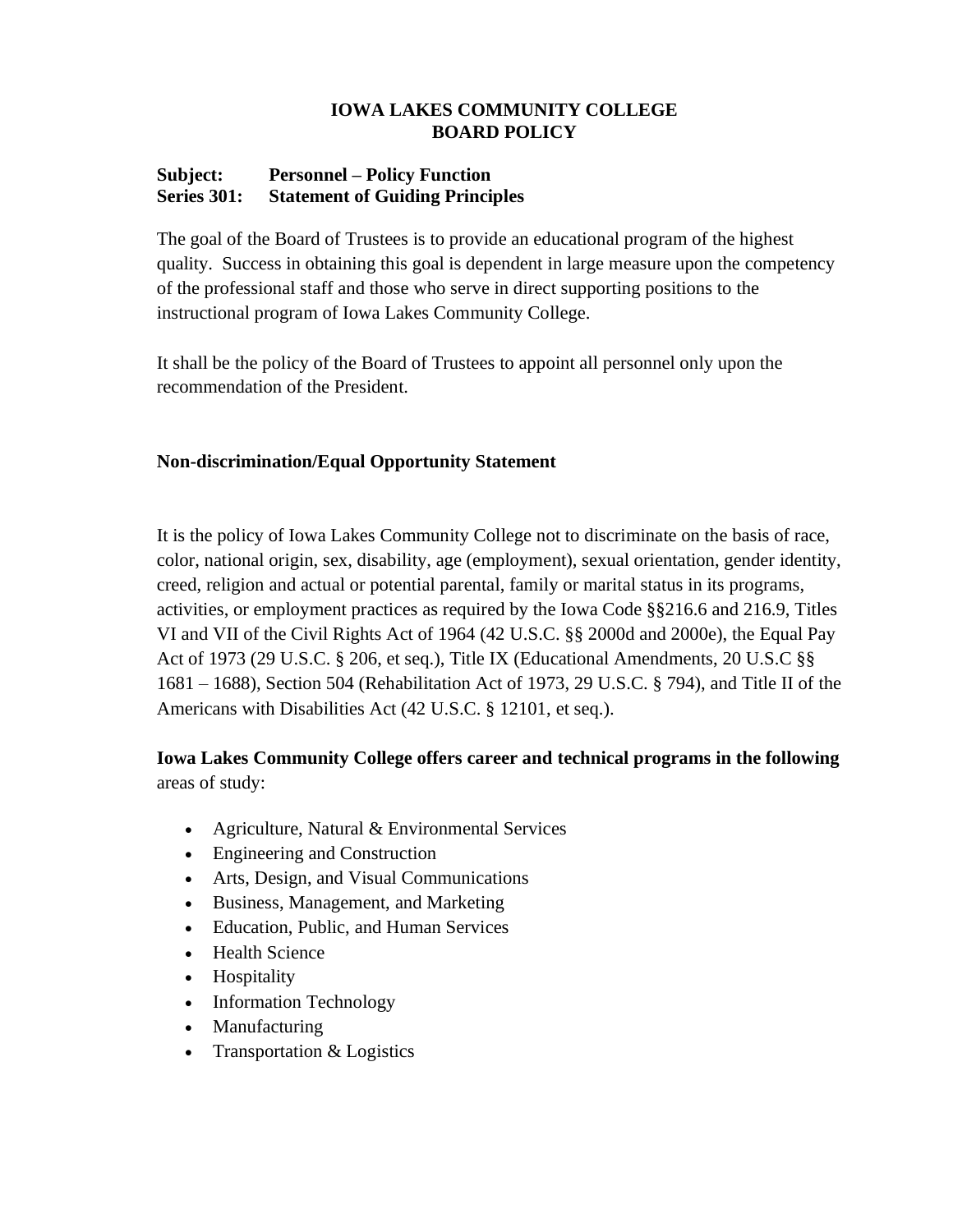If you have questions or complaints related to compliance with this policy, please contact Kathy Muller, Equity & Title IX Coordinator, 19 South 7th Street, Estherville, IA 51334, 712.362.0433, [kmuller@iowalakes.edu](mailto:kmuller@iowalakes.edu)**,** or the Director of the Office for Civil Rights U.S. Department of Education, John C. Kluczynski Federal Building, 230 S. Dearborn Street, 37th Floor, Chicago, IL 60604-7204, Telephone: (312) 730-1560 Facsimile: (312) 730- 1576, TDD 800-877-8339 Email: [OCR.Chicago@ed.gov](mailto:OCR.Chicago@ed.gov)**.**

DATE OF ADOPTION: 10/25/77 DATE OF REVISION: 9/18/2018 DATE OF REVIEW: 9/18/2018, 4/19/2022 LEGAL REFERENCE (Code of Iowa): Chapters 216.6 and 216.9, Titles VI and VII of the Civil Rights Act 1964 (42 U.S.C. §§ 2000d and 2000e), the Equal Pay Act 1973 (29 U.S.C. § 206, et seq.), Title IX (Educational Amendments, 20 U.S.C §§ 1681 – 1688), Section 504 (Rehabilitation Act of 1973, 29 U.S.C. § 794), and Title II of the Americans with Disabilities Act (42 U.S.C. § 12101, et seq.). RELATED ADMINISTRATIVE RULES AND REGULATIONS: Student Handbook, Employee Handbook, Affirmative Action Plan of the College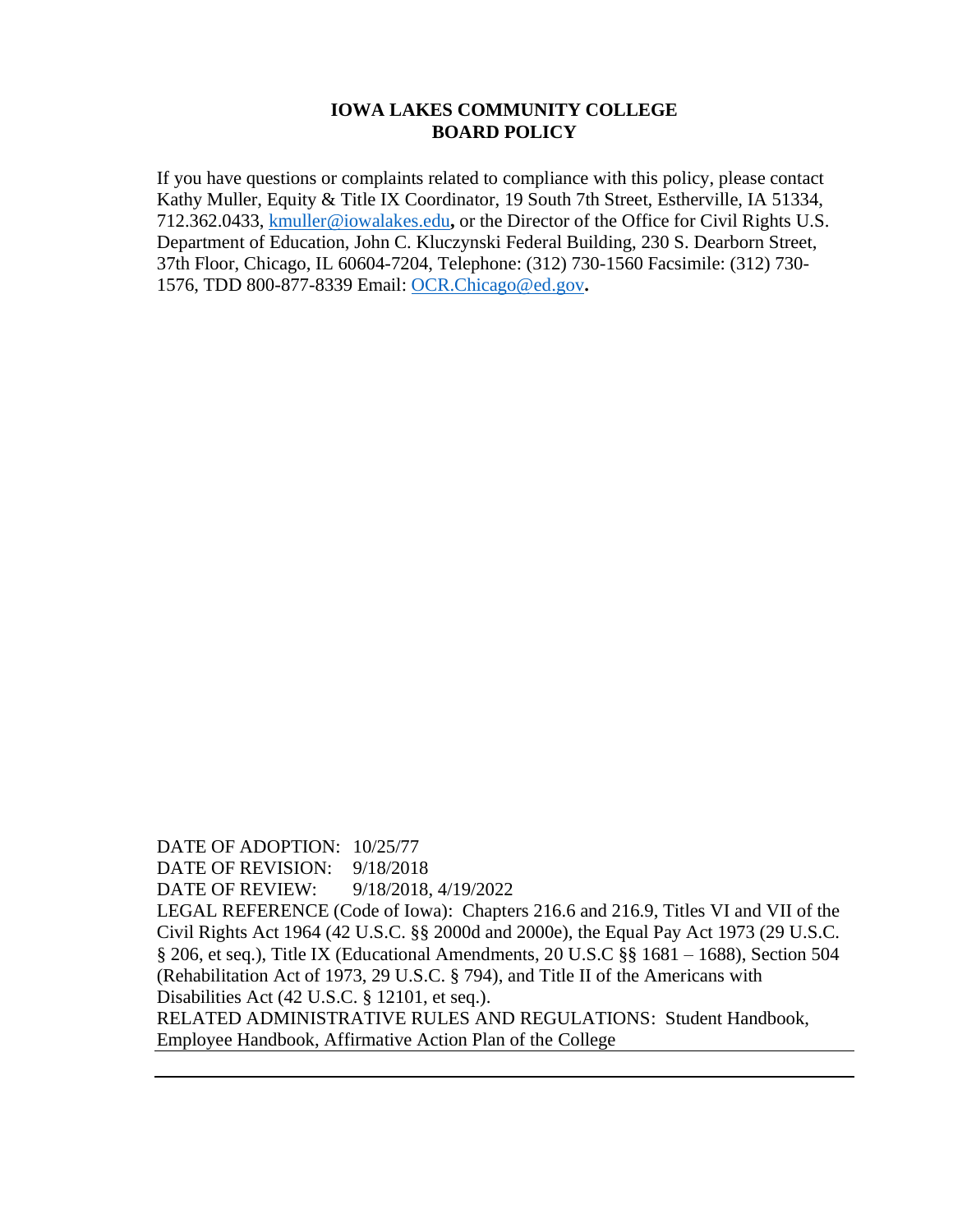## **Subject: Personnel Series 302: Alcohol and Drug Testing**

Iowa Lakes employees who operate college vehicles are subject to drug and alcohol testing if a commercial driver's license (CDL) is required to operate the particular vehicle and the vehicle transports sixteen (16) or more persons including the driver or the vehicle weighs twenty-six thousand one pounds (26,001) or more. For the purposes of the drug and alcohol testing program, the term "employees" includes applicants who have been offered a position with responsibilities to drive an included vehicle.

Employees operating a college vehicle as described above are subject to pre-employment drug testing, reasonable suspicion, post-accident, alcohol and drug testing. Employees operating a college vehicle shall not perform a safety-sensitive function within four (4) hours of using alcohol.

Employees who violate the terms of this policy as further defined in federal and state regulations, are subject to discipline up to and including termination.

DATE OF ADOPTION: 1/22/96 DATE OF REVISION: 11/98 DATE OF REVIEW: 2/20/2018, 4/19/2022 LEGAL REFERENCE (Code of Iowa): Chapter 124 RELATED ADMINISTRATIVE RULES AND REGULATIONS: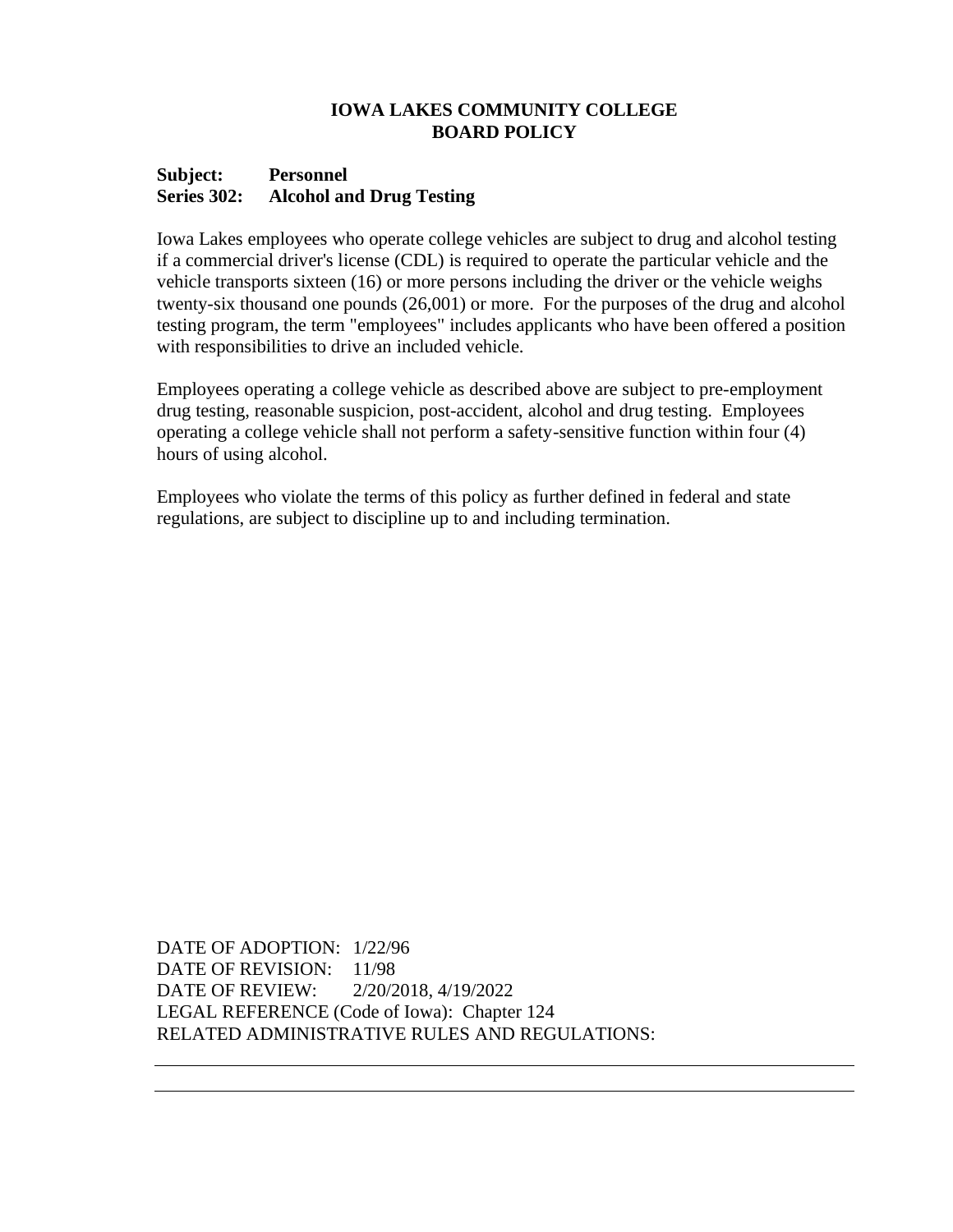## **Subject: Personnel Series 303: Drug Free Work Place**

Iowa Lakes Community College will provide a drug free work-place and prohibit employees from unlawfully manufacturing, distributing, dispensing, possessing, or using a controlled substance in the work-place.

DATE OF ADOPTION: 5/23/89 DATE OF REVISION: March, 1993 DATE OF REVIEW: 2/20/2018, 4/19/2022 LEGAL REFERENCE (Code of Iowa): Chapter 260C.40 RELATED ADMINISTRATIVE RULES AND REGULATIONS: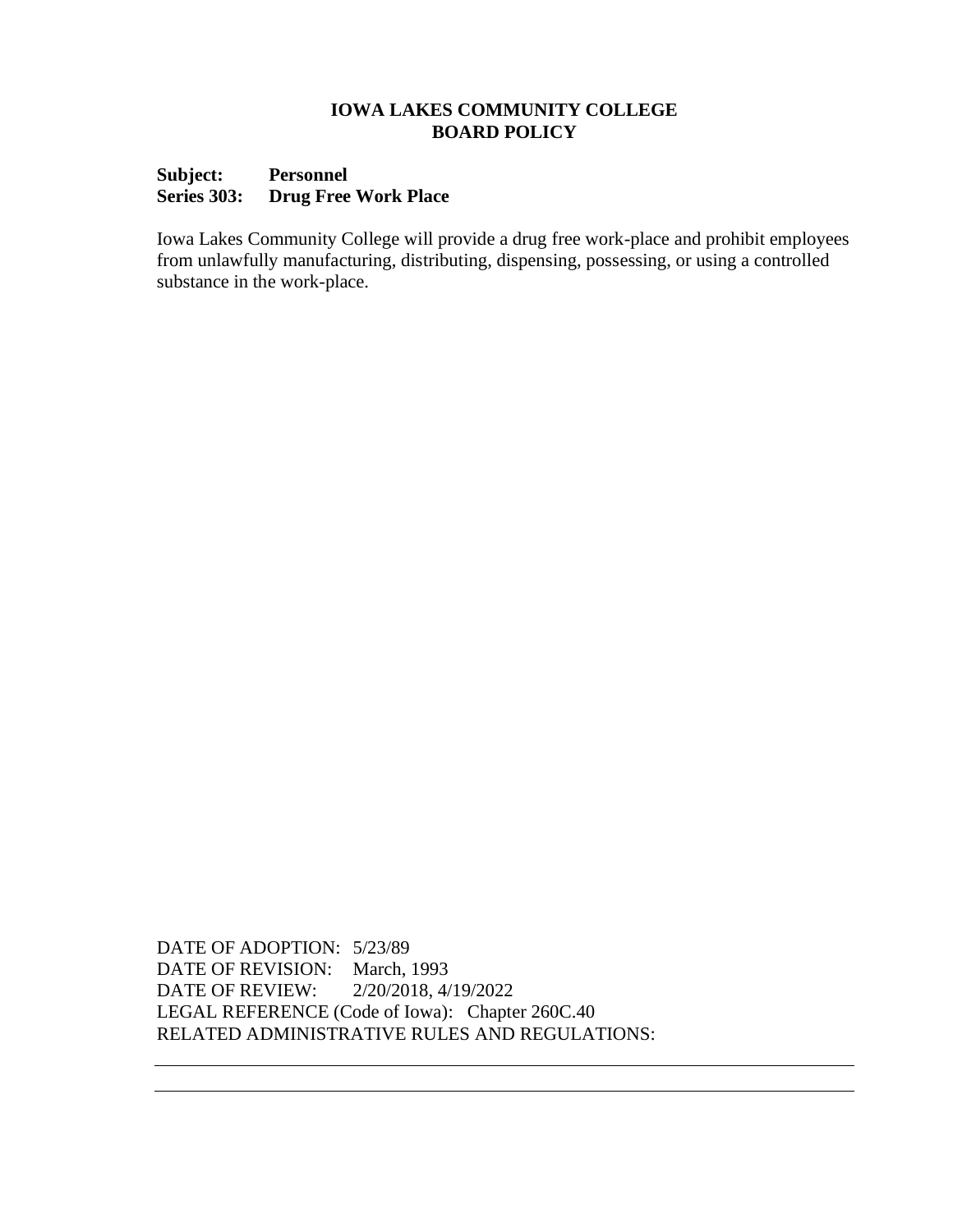## **Subject: Personnel Series 304: Discriminatory Harassment Policy**

Discriminatory harassment of any member of the Iowa Lakes Community College community will not be tolerated, and the College is committed to providing an educational and work environment free of discriminatory harassment.

Discriminatory harassment means any electronic, written, verbal, or physical act or conduct toward a student or employee which is based on the actual or perceived sex, sexual orientation, gender identity, race, color, creed, national origin, age, religion, disability or any other characteristic protected by applicable law of that person, and which creates an objectively hostile work or educational environment that meets one or more of the following conditions:

- Places an individual in reasonable fear of harm to themselves or property;
- Has a substantially detrimental effect on the person's physical or mental health;
- Has the effect of substantially interfering with the person's school or work performance; or
- Has the effect of substantially interfering with the student's ability to participate in or benefit from the services, activities, or privileges provided by the College.

This Policy applies to activities on the property within the jurisdiction of the College; while in College-owned or College-operated vehicles; while attending or engaging in college-sponsored activities; and while away from College grounds if the misconduct directly affects the good order, efficient management, and welfare of the College.

Iowa Lakes Community College employees and students who feel they have been denied equal opportunity or harassed on an actual or perceived characteristic protected by applicable law may seek remedy through an internal complaint process. The College assures that full cooperation will be provided to any individual filing a complaint with no threat of penalty or reprisal to the complainant. If the complaint involves alleged discriminatory or harassing behavior by the EEO/AA Officer, the respective Dean or another College official should be contacted in lieu of the EEO/AA Officer. Confidentiality will be maintained as much as possible in these procedures.

DATE OF ADOPTION:  $1/28/69$ DATE OF REVISION: June 2005, 8/18/2020 DATE OF REVIEW: 2/20/2018, 4/19/2022 LEGAL REFERENCE (Code of Iowa): Chapter 260C.14 (18), Iowa Code §§216.6 and 216.9, Titles VI and VII of the Civil Rights Act of 1964 (42 U.S.C. §§ 2000d and 2000e), the Equal Pay Act of 1973 (29 U.S.C. § 206, et seq.), Title IX (Educational Amendments, 20 U.S.C §§ 1681 – 1688), Section 504 (Rehabilitation Act of 1973, 29 U.S.C. § 794), and Title II of the Americans with Disabilities Act (42 U.S.C. § 12101, et seq.). RELATED ADMINISTRATIVE RULES AND REGULATIONS: Employee Handbook, Student Handbook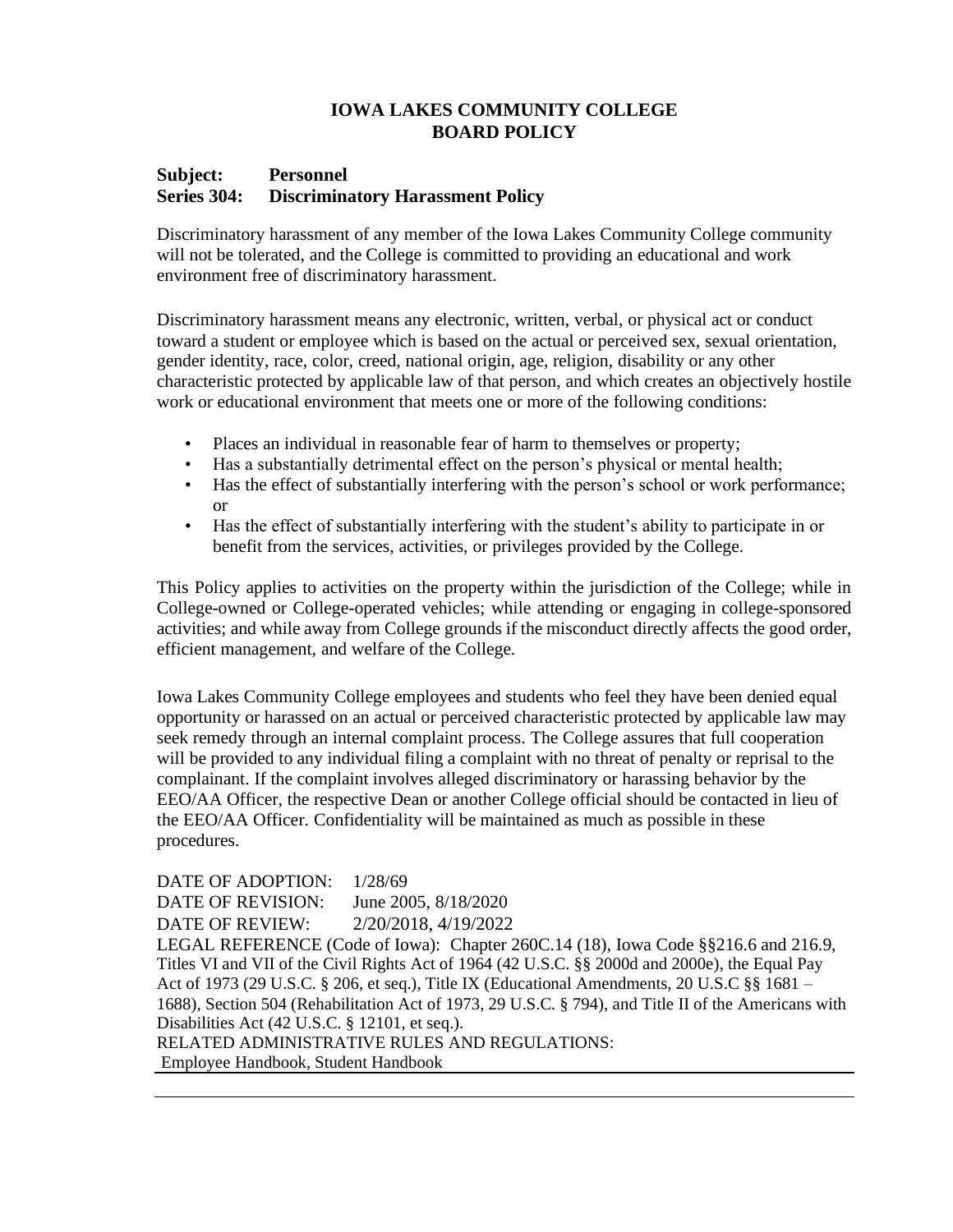### **Subject: Personnel Series 305: Sexual Harassment / Sexual Violence Policy**

It is the policy of Iowa Lakes Community College, in keeping with efforts to establish an environment in which the dignity and worth of all members of the collegewide community are respected, that the discrimination or harassment of students, faculty and/or staff at any of its campuses, facilities, and/or activities will not be tolerated. This includes sexual harassment, which includes sexual assault, dating violence, domestic violence, and stalking as defined herein, as well as retaliation against an individual for exercising rights under this Policy and Procedures.

It is the policy of Iowa Lakes Community College to provide education to help prevent, facilitate the reporting of, and provide information on counseling concerning sexual harassment. This policy sets forth the College's prohibition on sexual harassment, and the applicable procedures for resolving complainant or report of sexual harassment under Title IX, the Clery Act, and other applicable law.

The College's scope under Title IX is limited to locations, events, or circumstances over which it substantially controls both the respondent accused of violating this policy and the context in which the alleged harassment occurs, as well as any building owned or controlled by a student organization that is officially recognized by the College, such as a fraternity or sorority. The College's scope under Title IX is also limited to conduct against a person that occurs in the United States.

Any person may file a complaint alleging sexual harassment against a student or employee of the College. If a report or complaint falls under the College's scope under Title IX, the College will utilize this Policy and the related procedures to respond to claims of sexual harassment and will not proceed under any other College policy or procedure if doing so would interfere with any right or privilege provided to a party under Title IX. If the College determines that a report or complaint does not fall under the College's scope under Title IX, the College may still take action for such alleged conduct, as herein provided and/or consistent with applicable law and policy (such as the Discriminatory Harassment Policy or Student Code of Conduct) and based on the nature of the alleged conduct. The parties will be notified of this decision.

# DATE OF ADOPTION: August 18, 2020

DATE OF REVISION: 4/19/2022

## DATE OF REVIEW: 4/19/2022

LEGAL REFERENCE (Code of Iowa): Chapter 260C.14 (18), Iowa Code §§216.6 and 216.9, Titles VI and VII of the Civil Rights Act of 1964 (42 U.S.C. §§ 2000d and 2000e), the Equal Pay Act of 1973 (29 U.S.C. § 206, et seq.), Title IX (Educational Amendments, 20 U.S.C §§ 1681 – 1688), Section 504 (Rehabilitation Act of 1973, 29 U.S.C. § 794), and Title II of the Americans with Disabilities Act (42 U.S.C. § 12101, et seq.). RELATED ADMINISTRATIVE RULES AND REGULATIONS:

Employee Handbook, Student Handbook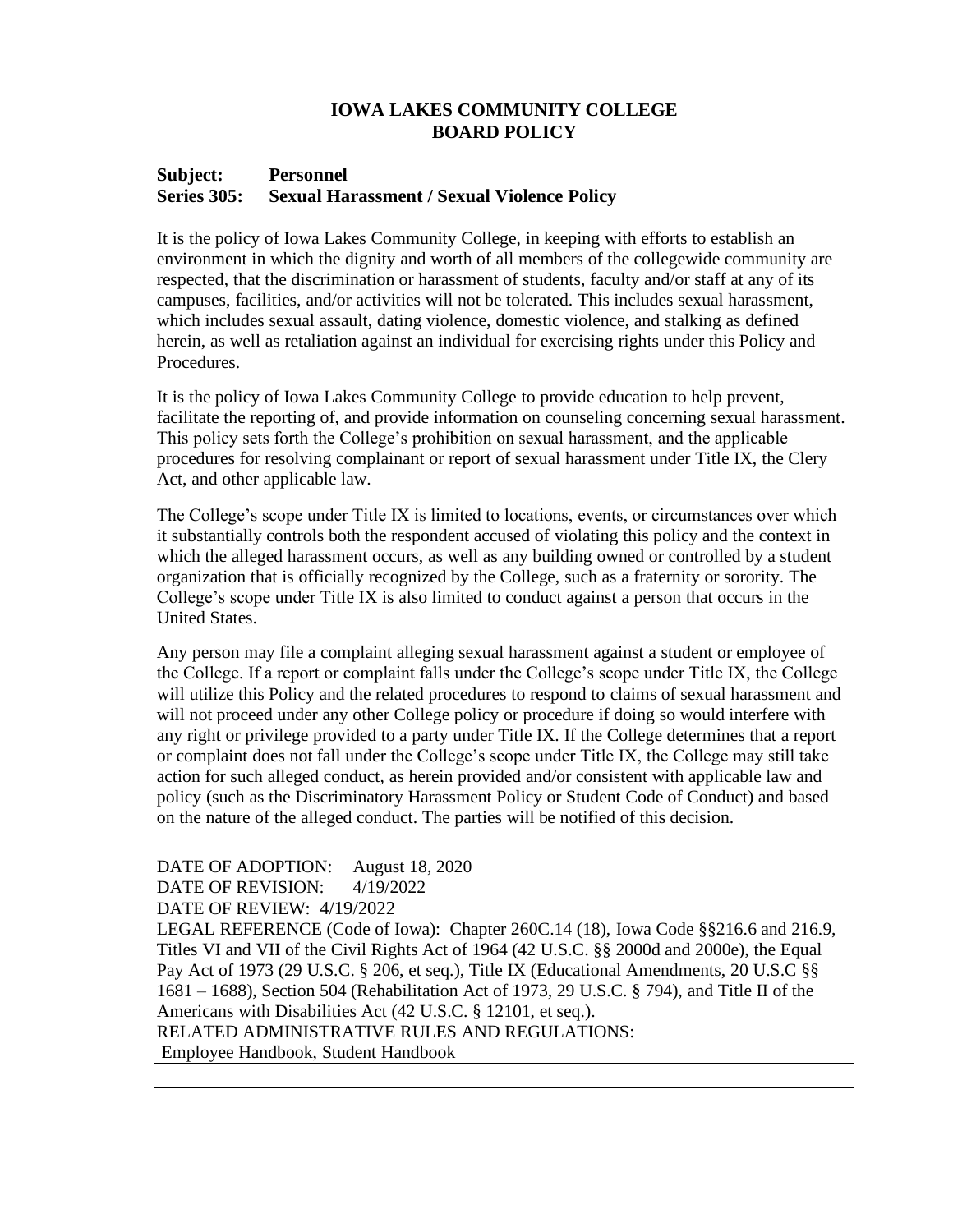## **Subject: Personnel Series 306: Tobacco Free/Smoke Free Facilities**

To maintain an atmosphere conducive to the learning process, eliminate potential safety hazards, and comply with the State of Iowa and the Smoke Free Air Act of 2008, the buildings, property, and vehicles of Iowa Lakes Community College shall be free of tobacco and smoke. This includes the use of smokeless tobacco, vaporizers, and use of e-cigarettes.

DATE OF ADOPTION: 1/24/94 DATE OF REVISION: 6/16/2015, 4/19/2022 DATE OF REVIEW: 2/20/2018, 4/19/2022 LEGAL REFERENCE (Code of Iowa): Chapter 142D, 279.9, Smoke Free Air Act of 2008 RELATED ADMINISTRATIVE RULES AND REGULATIONS: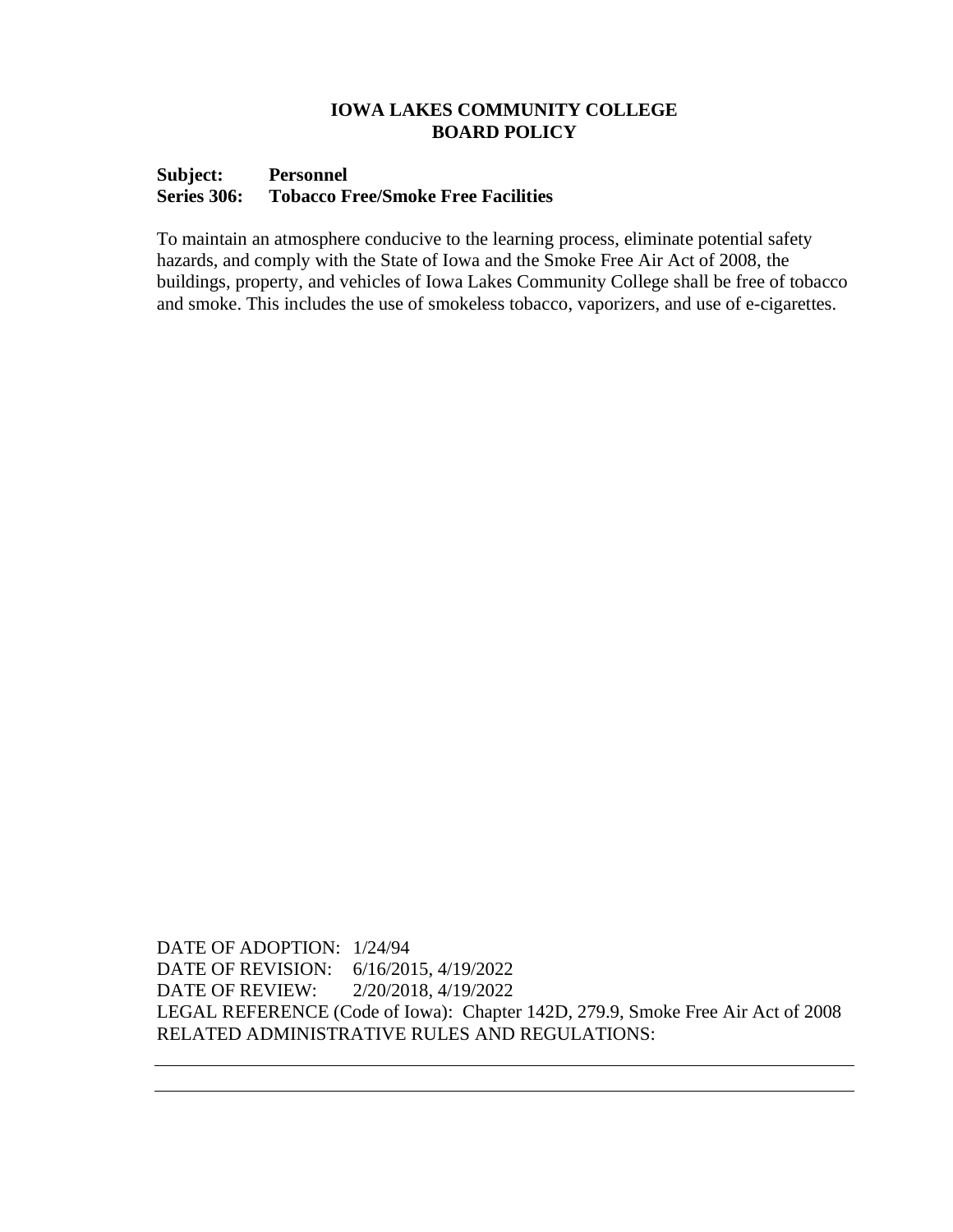## **Subject: Personnel Series 307: Alcohol Free Facilities**

Iowa Lakes Community College prohibits the use or consumption of alcohol on College property at any time except at those times and places specifically approved by the Board of Trustees in accordance with the laws of the State of Iowa.

DATE OF ADOPTION: 1/24/94 DATE OF REVISION: June 2005, 4/19/2022 DATE OF REVIEW: 2/20/2018, 4/19/2022 LEGAL REFERENCE (Code of Iowa): Chapter 123, 279.9 RELATED ADMINISTRATIVE RULES AND REGULATIONS: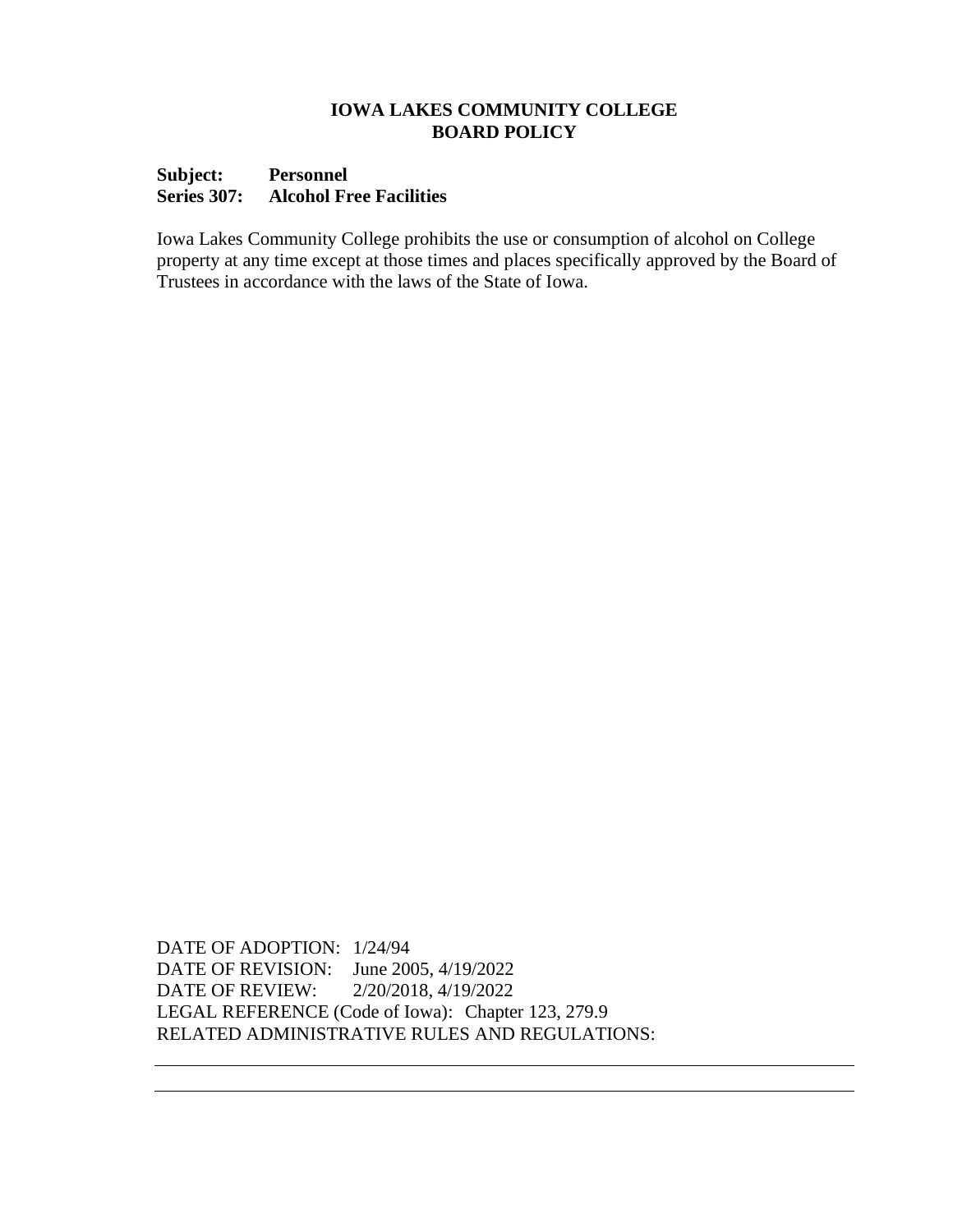## **Subject: Personnel Series 308: Affirmative Action**

Iowa Lakes Community College declares and reaffirms a policy on opportunity, equal educational opportunity, and nondiscrimination in the provision of educational and other services to the public.

# **Non-discrimination/Equal Opportunity Statement**

It is the policy of Iowa Lakes Community College not to discriminate on the basis of race, color, national origin, sex, disability, age (employment), sexual orientation, gender identity, creed, religion and actual or potential parental, family or marital status in its programs, activities, or employment practices as required by the Iowa Code §§216.6 and 216.9, Titles VI and VII of the Civil Rights Act of 1964 (42 U.S.C. §§ 2000d and 2000e), the Equal Pay Act of 1973 (29 U.S.C. § 206, et seq.), Title IX (Educational Amendments, 20 U.S.C §§ 1681 – 1688), Section 504 (Rehabilitation Act of 1973, 29 U.S.C. § 794), and Title II of the Americans with Disabilities Act (42 U.S.C. § 12101, et seq.).

# **Iowa Lakes Community College offers career and technical programs in the following areas of study:**

- Agriculture, Natural & Environmental Services
- Engineering and Construction
- Arts, Design, and Visual Communications
- Business, Management, and Marketing
- Education, Public, and Human Services
- Health Science
- Hospitality
- Information Technology
- **Manufacturing**
- Transportation & Logistics

If you have questions or complaints related to compliance with this policy, please contact Kathy Muller, Equity & Title IX Coordinator, 19 South 7th Street, Estherville, IA 51334,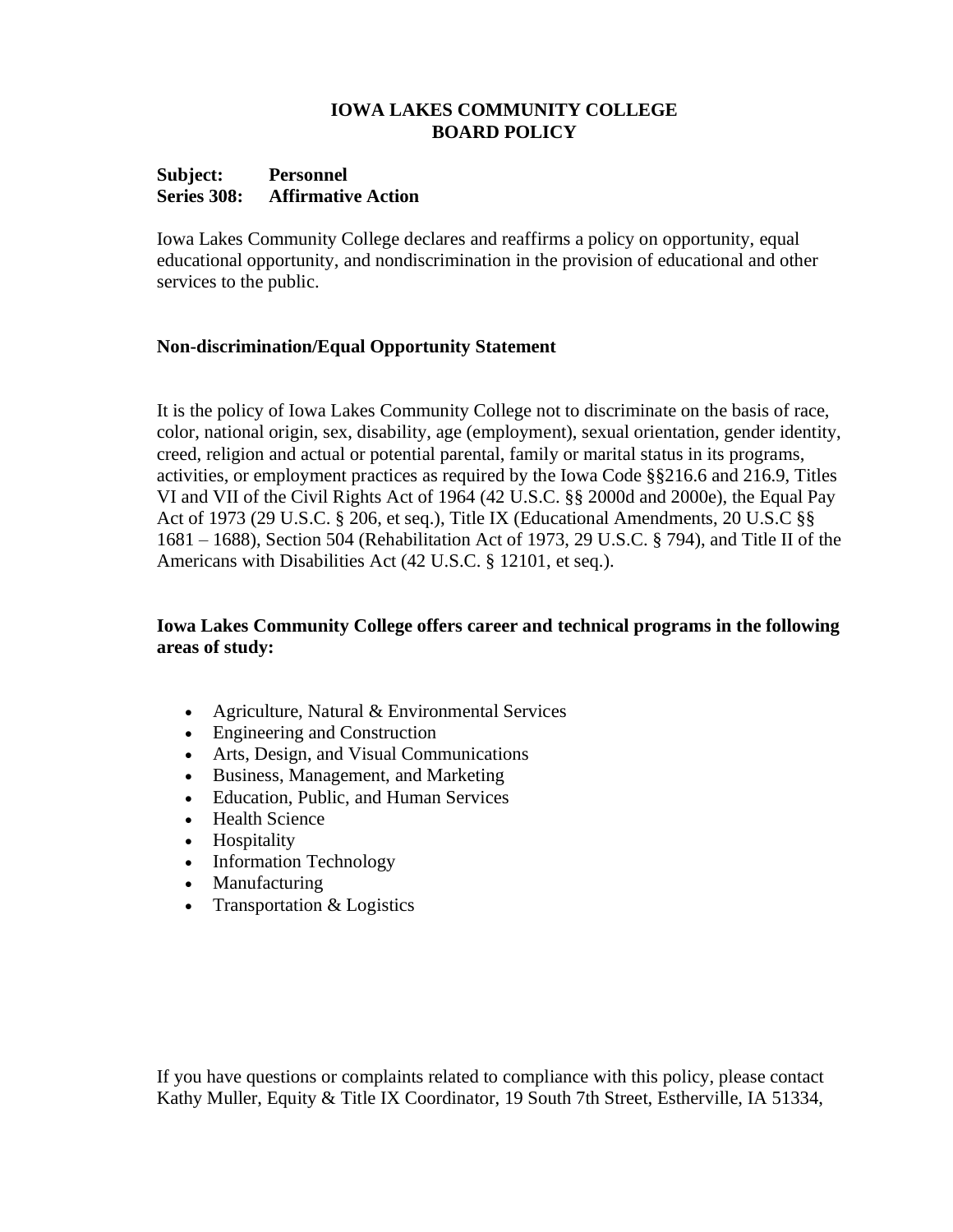712.362.0433, [kmuller@iowalakes.edu,](mailto:kmuller@iowalakes.edu) or the Director of the Office for Civil Rights U.S. Department of Education, John C. Kluczynski Federal Building, 230 S. Dearborn Street, 37th Floor, Chicago, IL 60604-7204, Telephone: (312) 730-1560 Facsimile: (312) 730- 1576, TDD 800-877-8339 Email: [OCR.Chicago@ed.gov.](mailto:OCR.Chicago@ed.gov)

DATE OF ADOPTION: 12/18/79 DATE OF REVISION: 09/18/2018 DATE OF REVIEW: 09/18/2018, 4/19/2022 LEGAL REFERENCE (Code of Iowa): Chapters 216.6 and 216.9, Titles VI and VII of the Civil Rights Act 1964 (42 U.S.C. §§ 2000d and 2000e), the Equal Pay Act 1973 (29 U.S.C. § 206, et seq.), Title IX (Education Amendments, 20 U.S.C §§ 1681 – 1688), Section 504 (Rehabilitation Act of 1973, 29 U.S.C. § 794), and Title II of the Americans with Disabilities Act (42 U.S.C. § 12101, et seq.). RELATED ADMINISTRATIVE RULES AND REGULATIONS: Student Handbook, Employee Handbook, Affirmative Action Plan of the College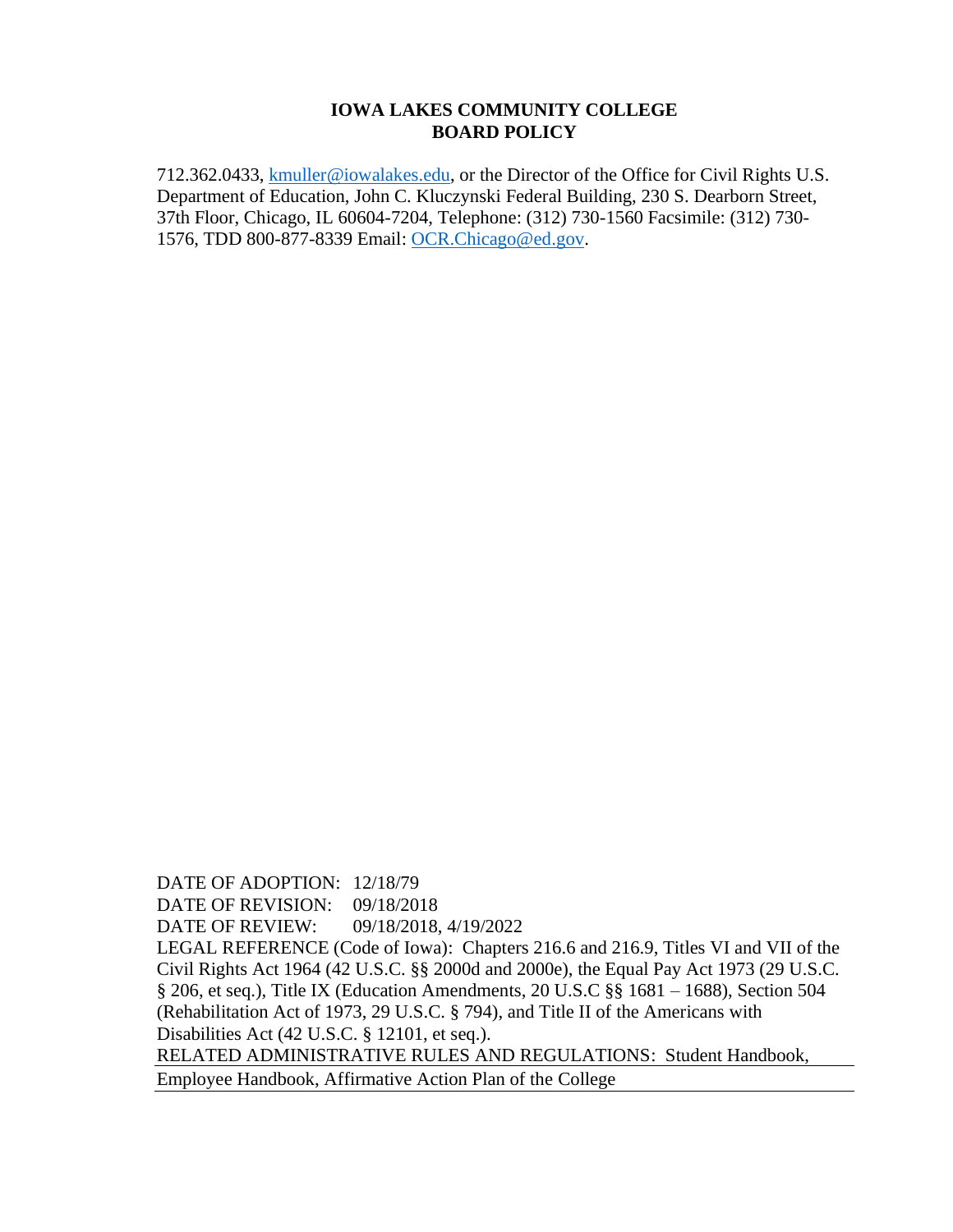**Subject: Personnel Series 309: Copyright**

The Iowa Lakes Community College Board of Trustees supports the U.S. Copyright Law (United States Code, Title 17). Any violation of copyright is prohibited.

DATE OF ADOPTION: 3/28/94 DATE OF REVISION: June 2005, 4/19/2022 DATE OF REVIEW: 2/20/2018, 4/19/2022 LEGAL REFERENCE: U.S. Copyright Law (US Code, Title 17) RELATED ADMINISTRATIVE RULES AND REGULATIONS: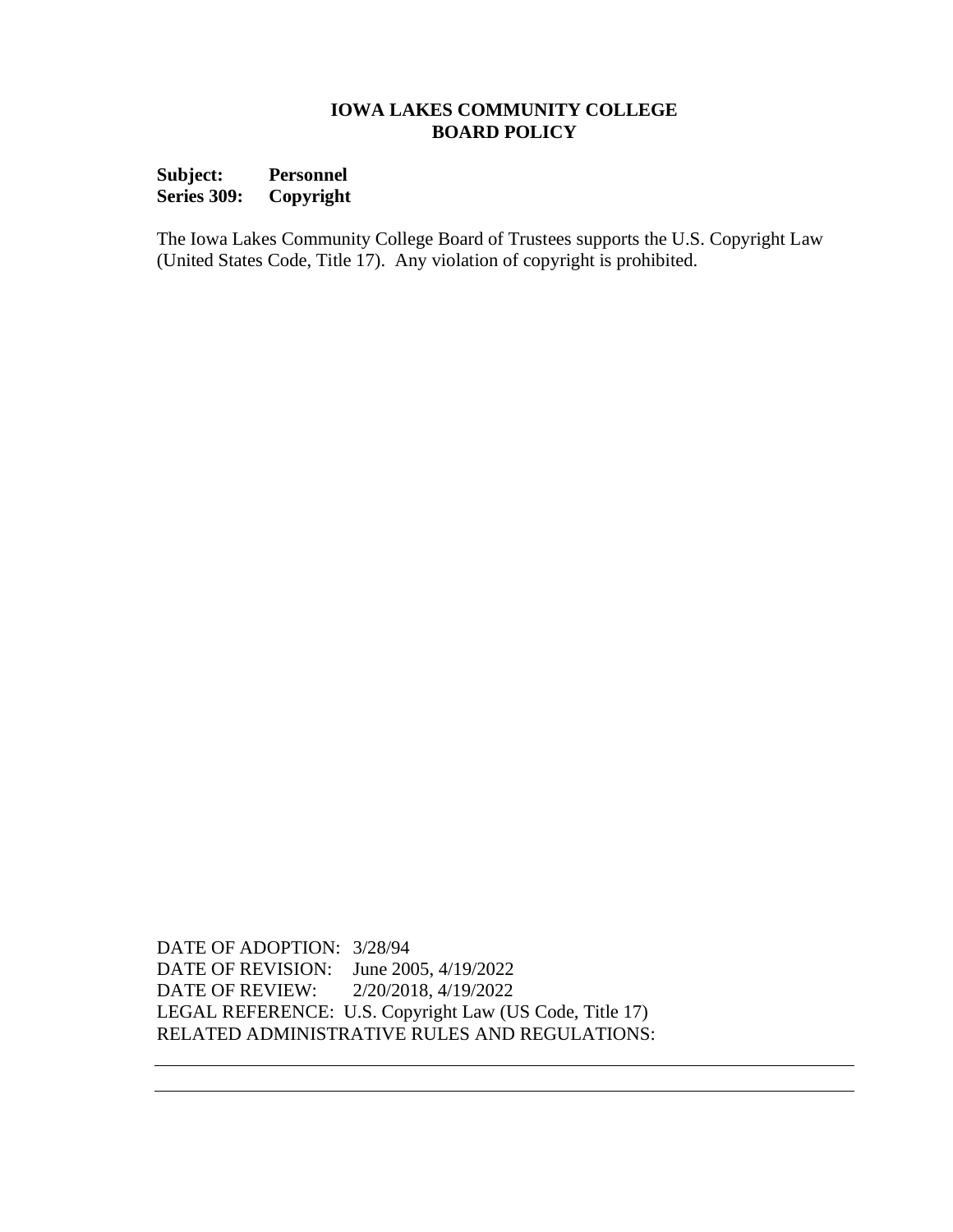# **Subject: Personnel Series 310: College Staff – Originated Publications**

All official College publications must receive appropriate administrative approval before being published and distributed.

DATE OF ADOPTION: 2/25/75 DATE OF REVISION: June 2005, 4/19/2022 DATE OF REVIEW: 2/20/2018, 4/19/2022 LEGAL REFERENCE (Code of Iowa): RELATED ADMINISTRATIVE RULES AND REGULATIONS: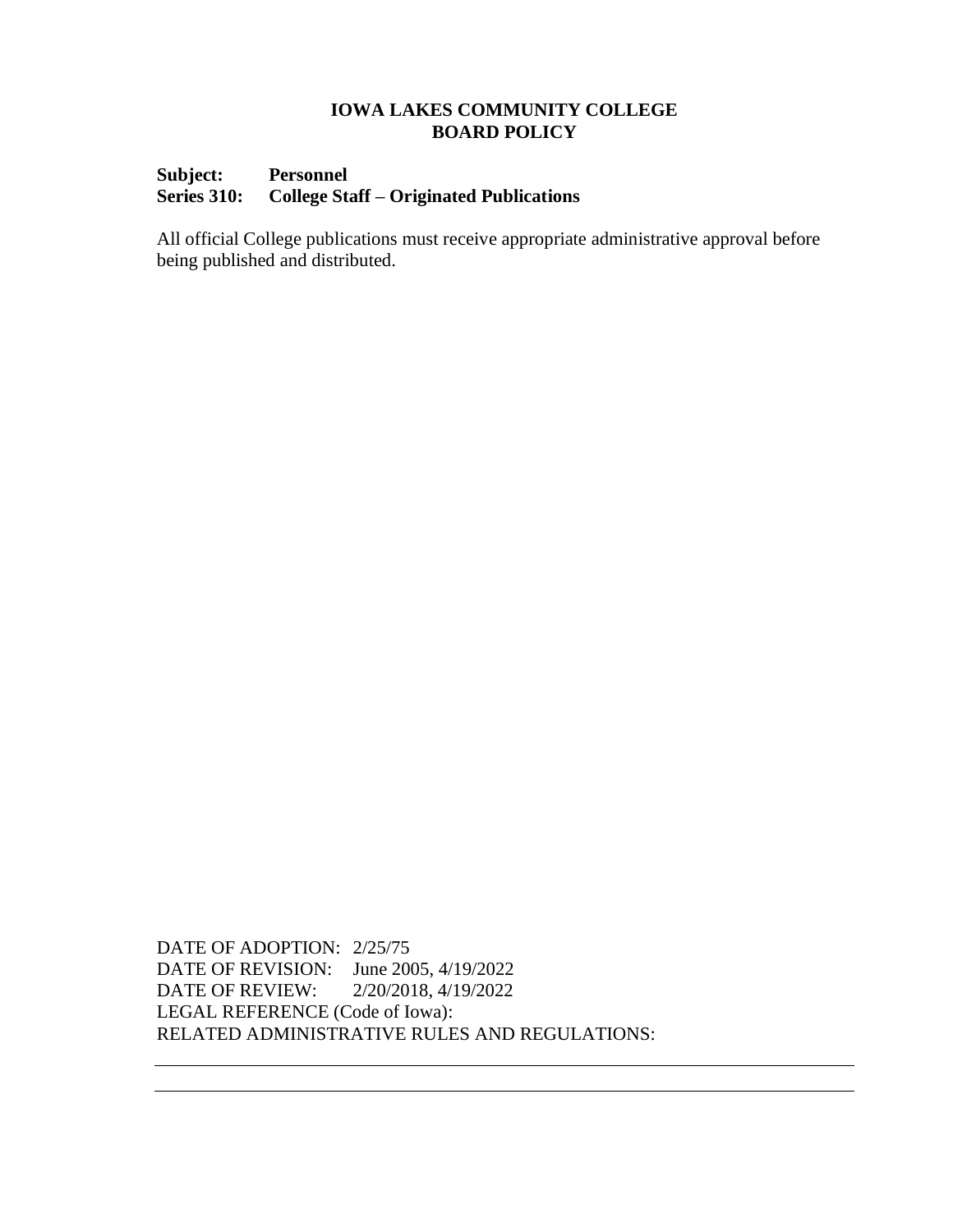#### **Subject: Personnel Series 311: Child Abuse Reporting**

In compliance with Iowa law, Iowa Lakes Community College has established procedures requiring reporting of suspected child abuse to Iowa Lakes Community College administration, law enforcement and the Iowa Department of Human Services.

Iowa Lakes Community College administration shall cooperate with law enforcement to investigate reports of suspected child abuse.

The Human Resources Department shall monitor completion of Mandatory Reporter child abuse training as required by Iowa law.

Child is defined as any person under the age of eighteen (18) years.

DATE OF ADOPTION: 12/18/2012 DATE OF REVISION: 4/19/2022 DATE OF REVIEW: 2/20/2018, 4/19/2022 LEGAL REFERENCE (Code of Iowa): Chapter 260C.14 and 232.69 RELATED ADMINISTRATIVE RULES AND REGULATIONS: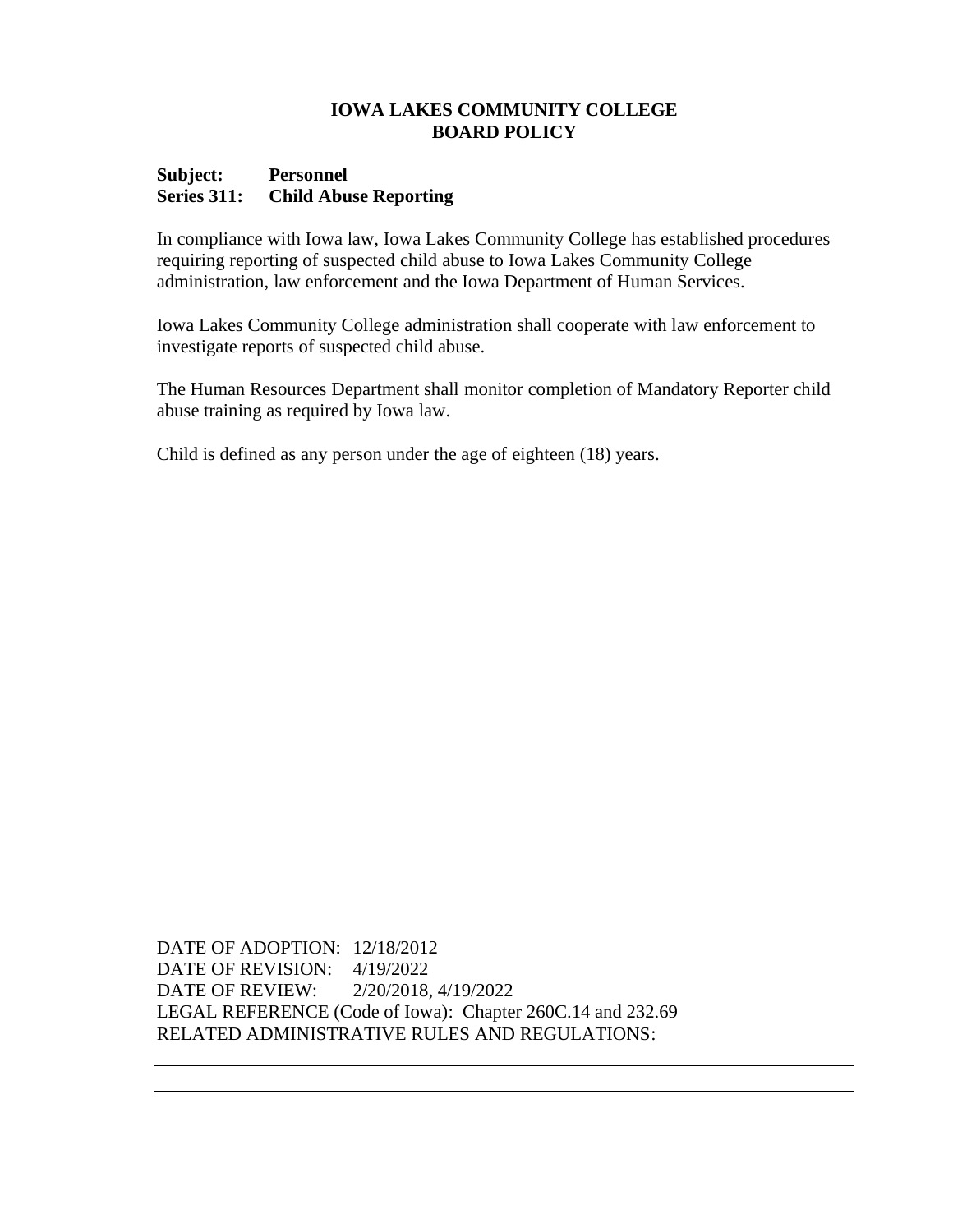# **Subject: Employment Conditions Series 320: Recruitment and Selection**

Recruitment of the employees of Iowa Lakes Community College shall be the responsibility of the President. In the discharge of this responsibility, the President shall make such use of other administrative staff, supervisory staff, faculty, and Board Members as may be both practical and effective.

DATE OF ADOPTION: 1/28/69 DATE OF REVISION: June 2005, 4/19/2022 DATE OF REVIEW: 2/20/2018, 4/19/2022 LEGAL REFERENCE (Code of Iowa): Civil Rights Act, 1964 RELATED ADMINISTRATIVE RULES AND REGULATIONS: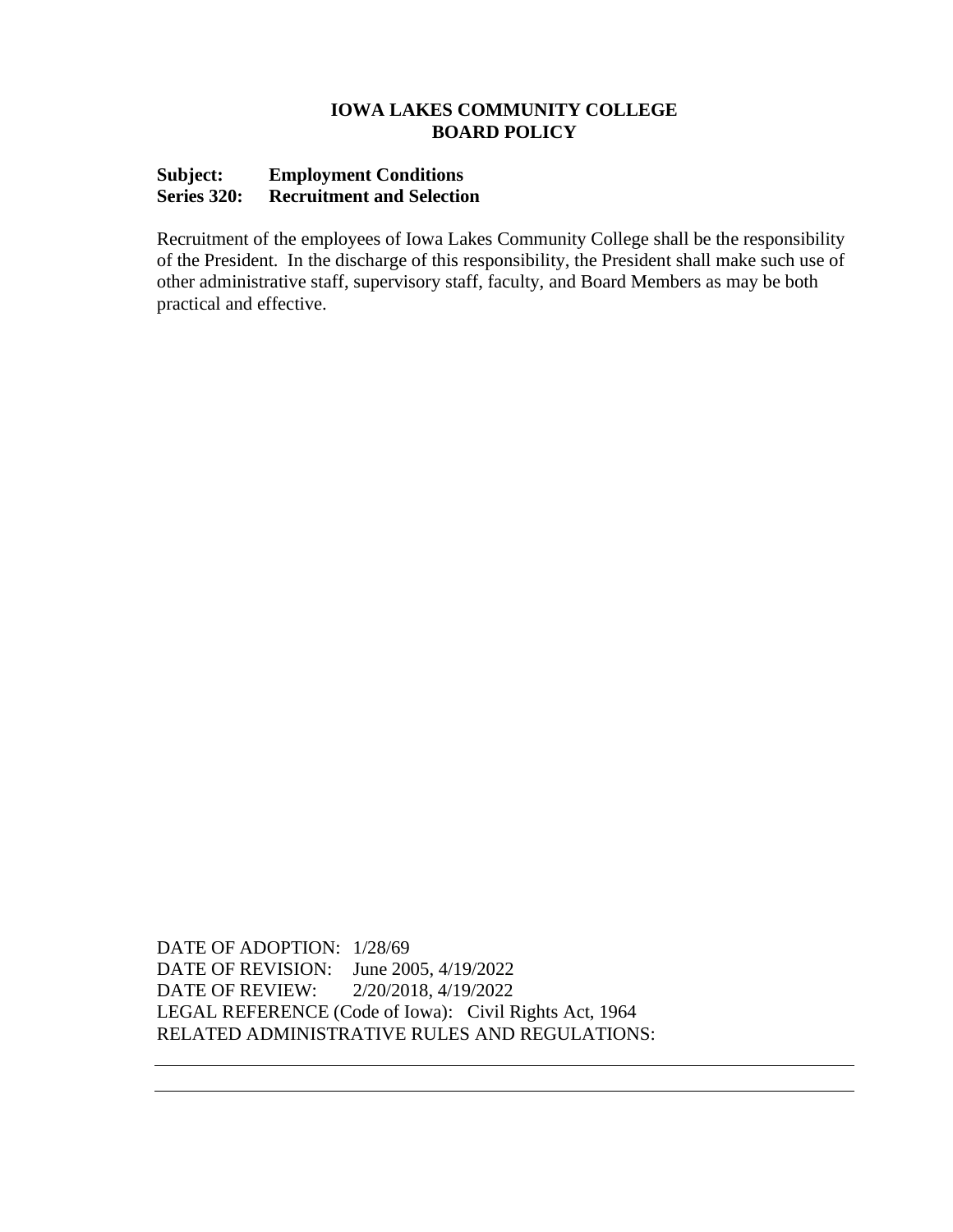# **Subject: Employment Conditions Series 321: Assignment and Transfer**

Employee assignment shall be based upon the qualifications of the candidate as well as the philosophy and needs of the College.

Changes in assignment may be made at the initiative of the President, other administration staff members, or at the request of the employee. All such re-assignments shall be made with the full knowledge of all parties related to the transfer, and shall be reviewed by the Board.

DATE OF ADOPTION: 1/28/69 DATE OF REVISION: June 2005, 4/19/2022 DATE OF REVIEW: 2/20/2018, 4/19/2022 LEGAL REFERENCE (Code of Iowa): RELATED ADMINISTRATIVE RULES AND REGULATIONS: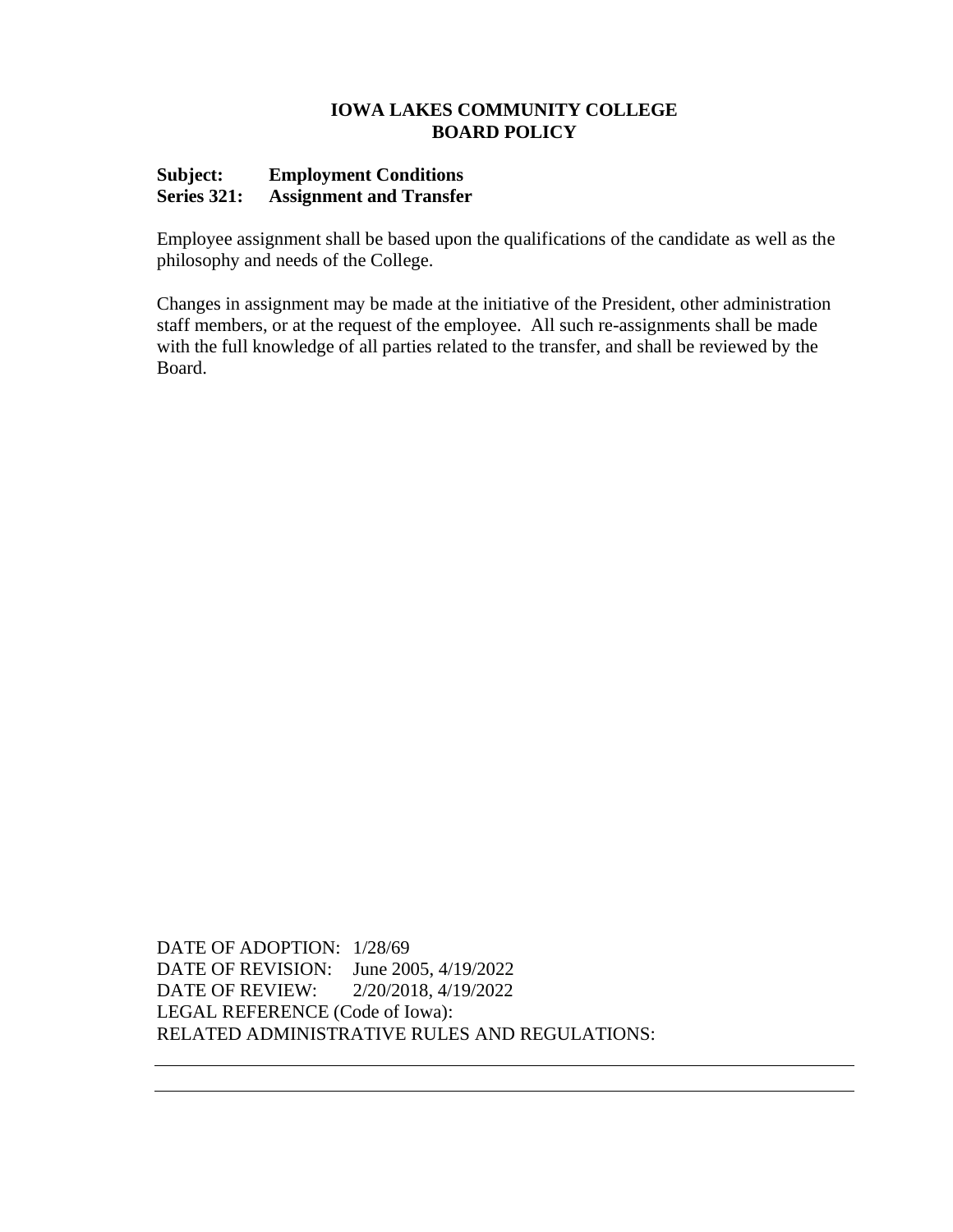# **Subject: Employment Conditions Series 322: Records - Personnel**

All personnel records shall be kept and preserved by Human Resources. All personnel records shall be retained permanently pursuant to the Code of Iowa.

DATE OF ADOPTION: 1/28/69 DATE OF REVISION: June 2005, 4/19/2022 DATE OF REVIEW: 2/20/2018, 4/19/2022 LEGAL REFERENCE (Code of Iowa): RELATED ADMINISTRATIVE RULES AND REGULATIONS: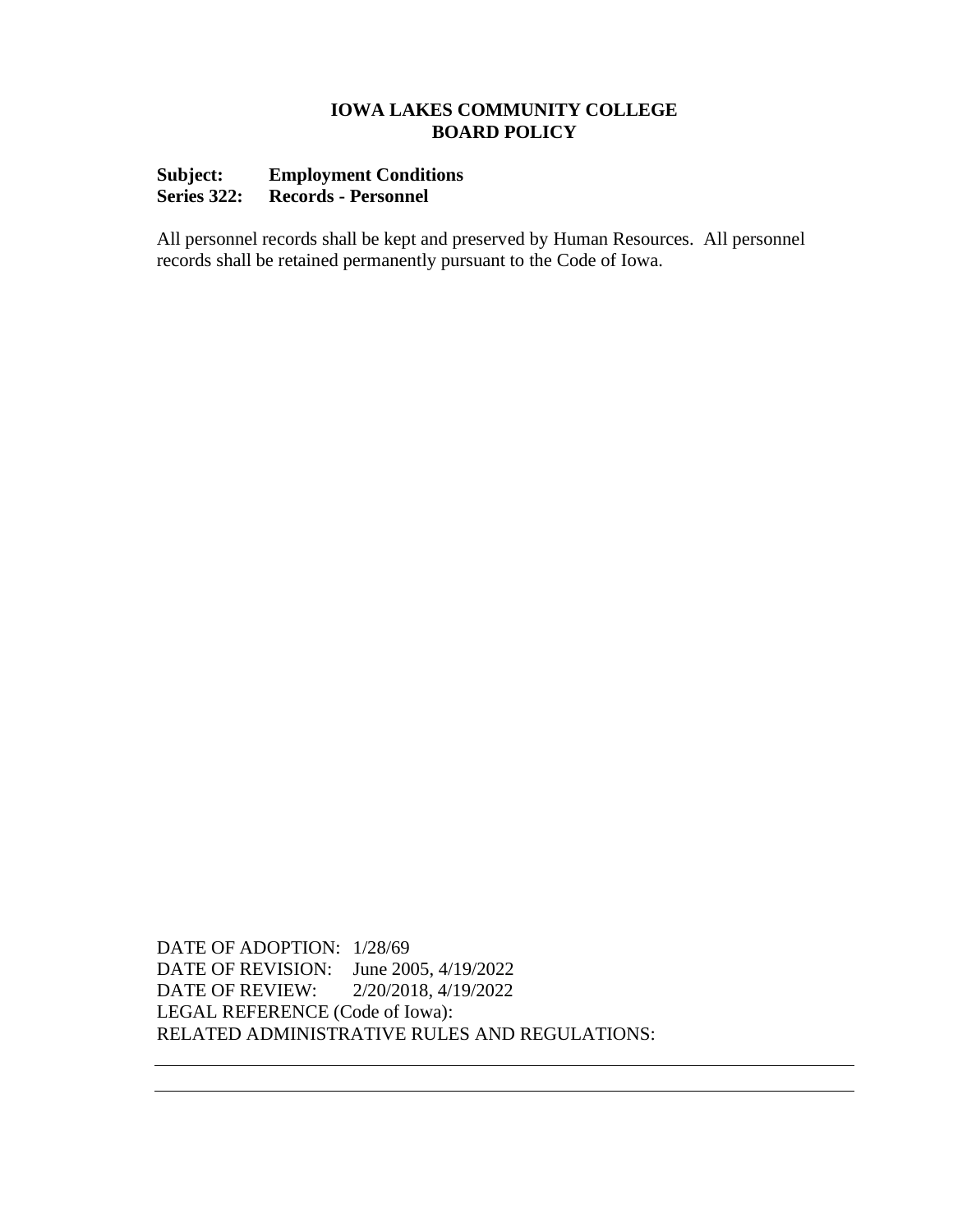# **Subject: Employment Conditions Series 323 Evaluation Procedures**

The Board of Trustees shall employ, retain, and advance only the most qualified employees of the College. The administrative and supervisory staff shall continually evaluate the services of the staff and shall submit such evaluations in writing to the President or his or her designee annually in a timely manner.

DATE OF ADOPTION: 1/28/69 DATE OF REVISION: June 2005, 4/19/2022 DATE OF REVIEW: 2/20/2018, 4/19/2022 LEGAL REFERENCE (Code of Iowa): Chapter 279.14 RELATED ADMINISTRATIVE RULES AND REGULATIONS: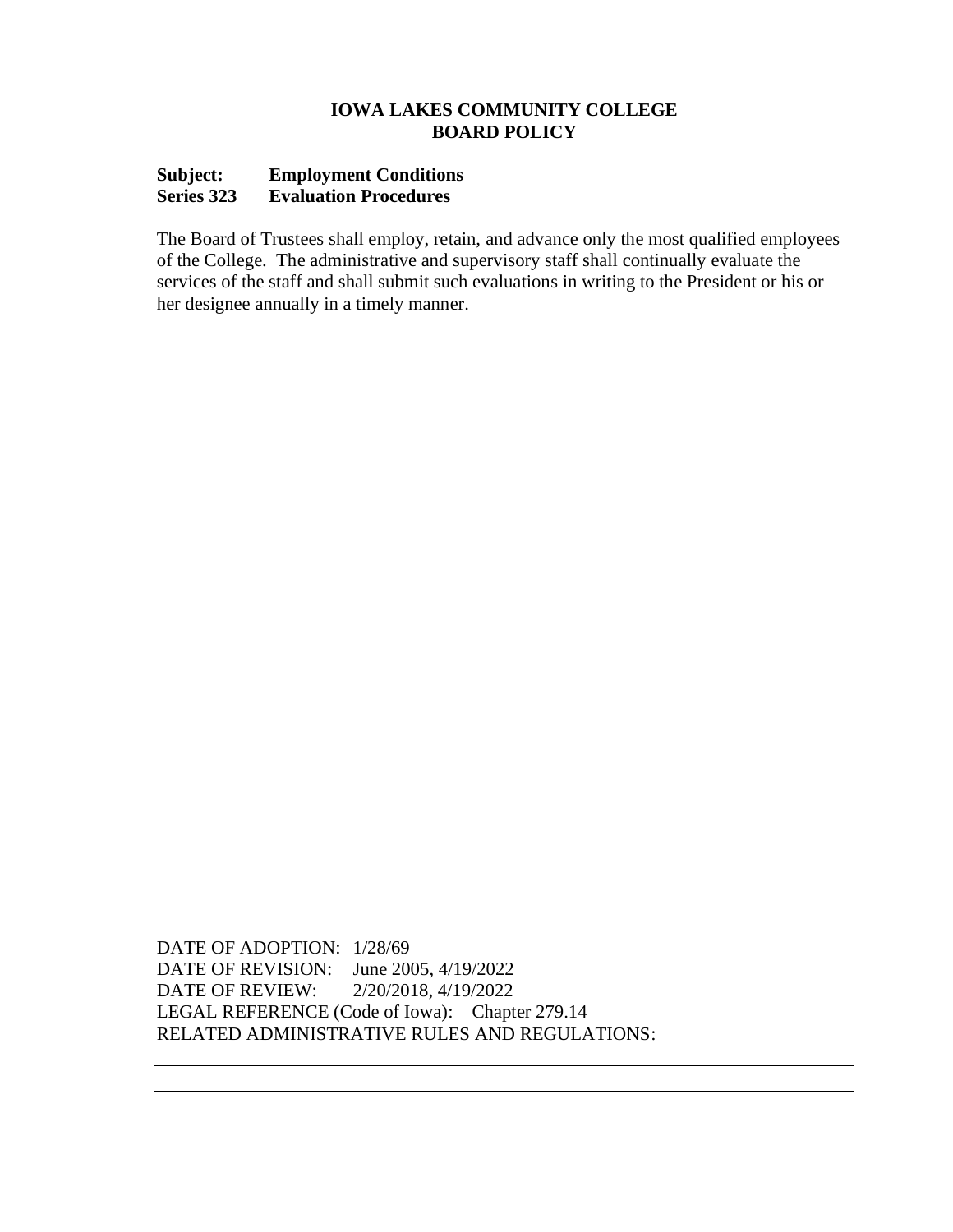## **Subject: Employment Conditions Series 324: Contracts**

Contracts with personnel shall be in writing and shall state the length of time the contract is in force. Continuing contracts will be in accordance with appropriate sections of the Code of Iowa.

Such contracts shall be approved by the Board, signed by the Board President, and filed with the Human Resources Office of the College.

DATE OF ADOPTION: 1/28/69 DATE OF REVISION: June 2005 DATE OF REVIEW: 2/20/2018, 4/19/2022 LEGAL REFERENCE (Code of Iowa): Chapter 279 RELATED ADMINISTRATIVE RULES AND REGULATIONS: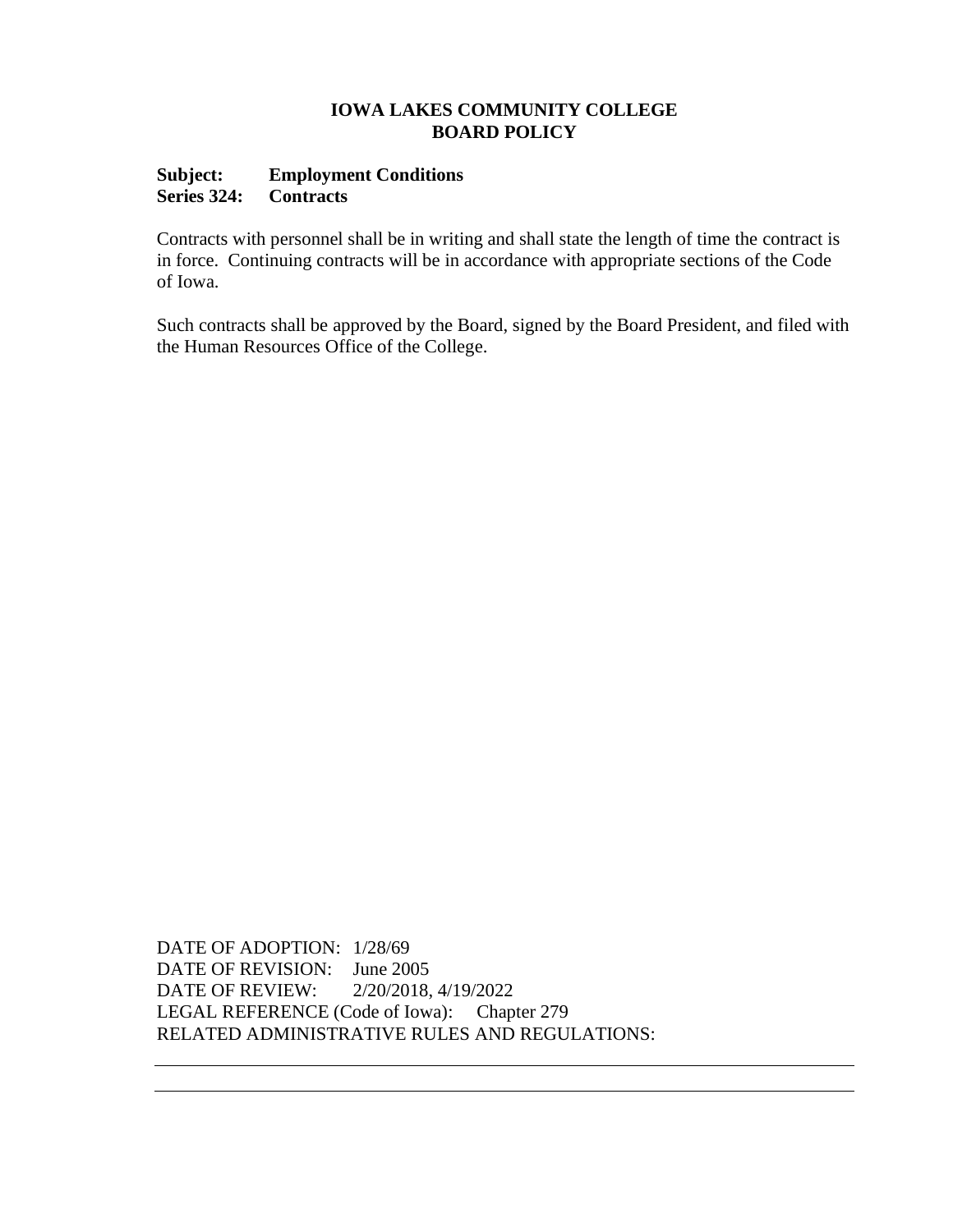# **Subject: Employment Conditions Series 325: Resignations of Contracted Personnel**

Resignations shall be in writing signed by the resigning party and directed to the College President, who will present the resignation to the Board of Trustees with recommendations.

DATE OF ADOPTION: 1/28/69 DATE OF REVISION: June 2005 DATE OF REVIEW: 2/20/2018, 4/19/2022 LEGAL REFERENCE (Code of Iowa): Chapter 279 RELATED ADMINISTRATIVE RULES AND REGULATIONS: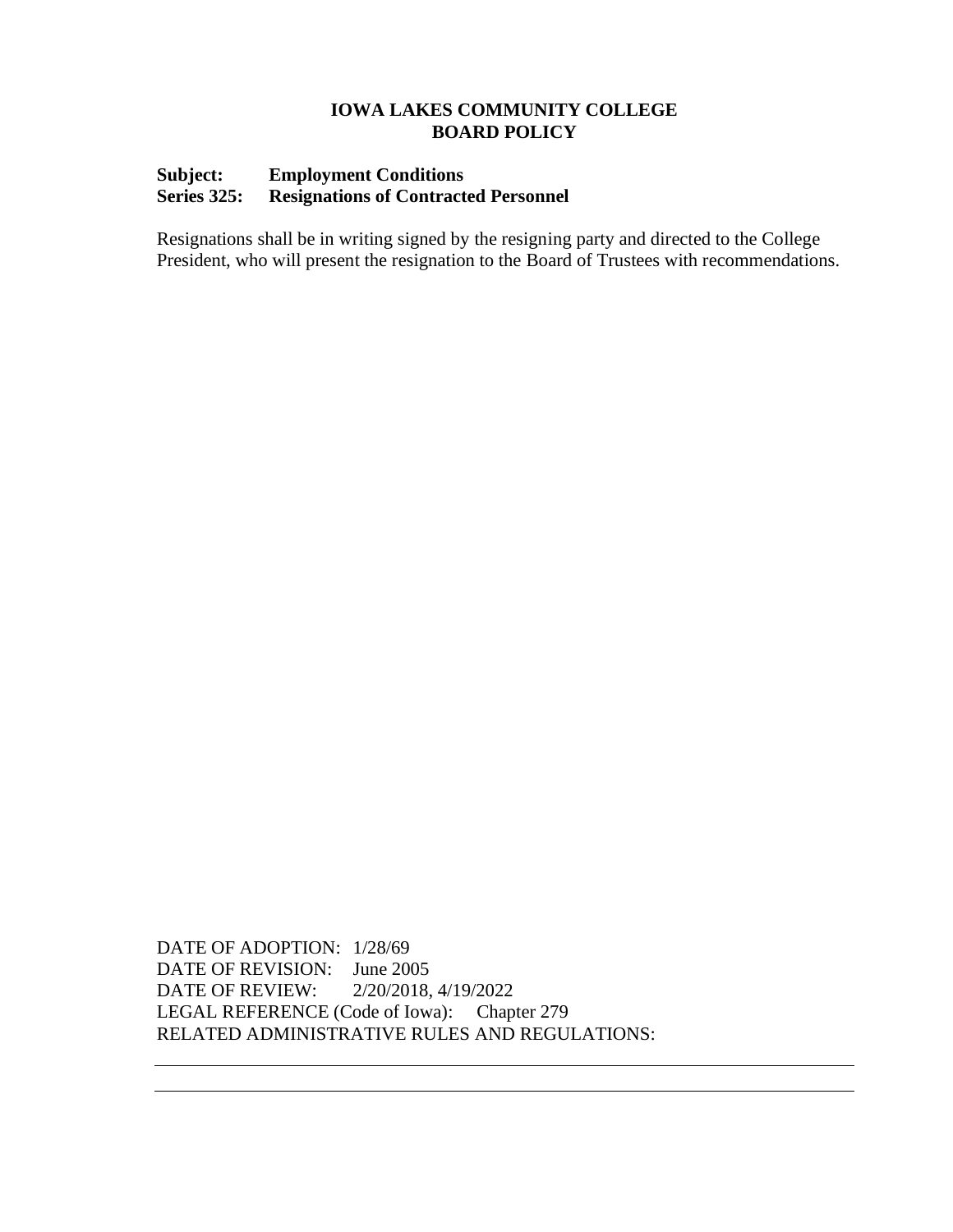# **Subject: Employment Conditions Series 326: Resignations of Continuing Contracted Employees**

A member of certified faculty (those subject to the contract provisions of section 279.13 of the Iowa Code) who has not accepted a contract for the ensuing school year tendered by the College Board of Trustees may resign pursuant to the Code of Iowa.

DATE OF ADOPTION: 5/24/83 DATE OF REVISION: June 2005 DATE OF REVIEW: 2/20/2018, 4/19/2022 LEGAL REFERENCE (Code of Iowa): Chapter 279.13 RELATED ADMINISTRATIVE RULES AND REGULATIONS: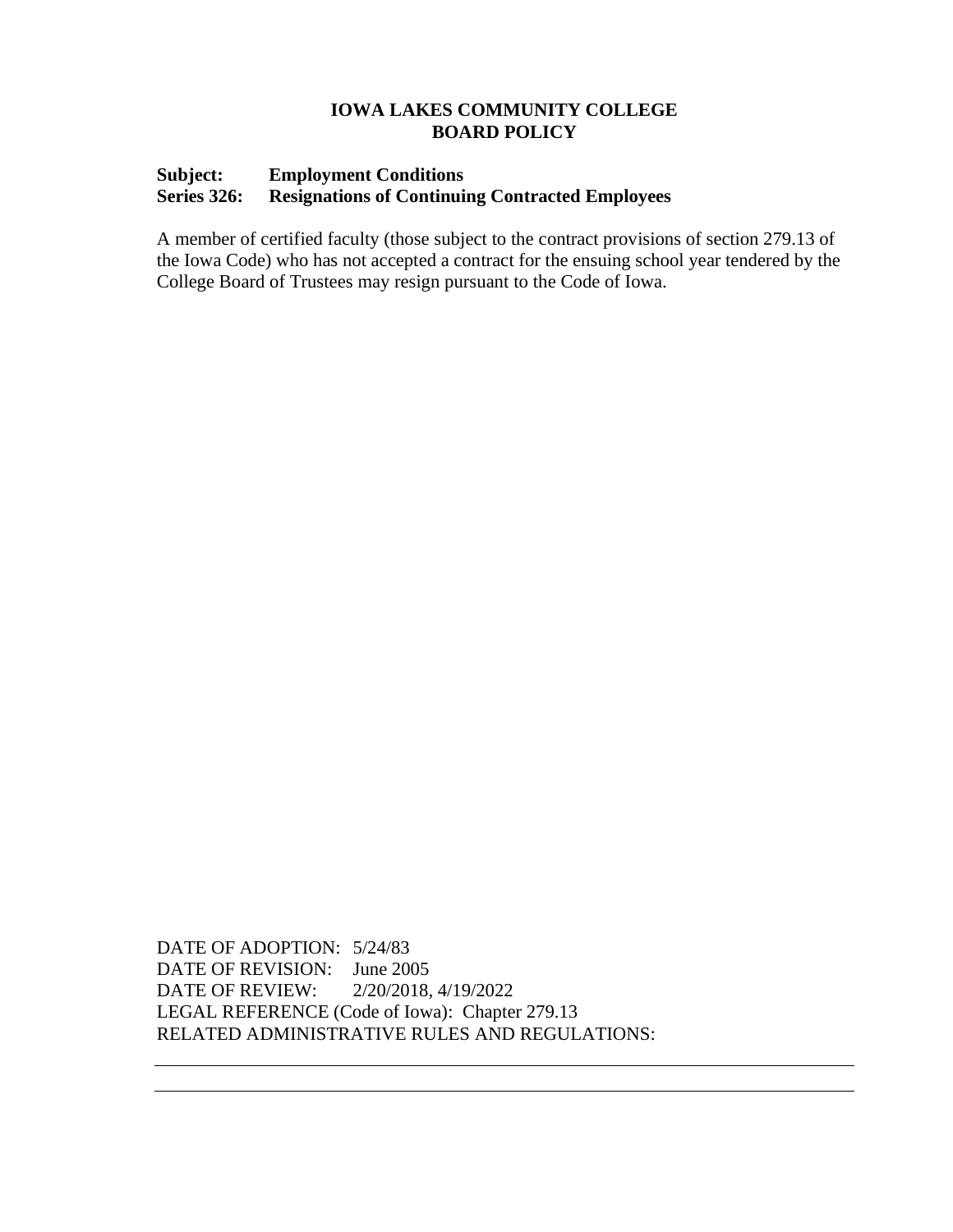## **Subject: Employment Conditions Series 327: Reduction in Forces**

When, at the recommendation of the President, a staff reduction is necessary, such reduction will be in accordance with the terms of the Collective Bargaining Agreement with the Iowa Lakes Community College Education Association.

Such recommendations shall be approved by the Board of Trustees.

DATE OF ADOPTION: 10/28/75 DATE OF REVISION: June 2005, 4/19/2022 DATE OF REVIEW: 2/20/2018, 4/19/2022 LEGAL REFERENCE (Code of Iowa): Chapter 279 RELATED ADMINISTRATIVE RULES AND REGULATIONS: Collective Bargaining Agreement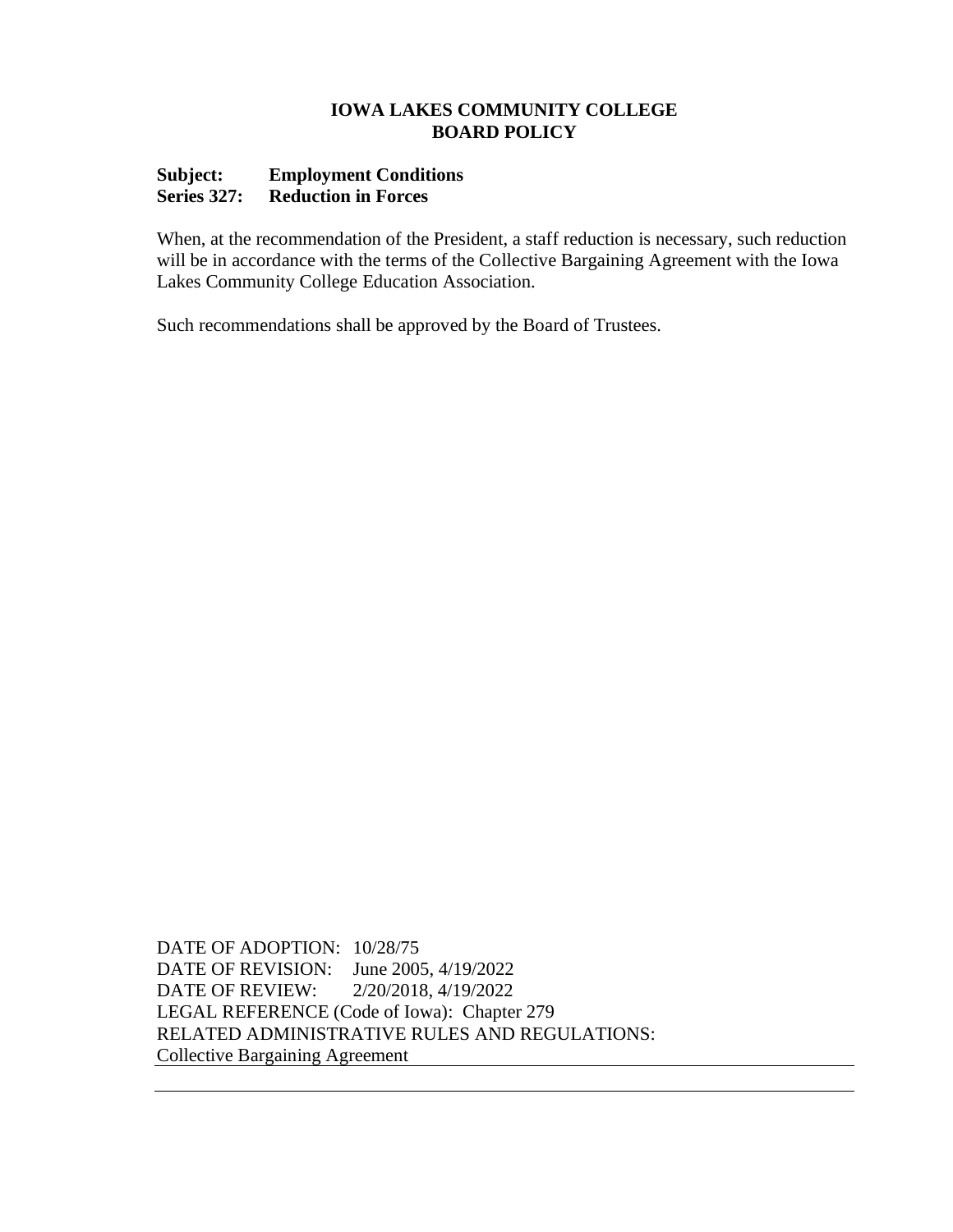# **Subject: Employment Conditions Series 328:**

Professional personnel employed by the College shall not render tutorial services for pay to students enrolled in his or her own classes.

DATE OF ADOPTION: 1/28/69 DATE OF REVISION: June 2005 DATE OF REVIEW: 2/20/2018, 4/19/2022 LEGAL REFERENCE (Code of Iowa): RELATED ADMINISTRATIVE RULES AND REGULATIONS: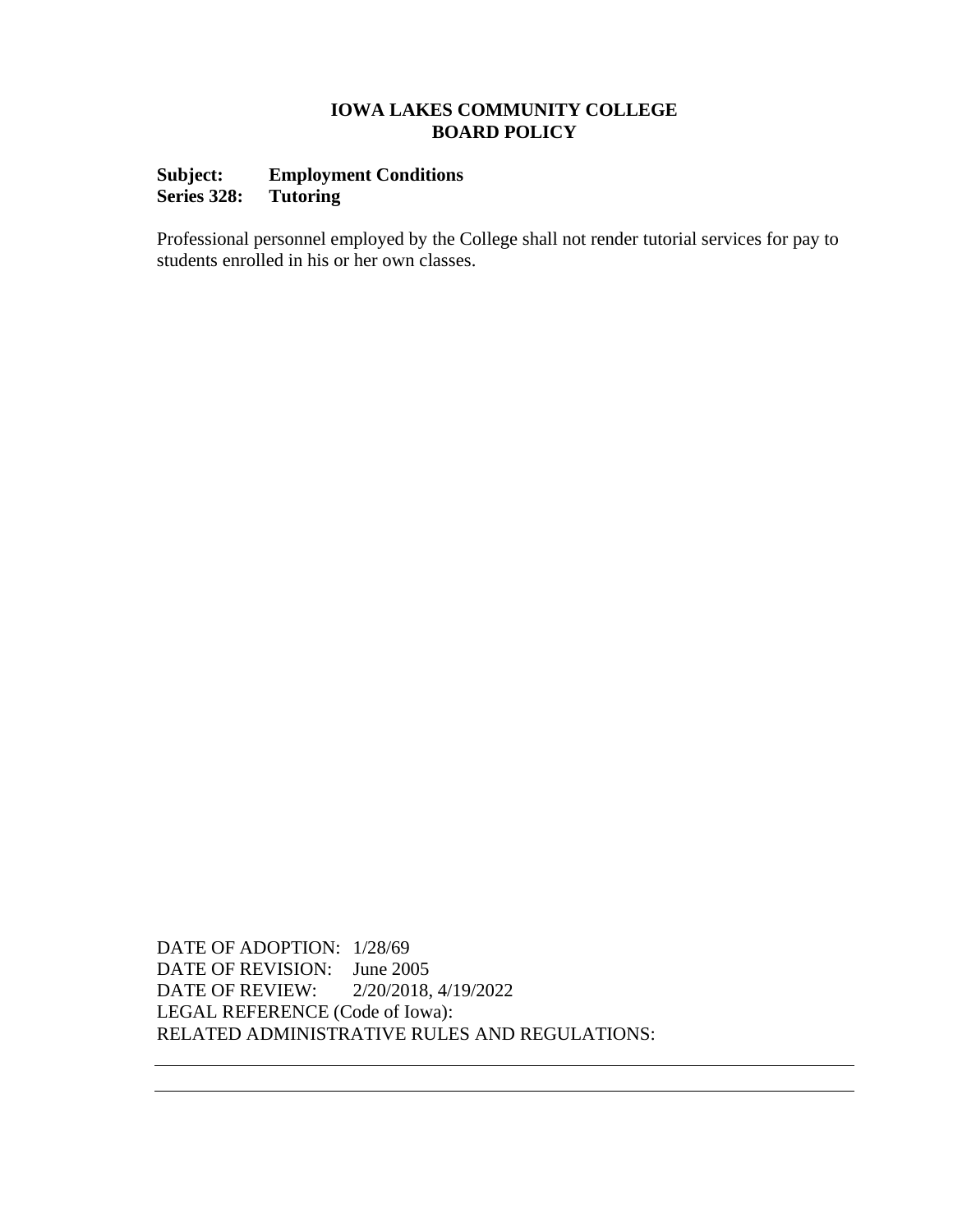# **Subject: Employment Conditions Series 329: Use of School Owned or Leased Cars**

The President of the College may authorize an employee of the institution the use of College owned or leased vehicles to carry out his or her duties.

DATE OF ADOPTION: 2/28/84 DATE OF REVISION: June 2005 DATE OF REVIEW: 2/20/2018, 4/19/2022 LEGAL REFERENCE (Code of Iowa): RELATED ADMINISTRATIVE RULES AND REGULATIONS: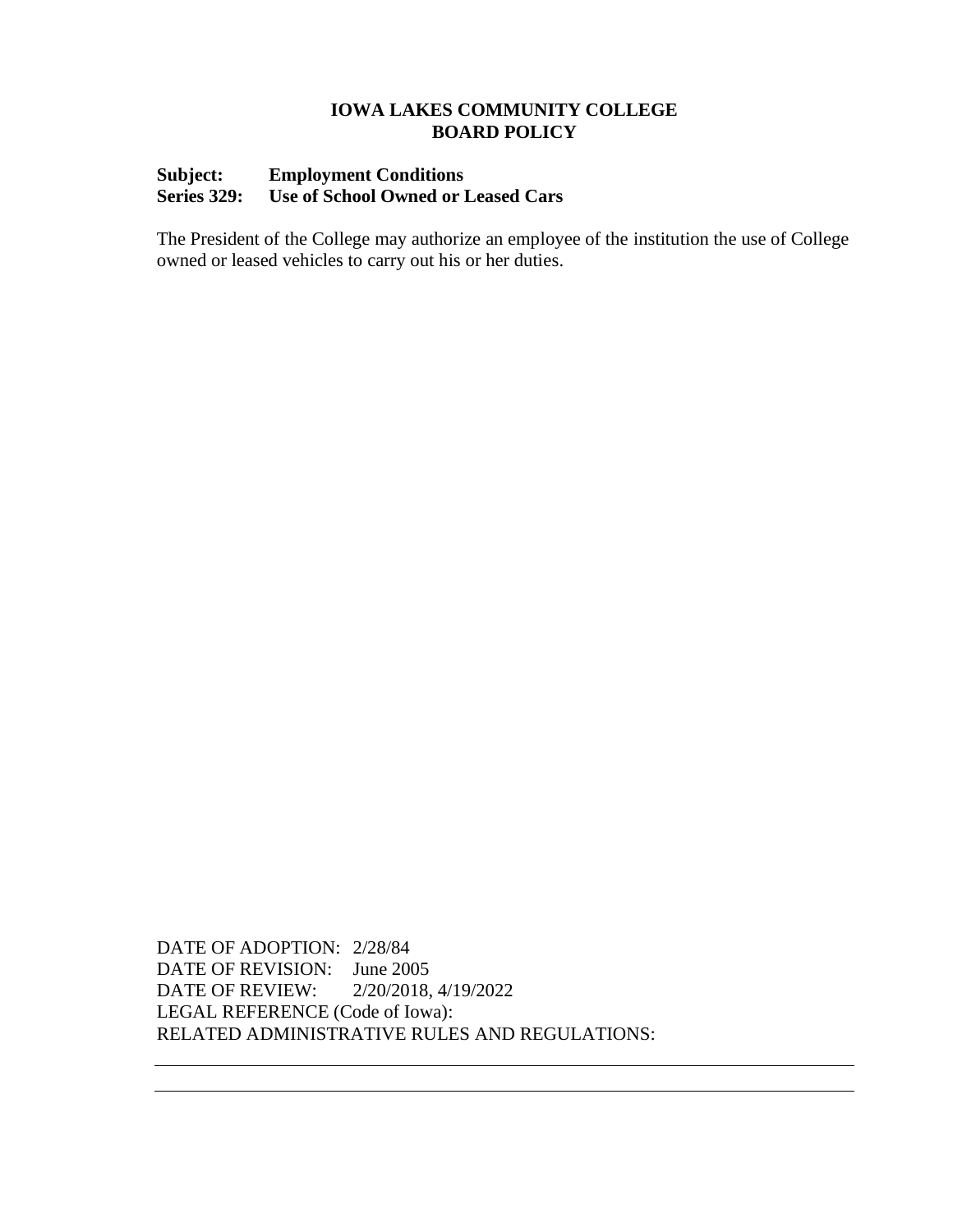# **Subject: Employment Conditions Series 330: Annuities**

It shall be the policy of the Board of Trustees to honor the written request of the employees of the institution to purchase an individual annuity contract for such employee as provided by law*.*

DATE OF ADOPTION: 1/24/72 DATE OF REVISION: June 2005, 4/19/2022 DATE OF REVIEW: 2/20/2018, 4/19/2022 LEGAL REFERENCE (Code of Iowa): Chapter 294.16, 260C.14(9) RELATED ADMINISTRATIVE RULES AND REGULATIONS: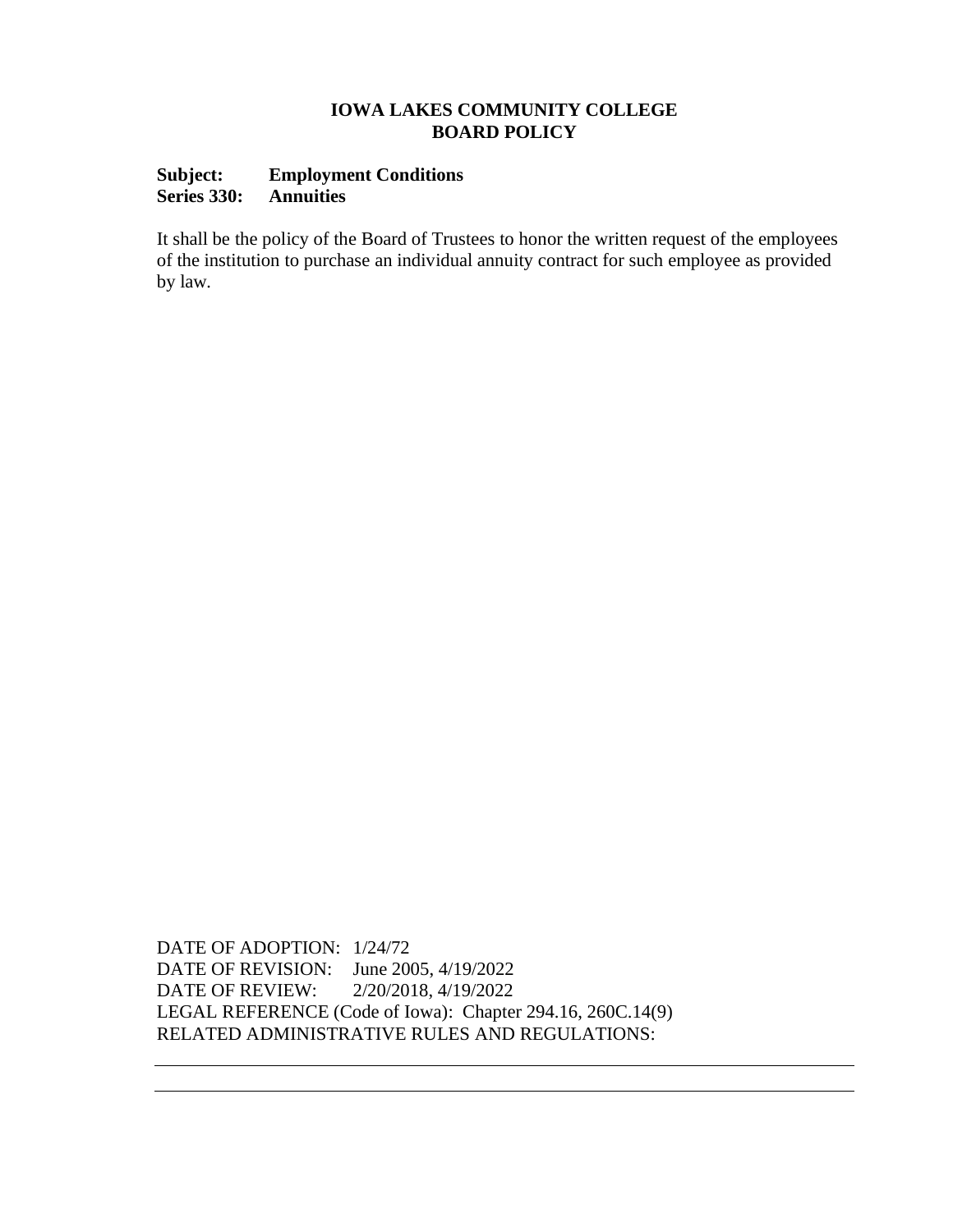# **Subject: Employment Conditions Series 331: Faculty Organization**

The Board of Trustees of Iowa Lakes Community College acknowledges the Iowa Lakes Education Association as the official full-time faculty bargaining representative as specified in Chapter 20, Code of Iowa, and the Rules and Regulations of the Iowa Public Employment Relations Board.

DATE OF ADOPTION: 9/13/75 DATE OF REVISION: June 2005 DATE OF REVIEW: 2/20/2018, 4/19/2022 LEGAL REFERENCE (Code of Iowa): Chapter 20 RELATED ADMINISTRATIVE RULES AND REGULATIONS: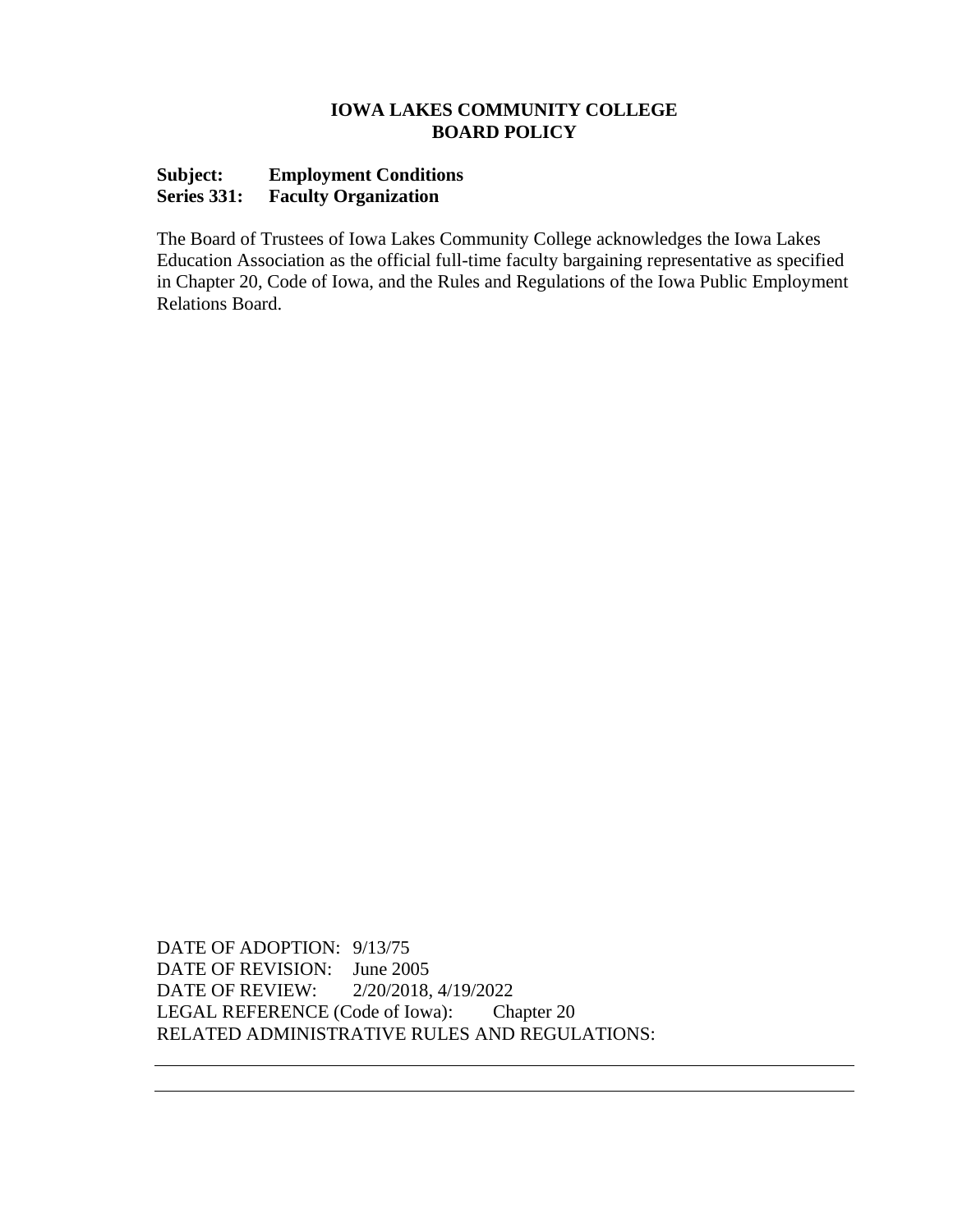## **Subject: Employment Conditions Series 332: Civic /Professional Memberships**

Employees of Iowa Lakes Community College may make application to the College President for payment of membership dues to civic/professional organizations that will enhance the position of the College; and, may be paid at the discretion of the President or designee.

DATE OF ADOPTION: 9/28/85 DATE OF REVISION: June 2005 DATE OF REVIEW: 2/20/2018, 4/19/2022 LEGAL REFERENCE (Code of Iowa): RELATED ADMINISTRATIVE RULES AND REGULATIONS: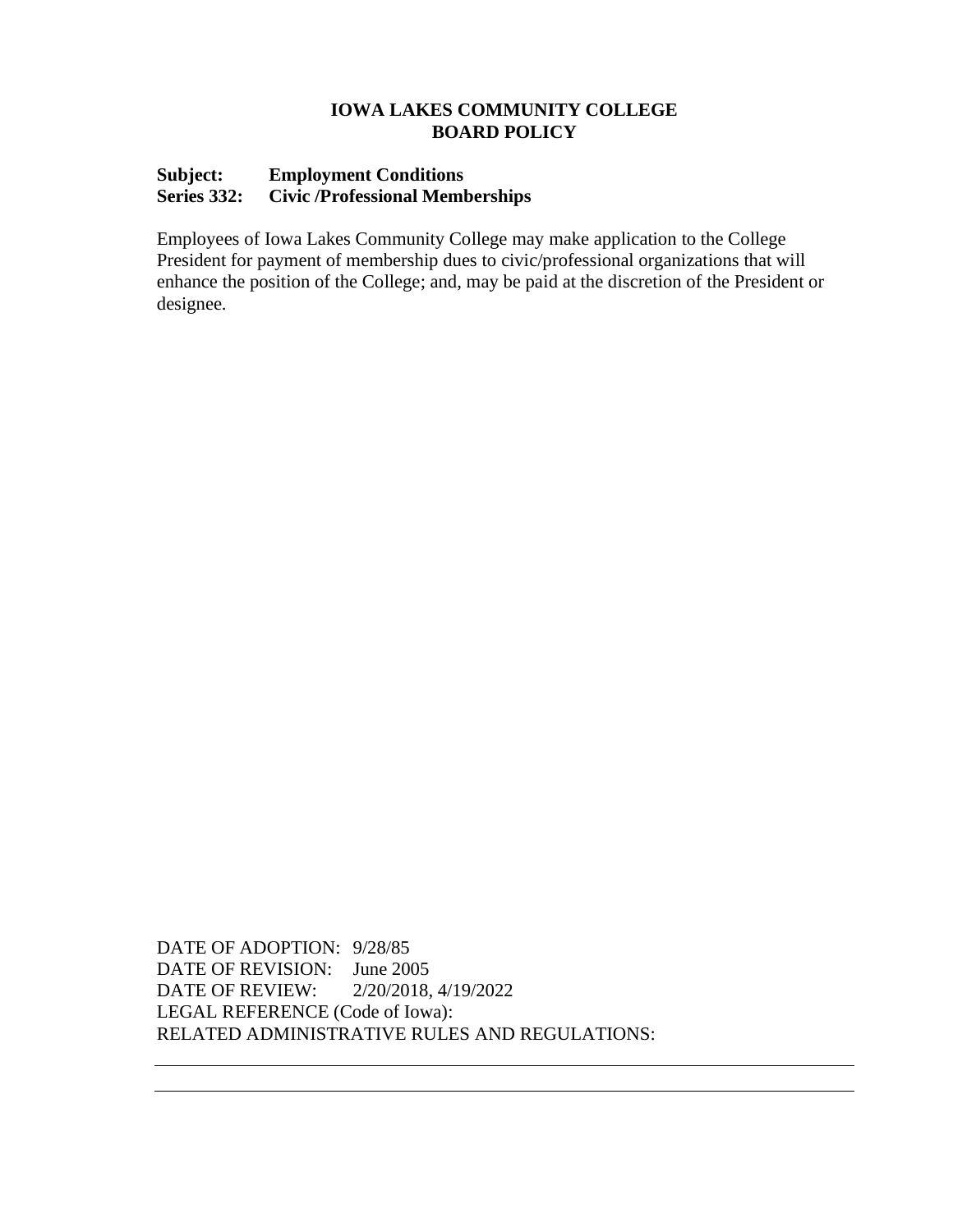# **Subject: Employment Conditions Series 333: Employee Air Travel**

When it is necessary for an employee to use air transportation, either commercial or private, travel arrangements must be organized and completed by the College President's office. This travel is exclusively for employees of the institution and the Board of Trustees.

DATE OF ADOPTION: 5/30/84 DATE OF REVISION: June 2005 DATE OF REVIEW: 2/20/2018, 4/19/2022 LEGAL REFERENCE (Code of Iowa): RELATED ADMINISTRATIVE RULES AND REGULATIONS: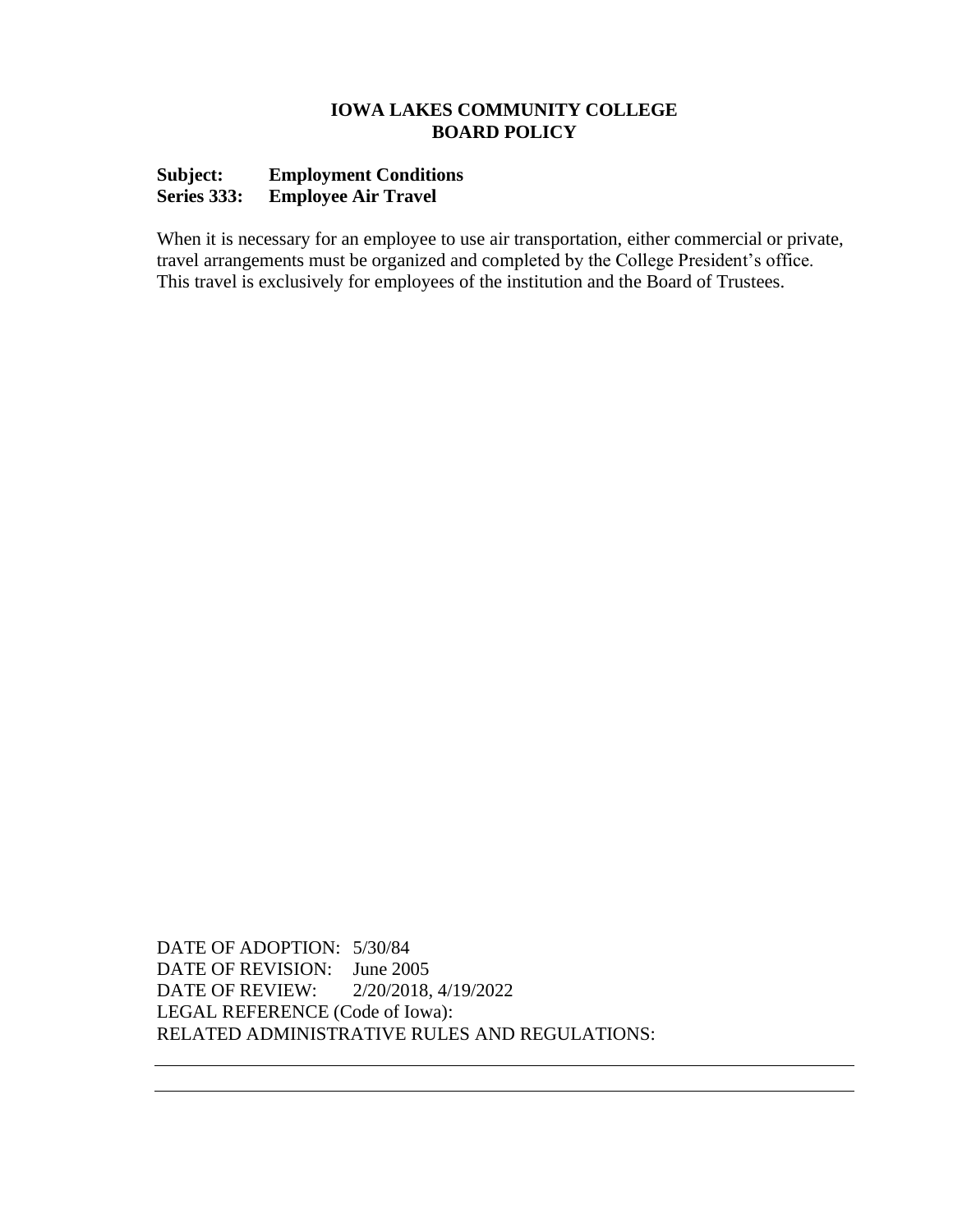# **Subject: Employment Conditions Series 334: Private Flying Services**

The Board of Trustees and the President's Cabinet members may utilize private flying services when deemed necessary by the Board of Trustees or the College President.

A flight procedure form must be completed and approved by the College President prior to the flight.

DATE OF ADOPTION: 6/26/84 DATE OF REVISION: June 2005 DATE OF REVIEW: 2/20/2018, 4/19/2022 LEGAL REFERENCE (Code of Iowa): RELATED ADMINISTRATIVE RULES AND REGULATIONS: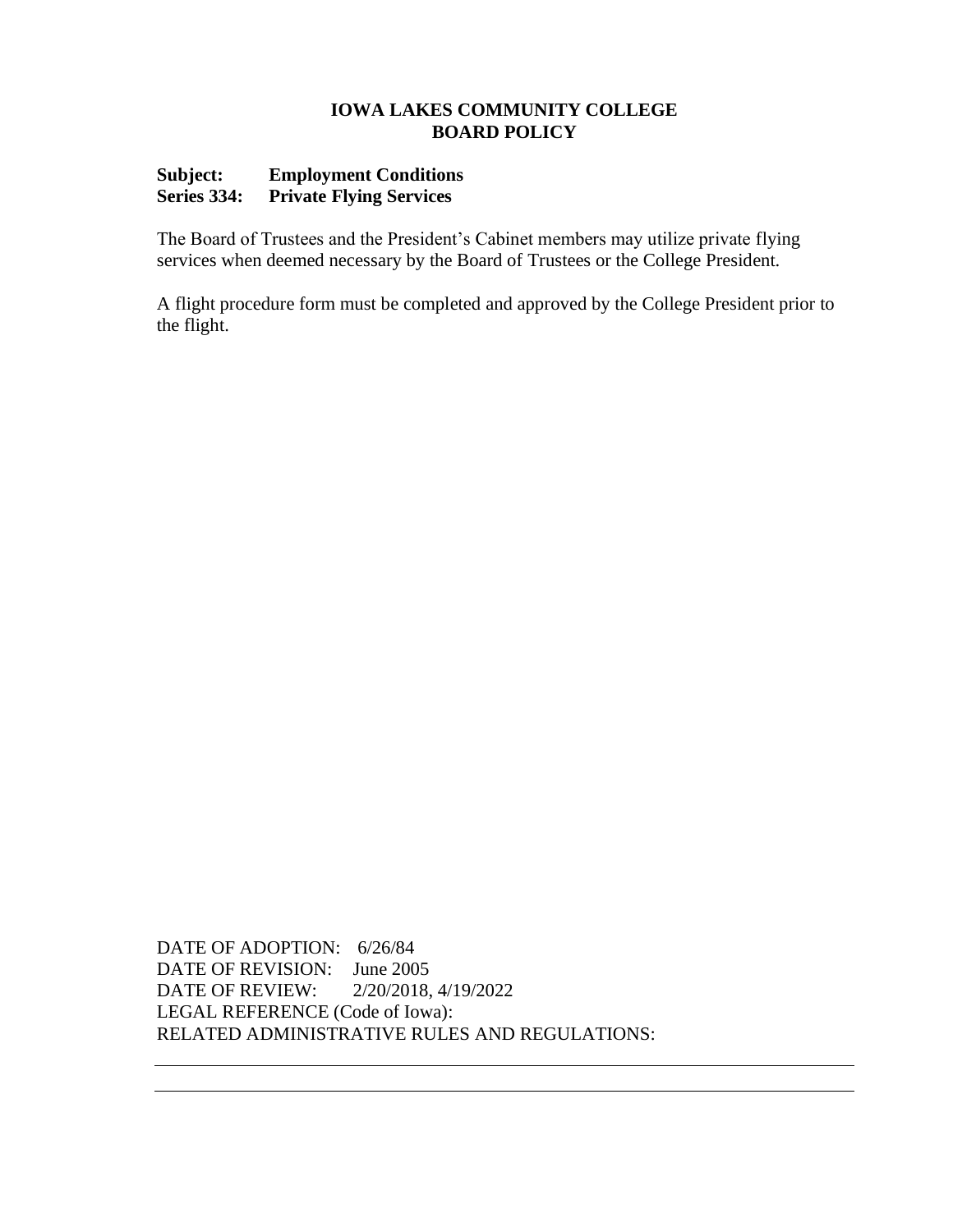### **Subject: Employment Conditions Series 335: Credit Cards**

Employees of the College may be issued credit cards to be used for payment of authorized expenditures incurred in the performance of work related duties. The College President or said designee shall identify those employees to whom the cards will be issued for work related expenditures.

DATE OF ADOPTION: 7/24/84 DATE OF REVISION: June 2005 DATE OF REVIEW: 2/20/2018, 4/19/2022 LEGAL REFERENCE (Code of Iowa): 260C.14 (11) RELATED ADMINISTRATIVE RULES AND REGULATIONS: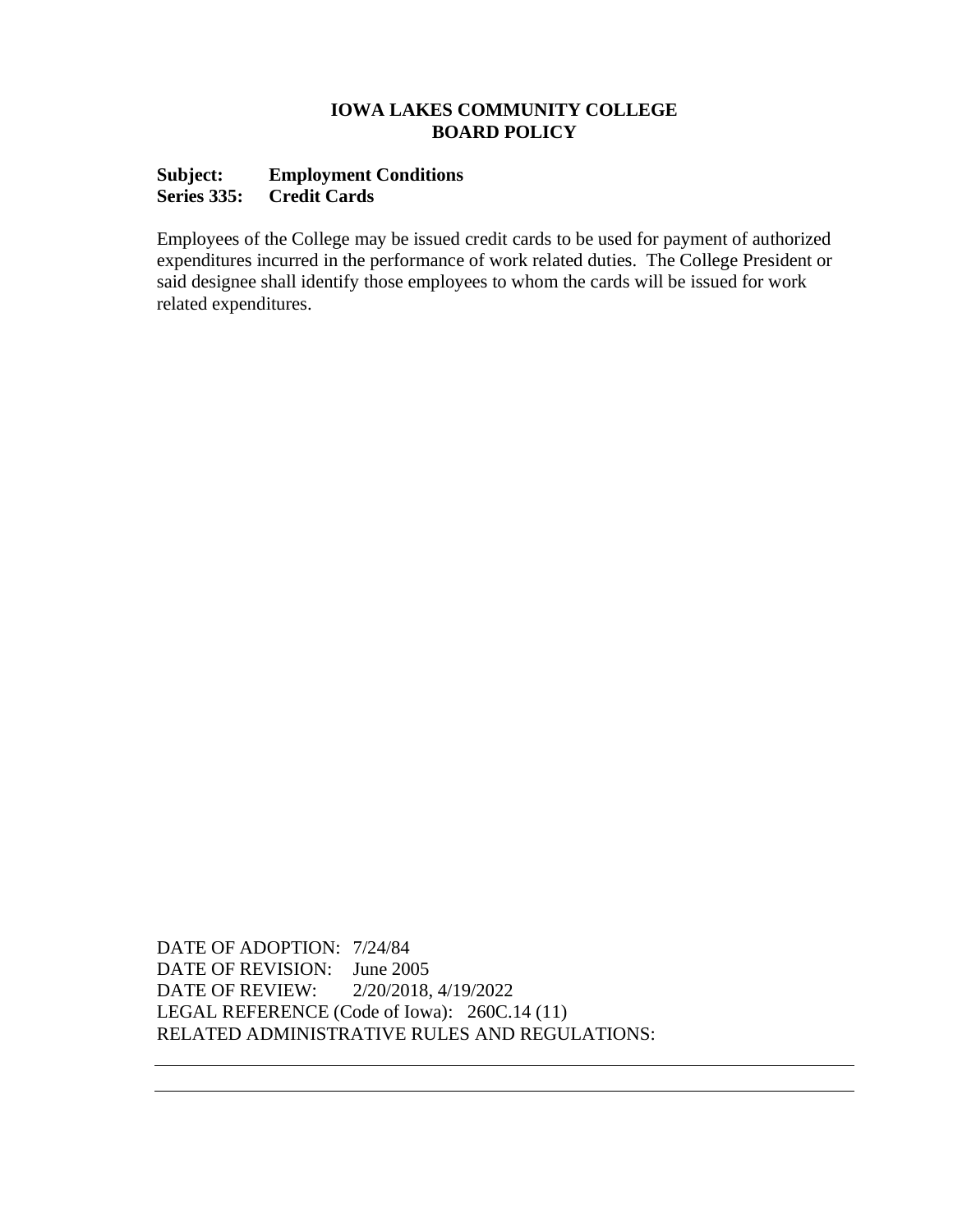# **Subject: Personnel – Related Considerations Series 340: Employees Infected with Dangerous and Life Threatening Diseases**

It is recognized by Iowa Lakes Community College that most persons infected with dangerous and life threatening diseases should be allowed to continue employment at Iowa Lakes Community College in an unrestricted manner with approval of his or her personal physician. In cases where an infected employee may pose a risk of infection to others, Iowa Lakes may designate a physician to evaluate the employee on an ongoing basis.

DATE OF ADOPTION: 5/26/92 DATE OF REVISION: June 2005, 4/19/2022 DATE OF REVIEW: 2/20/2018, 4/19/2022 LEGAL REFERENCE (Code of Iowa): Chapter 139A RELATED ADMINISTRATIVE RULES AND REGULATIONS: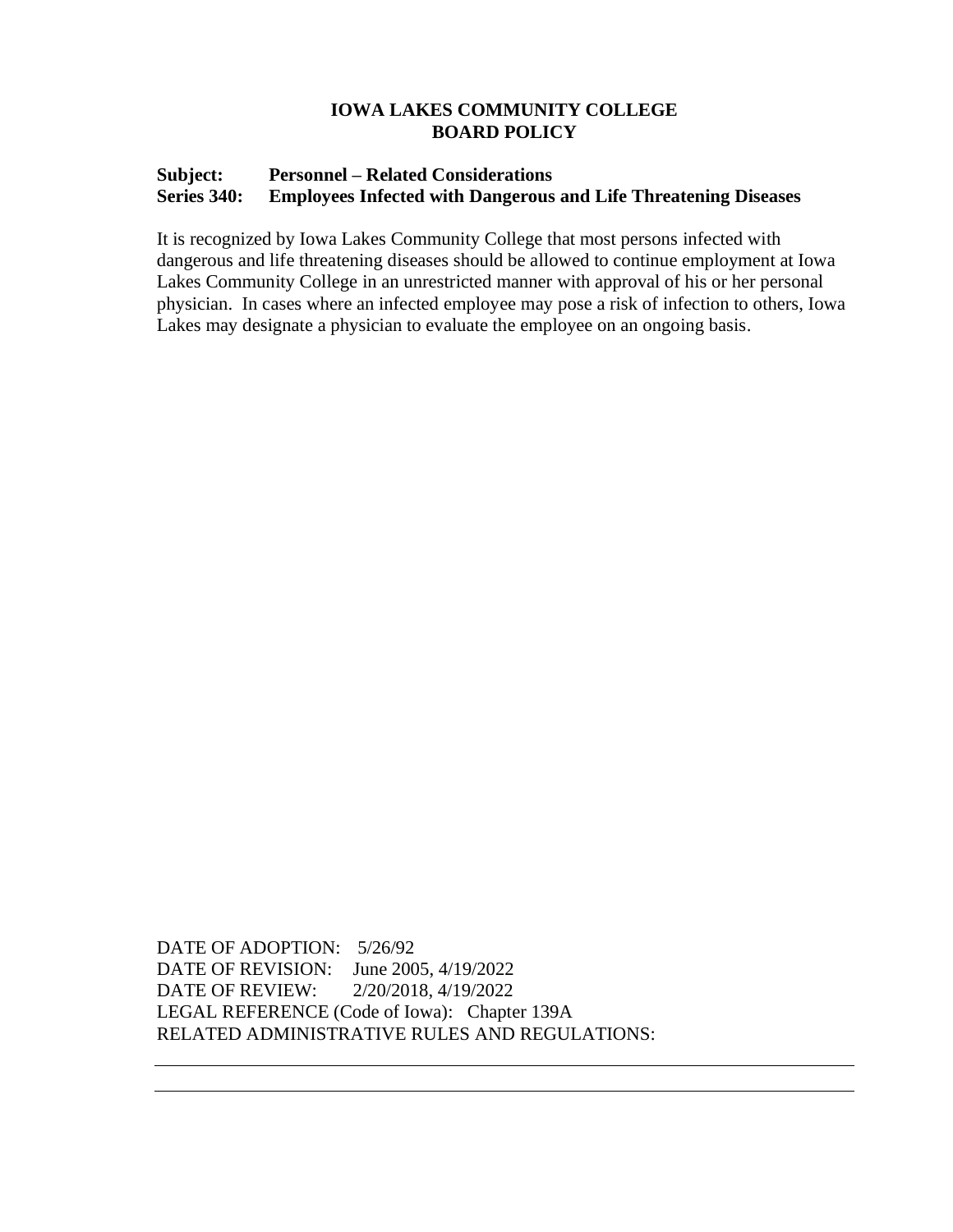# TABLE OF CONTENTS

# SERIES 400

# STUDENT PERSONNEL

| <u>SERIES NUMBER</u> | POLICY STATEMENT                                      |
|----------------------|-------------------------------------------------------|
| 401                  | <b>Statement of Guiding Principles</b>                |
|                      | <b>Student Attendance</b>                             |
| 402                  | <b>Attendance Records</b>                             |
| 403                  | Residency and Tuition                                 |
| 404                  | <b>Athletic Recruitment</b>                           |
|                      | <b>Behavior and Discipline</b>                        |
| 405                  | Suspension and Expulsion                              |
| 406                  | Discriminatory Harassment Policy                      |
| 407                  | Sexual Harassment / Sexual Violence Policy            |
|                      |                                                       |
| 408                  | <b>Student Confidentiality</b><br><b>FERPA</b>        |
|                      |                                                       |
|                      | <b>Student Activities</b>                             |
| 410                  | <b>Student Government</b>                             |
| 411                  | <b>Student Organizations</b>                          |
| 412                  | Publications                                          |
| 413                  | <b>Student Social Events and Presentations</b>        |
| 414                  | <b>Intramural Program</b>                             |
| 415                  | Interscholastic Program                               |
|                      | <b>Health &amp; Safety Regulations and Procedures</b> |
| 420                  | Students Infected with Dangerous & Life Threatening   |
|                      | <b>Diseases</b>                                       |
| 421                  | Medications                                           |
| 422                  | Use of Motor Vehicles                                 |
| 423                  | <b>Emergency Closing of the College</b>               |
| 424                  | <b>Tobacco and Alcohol Regulations</b>                |
| 425                  | <b>Parking Violations</b>                             |
| 426                  | <b>Campus Security</b>                                |
|                      | <b>Student Personnel - Related Matters</b>            |
| 430                  | <b>Student Insurance</b>                              |
| 431                  | Management of Internal Accounts                       |
| 432                  | Commencement                                          |
| 433                  | <b>Interviews with Students</b>                       |
| 434                  | <b>Missing Student Policy</b>                         |
|                      |                                                       |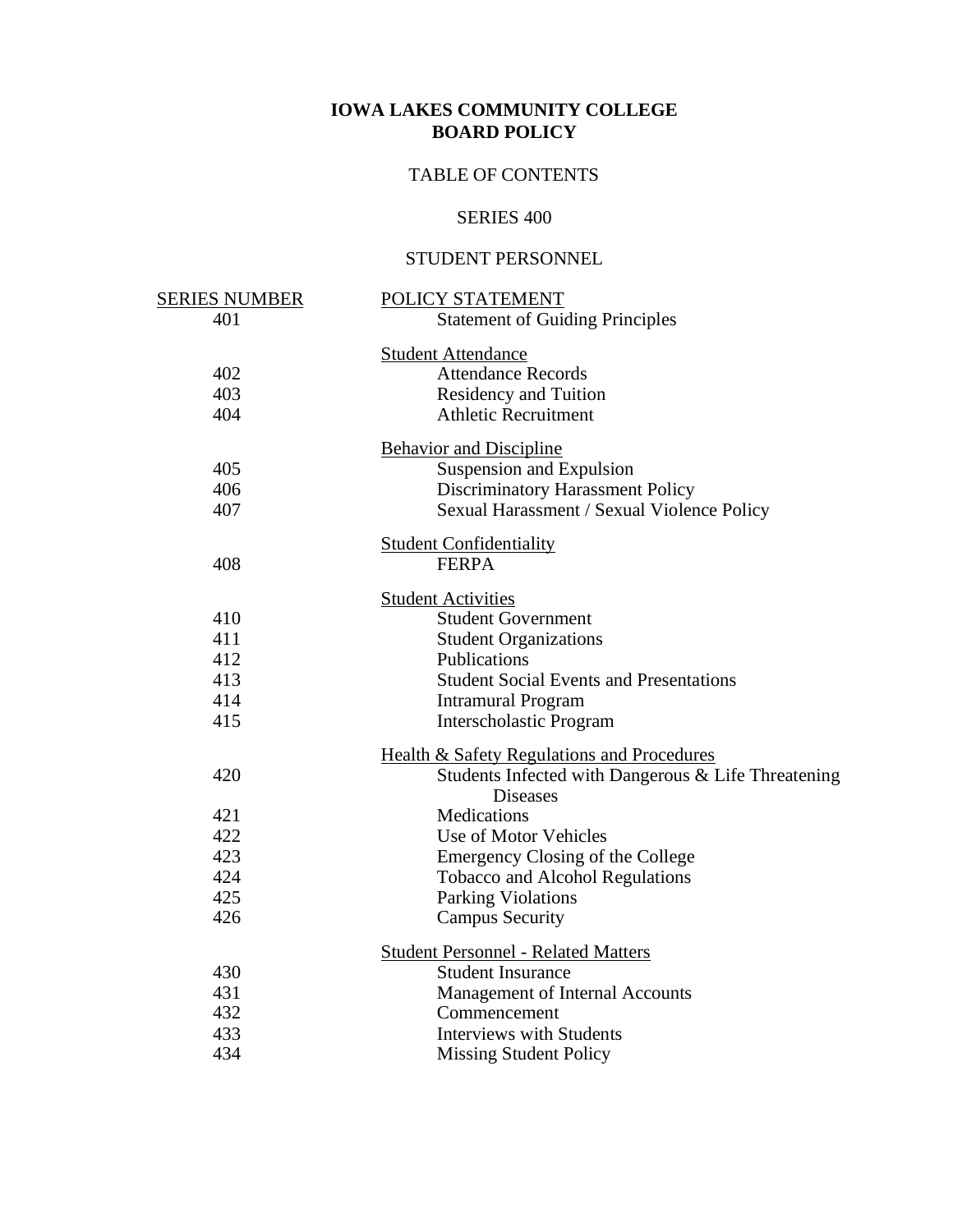#### **Subject: Student Attendance Series 401: Statement of Guiding Principles**

It is the policy of the Board of Trustees to provide a learning program of quality and excellence and to maintain an educational environment conducive to these pursuits.

# **Non-discrimination/Equal Opportunity Statement**

It is the policy of Iowa Lakes Community College not to discriminate on the basis of race, color, national origin, sex, disability, age (employment), sexual orientation, gender identity, creed, religion and actual or potential parental, family or marital status in its programs, activities, or employment practices as required by the Iowa Code §§216.6 and 216.9, Titles VI and VII of the Civil Rights Act of 1964 (42 U.S.C. §§ 2000d and 2000e), the Equal Pay Act of 1973 (29 U.S.C. § 206, et seq.), Title IX (Educational Amendments, 20 U.S.C §§ 1681 – 1688), Section 504 (Rehabilitation Act of 1973, 29 U.S.C. § 794), and Title II of the Americans with Disabilities Act (42 U.S.C. § 12101, et seq.).

# **Iowa Lakes Community College offers career and technical programs in the following** areas of study:

- Agriculture, Natural & Environmental Services
- Engineering and Construction
- Arts, Design, and Visual Communications
- Business, Management, and Marketing
- Education, Public, and Human Services
- Health Science
- Hospitality
- Information Technology
- Manufacturing
- Transportation & Logistics

If you have questions or complaints related to compliance with this policy, please contact Kathy Muller, Equity & Title IX Coordinator, 19 South 7th Street, Estherville, IA 51334, 712.362.0433, [kmuller@iowalakes.edu](mailto:kmuller@iowalakes.edu)**,** or the Director of the Office for Civil Rights U.S.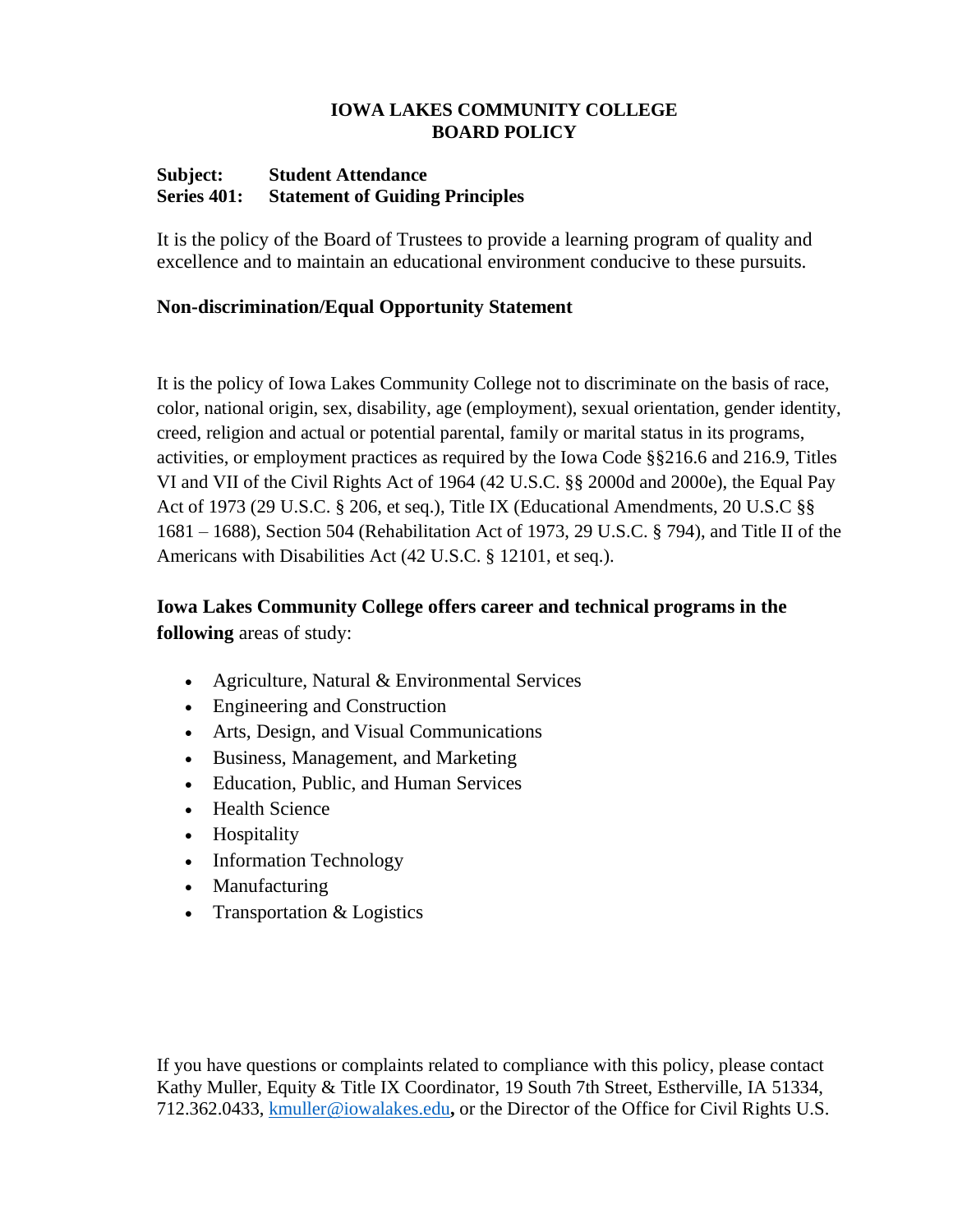Department of Education, John C. Kluczynski Federal Building, 230 S. Dearborn Street, 37th Floor, Chicago, IL 60604-7204, Telephone: (312) 730-1560 Facsimile: (312) 730- 1576, TDD 800-877-8339 Email: [OCR.Chicago@ed.gov](mailto:OCR.Chicago@ed.gov)**.**

DATE OF ADOPTION:  $10/25/77$ DATE OF REVISION: 09/18/2018 DATE OF REVIEW: 09/18/2018, 4/19/2022 LEGAL REFERENCE (Code of Iowa): Chapters 216.6 and 216.9, Titles VI and VII of the Civil Rights Act 1964 (42 U.S.C. §§ 2000d and 2000e), the Equal Pay Act 1973 (29 U.S.C. § 206, et seq.), Title IX (Educational Amendments, 20 U.S.C §§ 1681 – 1688), Section 504 (Rehabilitation Act of 1973, 29 U.S.C. § 794), and Title II of the Americans with Disabilities Act (42 U.S.C. § 12101, et seq.). RELATED ADMINISTRATIVE RULES AND REGULATIONS: Employee Handbook, Student Handbook, Affirmative Action of the College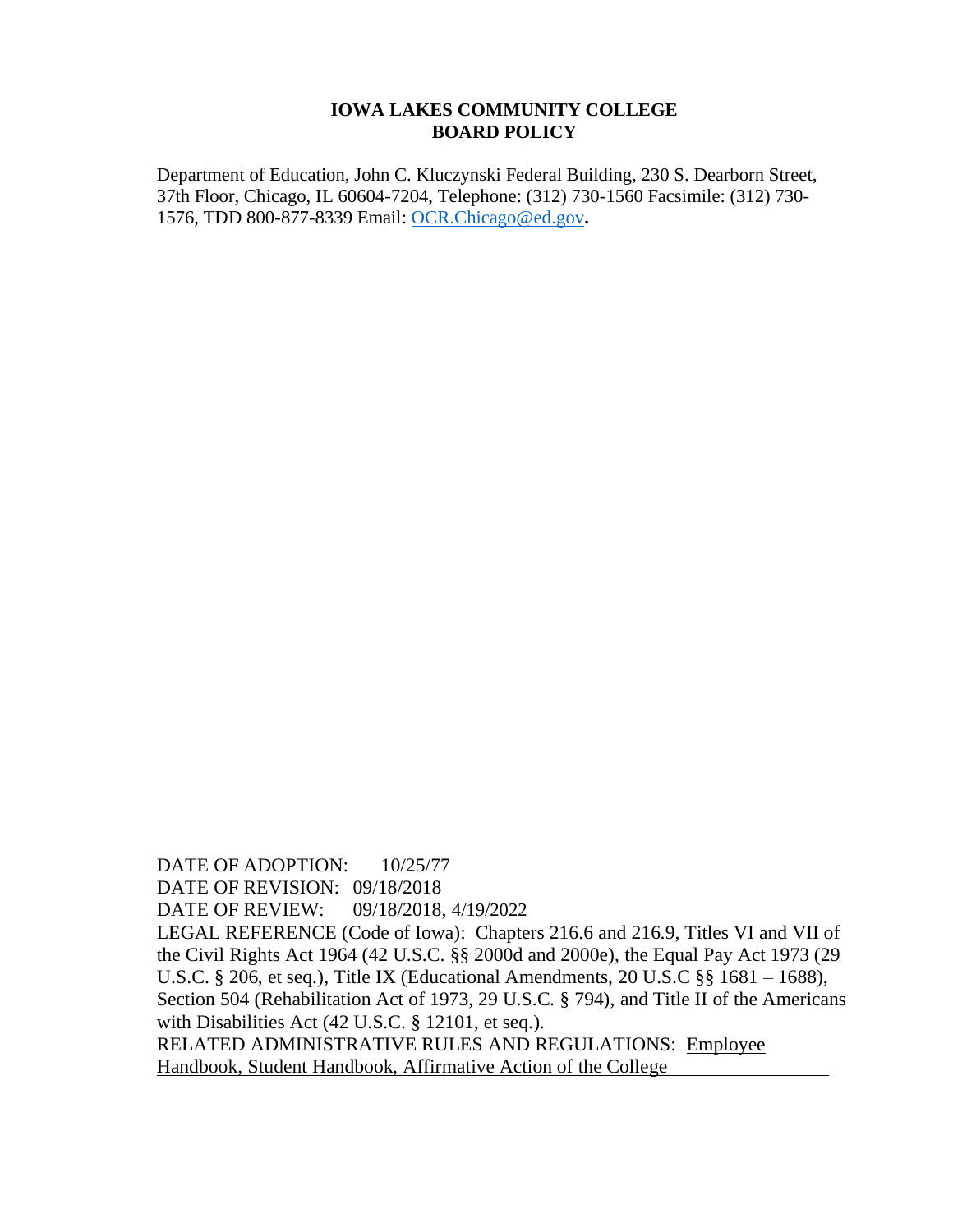# **Subject: Student Attendance Series 402: Records - Student**

The Registrar shall initiate and maintain a complete individual permanent record for each student pursuant to the Code of Iowa and federal regulations.

DATE OF ADOPTION: 1/28/69 DATE OF REVISION: June 2005, 4/19/2022 DATE OF REVIEW: 2/20/2018, 4/19/2022 LEGAL REFERENCE (Code of Iowa): Iowa Administrative Code 281-12.3(4), Family Educational Rights & Privacy Act (FERPA) 20 U.S.C. 1232g; 34 CFR Part 99 RELATED ADMINISTRATIVE RULES AND REGULATIONS: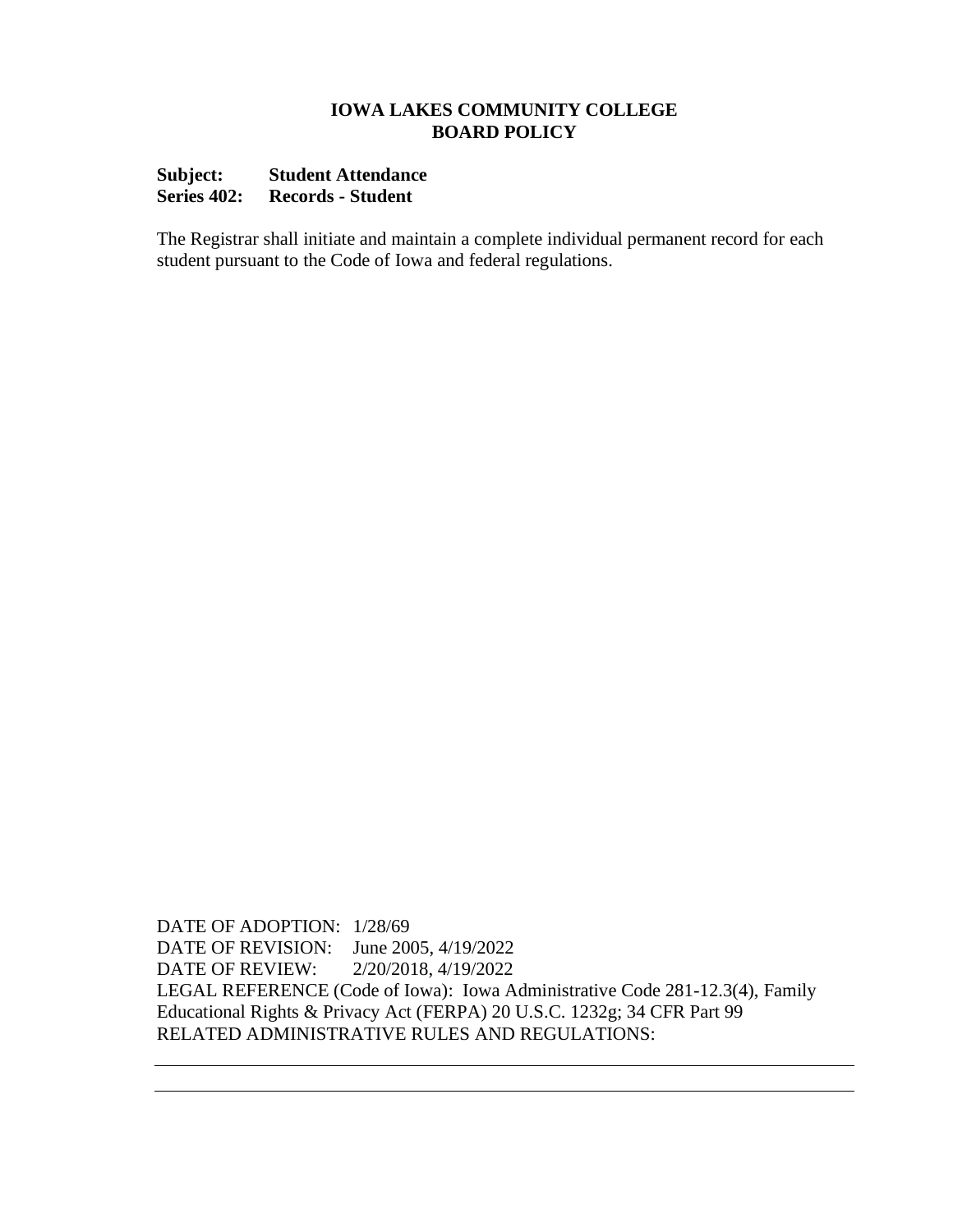## **Subject: Student Attendance Series 403: Residency & Tuition**

The comprehensive programming of the College is intended to offer quality educational opportunities to all people.

While a high-school diploma or equivalency is highly desirable, it is not mandatory to attend.

# **Non-discrimination/Equal Opportunity Statement**

It is the policy of Iowa Lakes Community College not to discriminate on the basis of race, color, national origin, sex, disability, age (employment), sexual orientation, gender identity, creed, religion and actual or potential parental, family or marital status in its programs, activities, or employment practices as required by the Iowa Code §§216.6 and 216.9, Titles VI and VII of the Civil Rights Act of 1964 (42 U.S.C. §§ 2000d and 2000e), the Equal Pay Act of 1973 (29 U.S.C. § 206, et seq.), Title IX (Educational Amendments, 20 U.S.C §§ 1681 – 1688), Section 504 (Rehabilitation Act of 1973, 29 U.S.C. § 794), and Title II of the Americans with Disabilities Act (42 U.S.C. § 12101, et seq.).

# **Iowa Lakes Community College offers career and technical programs in the following** areas of study:

- Agriculture, Natural & Environmental Services
- Engineering and Construction
- Arts, Design, and Visual Communications
- Business, Management, and Marketing
- Education, Public, and Human Services
- Health Science
- Hospitality
- Information Technology
- Manufacturing
- Transportation & Logistics

If you have questions or complaints related to compliance with this policy, please contact Kathy Muller, Equity & Title IX Coordinator, 19 South 7th Street, Estherville, IA 51334, 712.362.0433, [kmuller@iowalakes.edu,](mailto:kmuller@iowalakes.edu) or the Director of the Office for Civil Rights U.S. Department of Education, John C. Kluczynski Federal Building, 230 S. Dearborn Street, 37th Floor, Chicago, IL 60604-7204, Telephone: (312) 730-1560 Facsimile: (312) 730- 1576, TDD 800-877-8339 Email: [OCR.Chicago@ed.gov.](mailto:OCR.Chicago@ed.gov)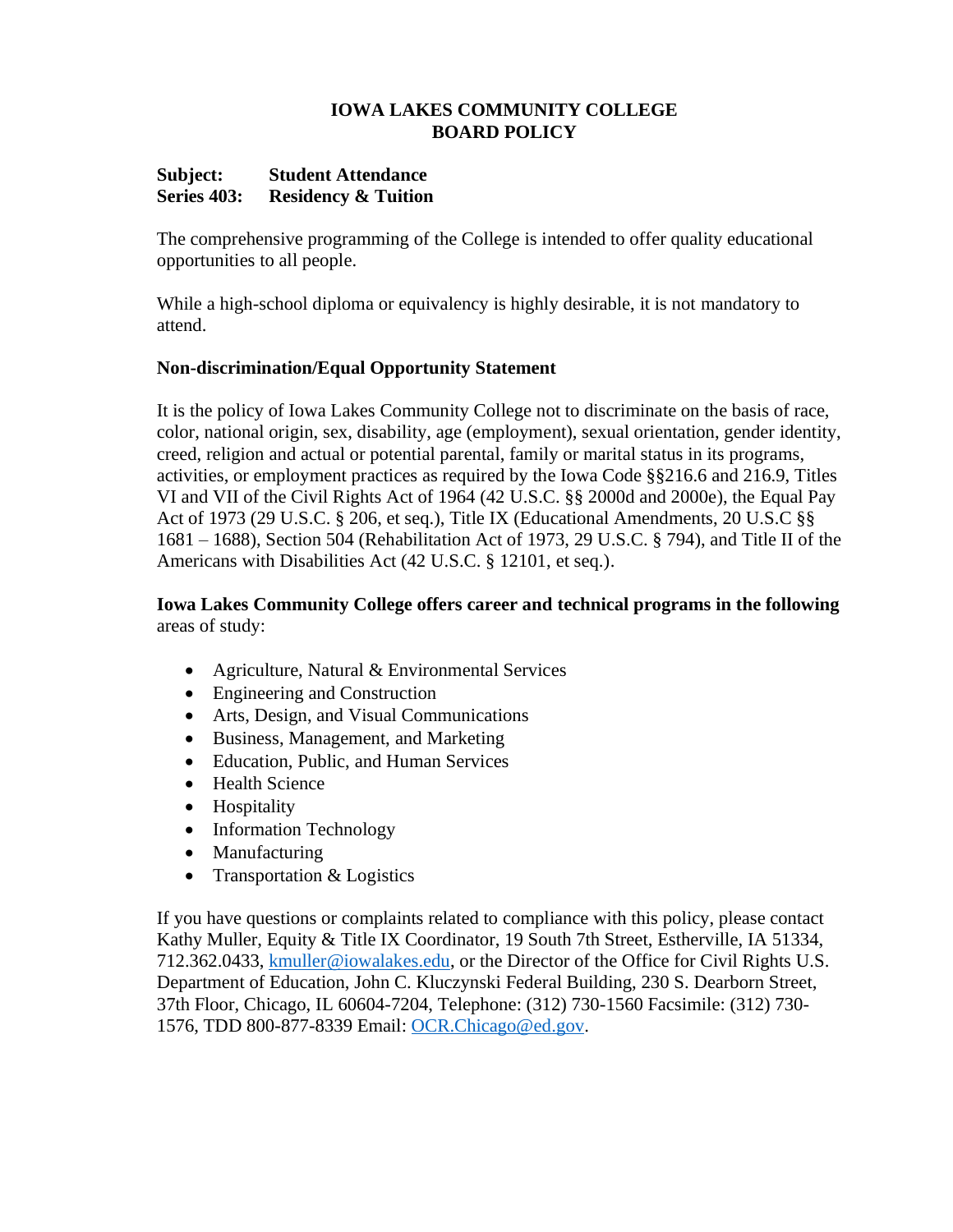# **GENERAL**

A person who has been admitted to an Iowa community college shall be classified as a resident or as a non-resident for admission, tuition, and fee purposes. A person classified as a resident shall pay resident tuition costs. A person classified as a non-resident shall pay a non-resident tuition cost. Tuition rates are established by a community college's board of trustees.

- A. Resident Tuition: Tuition for residents may not exceed the lowest tuition rate per semester, or the equivalent, charged by an institution of higher education under the state board of regents for a full-time student. For students of high school age enrolled in a course through a contractual agreement with a school district, the limit on resident tuition shall not apply and the amount of tuition shall be determined by the board of trustees of the community college with the consent of the school board.
- B. Non-Resident Tuition: Tuition for non-residents shall not be less than the marginal cost of instruction of a student attending the college.
	- 1. A separate non-resident tuition rate for international students is permissible, provided the rate is reasonable and reflects the cost of appropriate services.
	- 2. A lower tuition for non-residents is permitted under a reciprocal tuition agreement between a community college and an educational institution in another state, if the agreement is approved by the director of the Iowa Department of Education.
	- 3. Other non-resident tuition rates may be established for specific purposes provided the tuition is greater than the resident tuition rate and not less than the marginal cost of instruction and the arrangement is approved by the director of the Iowa Department of Education.
- C. Online Consortia: A separate tuition rate for residents and non-residents is permitted under a consortium agreement for distance education coursework between Iowa community colleges, if the agreement is approved by the director of the Iowa Department of Education and tuition is not less than the marginal cost of instruction for non-resident students and does not exceed the lowest tuition rate charged by an institution under the state board of regents for resident students. Additionally, tuition shall not be less than the lowest resident rate or higher than the highest non- resident rate of institutions within the consortium.
- D. Non-Credit Courses: Persons who register for non-credit continuing education courses shall be charged course fees determined by course costs and market demand. A community college shall inform all students about residency status determination, the appeal process, and tuition policies. Information shall be included in appropriate publications such as the college's catalog, registration information, website, and student handbook. All tuition rates shall be reported to the Iowa Department of Education annually.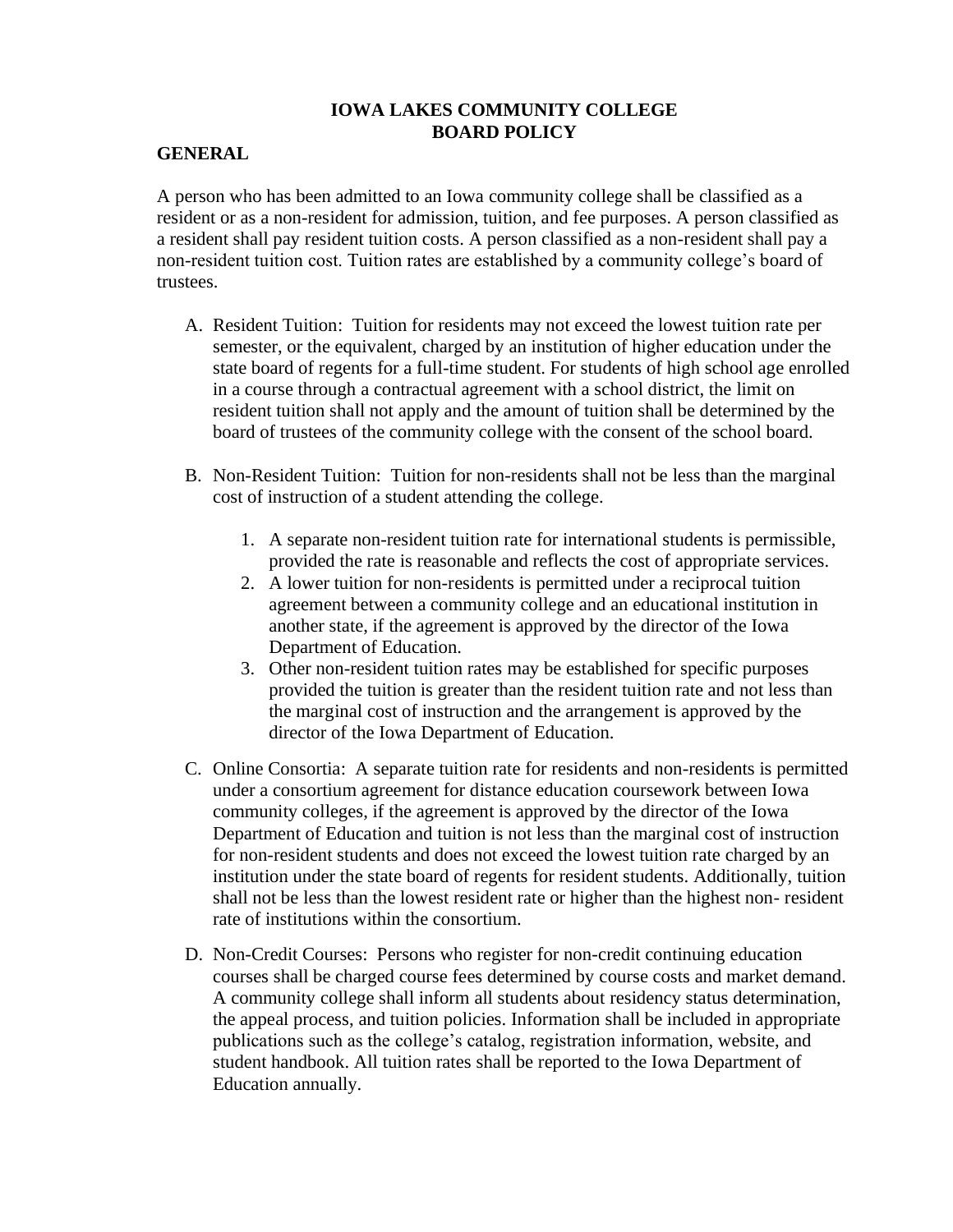# **DETERMINATION OF RESIDENCY STATUS**

In determining a community college resident or non-resident classification, the primary determination is the reason a person is in the state of Iowa. The second determination will be the length of time a person has resided in Iowa. If a person is in the state primarily for educational purposes, that person will be considered a non-resident. The burden of establishing the reason a person is in Iowa for other than educational purposes rests with the student.

A. The registrar or official designated community college office may require written documents, affidavits, or other related evidence deemed necessary to determine why a student is in Iowa. The burden of proof is upon the student.

A student will be required to file at least two documents to determine his/her residency status. No two documents may come from the same source. The following are examples of acceptable documentation.

- 1. Written and notarized documentation from an employer that the student is employed in Iowa or a signed and notarized statement from the student describing employment and sources of support.
- 2. Iowa state income tax return.
- 3. An Iowa driver's license.
- 4. An Iowa vehicle registration card.
- 5. An Iowa voter registration card.
- 6. Proof of Iowa Homestead credit on property taxes.

In all events to be determined a resident of Iowa, the individual must document residing in the state of Iowa for at least 90 days prior to the beginning of the term for which he/she is enrolling.

- B. If a student gives misleading or incorrect information for the purpose of evading payment of non- resident fees, he or she must pay the non-resident fees for each term the student was not officially classified as a non-resident.
- C. These regulations shall be administered by the registrar or office staff designated by the community college. Resident and non-resident tuition rates shall be published and available in the catalog or another major college publication.

## **RESIDENCY OF MINOR STUDENTS**

The domicile of a minor shall follow that of the parent with whom the minor resides except where emancipation of said minor can be proven. The word "parent" herein used shall include legal guardian or others in cases where the lawful custody of a minor has been awarded to persons other than actual parents.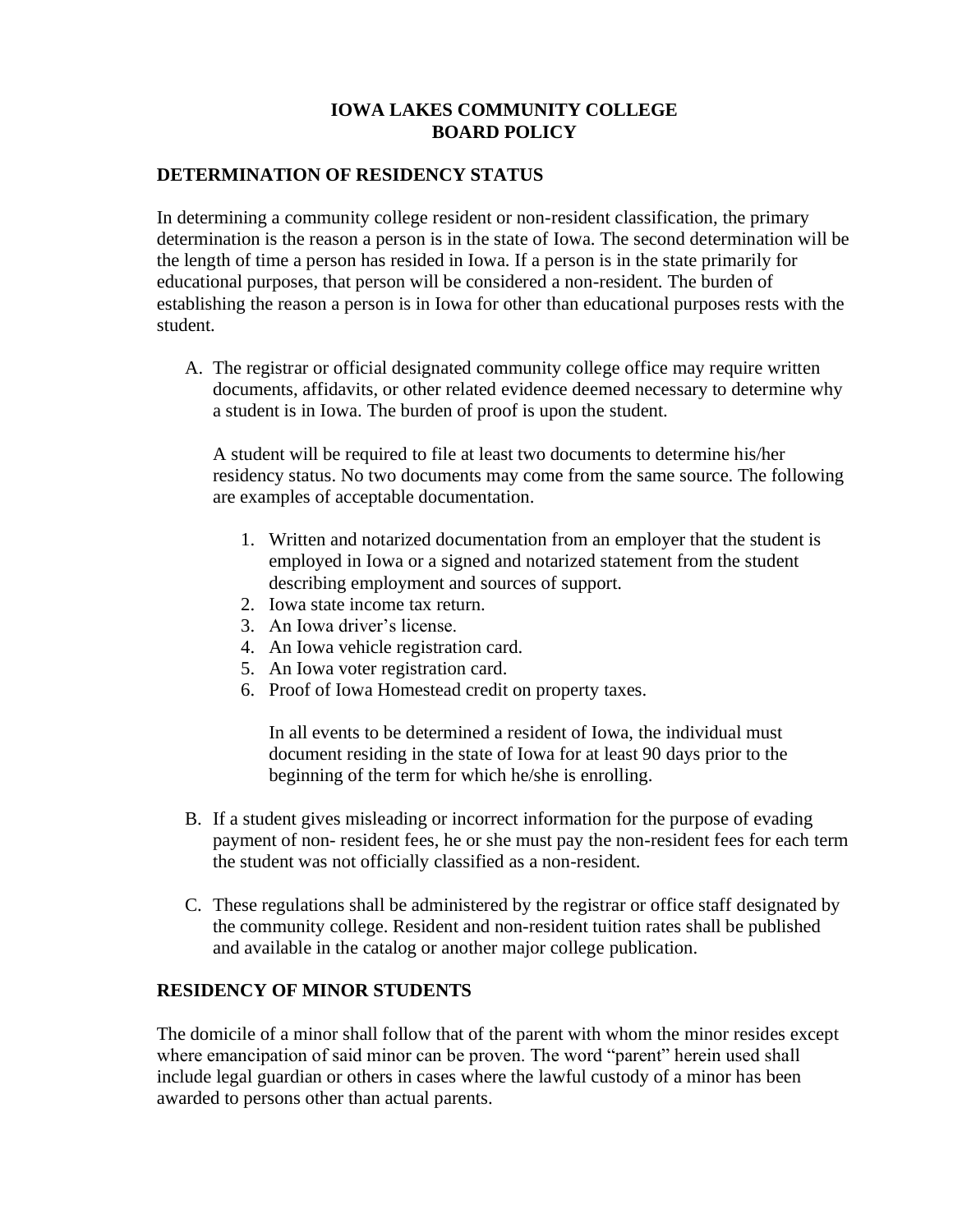A minor living with a resident of Iowa who is legally responsible for the minor shall be granted resident status if the minor has lived with the Iowa resident for at least 90 days immediately prior to enrollment.

The residency status of an emancipated minor shall be based upon the same qualifications established for a person having attained majority.

# **RESIDENCY OF STUDENTS WHO ARE NOT CITIZENS OF THE UNITED STATES**

- A. A person who is a refugee or who is granted asylum by an appropriate agency of the United States must provide proof of certification of refugee or asylum grantee status. A person may be accorded resident status for admission and tuition purposes when the person comes directly, or within a reasonable time, to the state of Iowa from a refugee facility or port of debarkation and has not established domicile in another state.
- B. A person, who has immigrant status, and his or her spouse or dependents, may establish Iowa residency in the same manner as a United States citizen.
- C. A person who has non-immigrant status and who holds a non-student visa, and his or her spouse or dependents, may establish residency in the same manner as a United States citizen. An alien who has non-immigrant status and whose primary purpose for being in Iowa is educational is classified as non-resident. A "student visa" is *prima facie* evidence of non-residency (i.e., in a rare case, a student holding the visa could overcome the presumption of non-residency).
- D. A person who is a resident of an Iowa sister state may be classified as a resident or non-resident, per rules adopted by the college's board of directors.

# **RESIDENCY OF FEDERAL PERSONNEL AND DEPENDENTS**

A person, or his/her spouse or dependent child, who has moved into the state of Iowa as the result of military or civil orders from the federal government, and the minor children of such persons, are entitled to immediate Iowa residency status.

# **VETERAN'S EXEMPTION**

A veteran of military service or National Guard, or his/her spouse or dependent child shall be classified as a resident if the veteran is domiciled in Iowa and one of the following conditions is met: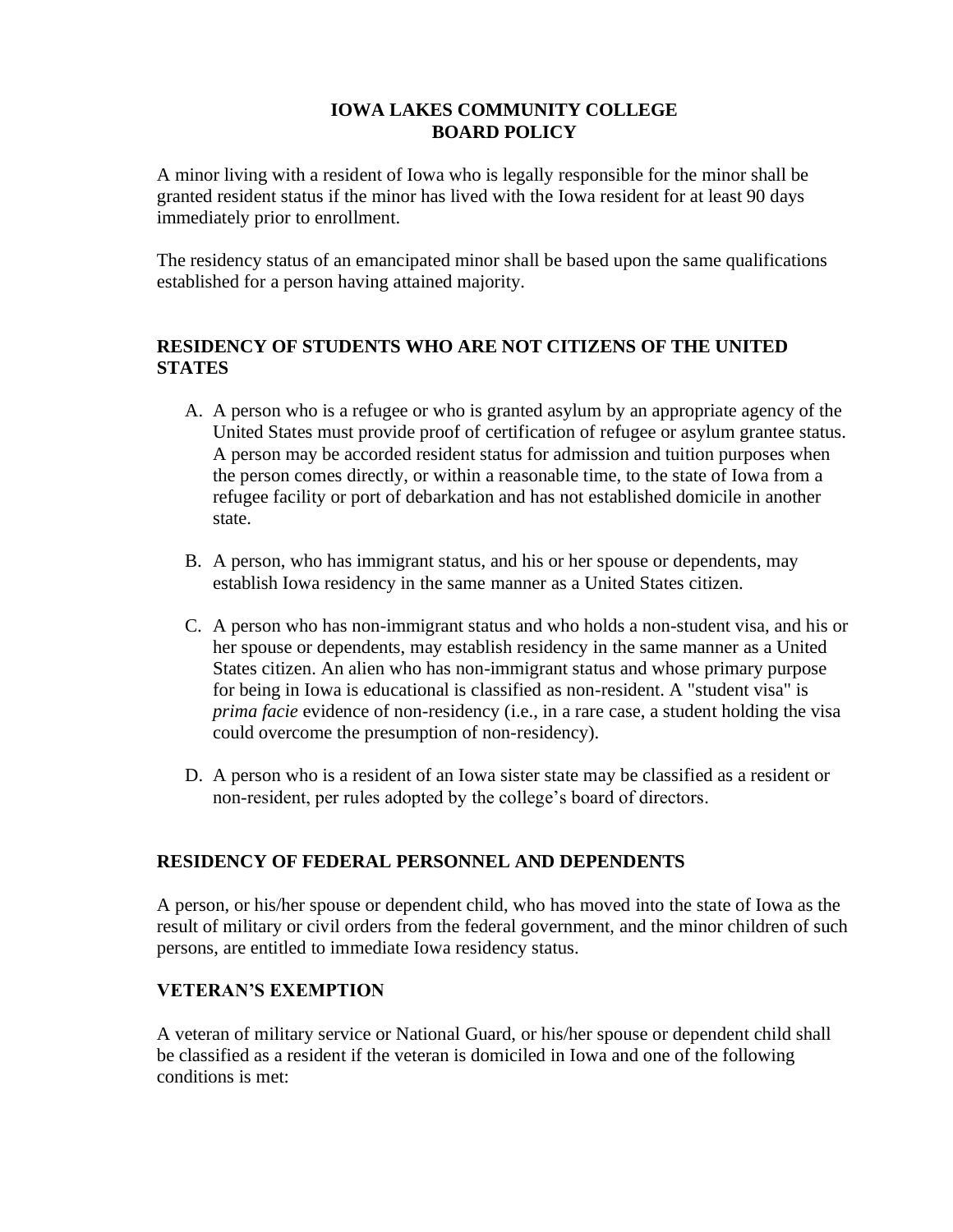- 1. The veteran has separated from a U.S. military force with an honorable discharge or a general discharge, is eligible for benefits, or has exhausted benefits, under the federal Post-9/11 Veterans Educational Assistance Act of 2008 or any other federal authorizing veteran educational benefits program.
- 2. The individual is an active duty military person, or activated or temporarily mobilized National Guard member.

To be eligible for the exemption, a dependent child must be claimed as a dependent on an eligible veteran's internal revenue service tax filing for the previous year.

# **RECLASSIFICATION OF RESIDENCY STATUS**

It is the responsibility of a student to request a reclassification of residency status. If a student is reclassified as a resident for tuition purposes, such classification shall be effective beginning with the next term for which the student enrolls. In no case shall reclassification to residency status be made retroactive for tuition and fee purposes, even though the student could have previously qualified for residency status had the student applied.

# **APPEAL**

The decision on the residency status of a student for admission, tuition, and fee purposes may be appealed to the Iowa Lakes Community College Academic Review Committee. The findings of the review committee may be appealed to the community college board, whose decision shall be a final administrative decision.

DATE OF ADOPTION: 1/28/69 DATE OF REVISION: 09/18/2018, 4/19/2022 DATE OF REVIEW: 09/18/2018, 4/19/2022 LEGAL REFERENCE (Code of Iowa): Chapters 216.6 and 216.9, Titles VI and VII of the Civil Rights Act 1964 (42 U.S.C. §§ 2000d and 2000e), the Equal Pay Act 1973 (29 U.S.C. § 206, et seq.), Title IX (Educational Amendments, 20 U.S.C §§ 1681 – 1688), Section 504 (Rehabilitation Act of 1973, 29 U.S.C. § 794), and Title II of the Americans with Disabilities Act (42 U.S.C. § 12101, et seq.). RELATED ADMINISTRATIVE RULES AND REGULATIONS: Student Handbook, Affirmative Action Plan of the College, College Catalog, and Admissions Bulletin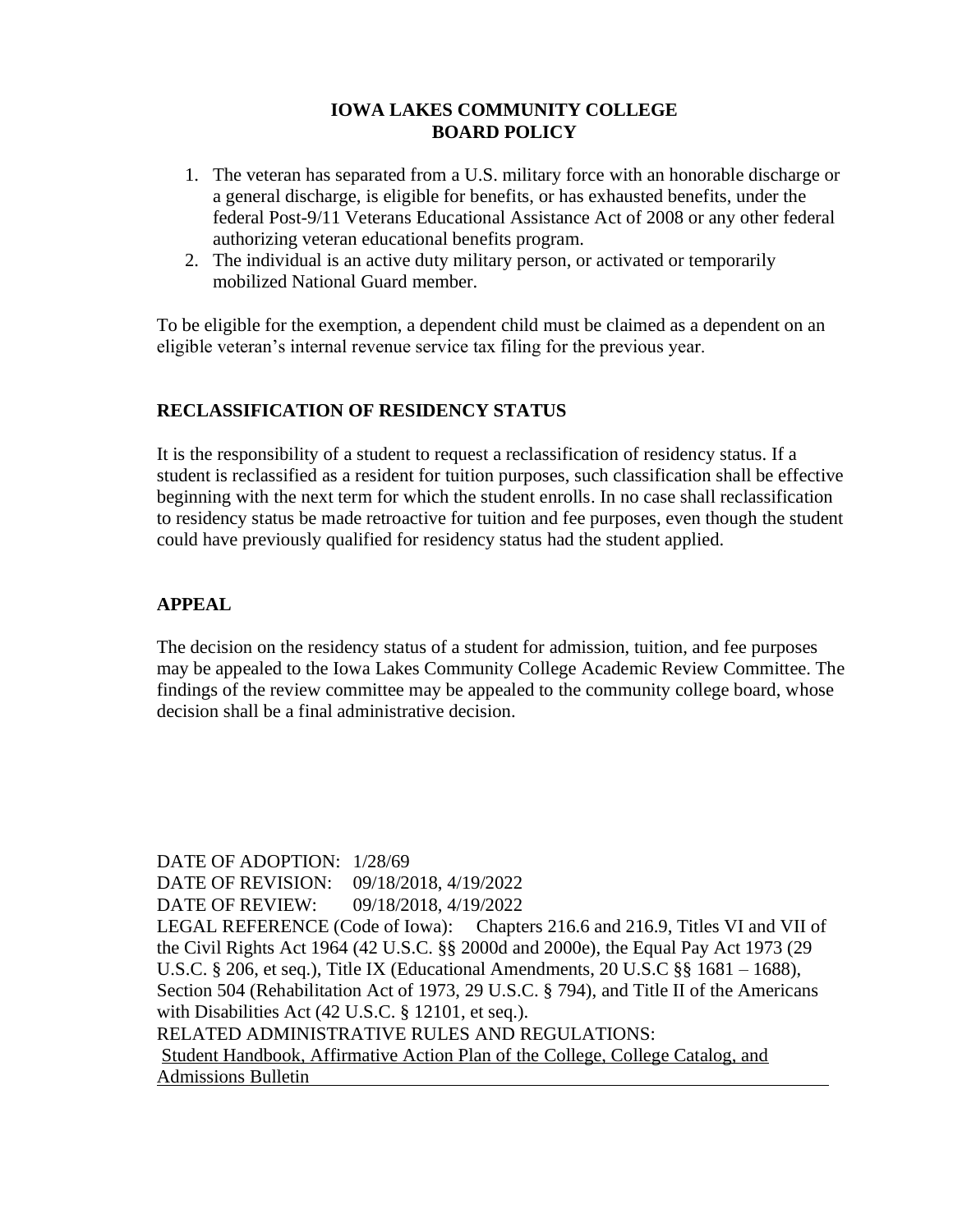## **Subject: Resident and Non-resident Students Series 404: Athletic Recruitment**

- PURPOSE: The purpose of this policy is to restrict athletic recruitment.
- 1. **Recruitment Area:** The athletic recruitment area shall be as stated in the By-laws of the Iowa Community College Athletics Conference.

DATE OF ADOPTION: 3/28/78 DATE OF REVISION: June 2005, 4/19/2022 DATE OF REVIEW: 2/20/2018, 4/19/2022 LEGAL REFERENCE (Code of Iowa): RELATED ADMINISTRATIVE RULES AND REGULATIONS: Iowa Community College Athletic Conference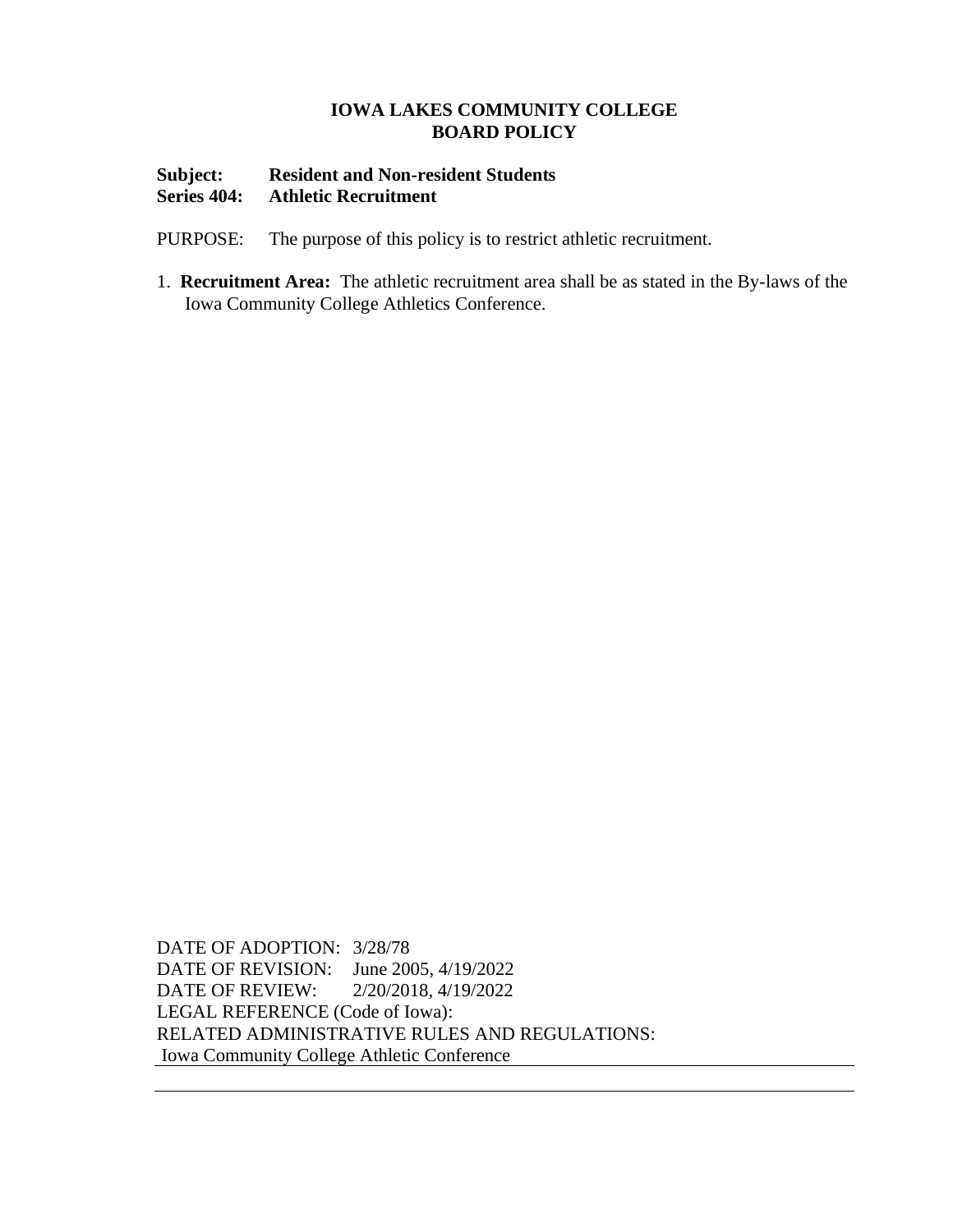# **Subject: Behavior and Discipline Series 405: Suspension and Expulsion**

The power to suspend a student is hereby conferred upon the Executive Dean; however, the student may request an appeal before the College President or designee. In the instance of a disciplinary expulsion, the decision will be presented to the Board of Trustees for final action.

DATE OF ADOPTION: 1/28/69 DATE OF REVISION: June 2005 DATE OF REVIEW: 2/20/2018, 4/19/2022 LEGAL REFERENCE (Code of Iowa): 260C.14 (5) RELATED ADMINISTRATIVE RULES AND REGULATIONS: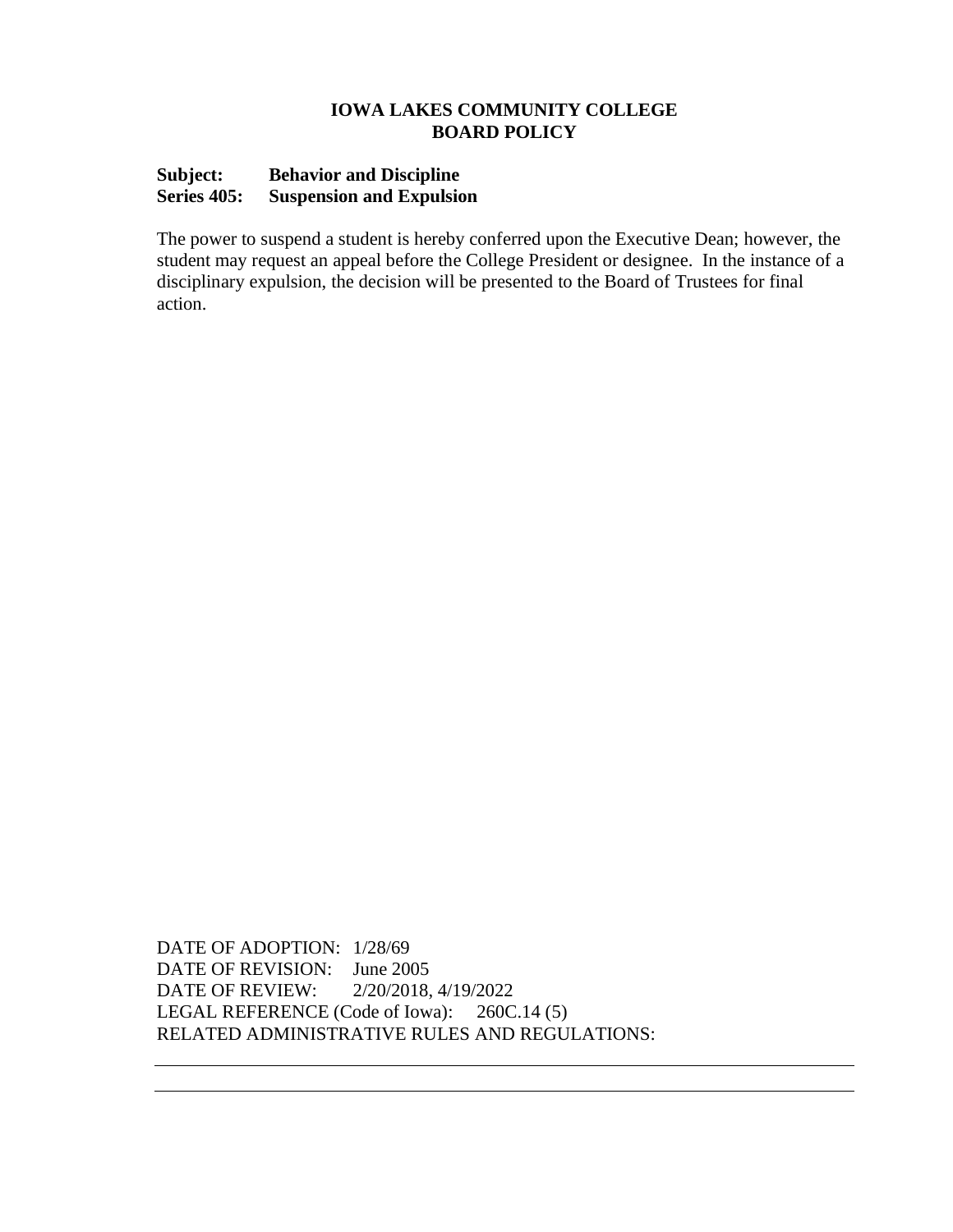#### **Subject: Behavior and Discipline Series 406: Discriminatory Harassment Policy**

Discriminatory harassment of any member of the Iowa Lakes Community College community will not be tolerated, and the College is committed to providing an educational and work environment free of discriminatory harassment.

Discriminatory harassment means any electronic, written, verbal, or physical act or conduct toward a student or employee which is based on the actual or perceived sex, sexual orientation, gender identity, race, color, creed, national origin, age, religion, disability or any other characteristic protected by applicable law of that person, and which creates an objectively hostile work or educational environment that meets one or more of the following conditions:

- Places an individual in reasonable fear of harm to themselves or property;
- Has a substantially detrimental effect on the person's physical or mental health;
- Has the effect of substantially interfering with the person's school or work performance; or
- Has the effect of substantially interfering with the student's ability to participate in or benefit from the services, activities, or privileges provided by the College.

This Policy applies to activities on the property within the jurisdiction of the College; while in College-owned or College-operated vehicles; while attending or engaging in college-sponsored activities; and while away from College grounds if the misconduct directly affects the good order, efficient management, and welfare of the College.

Iowa Lakes Community College employees and students who feel they have been denied equal opportunity or harassed on an actual or perceived characteristic protected by applicable law may seek remedy through an internal complaint process. The College assures that full cooperation will be provided to any individual filing a complaint with no threat of penalty or reprisal to the complainant. If the complaint involves alleged discriminatory or harassing behavior by the EEO/AA Officer, the respective Dean or another College official should be contacted in lieu of the EEO/AA Officer. Confidentiality will be maintained as much as possible in these procedures.

ATE OF ADOPTION: August 18, 2020 DATE OF REVISION: 4/19/2022 DATE OF REVIEW: 4/19/2022 LEGAL REFERENCE (Code of Iowa): Chapter 260C.14 (18), Iowa Code §§216.6 and 216.9, Titles VI and VII of the Civil Rights Act of 1964 (42 U.S.C. §§ 2000d and 2000e), the Equal Pay Act of 1973 (29 U.S.C. § 206, et seq.), Title IX (Educational Amendments, 20 U.S.C §§ 1681 – 1688), Section 504 (Rehabilitation Act of 1973, 29 U.S.C. § 794), and Title II of the Americans with Disabilities Act (42 U.S.C. § 12101, et seq.). RELATED ADMINISTRATIVE RULES AND REGULATIONS: Employee Handbook, Student Handbook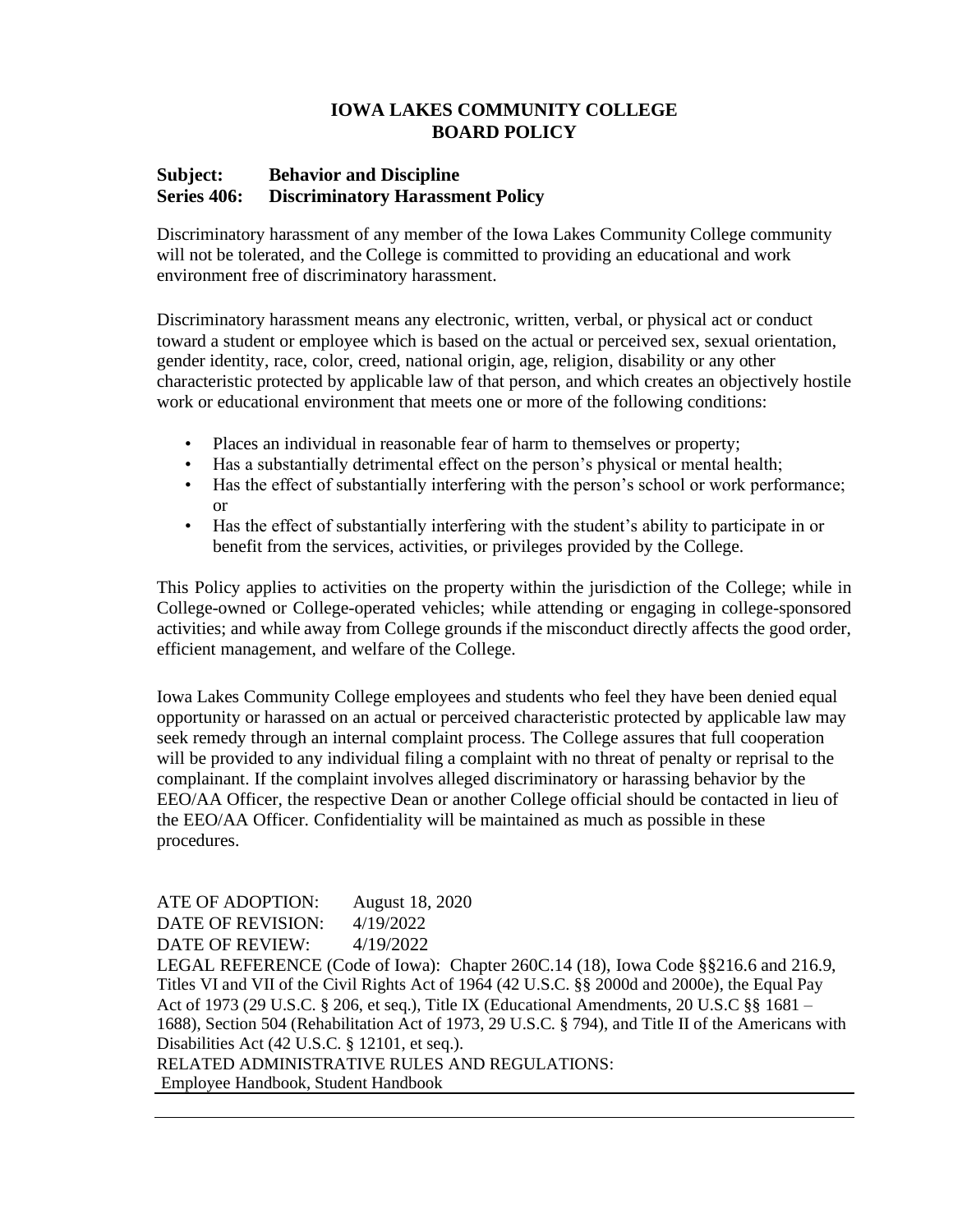#### **Subject: Behavior and Discipline Series 407: Sexual Harassment / Sexual Violence Policy**

It is the policy of Iowa Lakes Community College, in keeping with efforts to establish an environment in which the dignity and worth of all members of the collegewide community are respected, that the discrimination or harassment of students, faculty and/or staff at any of its campuses, facilities, and/or activities will not be tolerated. This includes sexual harassment, which includes sexual assault, dating violence, domestic violence, and stalking as defined herein, as well as retaliation against an individual for exercising rights under this Policy and Procedures.

It is the policy of Iowa Lakes Community College to provide education to help prevent, facilitate the reporting of, and provide information on counseling concerning sexual harassment. This policy sets forth the College's prohibition on sexual harassment, and the applicable procedures for resolving complainant or report of sexual harassment under Title IX, the Clery Act, and other applicable law.

The College's scope under Title IX is limited to locations, events, or circumstances over which it substantially controls both the respondent accused of violating this policy and the context in which the alleged harassment occurs, as well as any building owned or controlled by a student organization that is officially recognized by the College, such as a fraternity or sorority. The College's scope under Title IX is also limited to conduct against a person that occurs in the United States.

Any person may file a complaint alleging sexual harassment against a student or employee of the College. If a report or complaint falls under the College's scope under Title IX, the College will utilize this Policy and the related procedures to respond to claims of sexual harassment and will not proceed under any other College policy or procedure if doing so would interfere with any right or privilege provided to a party under Title IX. If the College determines that a report or complaint does not fall under the College's scope under Title IX, the College may still take action for such alleged conduct, as herein provided and/or consistent with applicable law and policy (such as the Discriminatory Harassment Policy or Student Code of Conduct) and based on the nature of the alleged conduct. The parties will be notified of this decision.

#### DATE OF ADOPTION: August 18, 2020 DATE OF REVISION: 4/19/2022

DATE OF REVIEW: 4/19/2022

LEGAL REFERENCE (Code of Iowa): Chapter 260C.14 (18), Iowa Code §§216.6 and 216.9, Titles VI and VII of the Civil Rights Act of 1964 (42 U.S.C. §§ 2000d and 2000e), the Equal Pay Act of 1973 (29 U.S.C. § 206, et seq.), Title IX (Educational Amendments, 20 U.S.C §§ 1681 – 1688), Section 504 (Rehabilitation Act of 1973, 29 U.S.C. § 794), and Title II of the Americans with Disabilities Act (42 U.S.C. § 12101, et seq.).

RELATED ADMINISTRATIVE RULES AND REGULATIONS: Employee Handbook, Student Handbook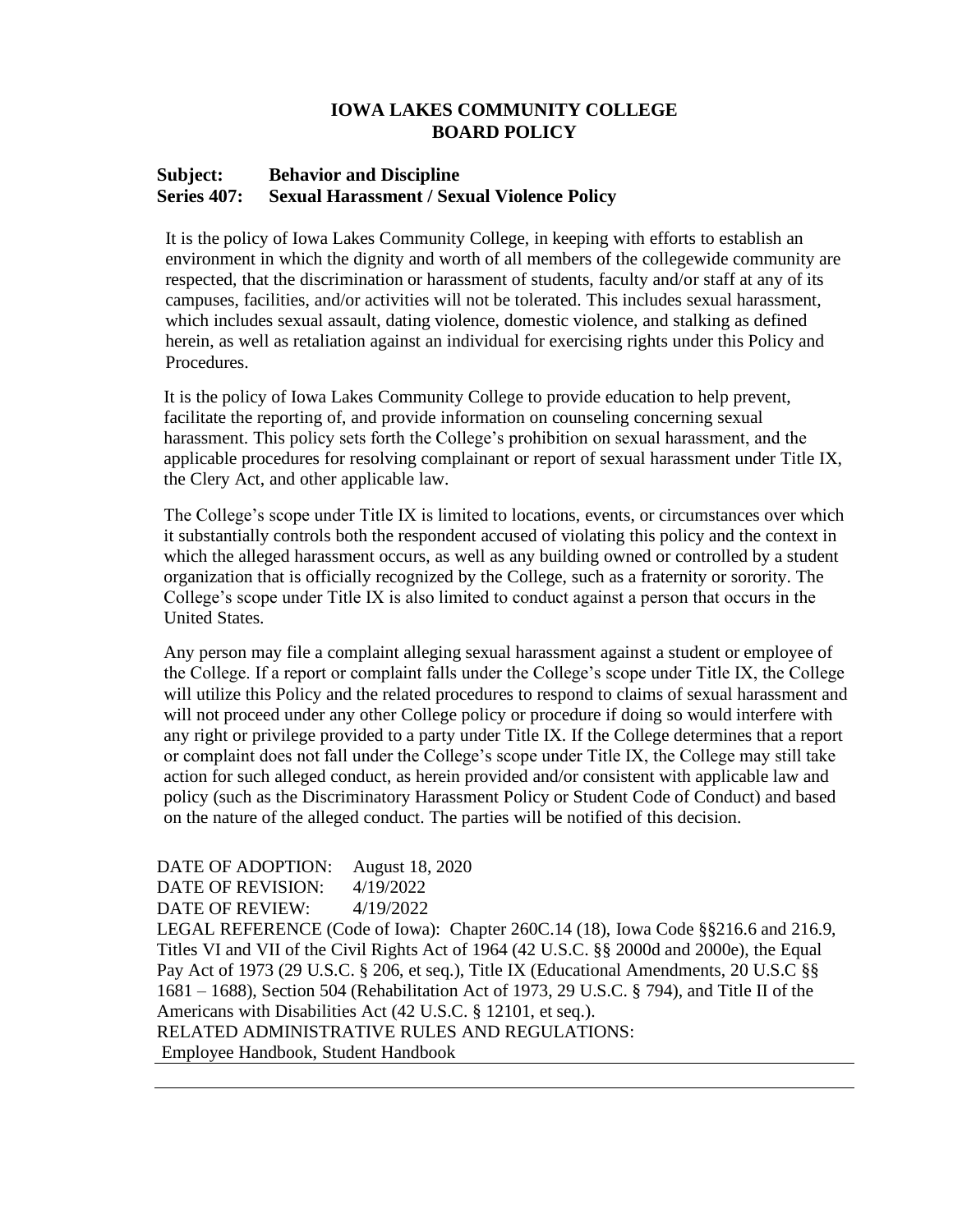## **Subject: Student Confidentiality Series 408: FERPA**

The College shall adhere to the confidentiality rights of students pursuant to the Family Educational Rights and Privacy Act (FERPA).

DATE OF ADOPTION: 2/24/75 DATE OF REVISION: June 2005, 4/19/2022 DATE OF REVIEW: 2/20/2018, 4/19/2022 LEGAL REFERENCE (Code of Iowa): Family Education Rights Privacy Act, 1974, P1 93- 380, 88 Status 572-74, August 21, 1974 RELATED ADMINISTRATIVE RULES AND REGULATIONS: Student Handbook, College Catalog, and Admissions Bulletin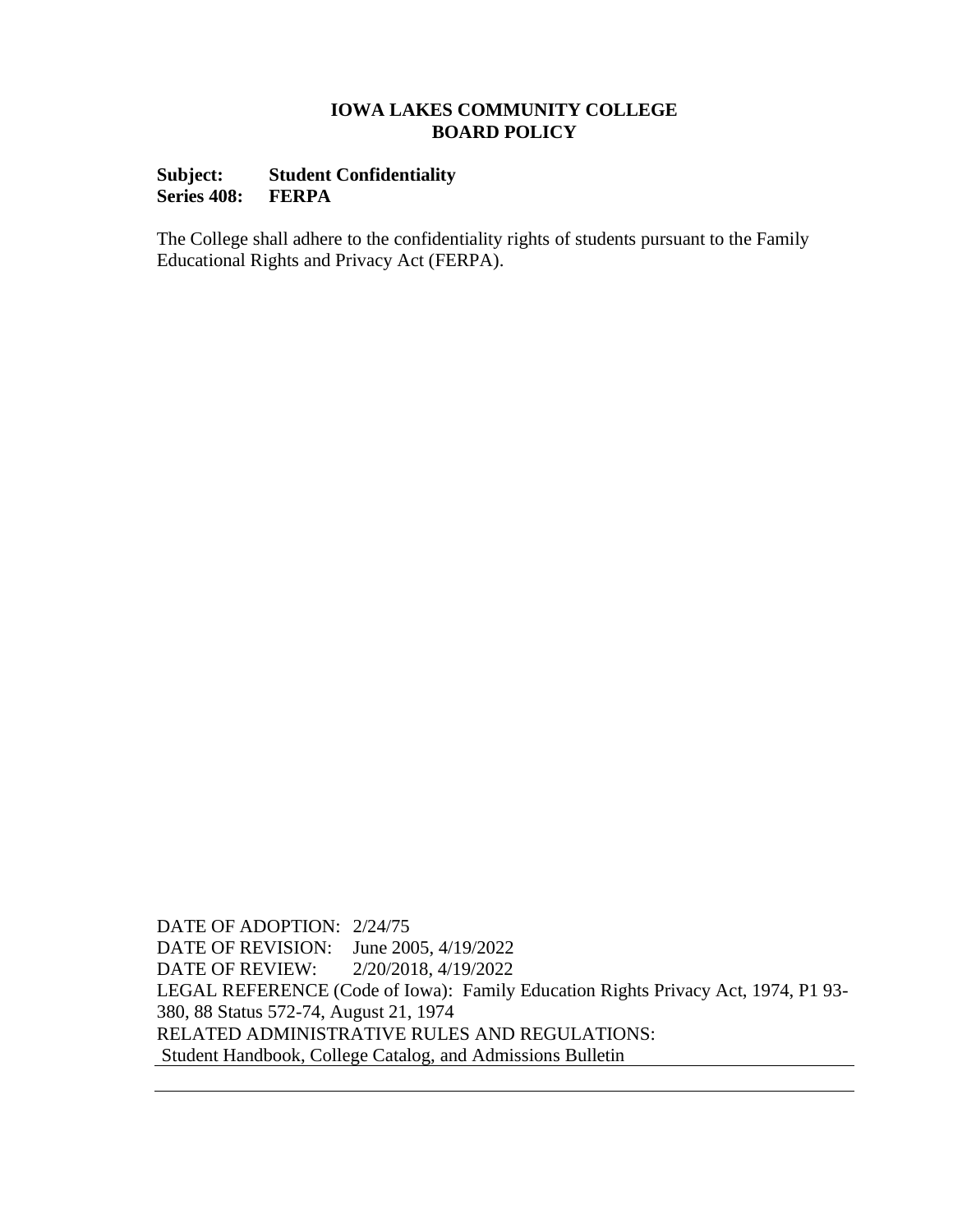#### **Subject: Student Activities Series 410: Student Government**

A student government may be organized within the framework of guidelines adopted by the College President.

DATE OF ADOPTION: 1/28/69 DATE OF REVISION: June 2005 DATE OF REVIEW: 2/20/2018, 4/19/2022 LEGAL REFERENCE (Code of Iowa): RELATED ADMINISTRATIVE RULES AND REGULATIONS: Student Handbook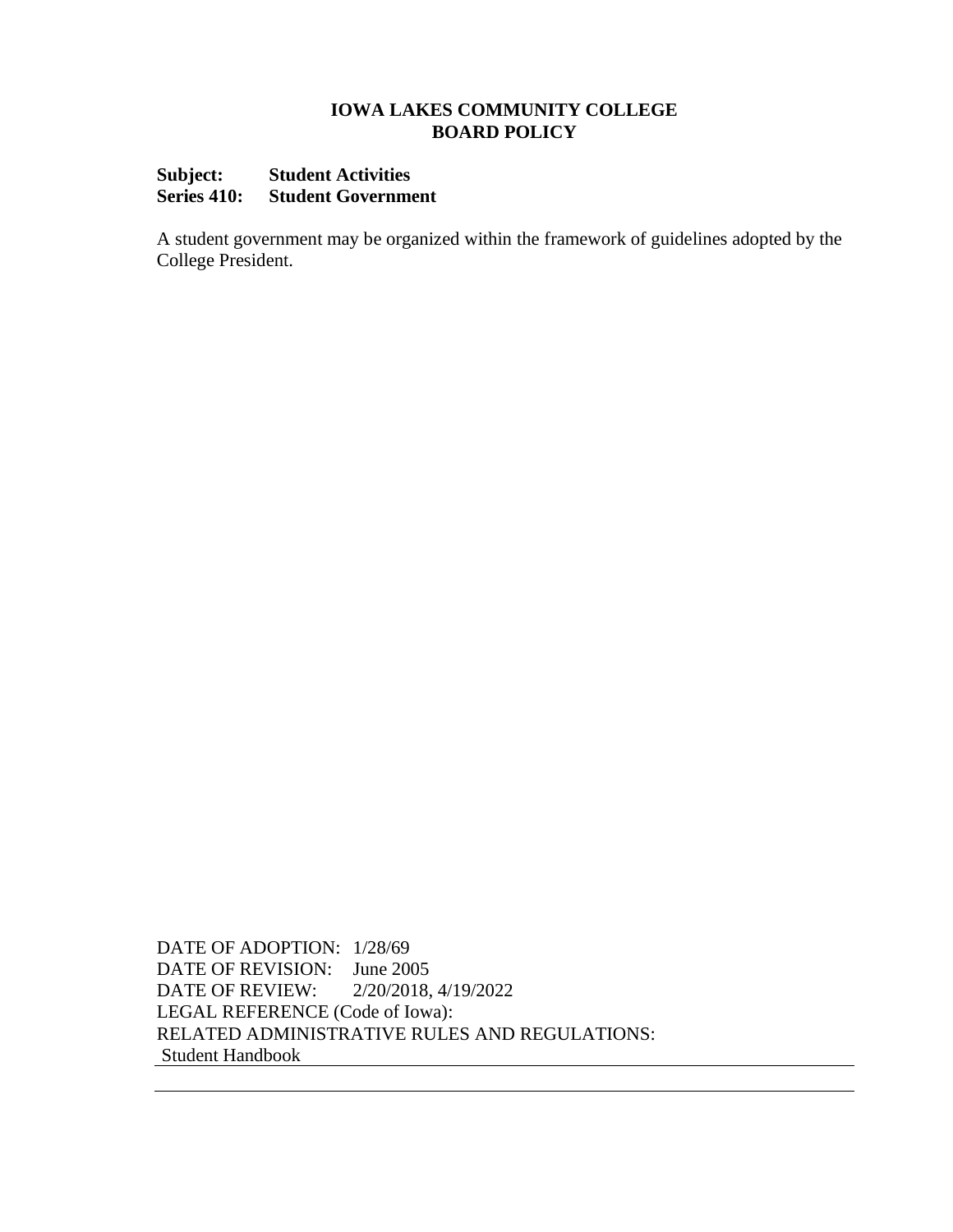## **Subject: Student Activities Series 411: Student Organizations**

Student groups may organize upon receiving the approval of the College President or their designated representative. Such groups shall operate in conformance with qualifications and regulations determined by the administration. Failure to comply with regulations may result in disbanding the organization.

DATE OF ADOPTION: 1/28/69 DATE OF REVISION: June 2005 DATE OF REVIEW: 2/20/2018, 4/19/2022 LEGAL REFERENCE (Code of Iowa): RELATED ADMINISTRATIVE RULES AND REGULATIONS: Student Handbook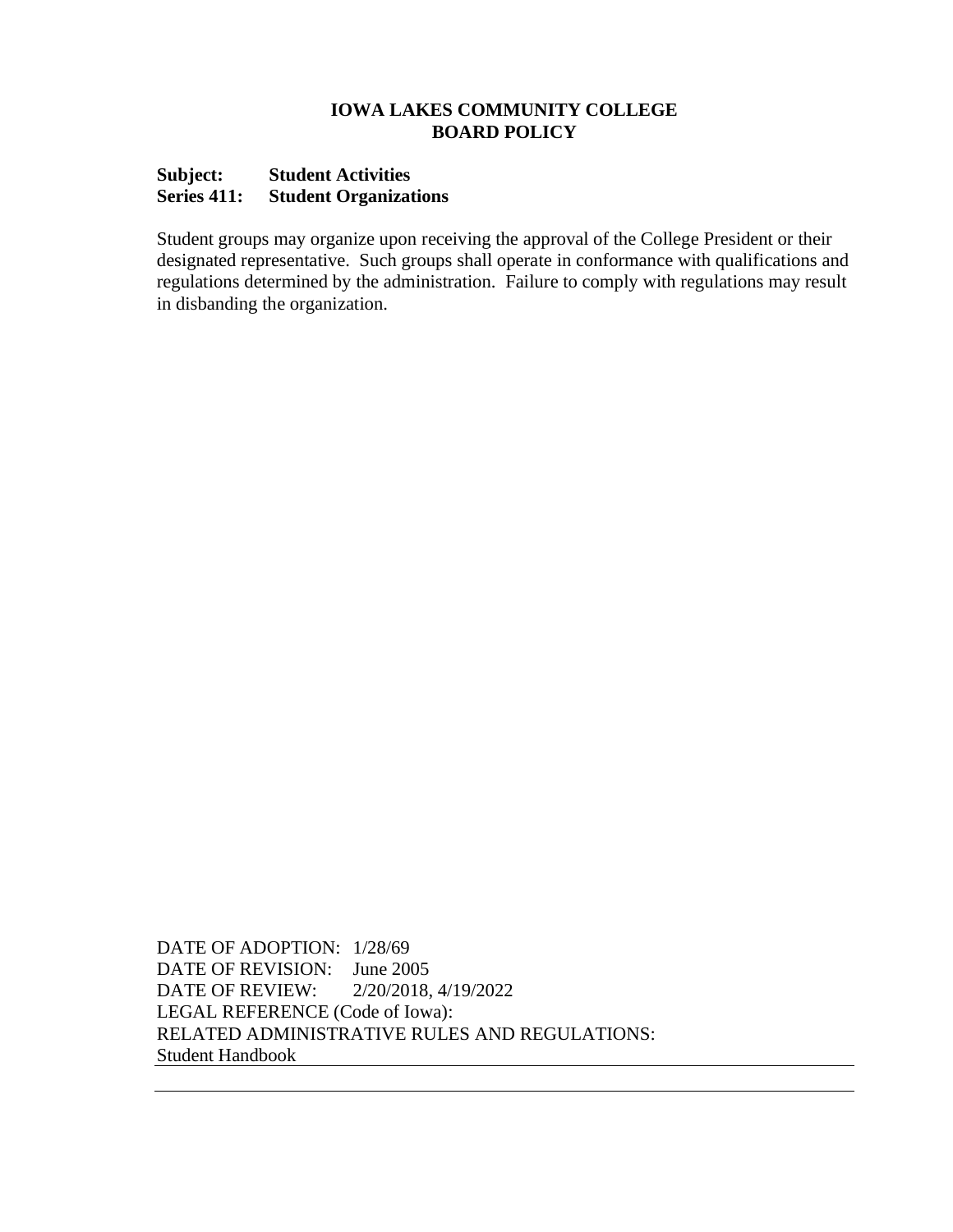#### **Subject: Student Activities Series 412: Publications**

College sponsored student publications are intended to establish an academic tool by which students may explore communication skills and careers, utilize an open forum for students, staff, the community and other readers to exchange ideas while practicing the skills, exercising the rights and accepting the responsibilities of the press as identified by law.

No material may be published in a College sponsored publication that is libelous, obscene, or an invasion of privacy.

DATE OF ADOPTION: 1/28/69 DATE OF REVISION: June 2005 DATE OF REVIEW: 2/20/2018, 4/19/2022 LEGAL REFERENCE (Code of Iowa): RELATED ADMINISTRATIVE RULES AND REGULATIONS: Student Handbook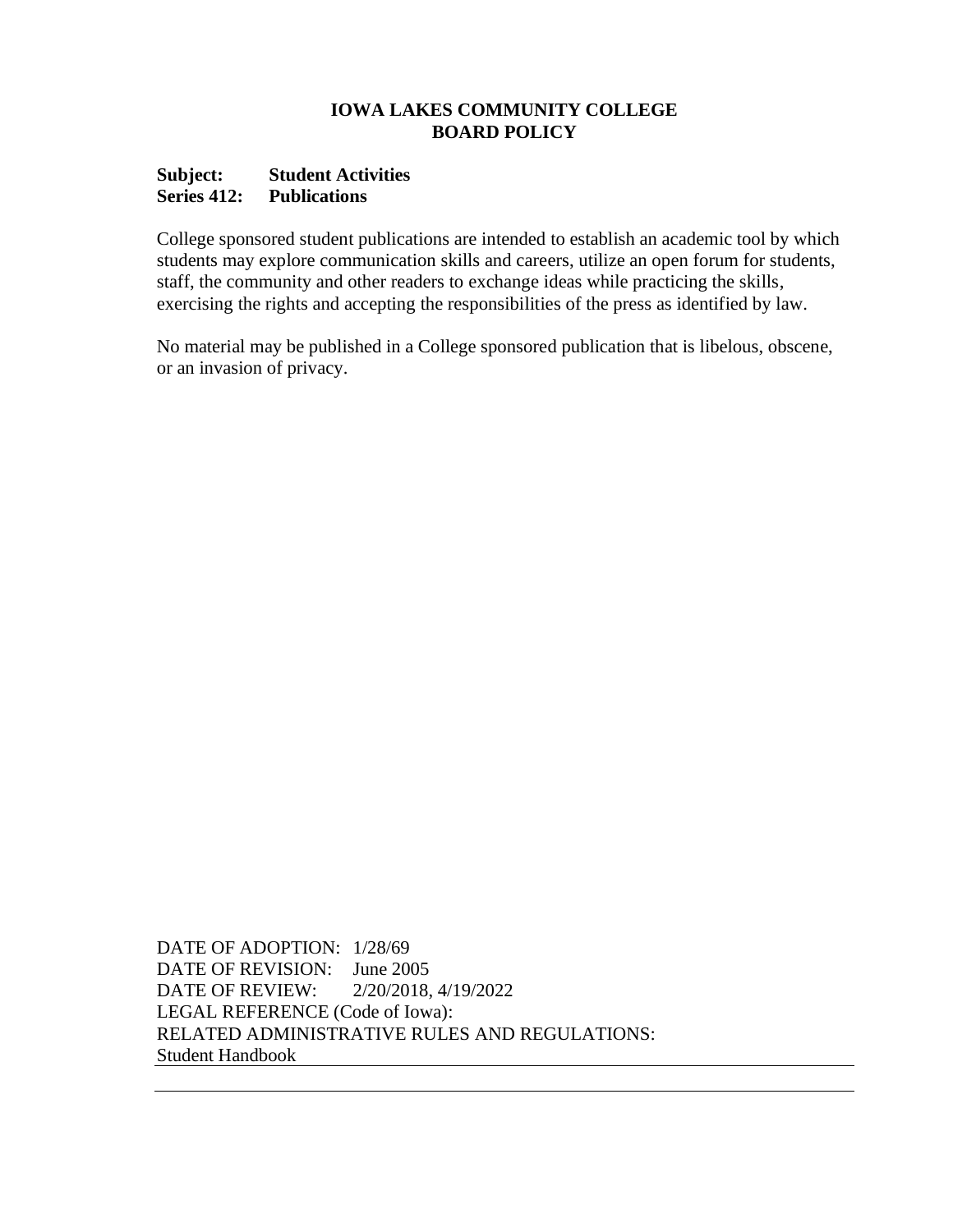#### **Subject: Student Activities Series 413: Student Social Events and Presentations**

All social events shall be under the control of College professional personnel. Approval for an event shall be secured from the College President or designee and the date of the event placed on the College calendar before any public announcement is made. Hours, behavior, and activities related to social events shall be reasonable and proper as determined by the administration.

Student presentations shall be under the sponsorship of College professional personnel. Approval for the time, place, and type of presentations must be secured from the College President or designee.

DATE OF ADOPTION: 1/28/69 DATE OF REVISION: June 2005 DATE OF REVIEW: 2/20/2018, 4/19/2022 LEGAL REFERENCE (Code of Iowa): RELATED ADMINISTRATIVE RULES AND REGULATIONS: Student Handbook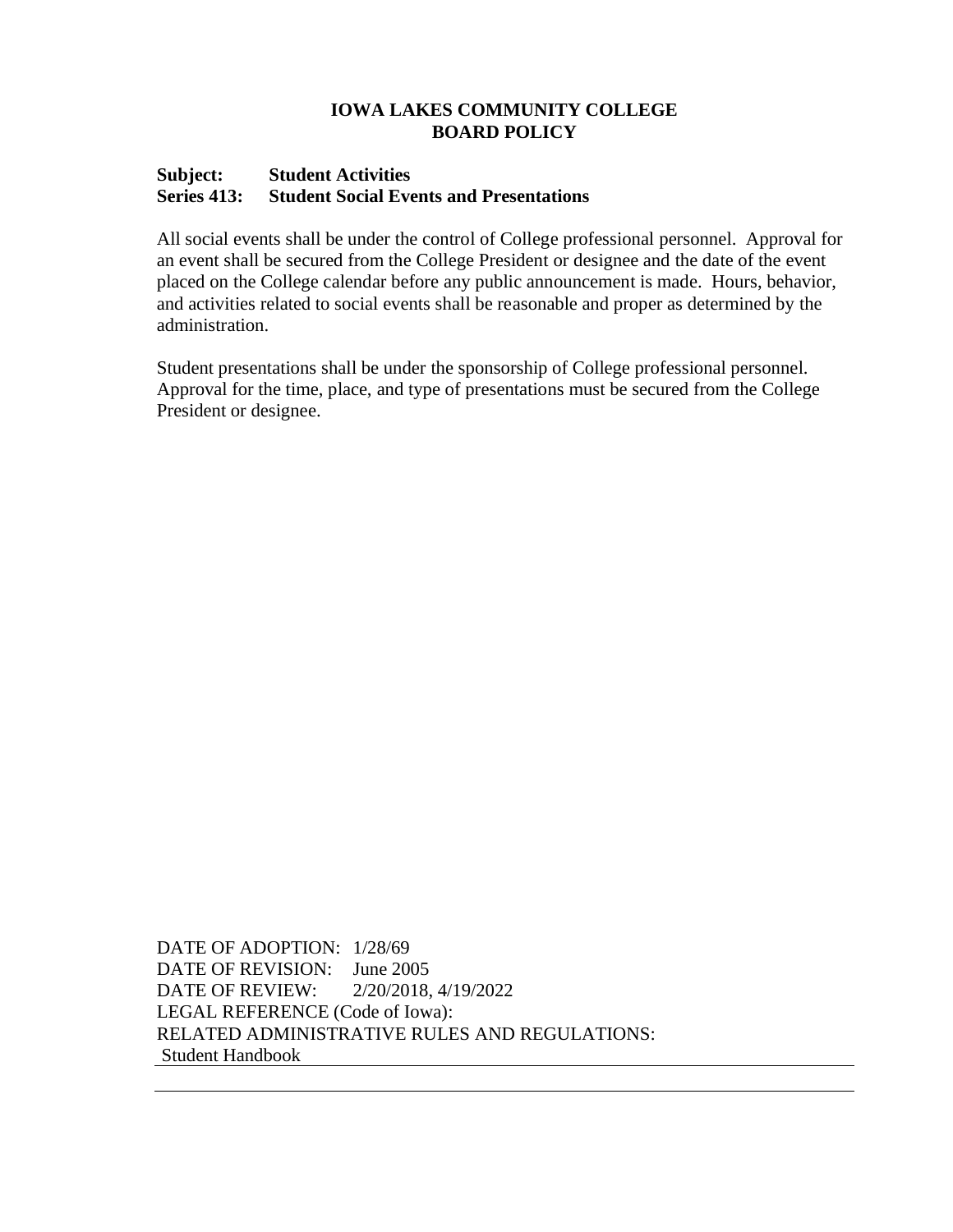# **Subject: Student Activities Series 414: Intramural Program**

It is the policy of the Board of Trustees that an intramural program shall be maintained. All such activities shall be approved by the proper administrative officers and shall be under the direction of college professional personnel.

DATE OF ADOPTION: 1/28/69 DATE OF REVISION: June 2005 DATE OF REVIEW: 2/20/2018, 4/19/2022 LEGAL REFERENCE (Code of Iowa): RELATED ADMINISTRATIVE RULES AND REGULATIONS: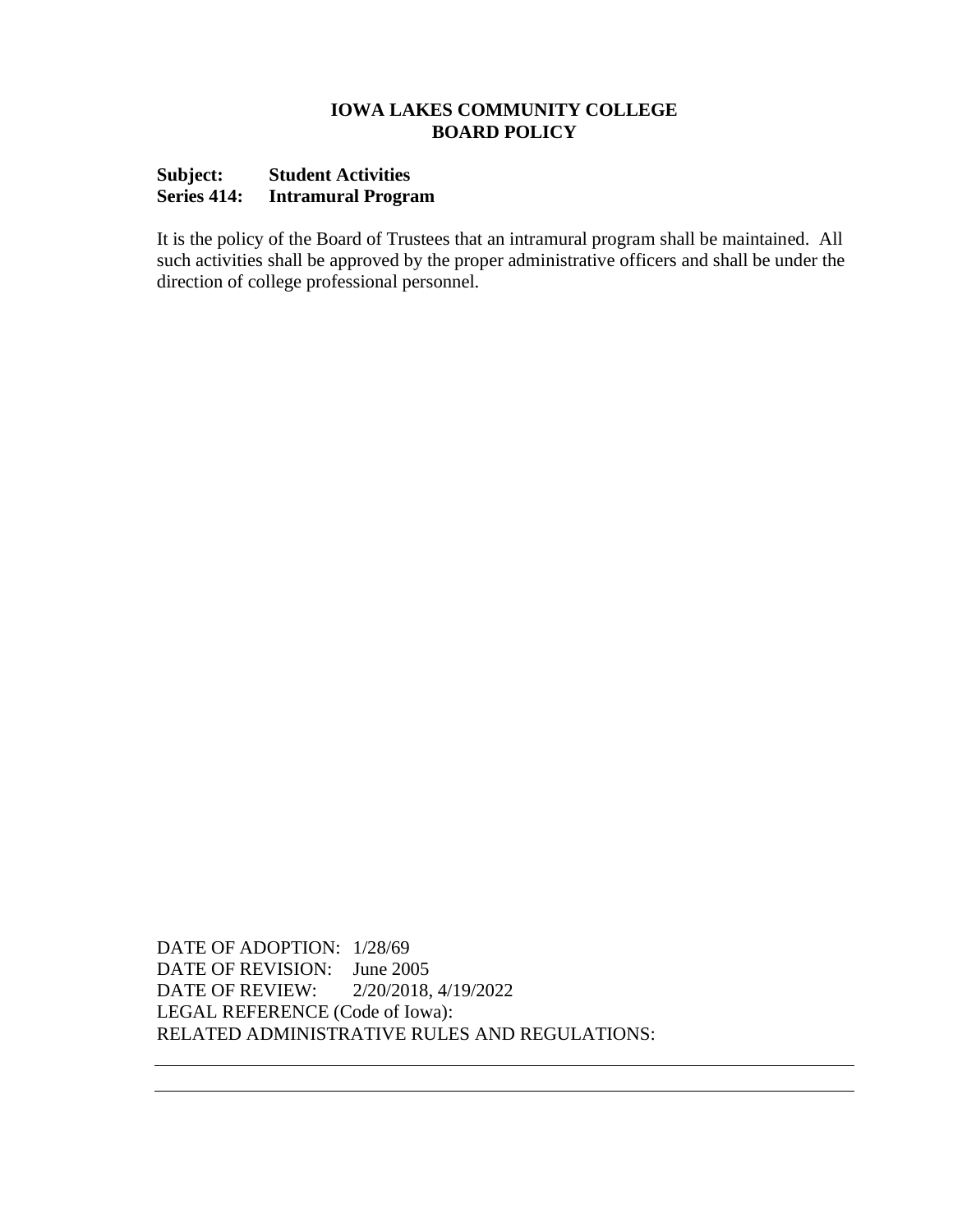#### **Subject: Student Activities Series 415: Interscholastic Program**

Students may participate in interscholastic competitions or events sponsored by the College and directed or guided by college professional personnel according to rules established by college administrators pursuant to conference and association regulations.

DATE OF ADOPTION: 1/28/69 DATE OF REVISION: June 2005 DATE OF REVIEW: 2/20/2018, 4/19/2022 LEGAL REFERENCE (Code of Iowa): RELATED ADMINISTRATIVE RULES AND REGULATIONS: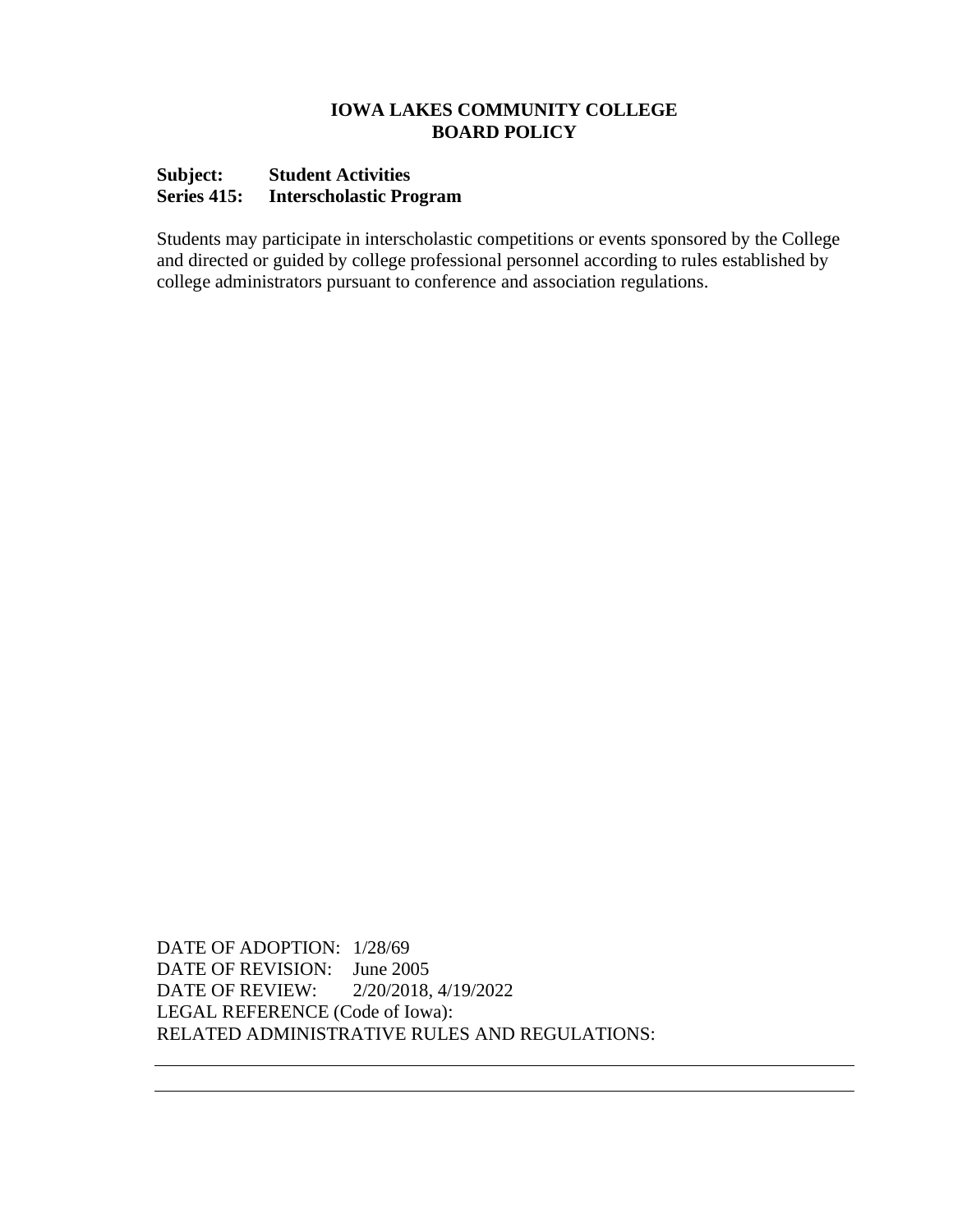# **Subject: Health and Safety Regulations and Procedures Series 420: Students Infected with Dangerous and Life Threatening Diseases**

It is recognized by Iowa Lakes Community College that most persons infected with dangerous and life-threatening diseases should be allowed to continue with his or her education at the College in an unrestricted manner with approval of his or her personal physician. Some students, however, infected with dangerous and life-threatening diseases may pose a risk to others. In cases where an infected student may pose a risk of infection to others, Iowa Lakes Community College may designate a physician to evaluate the student on an on-going basis.

DATE OF ADOPTION: 1/28/69 DATE OF REVISION: June 2005, 4/19/2022 DATE OF REVIEW: 2/20/2018, 4/19/2022 LEGAL REFERENCE (Code of Iowa): Chapter 139A RELATED ADMINISTRATIVE RULES AND REGULATIONS: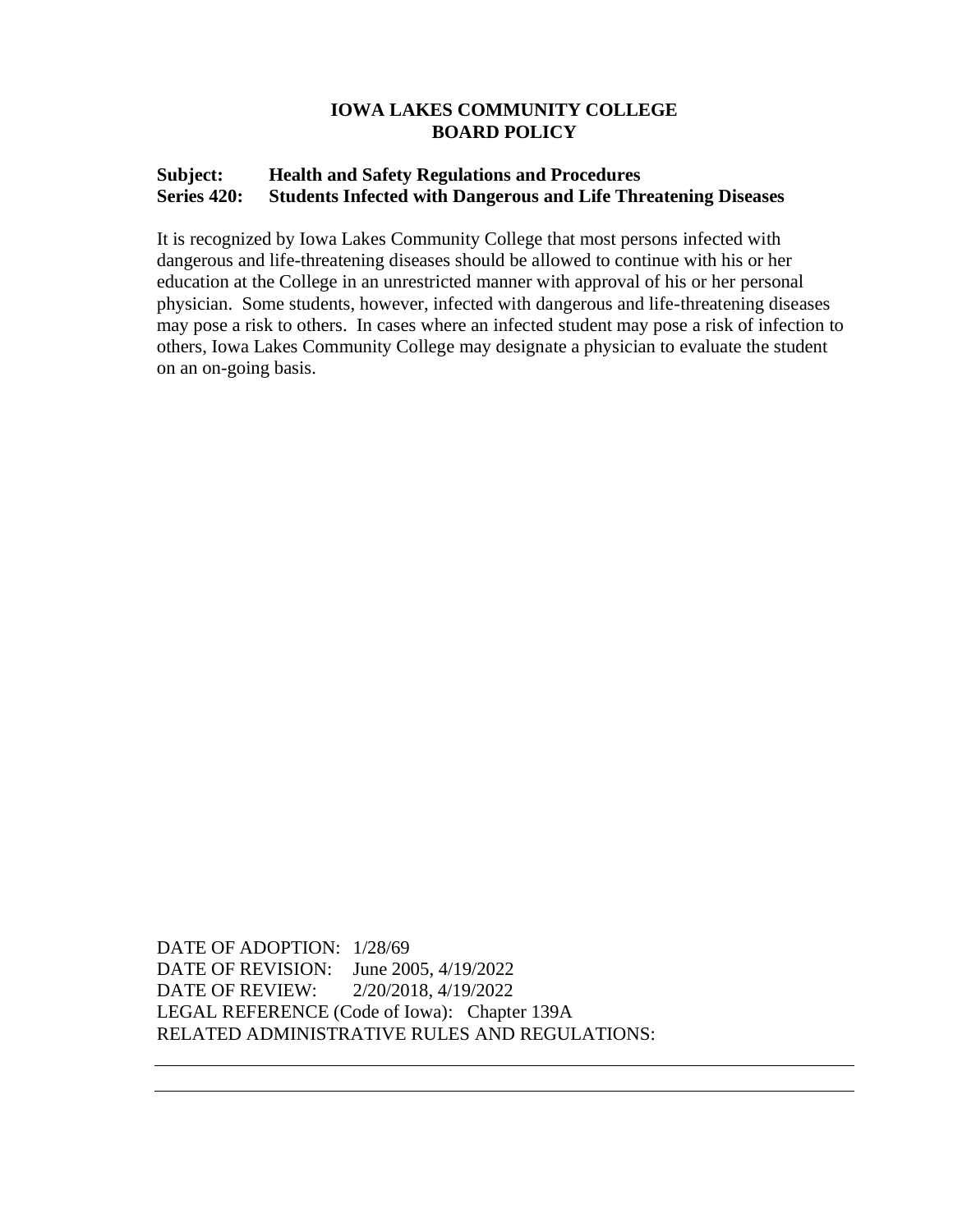# **Subject: Health and Safety Regulations and Procedures Series 421: Medications**

No medications shall be administered by college personnel other than pursuant to physician's instructions.

DATE OF ADOPTION: 1/28/69 DATE OF REVISION: June 2005 DATE OF REVIEW: 2/20/2018, 4/19/2022 LEGAL REFERENCE (Code of Iowa): RELATED ADMINISTRATIVE RULES AND REGULATIONS: Student Handbook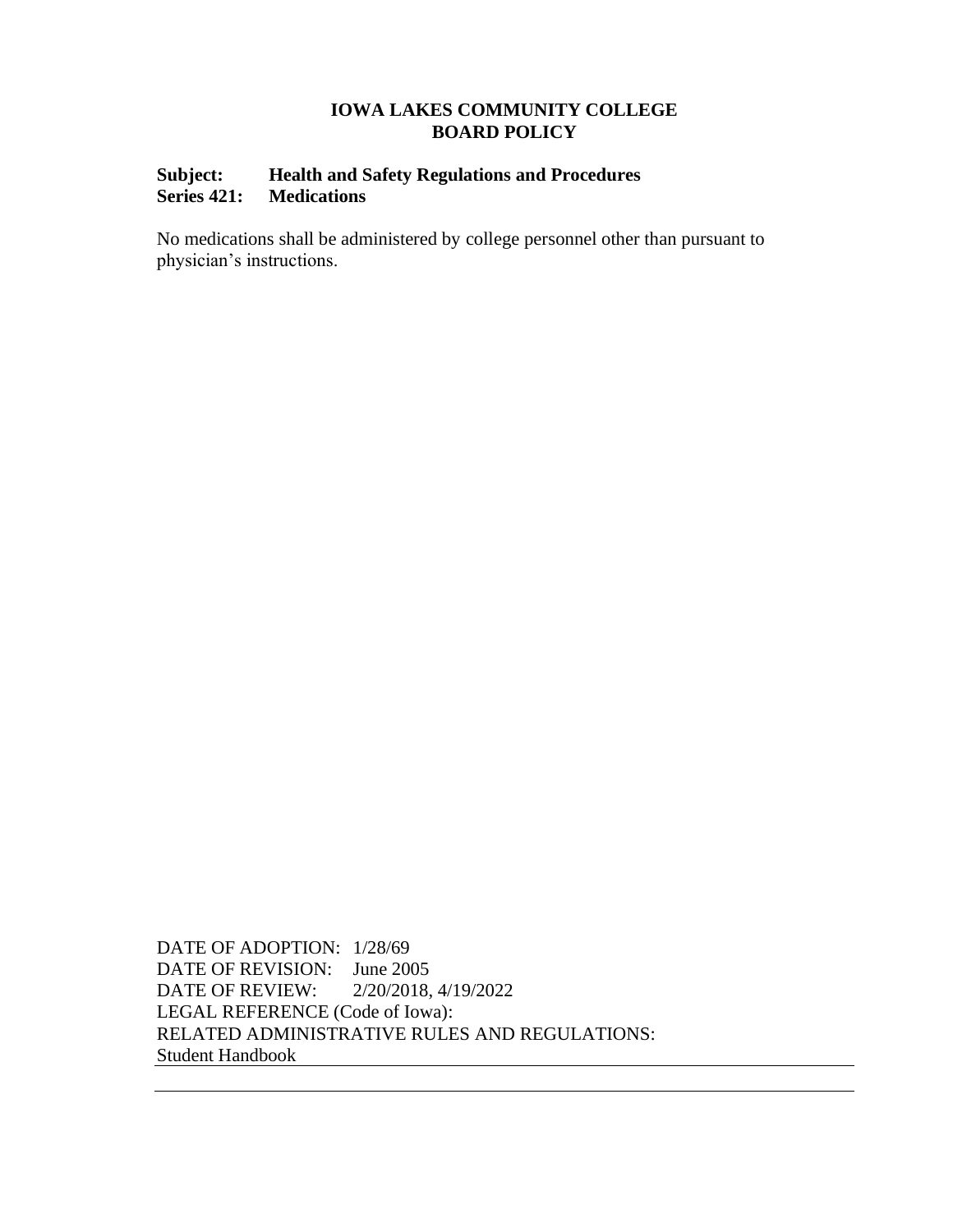# **Subject: Health and Safety Regulations and Procedures Series 422: Use of Motor Vehicles**

Motor vehicles shall be operated on the grounds of the College in compliance with rules and regulations established by the Executive Director of Facilities Management as well as by state, county, and/or municipal laws.

DATE OF ADOPTION: 1/28/69 DATE OF REVISION: June 2005, 4/19/2022 DATE OF REVIEW: 2/20/2018, 4/19/2022 LEGAL REFERENCE (Code of Iowa): Chapter 260C.14 (10) RELATED ADMINISTRATIVE RULES AND REGULATIONS: Student Handbook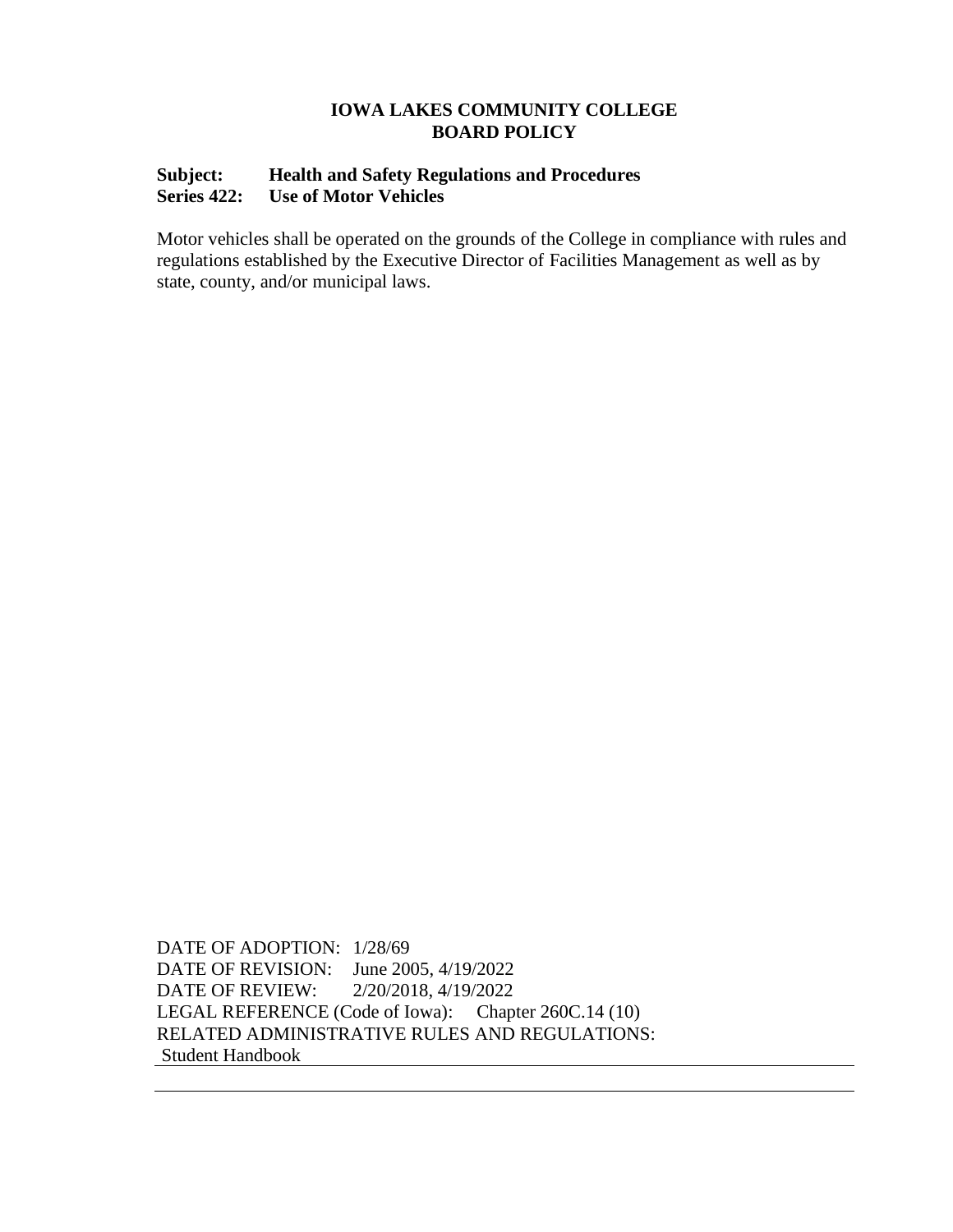# **Subject: Health and Safety Regulations and Procedures Series 423: Emergency Closing of the College**

The College President, or designee, shall have the authority to discontinue instructional sessions because of extreme weather or other emergency conditions for the length of time the emergency exists. He or she shall make provisions to publicly announce such closings via available mass communication media.

DATE OF ADOPTION: 1/28/69 DATE OF REVISION: DATE OF REVIEW: 2/20/2018, 4/19/2022 LEGAL REFERENCE (Code of Iowa): RELATED ADMINISTRATIVE RULES AND REGULATIONS: Student Handbook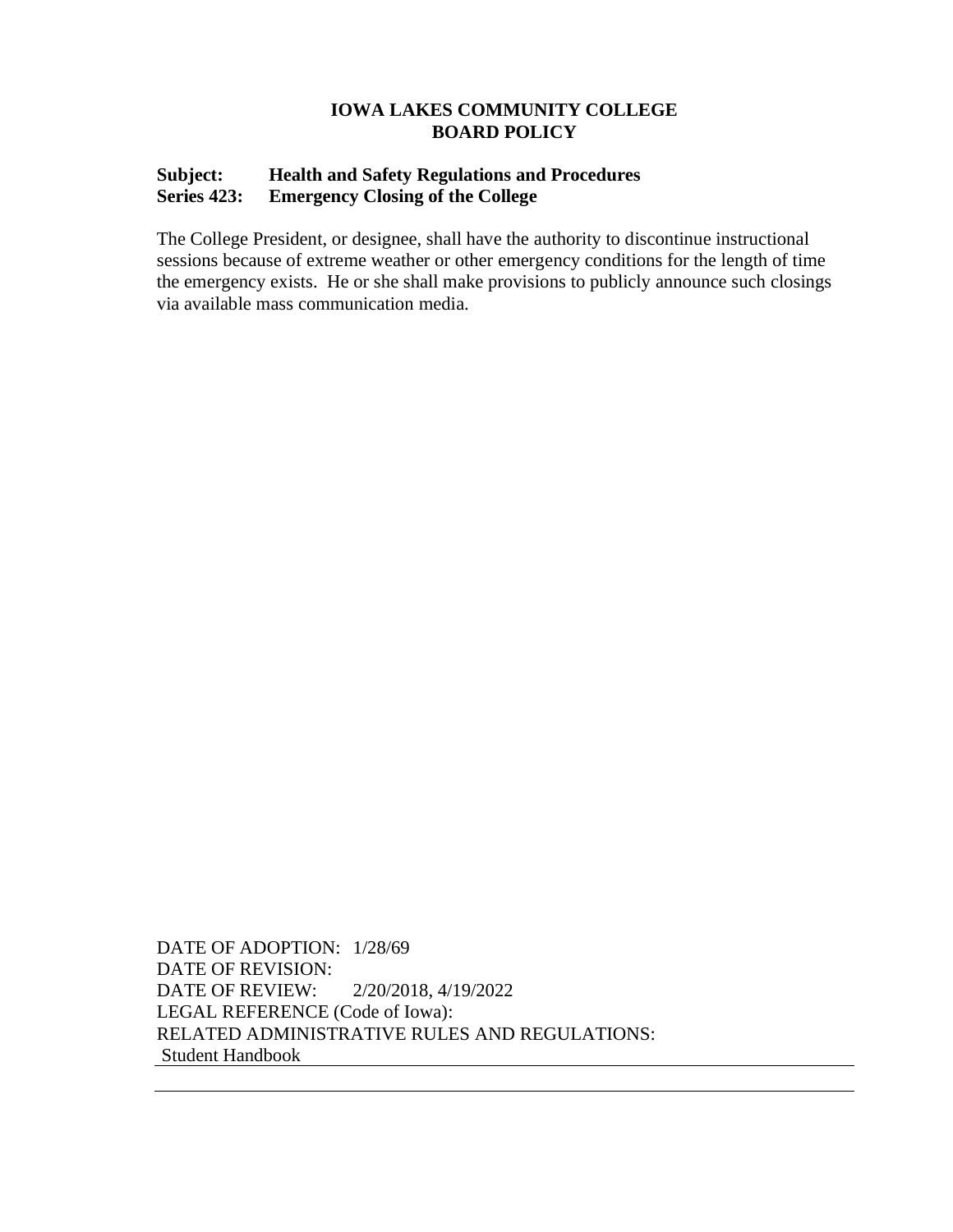# **Subject: Health and Safety Regulations and Procedures Series 424: Tobacco and Alcohol Regulations**

To maintain an atmosphere conducive to the learning process, eliminate potential safety hazards, and to comply with the State of Iowa and the Smoke Free Air Act of 2008, the buildings, property and vehicles of Iowa Lakes Community College shall be free of tobacco and smoke. This includes the use of smokeless tobacco, vaporizers and use of e-cigarettes.

The Board of Trustees also prohibits the use or consumption of alcohol on College property at any time except at those times and places specifically approved by the Board of Trustees in accordance with the laws of the State of Iowa.

DATE OF ADOPTION: 1/23/79 DATE OF REVISION: 2/20/2018, 4/19/2022 DATE OF REVIEW: 2/20/2018, 4/19/2022 LEGAL REFERENCE (Code of Iowa): Chapter 260C.14 (3), 279.9, 142D, Smoke Free Air Act of 2008 RELATED ADMINISTRATIVE RULES AND REGULATIONS: Student Handbook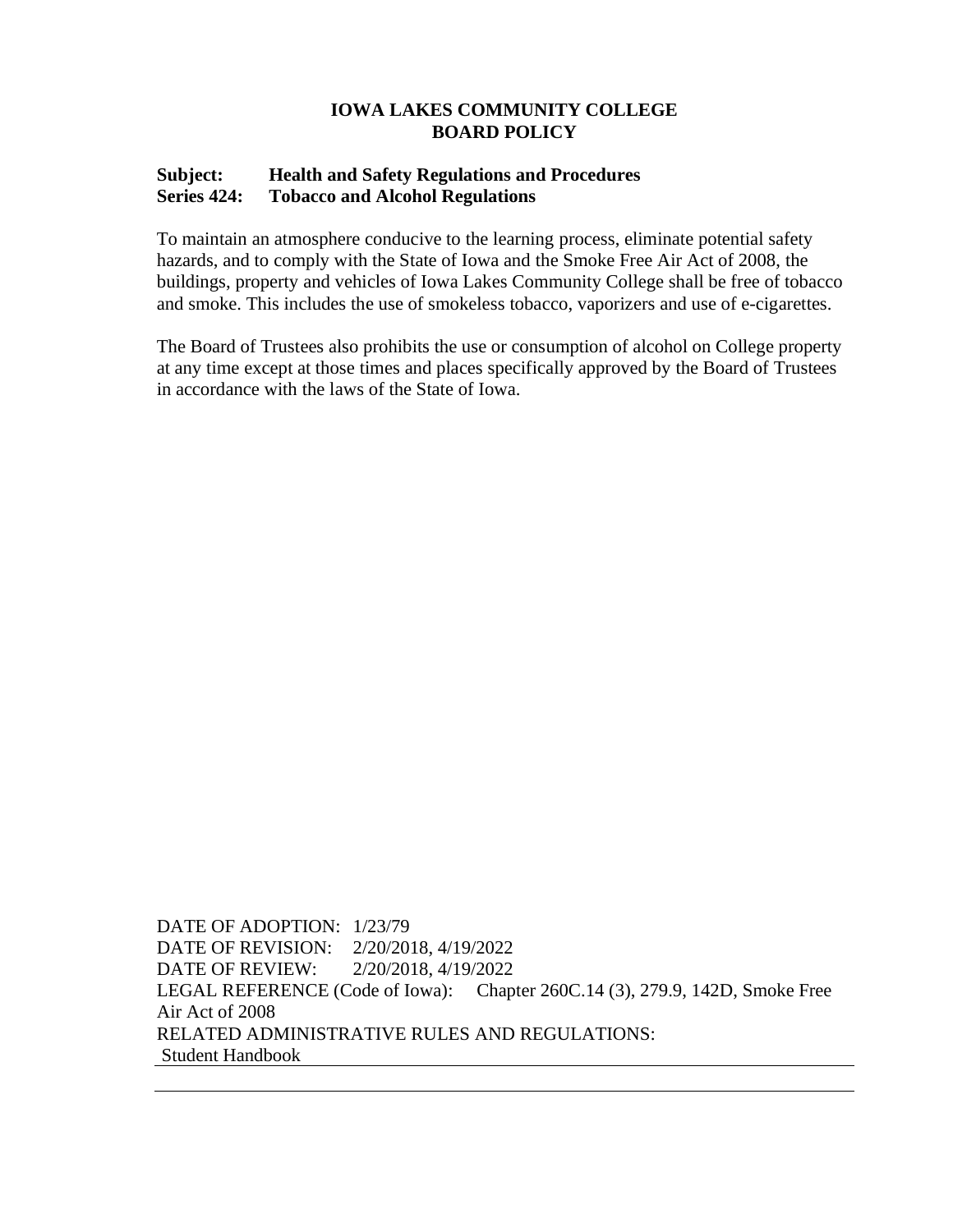# **Subject: Health and Safety Regulations and Procedures Series 425: Parking Violations**

Students and employees of the College will be assessed for each improper parking violation. The College President or designee will prepare the regulations for each campus.

DATE OF ADOPTION: 4/23/79 DATE OF REVISION: June 2005 DATE OF REVIEW: 2/20/2018, 4/19/2022 LEGAL REFERENCE (Code of Iowa): Chapter 260C.14 (10) RELATED ADMINISTRATIVE RULES AND REGULATIONS: Student Handbook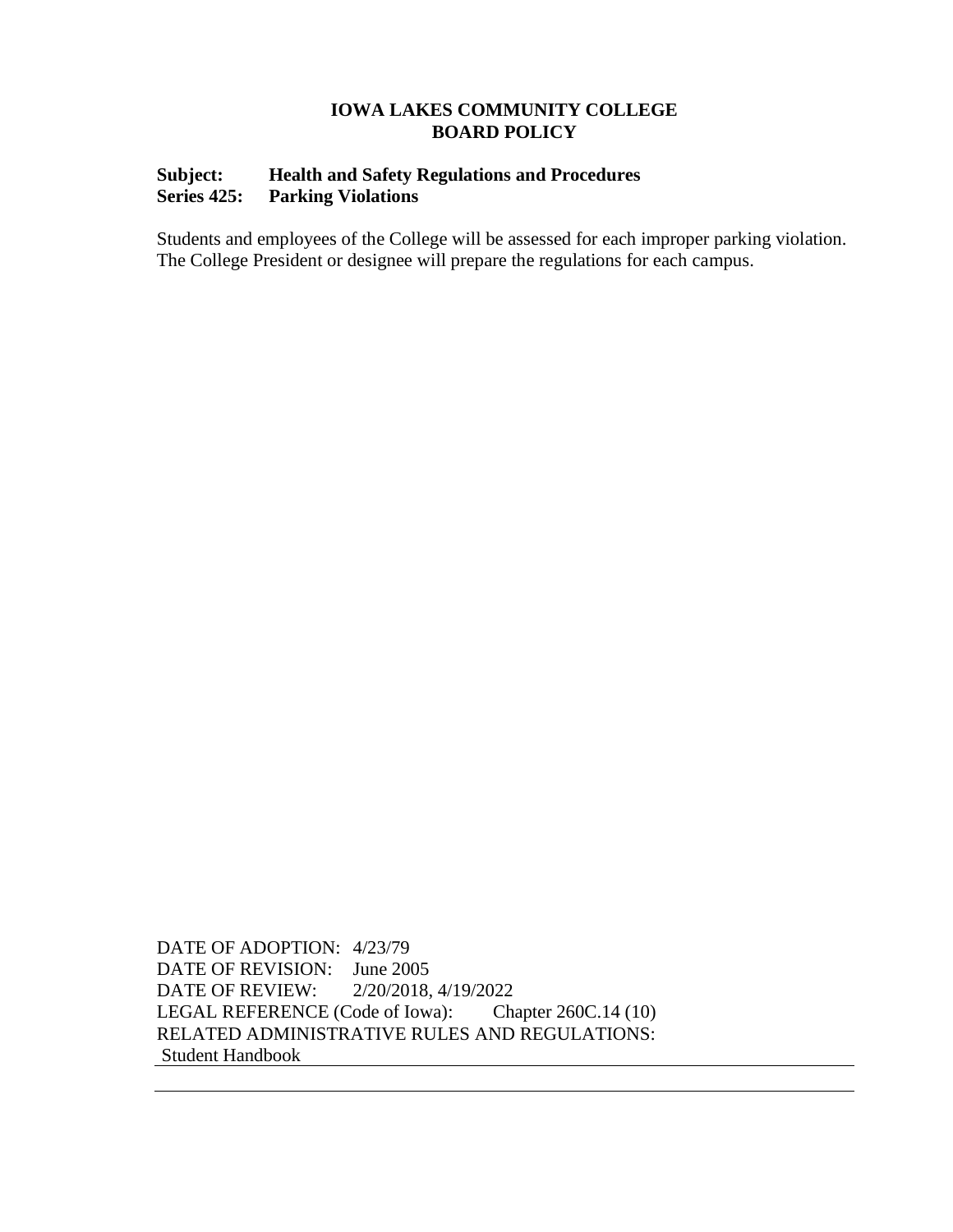# **Subject: Health and Safety Regulations and Procedures Series 426: Campus Security**

The College shall maintain procedures for the safety of employees and students.

DATE OF ADOPTION: 2/24/92 DATE OF REVISION: June 2005 DATE OF REVIEW: 2/20/2018, 4/19/2022 LEGAL REFERENCE (Code of Iowa): Drug Free Schools and Community Amendments – Public Law 101-226; Student Right to Know and Campus Security Act–Public Law 101-542 RELATED ADMINISTRATIVE RULES AND REGULATIONS: Student Handbook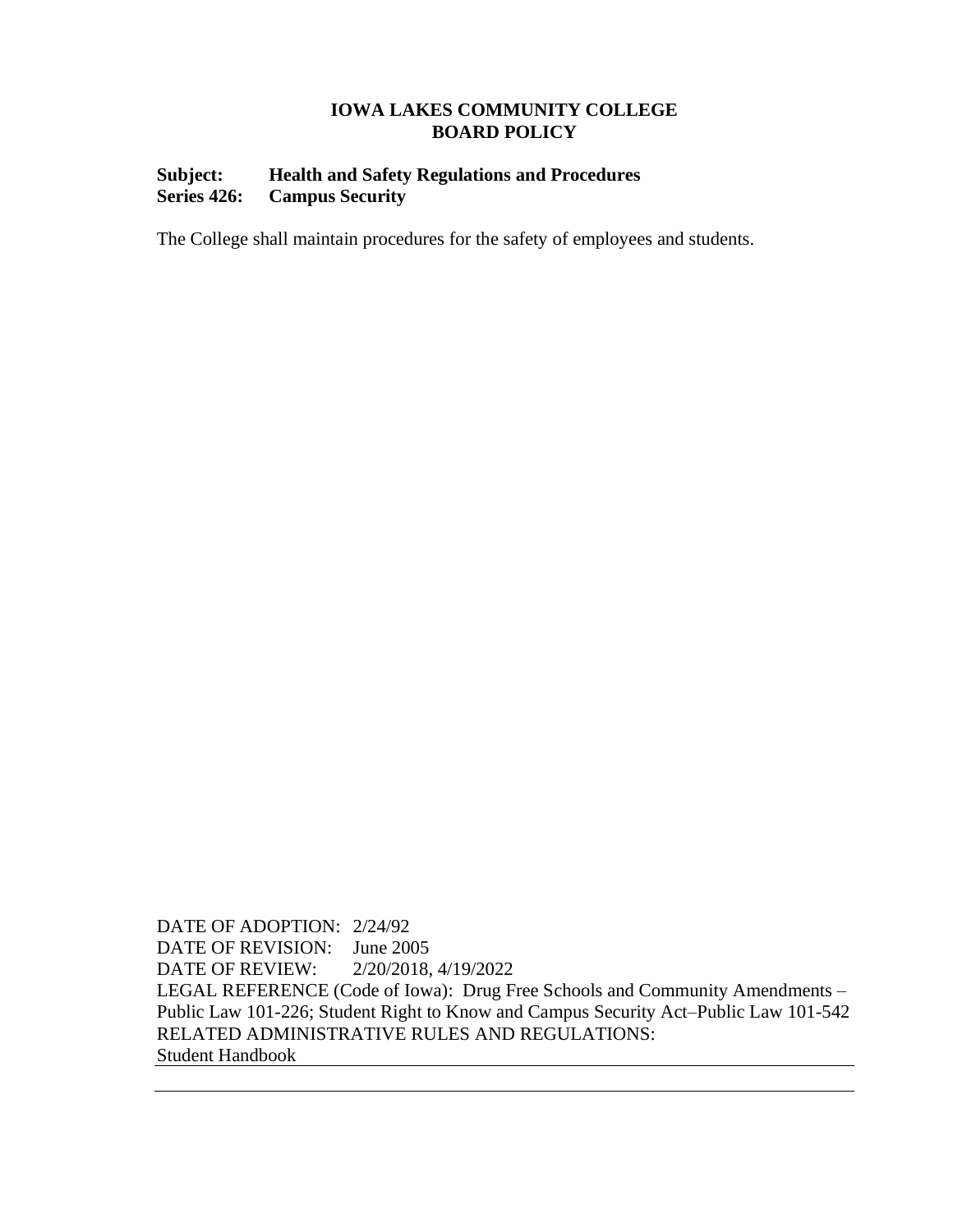# **Subject: Student Personnel – Related Matters Series 430: Student Insurance**

An all-student insurance program shall be available. The purchase of student insurance shall be the responsibility of the student.

DATE OF ADOPTION: 1/28/69 DATE OF REVISION: June 2005 DATE OF REVIEW: 2/20/2018, 4/19/2022 LEGAL REFERENCE (Code of Iowa): RELATED ADMINISTRATIVE RULES AND REGULATIONS: Student Handbook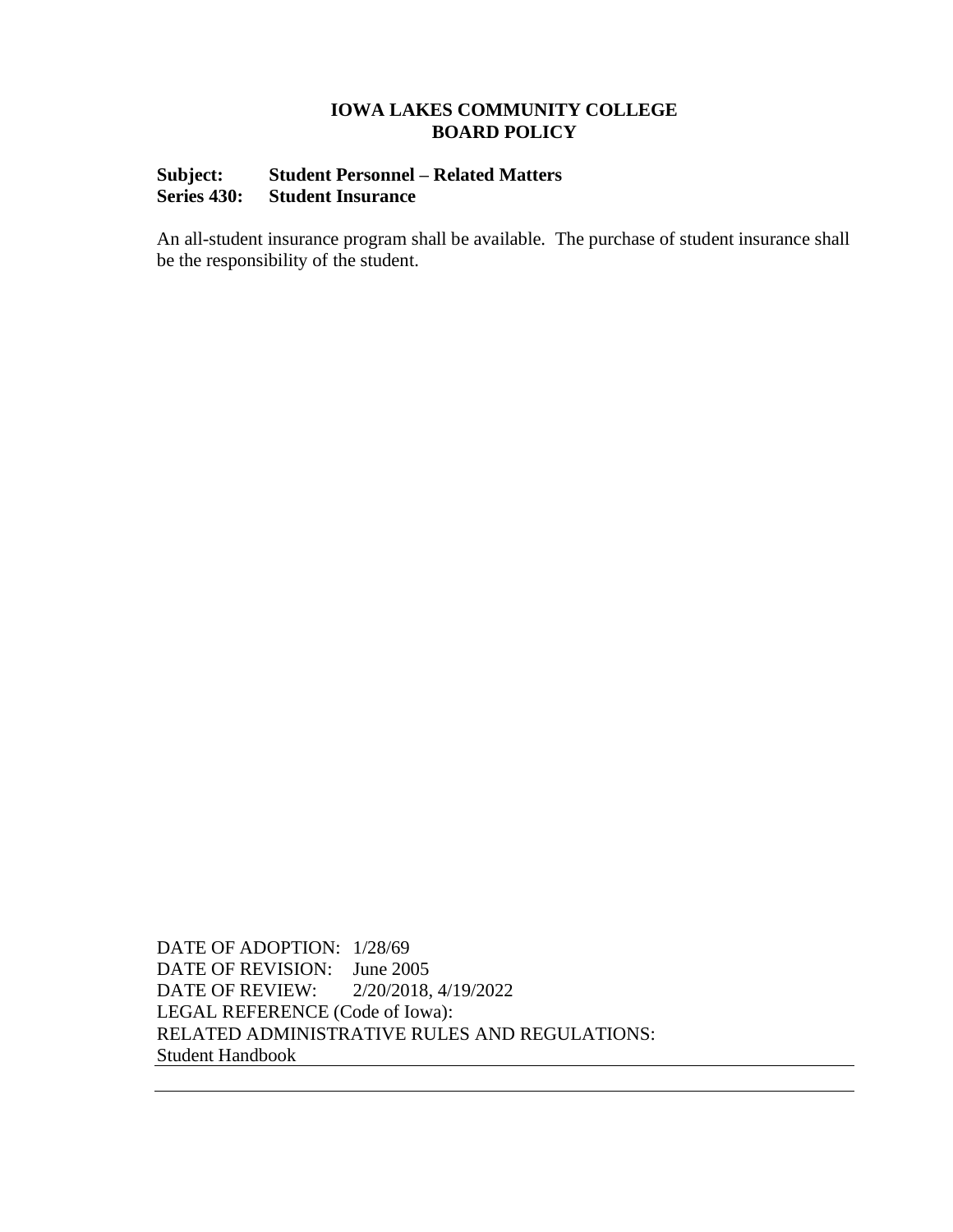# **Subject: Student Personnel – Related Matters Series 431: Management of Internal Accounts**

Collection of any funds for College activities must have the approval of the College President or designee. All such funds shall be under the financial control of the Board of Trustees. A properly bonded employee shall be designated by the Board to keep accounting records of all such funds in accordance with Uniform Financial Accounting for Iowa Schools procedures.

DATE OF ADOPTION: 1/28/69 DATE OF REVISION: June 2005 DATE OF REVIEW: 2/20/2018, 4/19/2022 LEGAL REFERENCE (Code of Iowa): Chapter 260C.14 (3), 279.8 RELATED ADMINISTRATIVE RULES AND REGULATIONS: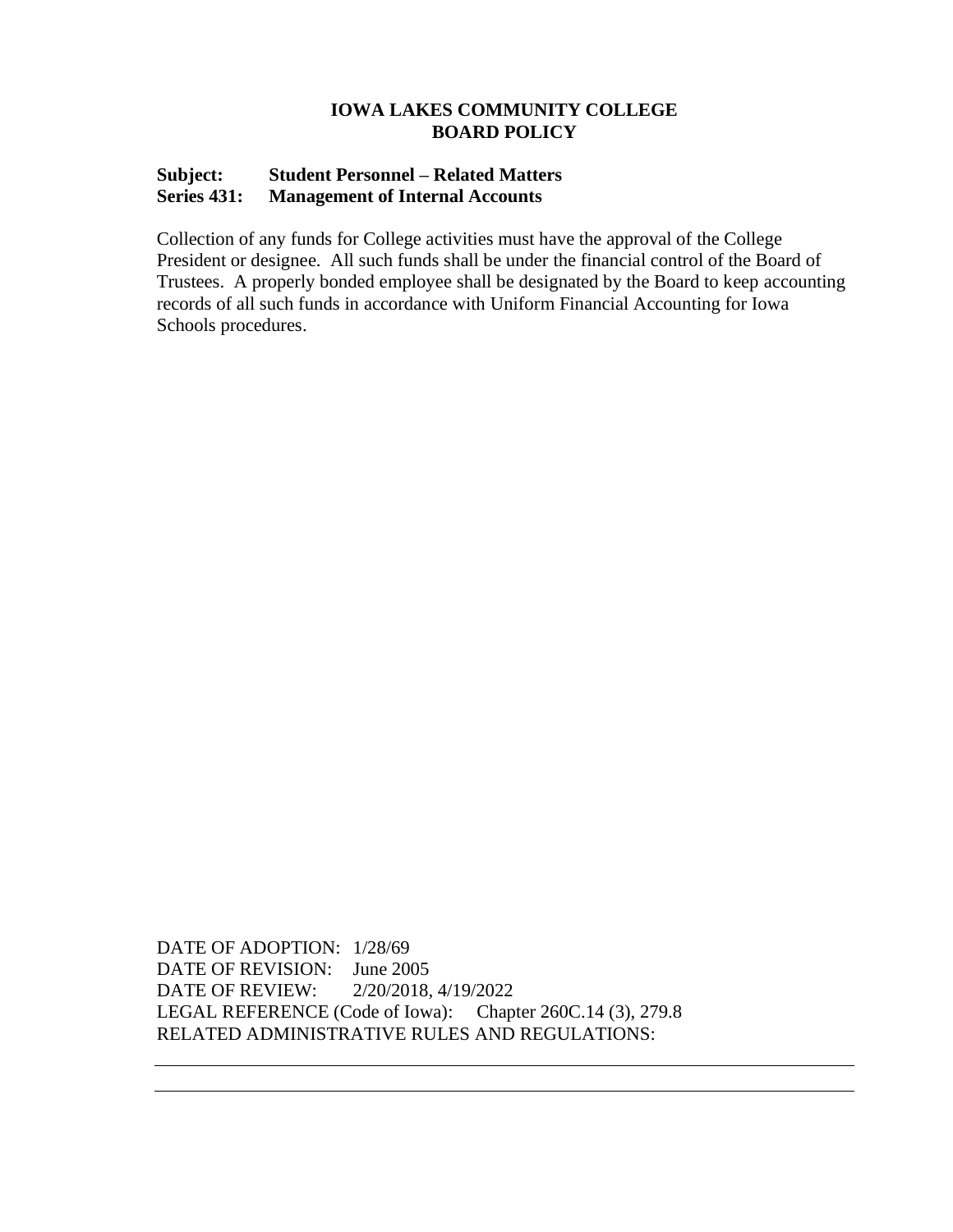#### **Subject: Student Personnel – Related Matters Series 432: Commencement**

Records shall be kept showing those students who successfully complete any program of instruction in the College. Recognition will be given to each student upon the successful completion of a program of instruction.

Attendance at commencement exercises or similar types of public recognition, though desirable, shall not be a prerequisite to receiving certificates of achievement and/or completion.

DATE OF ADOPTION: 1/28/69 DATE OF REVISION: June 2005 DATE OF REVIEW: 2/20/2018, 4/19/2022 LEGAL REFERENCE (Code of Iowa): RELATED ADMINISTRATIVE RULES AND REGULATIONS: Student Handbook, College Catalog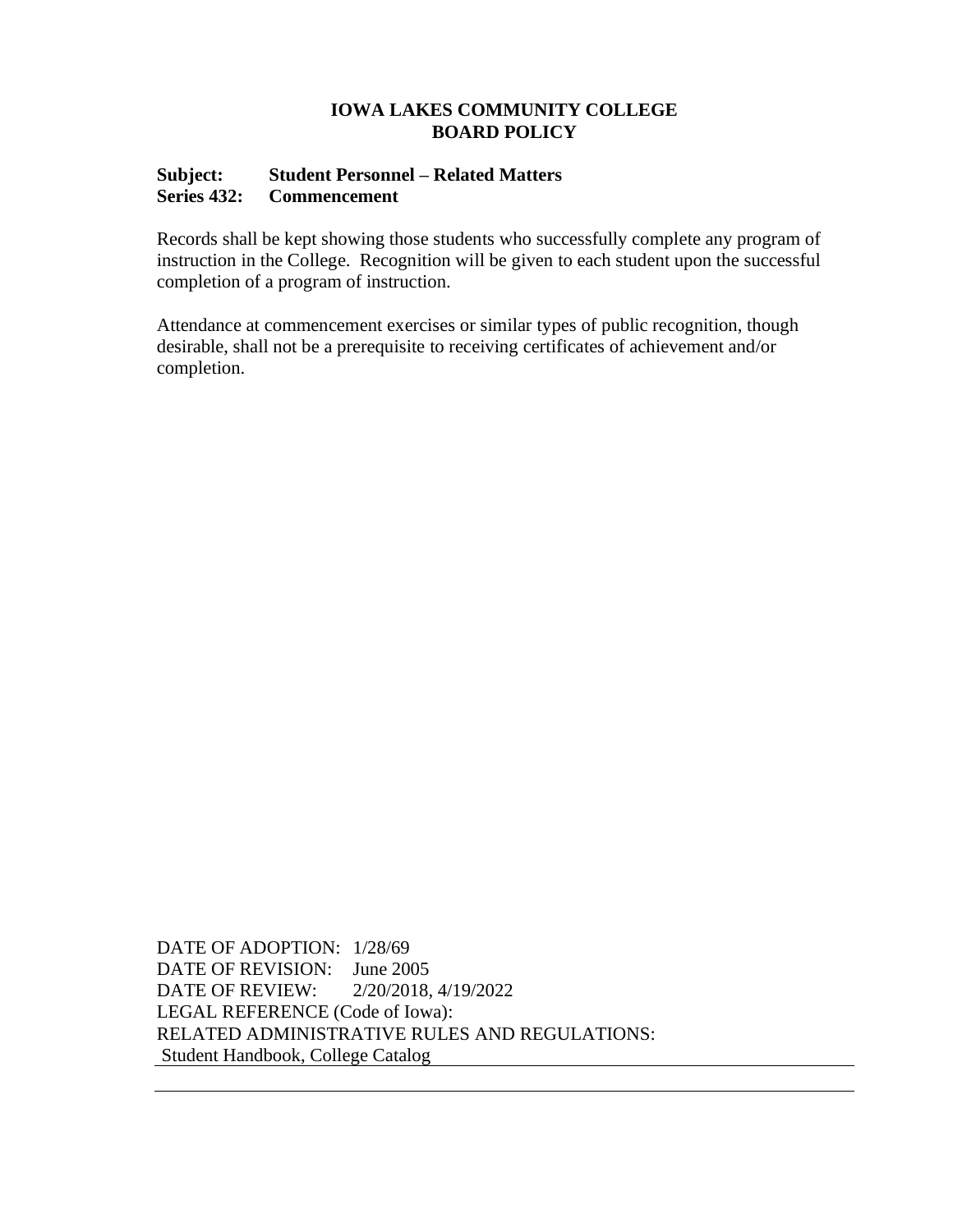# **Subject: Student Personnel – Related Matters Series 433: Interviews with Students**

Educational institutions and businesses must have administrative approval to interview students at college facilities.

DATE OF ADOPTION: 1/28/69 DATE OF REVISION: DATE OF REVIEW: 2/20/2018, 4/19/2022 LEGAL REFERENCE (Code of Iowa): RELATED ADMINISTRATIVE RULES AND REGULATIONS: Student Handbook, College Catalog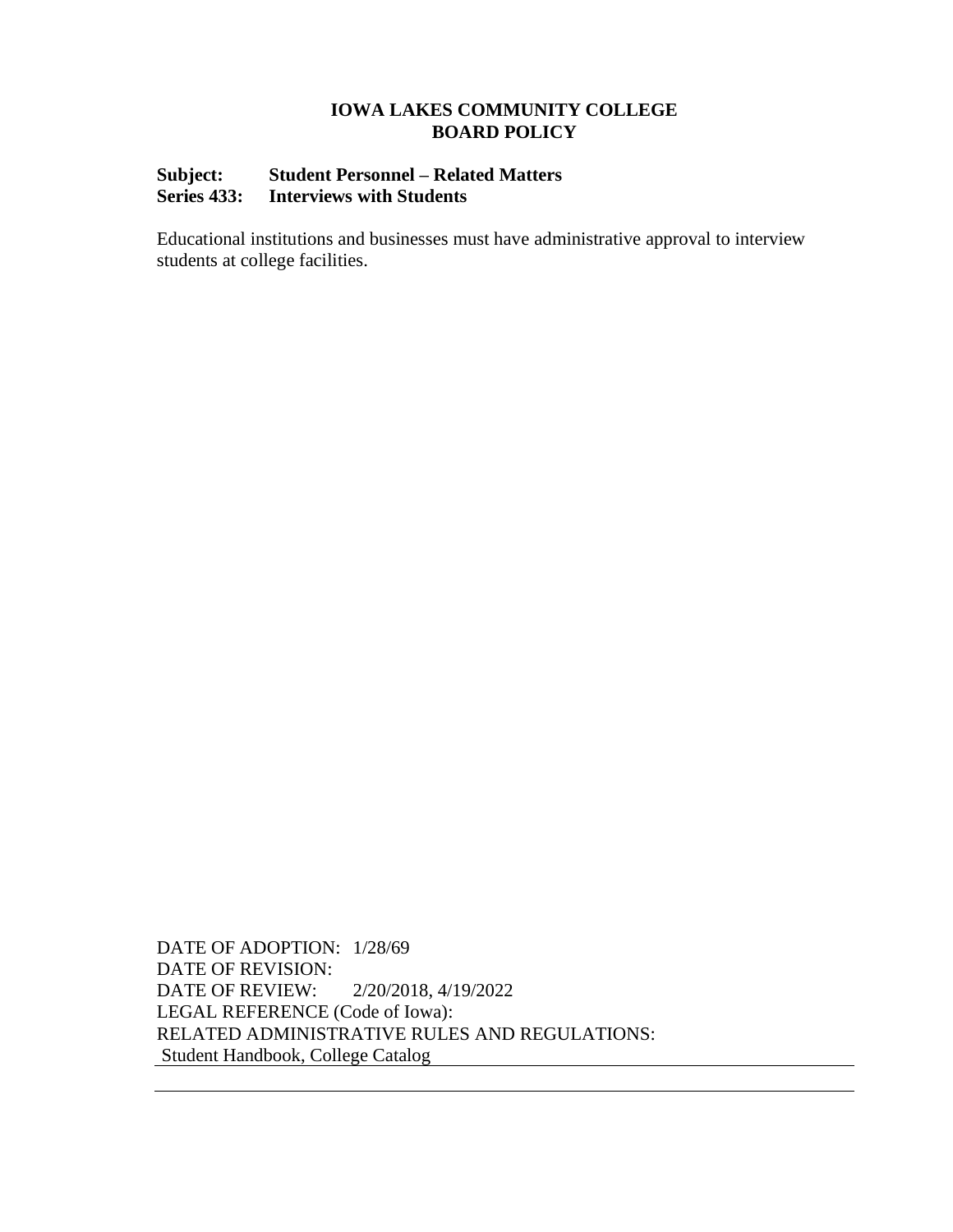#### **Subject: Student Personnel – Related Matters Series 434: Missing Student Policy**

The College shall maintain a policy and procedures for students who reside in an on-campus student housing facility for missing student notification. The missing student notification procedure will be located in the Iowa Lakes Community College Student Handbook, Employee Handbook and on the Iowa Lakes Community College Website. The policy is written in compliance with Section 488 of the Higher Education Act of 2008.

DATE OF ADOPTION: 9/15/2009 DATE OF REVISION: 4/19/2022 DATE OF REVIEW: 2/20/2018, 4/19/2022 LEGAL REFERENCE (Code of Iowa): Section 488 of the Higher Education Act—2008 RELATED ADMINISTRATIVE RULES AND REGULATIONS: Student Handbook, Employee Handbook, Iowa Lakes Community College Website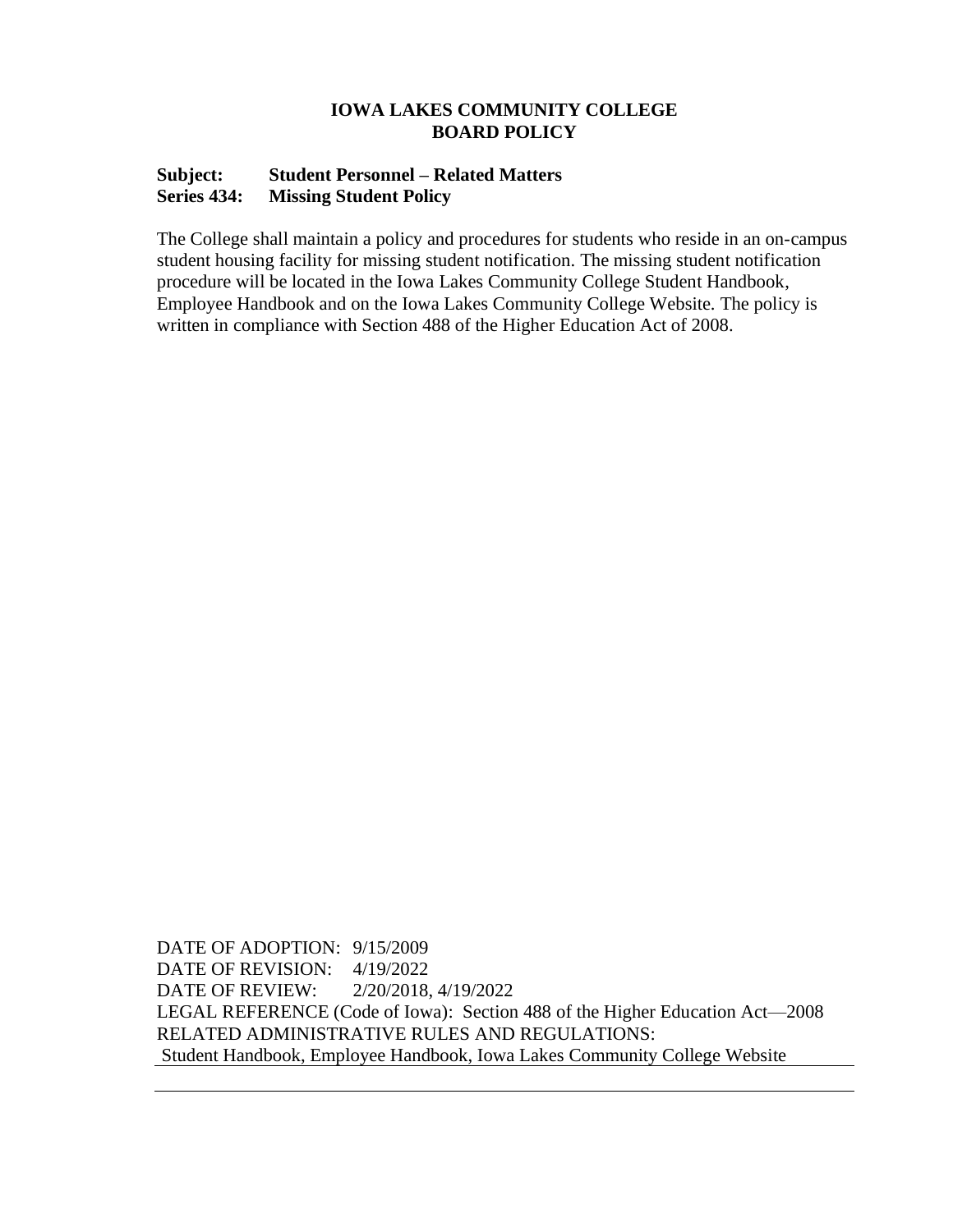# TABLE OF CONTENTS

# SERIES 500

# EDUCATIONAL PROGRAM & INSTRUCTION

| <b>SERIES NUMBER</b> | POLICY STATEMENT                                                                     |
|----------------------|--------------------------------------------------------------------------------------|
| 501                  | <b>Statement of Guiding Principles</b>                                               |
|                      | <b>General Organization</b>                                                          |
| 502                  | <b>School Year</b>                                                                   |
| 503                  | School Day                                                                           |
|                      | Curriculum                                                                           |
| 510                  | Academic Program; College Transfer Program;<br><b>Career and Technical Education</b> |
| 511                  | <b>Continuing Education</b>                                                          |
| 512                  | Development Studies (First-Time Students)                                            |
| 513                  | <b>Academic Freedom</b>                                                              |
|                      | Services                                                                             |
| 514                  | <b>Academic Advising</b>                                                             |
| 515                  | <b>Health Services</b>                                                               |
|                      | Evaluation                                                                           |
| 520                  | <b>Testing Program</b>                                                               |
| 521                  | Long-Range Planning                                                                  |
|                      | <b>Student Progress Reports</b>                                                      |
| 522                  | <b>Grading System</b>                                                                |
|                      | <b>Educational Programs - Related Considerations</b>                                 |
| 530                  | Study Tour for Credit/Non-credit                                                     |
| 531                  | Citizen Inquires on Curriculum and Related<br><b>Matters</b>                         |
| 532                  | <b>Textbook and Material Selection</b>                                               |
| 533                  | <b>Graduation Requirements</b>                                                       |
| 534                  | <b>Graduation, Residency Requirement</b><br><b>Credit Programs</b>                   |
| 535                  | Faculty Load                                                                         |
| 536                  | New Jobs Training/Iowa Jobs Training                                                 |
|                      |                                                                                      |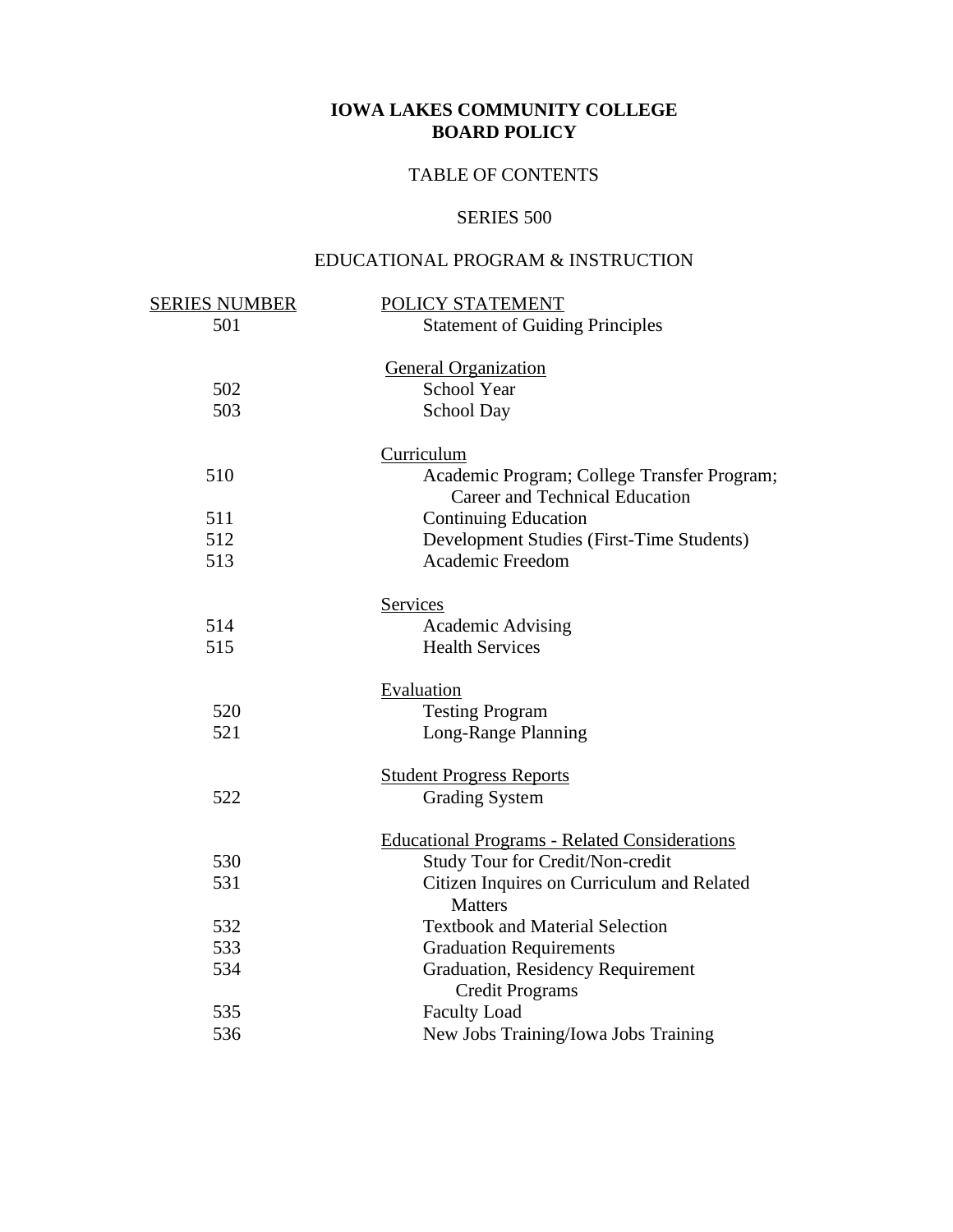# **Subject: Educational Program and Instruction Series 501: Statement of Guiding Principles**

To meet the needs of our students, multiple courses shall be provided within each of the major subject areas.

Iowa Lakes Community College subscribes to the twelve points of the Iowa Law, Chapter 260C.1, establishing the state's community colleges.

DATE OF ADOPTION: 1/28/69 DATE OF REVISION: June 2005 DATE OF REVIEW: 2/20/2018, 4/19/2022 LEGAL REFERENCE (Code of Iowa): Chapter 260C.1 RELATED ADMINISTRATIVE RULES AND REGULATIONS: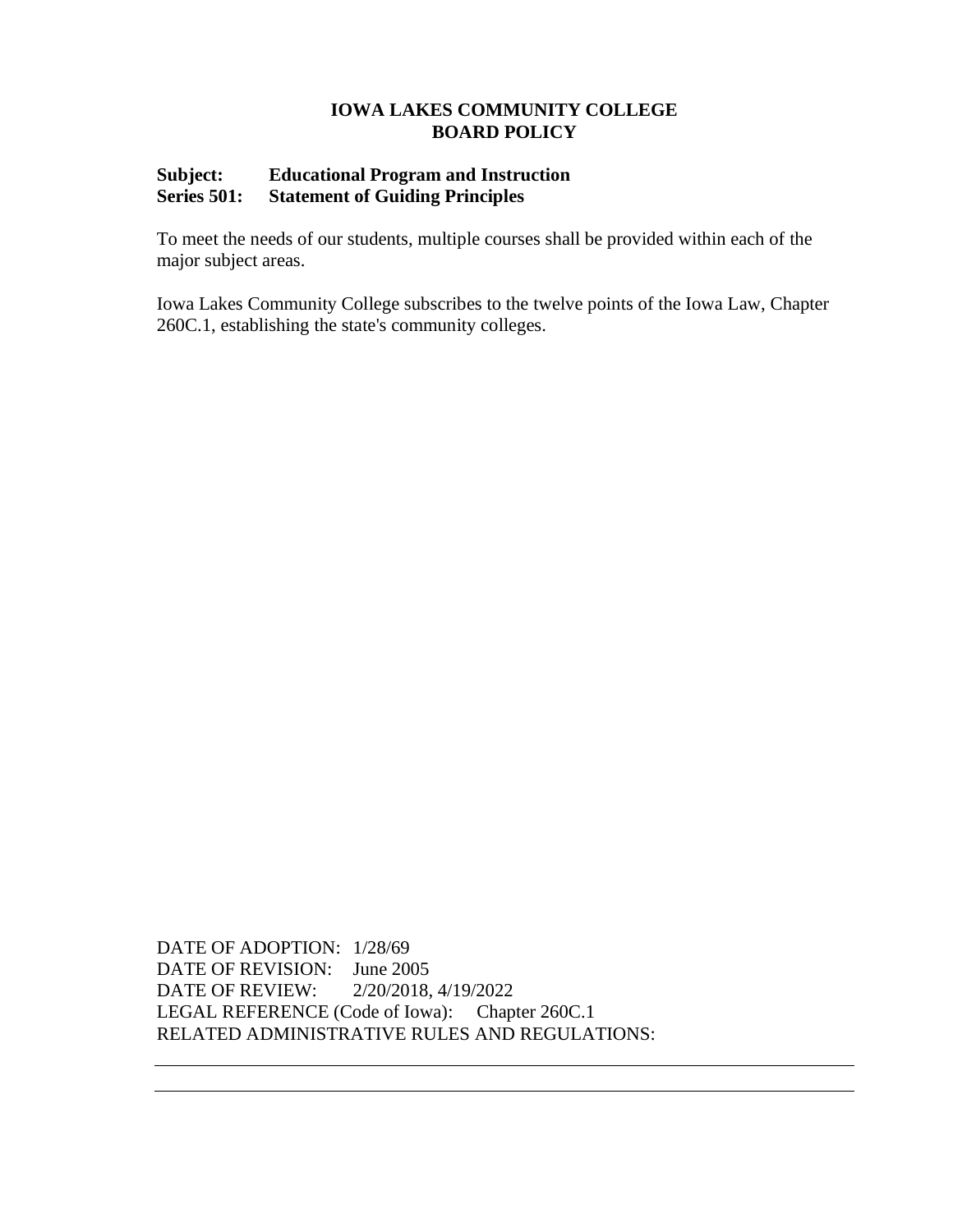# **Subject: General Organization Series 502: School Year**

The President of the College will submit a three-year academic calendar to the Board of Trustees for its approval.

DATE OF ADOPTION: 1/28/69 DATE OF REVISION: June 2005 DATE OF REVIEW: 2/20/2018, 4/19/2022 LEGAL REFERENCE (Code of Iowa): Chapter 260C.14 RELATED ADMINISTRATIVE RULES AND REGULATIONS: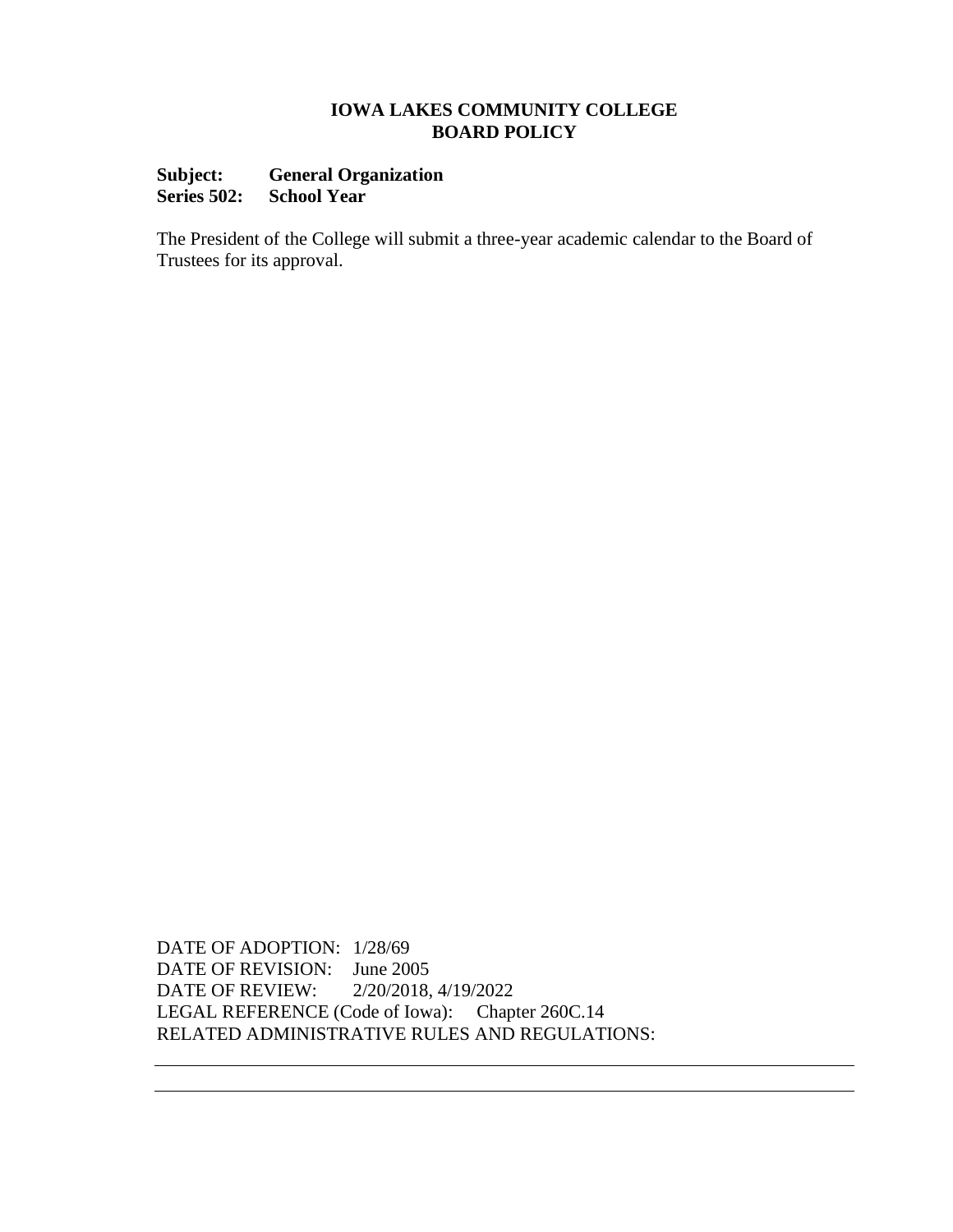### **Subject: General Organization Series 503: School Day**

The President of Iowa Lakes Community College or designee with the assistance of the staff shall establish a schedule that governs the curricular and extra-curricular activities of the College.

DATE OF ADOPTION: 1/28/69 DATE OF REVISION: June 2005 DATE OF REVIEW: 2/20/2018, 4/19/2022 LEGAL REFERENCE (Code of Iowa): RELATED ADMINISTRATIVE RULES AND REGULATIONS: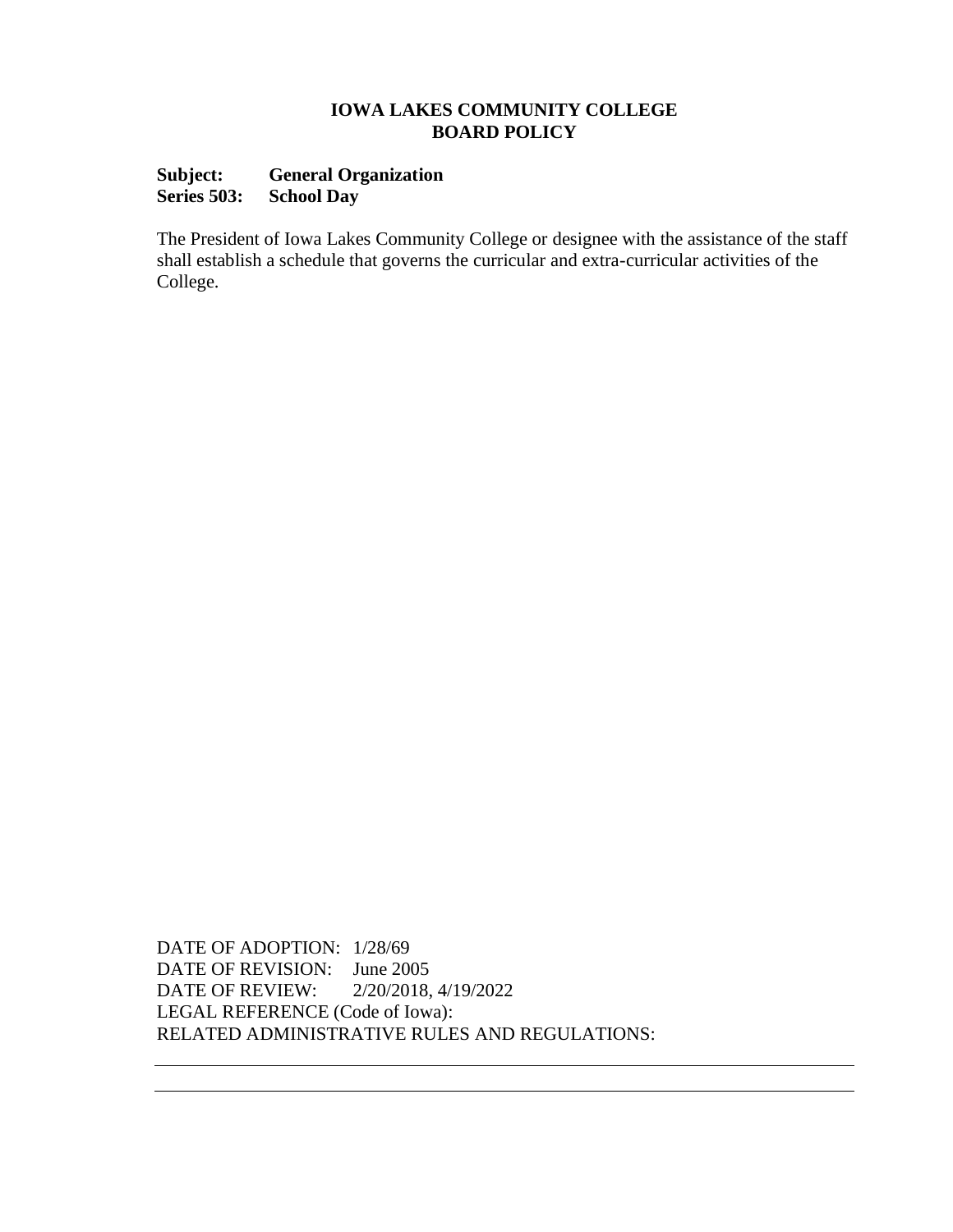#### **Subject: Curriculum Series 510: Academic Program; College Transfer Program; Career and Technical Education**

The College shall offer educational programs pursuant to the Iowa Code.

Iowa Lakes Community College shall offer a college transfer program so that students in the College may transfer his or her first two years of work to a senior college or university and have the credit apply toward a baccalaureate degree.

The College shall offer occupationally oriented programs including career technical, business, and pre-professional programs.

All technical programs shall be evaluated continually with respect to course content, and with respect to the standards established by the State Department of Education and regional accreditors.

The successful completion of this curriculum shall be recognized by the awarding of an appropriate degree, diploma, or certificate.

DATE OF ADOPTION: 1/28/69 DATE OF REVISION: June 2005 DATE OF REVIEW: 2/20/2018, 4/19/2022 LEGAL REFERENCE (Code of Iowa): 260C.1, 260C.14 RELATED ADMINISTRATIVE RULES AND REGULATIONS: College Catalog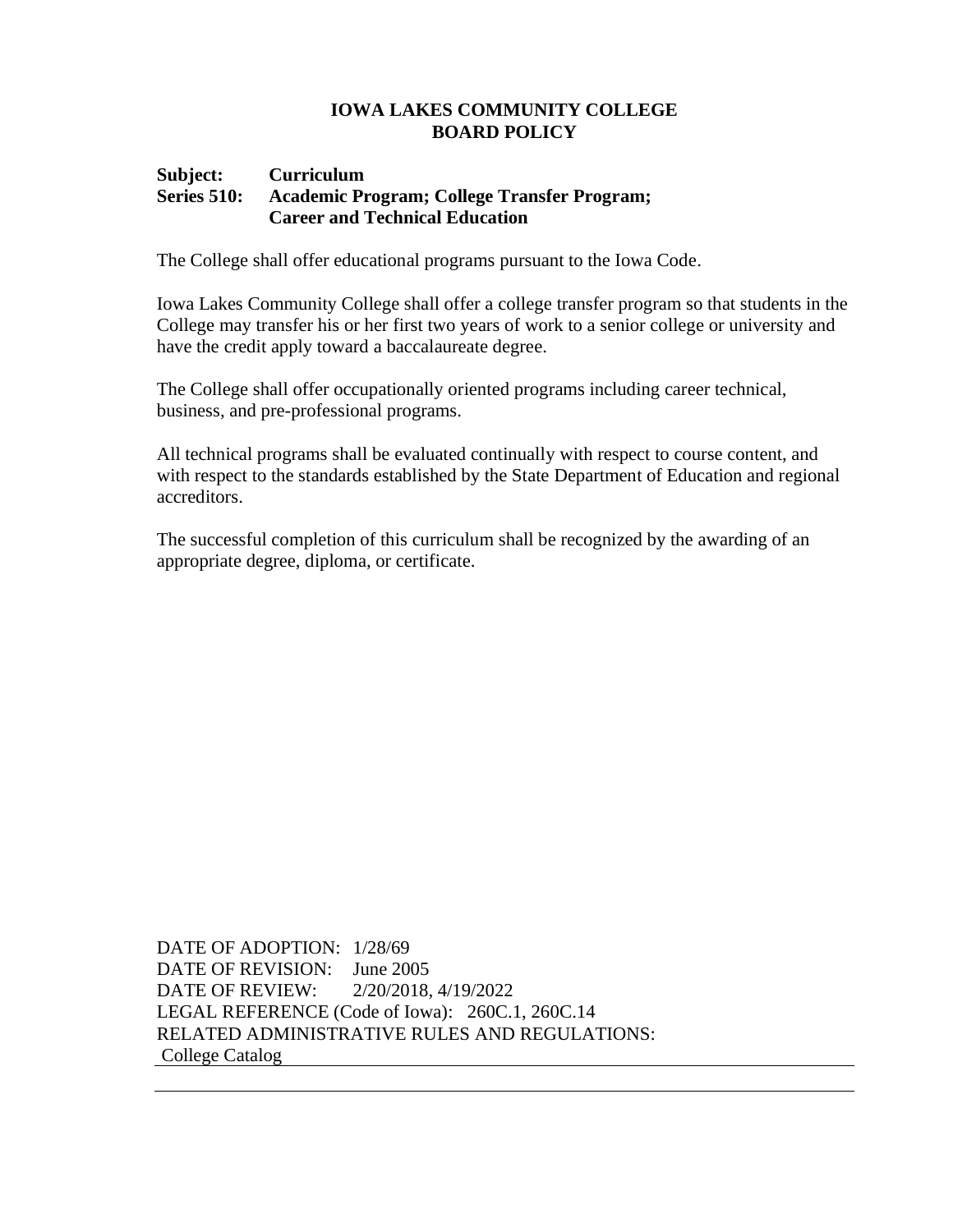# **Subject: Curriculum Series 511: Continuing Education**

The College shall offer a program of continuing education. Recognitions shall be provided upon completion of the programs.

DATE OF ADOPTION: 1/28/69 DATE OF REVISION: June 2005 DATE OF REVIEW: 2/20/2018, 4/19/2022 LEGAL REFERENCE (Code of Iowa): Chapter 260C.1 RELATED ADMINISTRATIVE RULES AND REGULATIONS: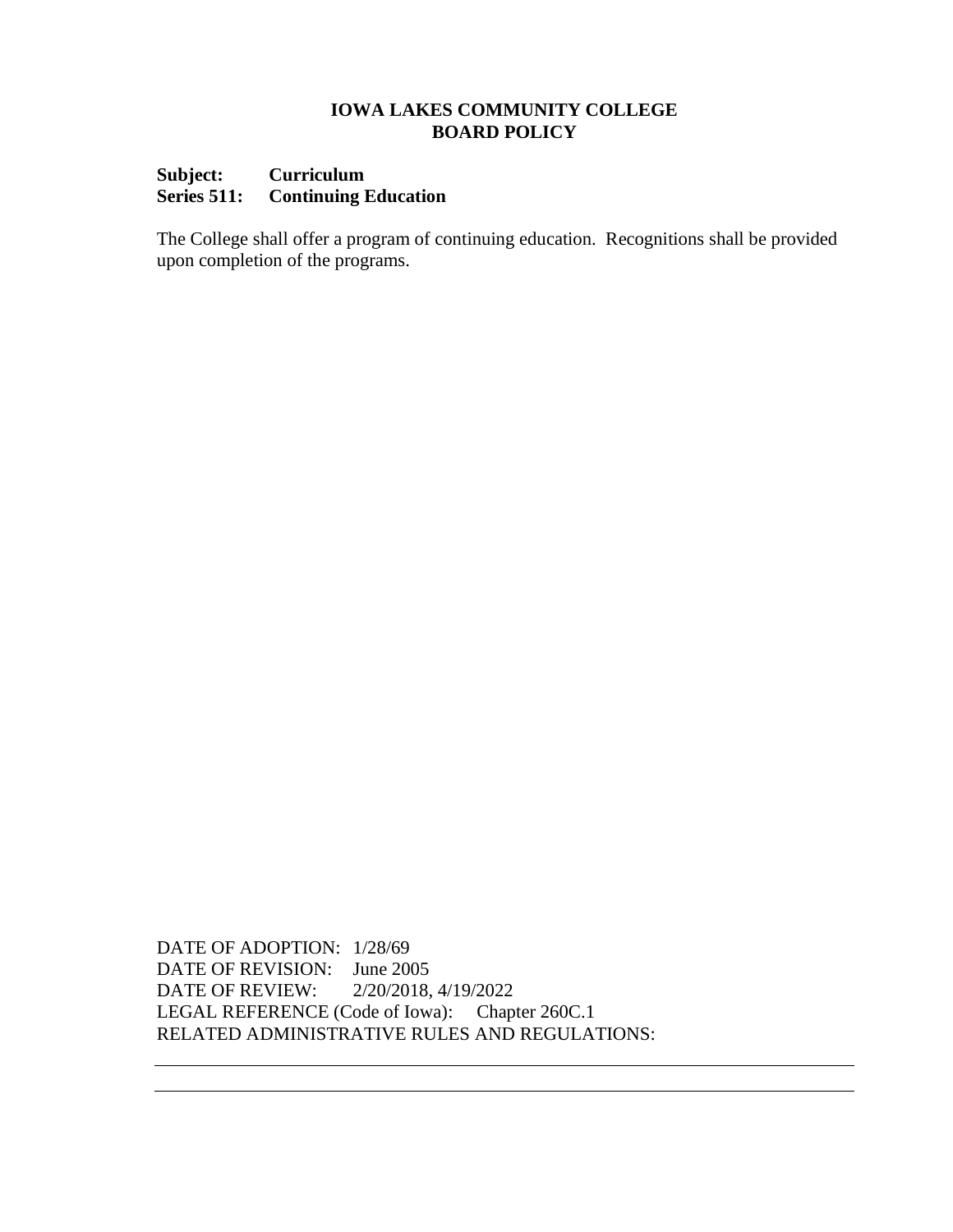## **Subject: Curriculum Series 512: Developmental Studies (First Time Students)**

The College shall require all students to be assessed in the areas of reading, writing and mathematics skills prior to his or her first registration.

DATE OF ADOPTION: 1/28/69 DATE OF REVISION: June 2005 DATE OF REVIEW: 2/20/2018, 4/19/2022 LEGAL REFERENCE (Code of Iowa): Chapter 260C.1 RELATED ADMINISTRATIVE RULES AND REGULATIONS: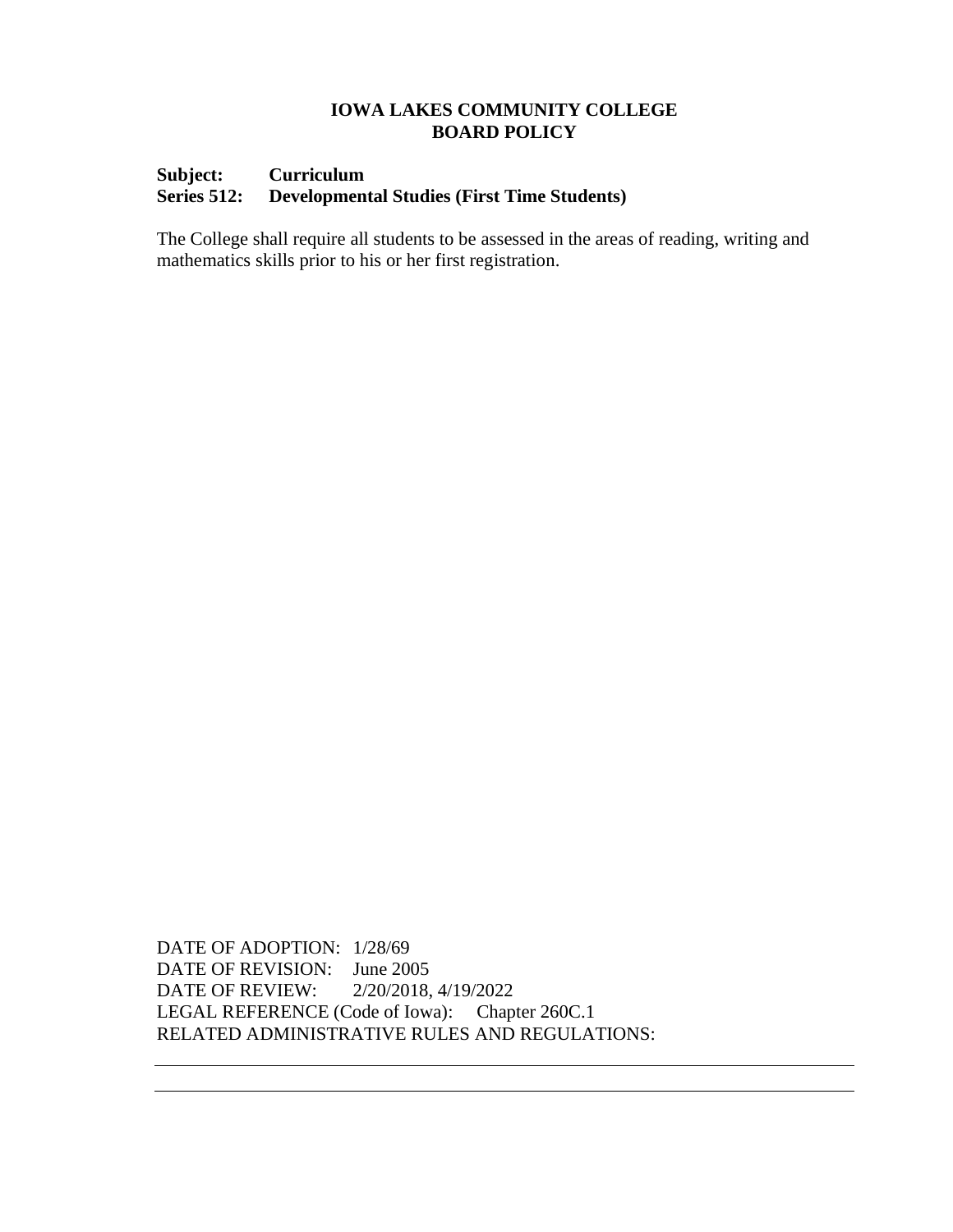#### **Subject: Curriculum Series 513: Academic Freedom**

Institutions of higher education are conducted for the common good and not to further the interest of either the individual teacher or the institution as a whole. The common good depends upon the free search for truth and its free exposition. Academic freedom is essential to these purposes and applies to both teaching and research. Freedom in research is fundamental to the advancement of truth. Academic freedom in its teaching aspect is fundamental for the protection of the rights of the teacher in teaching and of the student to freedom in learning. It carries with it duties correlative with rights.

Faculty are entitled to freedom in the classroom in discussing his or her subject, but he or she should be careful not to introduce into his or her teaching controversial matter which as no relation to one's subject.

Faculty are citizens, members of a learned profession, and respected employees of an educational institution. When they speak or write as citizens, they should be free from institutional censorship or discipline, but their special position in the community imposes special obligations. As scholars and educational officers, they should remember that the public may judge their profession and their institution by their utterances. Hence they should at all times be accurate, should exercise appropriate restraint, should show respect for the opinions of others, and shall indicate that they are not speaking for the institution.

Faculty members occupy a unique position of influence and respect in the eyes of students, college employees and others and, therefore, are obligated to maintain professionalism at all times while conducting College business.

DATE OF ADOPTION: 1/28/69 DATE OF REVISION: June 2005 DATE OF REVIEW: 2/20/2018, 4/19/2022 LEGAL REFERENCE (Code of Iowa): RELATED ADMINISTRATIVE RULES AND REGULATIONS: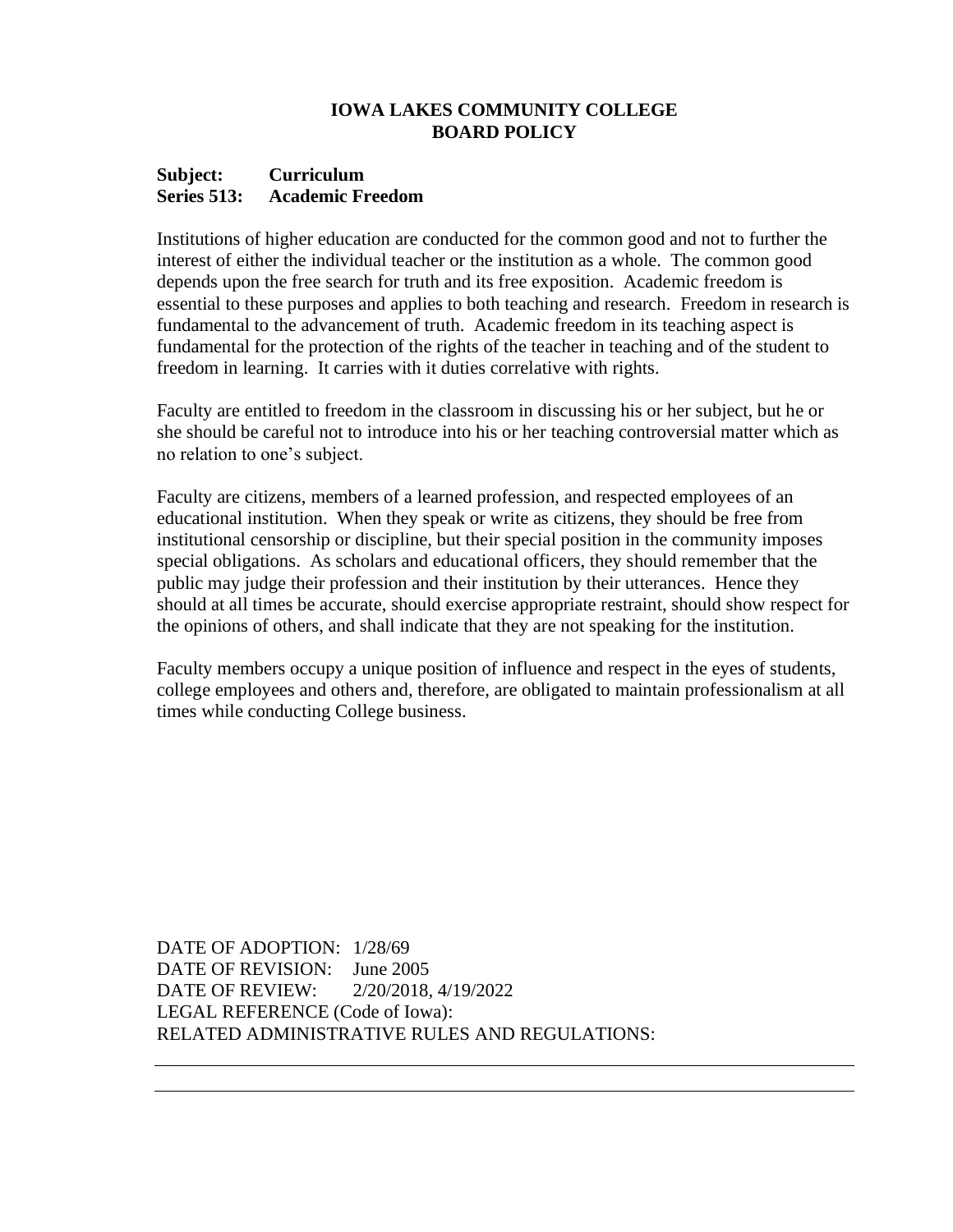### **Subject: Services Series 514: Academic Advising**

Employees of the institution will assist students in making satisfactory progress at the College in terms of the academic environment.

DATE OF ADOPTION: 1/28/69 DATE OF REVISION: June 2005 DATE OF REVIEW: 2/20/2018, 4/19/2022 LEGAL REFERENCE (Code of Iowa): RELATED ADMINISTRATIVE RULES AND REGULATIONS: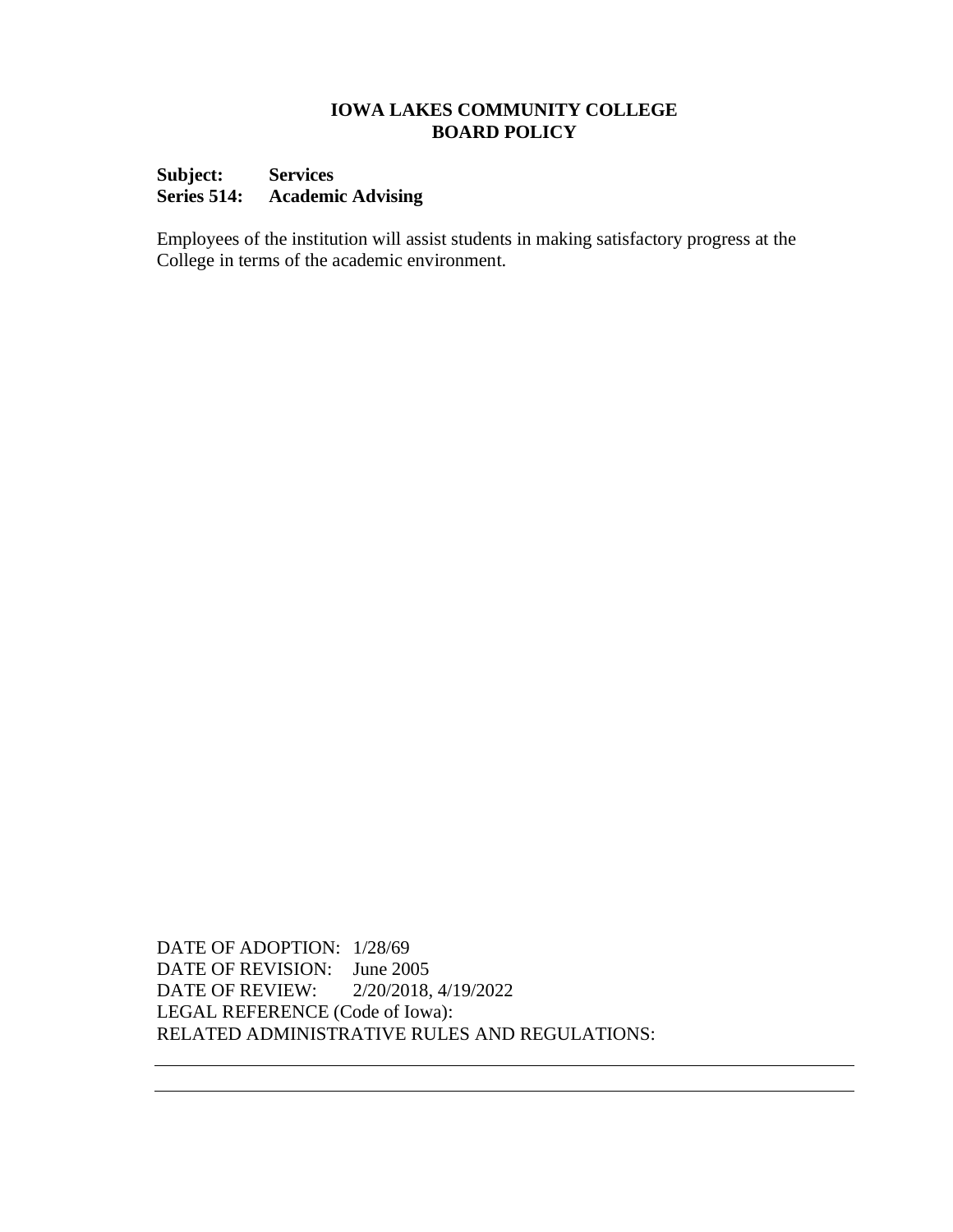### **Subject: Services Series 515: Health Services**

The College shall inform students regarding local opportunities for health care.

DATE OF ADOPTION: 1/28/69 DATE OF REVISION: June 2005 DATE OF REVIEW: 2/20/2018, 4/19/2022 LEGAL REFERENCE (Code of Iowa): RELATED ADMINISTRATIVE RULES AND REGULATIONS: Student Handbook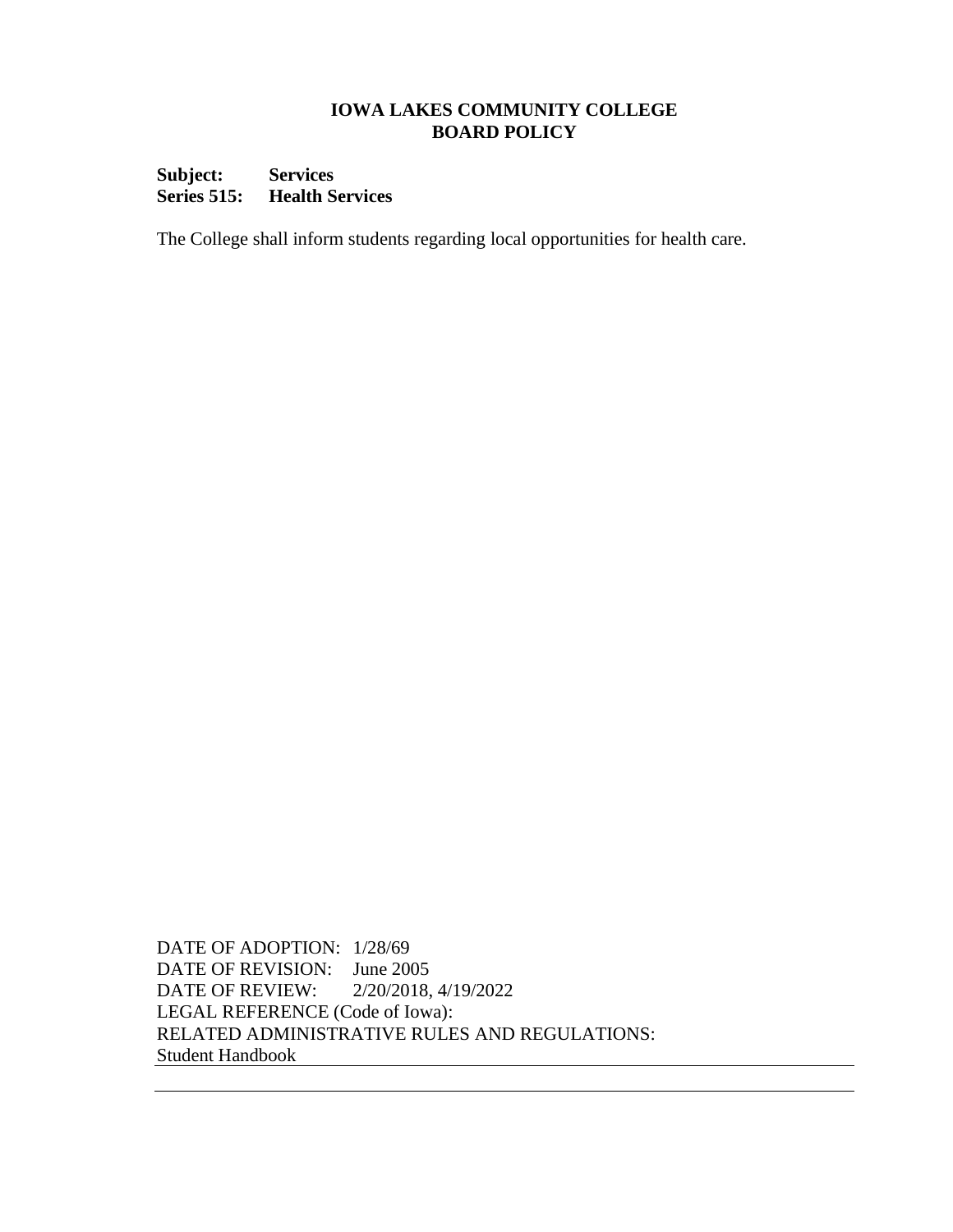#### **Subject: Services Series 520: Testing Program**

Each faculty supervisor, assisted by the faculty members under his or her supervision, shall develop standards and procedures to evaluate student progress.

Comprehensive testing services shall be established and maintained in order to evaluate the total program of the College as well as to provide academic counseling service to students.

DATE OF ADOPTION: 1/28/69 DATE OF REVISION: June 2005 DATE OF REVIEW: 2/20/2018, 4/19/2022 LEGAL REFERENCE (Code of Iowa): RELATED ADMINISTRATIVE RULES AND REGULATIONS: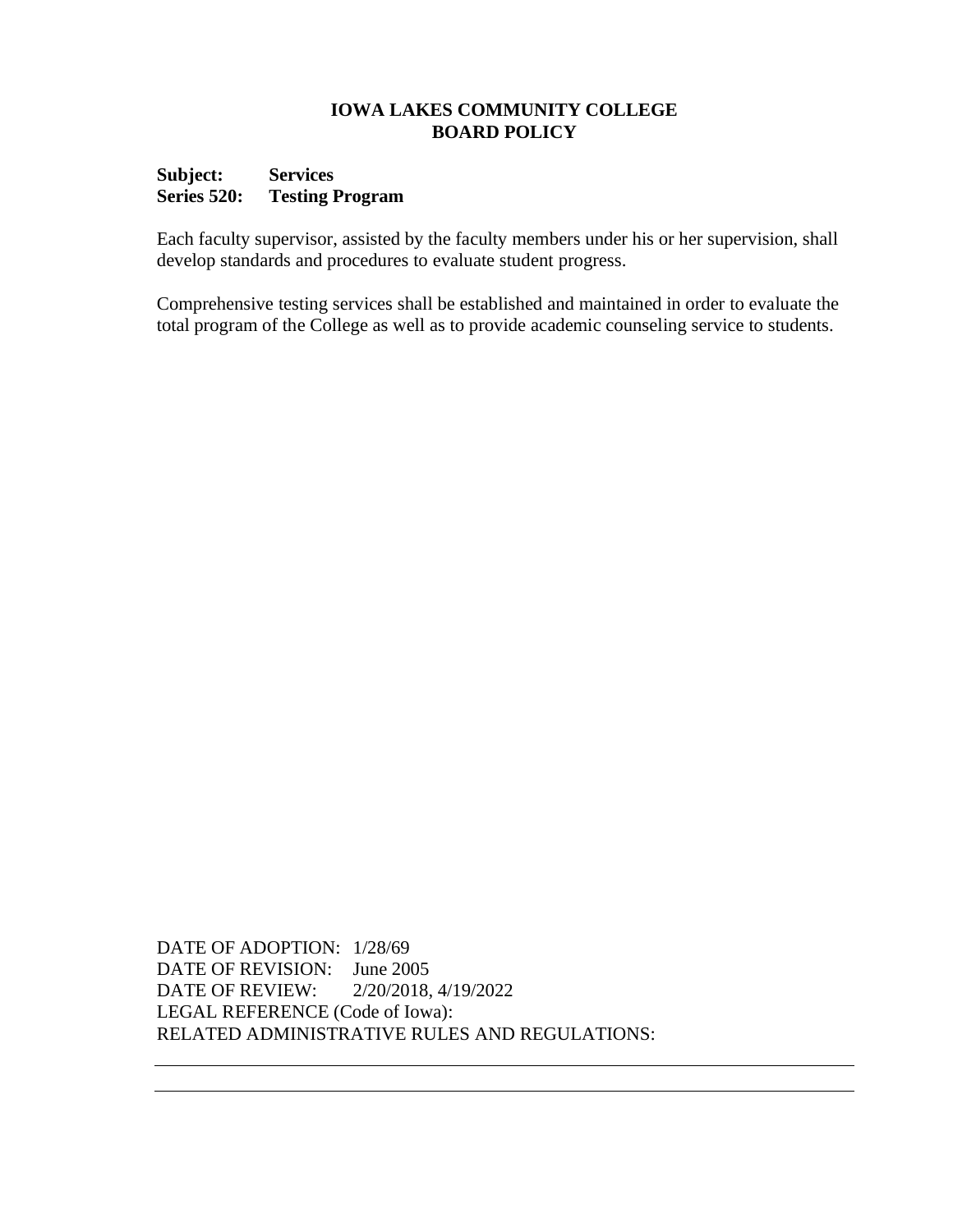#### **Subject: Evaluation Series 521: Long-Range Planning**

The College President or designee shall develop new and expanding programs to be offered by the College.

The Board of Trustees shall grant approval for the implementation and the termination of academic programs.

DATE OF ADOPTION: 1/28/69 DATE OF REVISION: June 2005 DATE OF REVIEW: 2/20/2018, 4/19/2022 LEGAL REFERENCE (Code of Iowa): Chapter 260C.14 (1) RELATED ADMINISTRATIVE RULES AND REGULATIONS: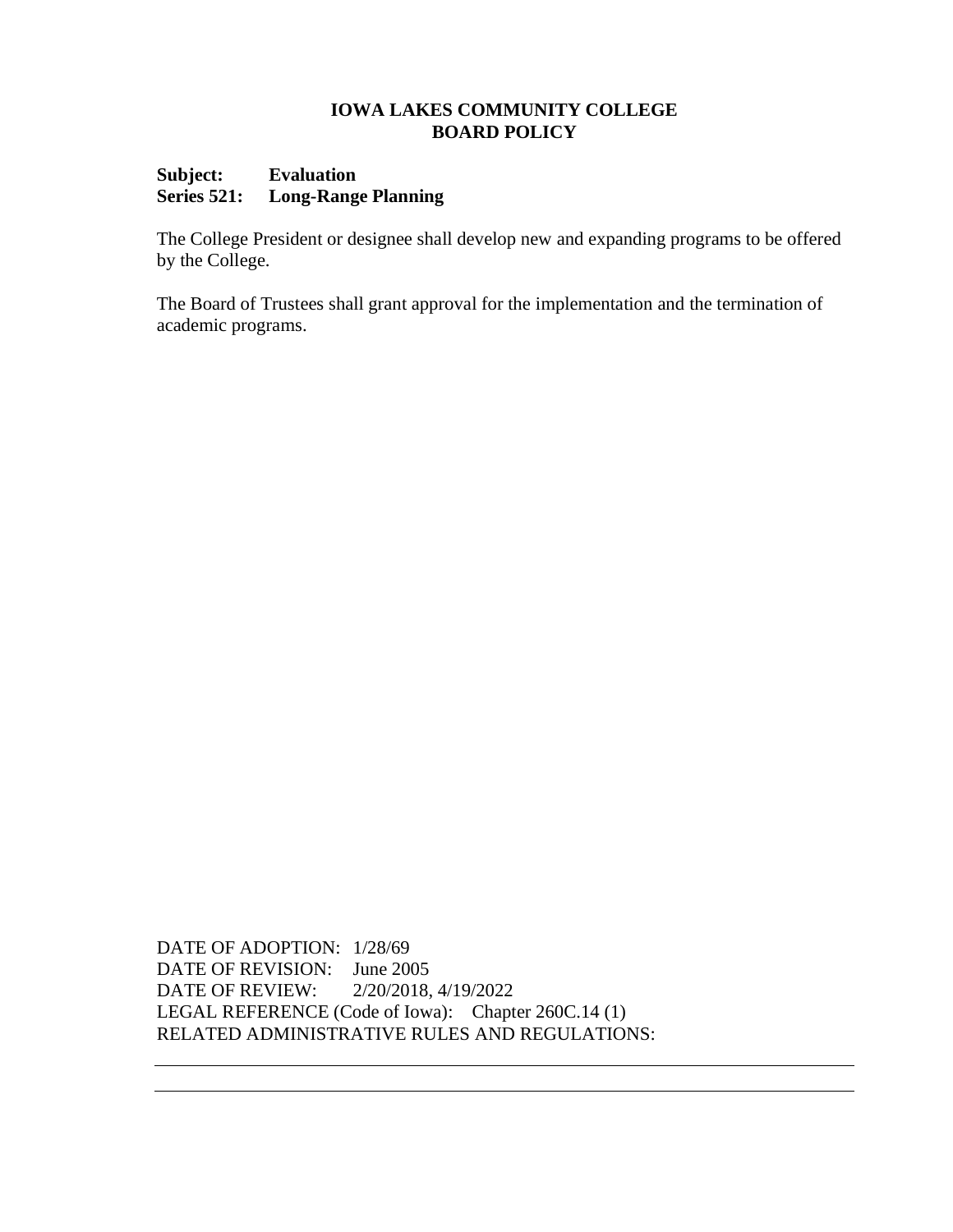# **Subject: Student Progress Reports Series 522: Grading System**

#### GRADING SYSTEM

Grades are based on students' levels of achievement in those courses in which he or she enroll. The following scale is used at Iowa Lakes:

Grades for courses with attempted credits, which count toward the grade point average:

- A 4 honor points
- B 3 honor points
- C 2 honor points
- D 1 honor point
- F 0 honor points

DATE OF ADOPTION: 6/28/78 DATE OF REVISION: June 2005 DATE OF REVIEW: 2/20/2018, 4/19/2022 LEGAL REFERENCE (Code of Iowa): RELATED ADMINISTRATIVE RULES AND REGULATIONS: College Catalog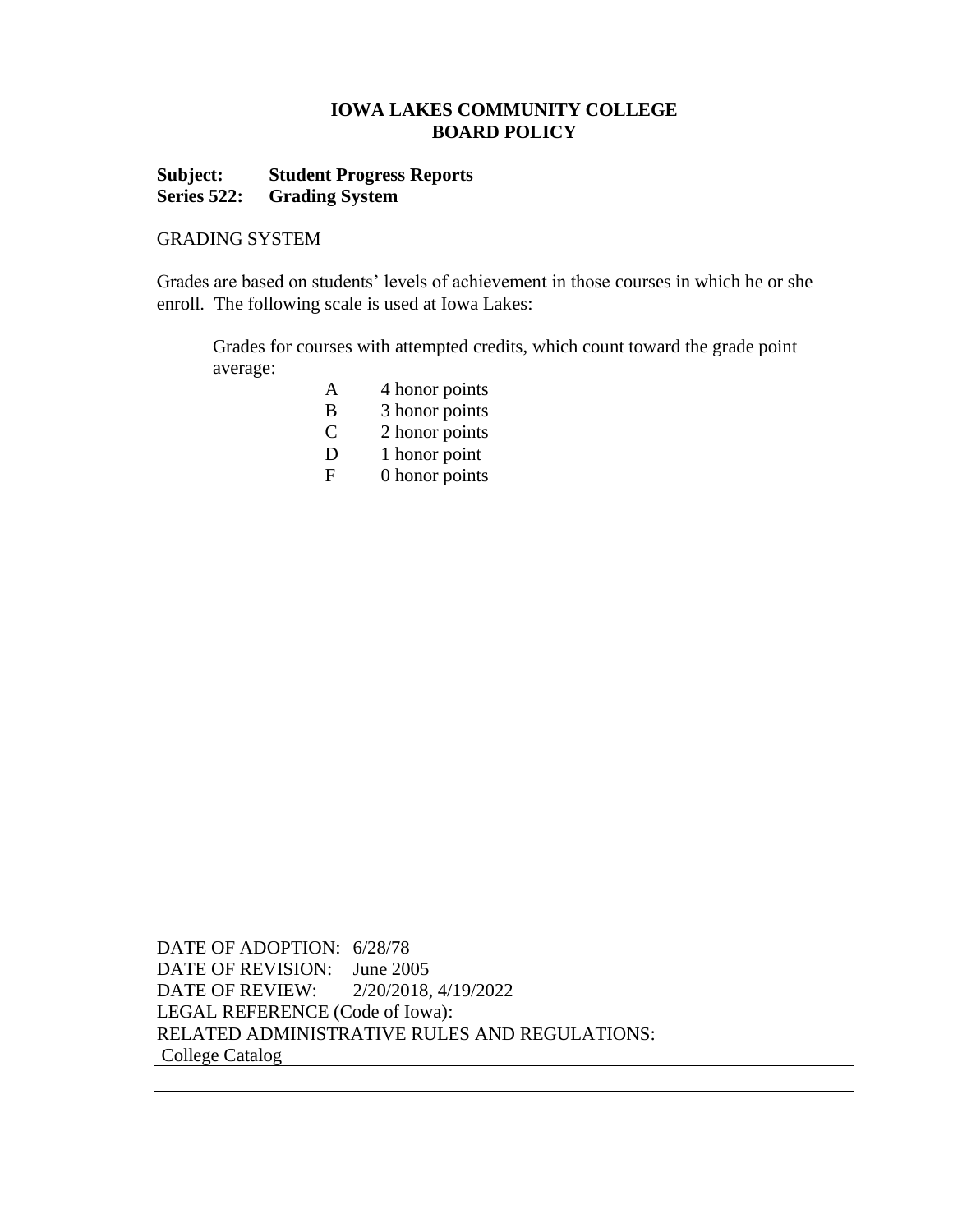# **Subject: Educational Program – Related Considerations Series 530: Study Tour for Credit/Non Credit**

All extended study tours for academic credit and non-credit shall be submitted to the appropriate supervisor for approval with review by the President or designee.

DATE OF ADOPTION: 4/26/83 DATE OF REVISION: June 2005 DATE OF REVIEW: 2/20/2018, 4/19/2022 LEGAL REFERENCE (Code of Iowa): RELATED ADMINISTRATIVE RULES AND REGULATIONS: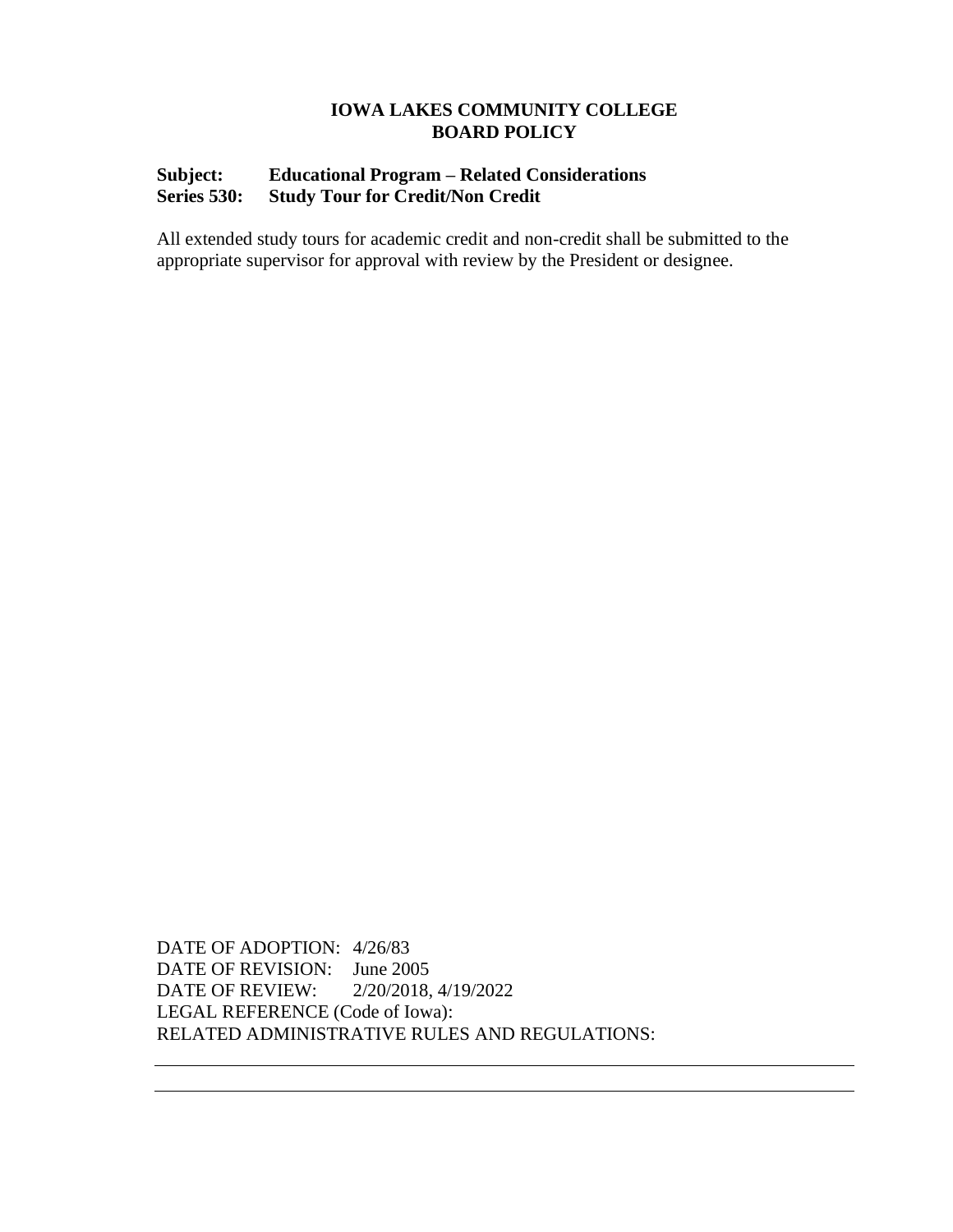# **Subject: Educational Program – Related Considerations Series 531: Citizen Inquiries on Curriculum and Related Matters**

If an individual takes issue with the college curriculum, he or she shall discuss the concern with the faculty member. If the matter is not resolved, the appeal process will follow this order:

- 1. Faculty Supervisors
- 2. Chief Academic Officer
- 3. President
- 4. The Board of Trustees

All concerns shall be submitted in writing.

DATE OF ADOPTION: 1/28/69 DATE OF REVISION: June 2005, 4/19/2022 DATE OF REVIEW: 2/20/2018, 4/19/2022 LEGAL REFERENCE (Code of Iowa): RELATED ADMINISTRATIVE RULES AND REGULATIONS: Student Handbook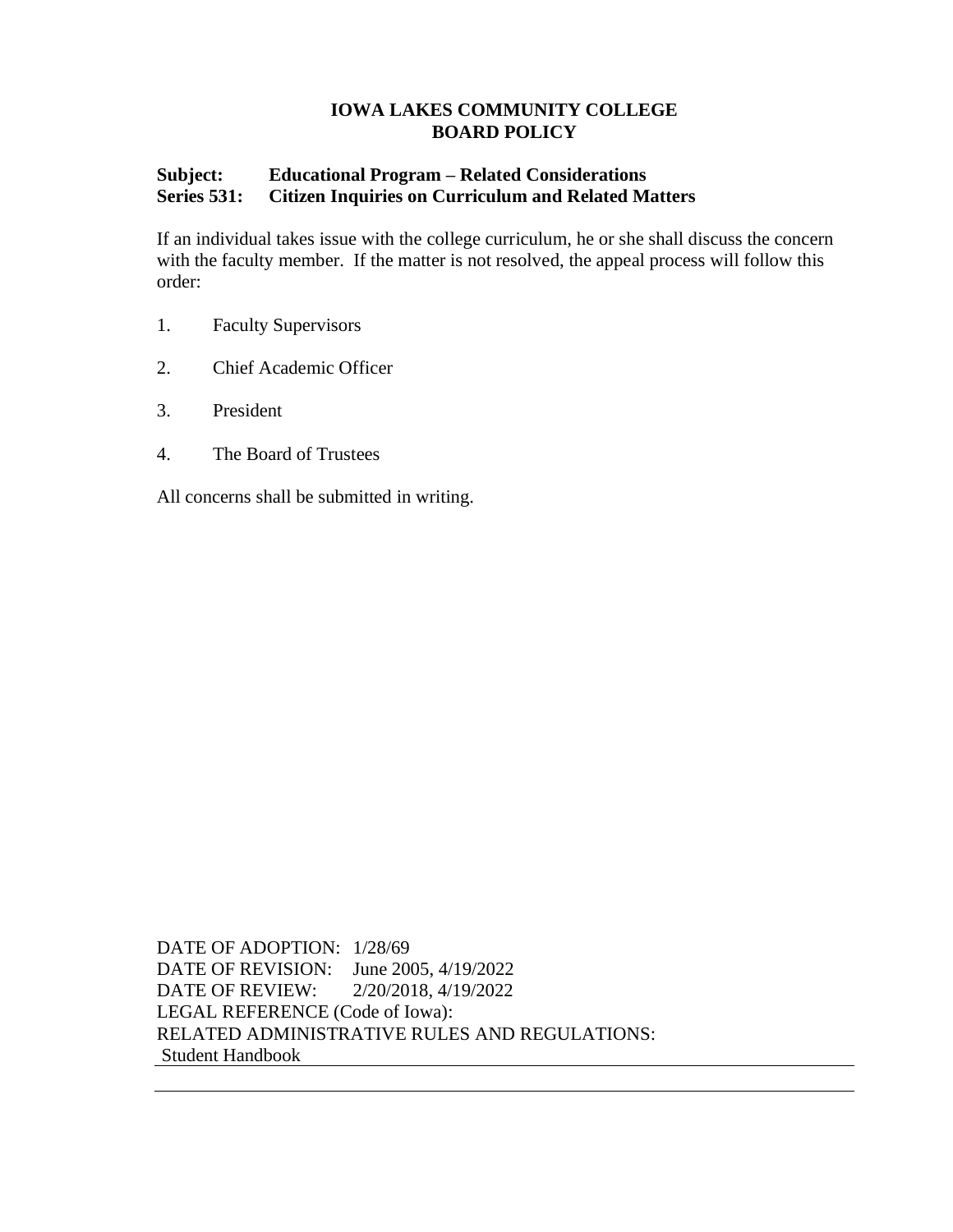# **Subject: Educational Program – Related Considerations Series 532: Textbook and Material Selection**

It shall be the responsibility of each instructional supervisor in conjunction with faculty member*,* to approve textbooks and instructional materials for use in his or her area.

Any changes in approved instructional materials must have the approval of the instructional supervisor and are subject to review by the Chief Academic Officer.

DATE OF ADOPTION: 1/28/69 DATE OF REVISION: June 2005 DATE OF REVIEW: 2/20/2018, 4/19/2022 LEGAL REFERENCE (Code of Iowa): RELATED ADMINISTRATIVE RULES AND REGULATIONS: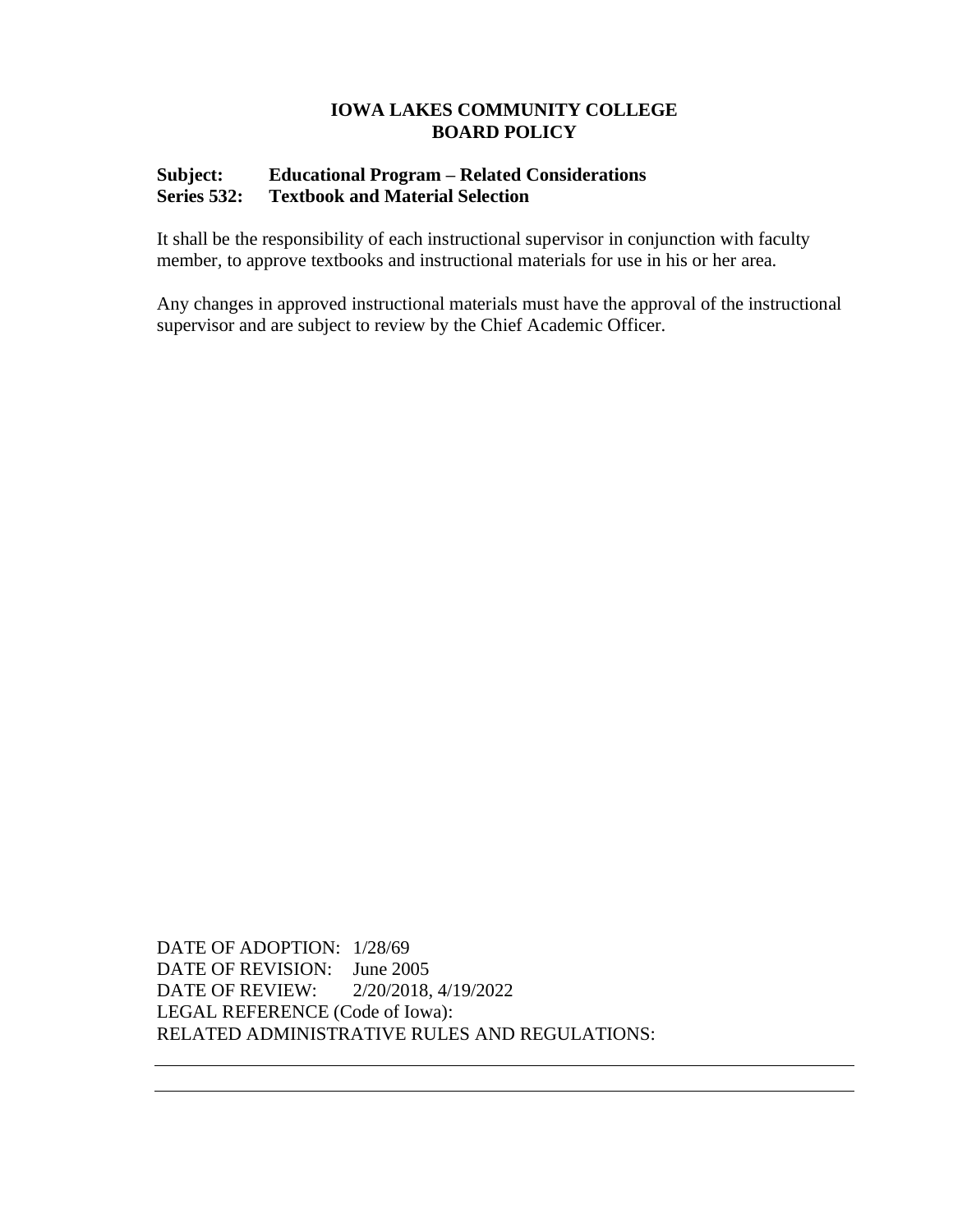# **Subject: Educational Program – Related Considerations Series 533: Graduation Requirements**

The College President or designee shall establish graduation requirements for each of the programs offered at Iowa Lakes Community College.

DATE OF ADOPTION: 1/28/69 DATE OF REVISION: June 2005 DATE OF REVIEW: 2/20/2018, 4/19/2022 LEGAL REFERENCE (Code of Iowa): RELATED ADMINISTRATIVE RULES AND REGULATIONS: College Catalog, Student Handbook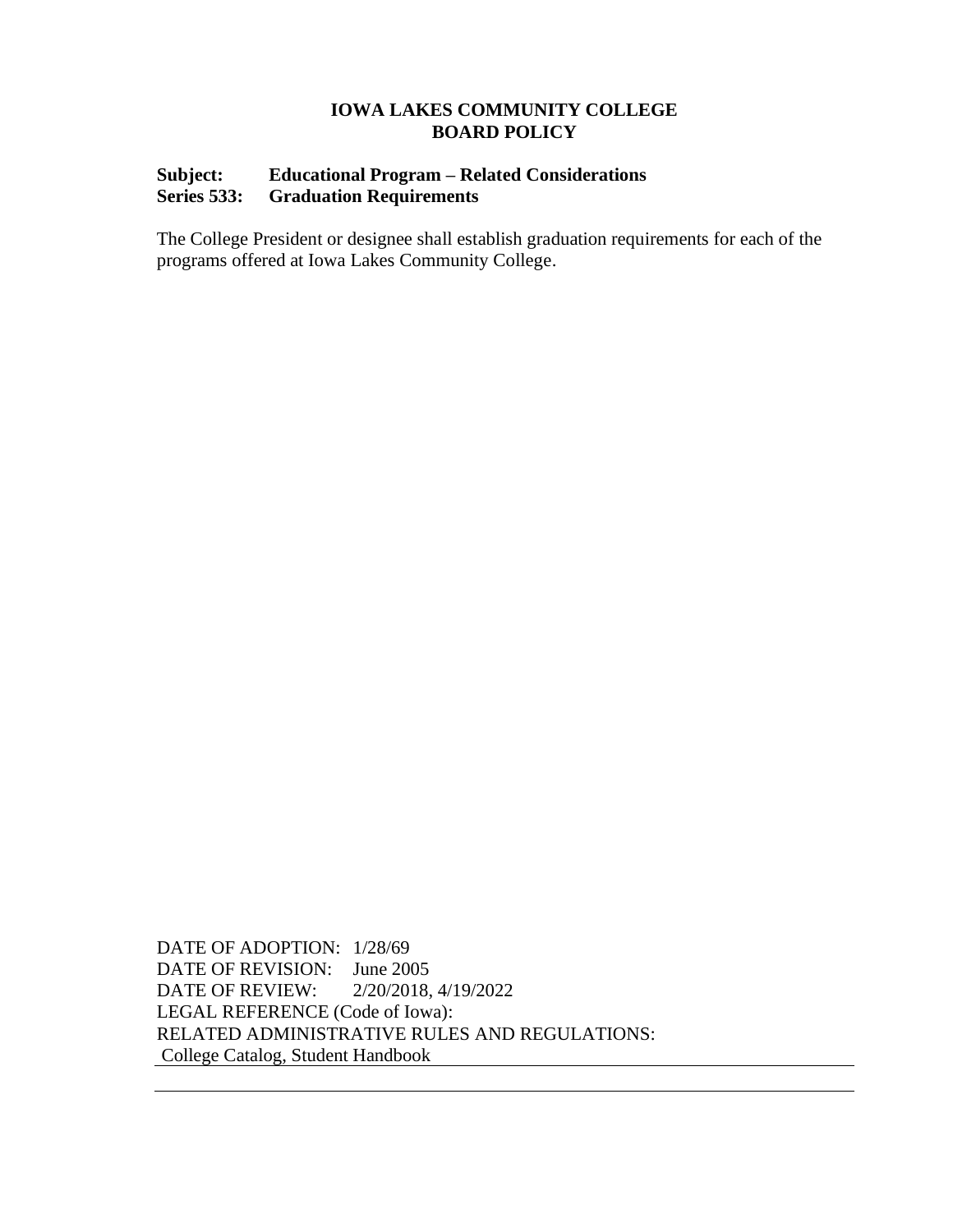# **Subject: Educational Program – Related Considerations Series 534: Graduation Residency Requirement – Credit Programs**

To be eligible for a degree or diploma in a credit program, a student must complete a minimum of 25% of the total degree or program credits in courses taken at Iowa Lakes Community College. This procedure may be appealed to the College President or designee.

DATE OF ADOPTION: 3/27/79 DATE OF REVISION: 4/17/2018, 4/19/2022 DATE OF REVIEW: 4/17/2018, 4/19/2022 LEGAL REFERENCE (Code of Iowa): Chapter 281.3(4) RELATED ADMINISTRATIVE RULES AND REGULATIONS: College Catalog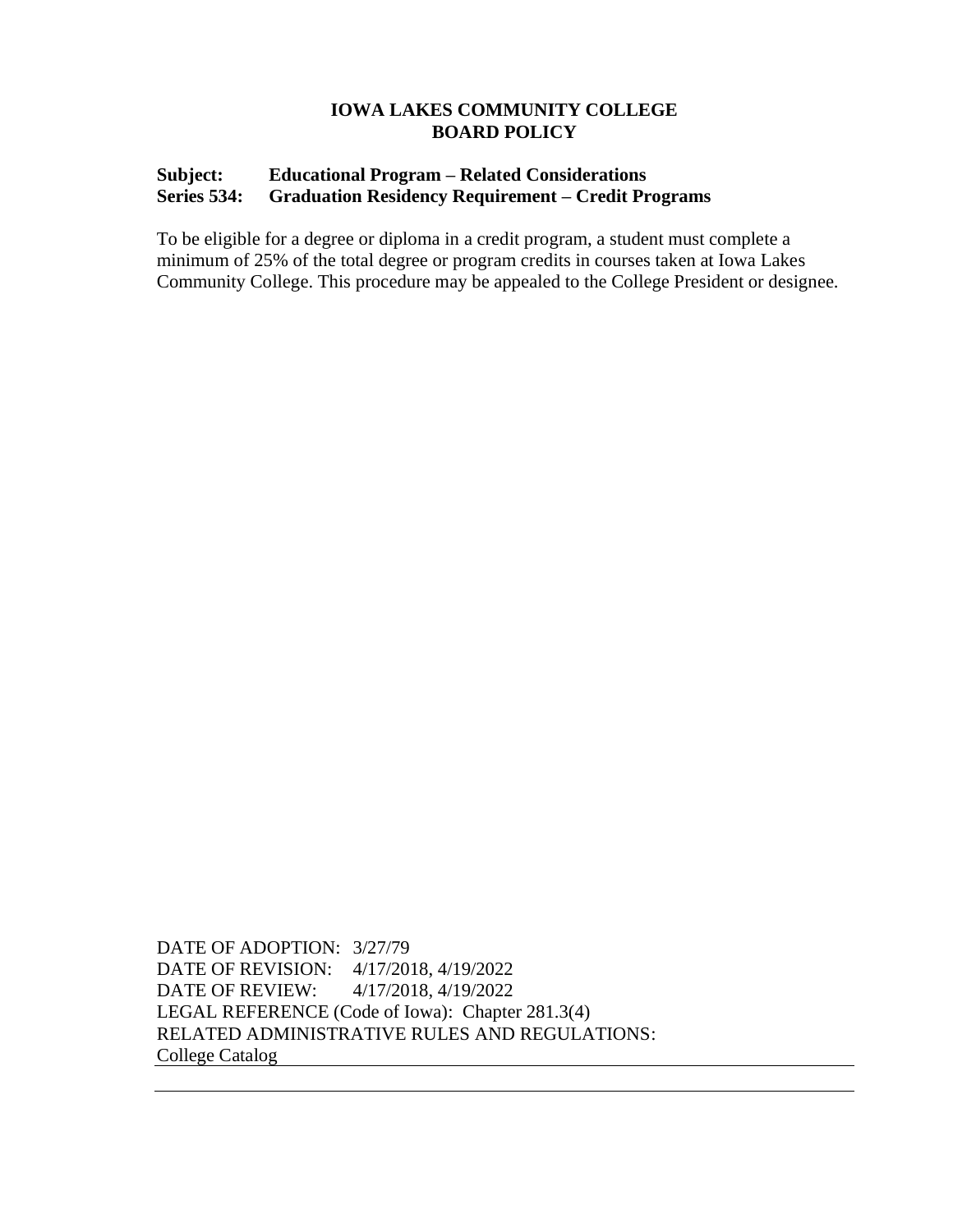# **Subject: Educational Program – Related Considerations Series 535: Faculty Load**

The load for a full-time faculty member shall be determined by the Board of Trustees pursuant to the Code of Iowa.

DATE OF ADOPTION: 1/28/69 DATE OF REVISION: June 2005, 4/19/2022 DATE OF REVIEW: 2/20/2018, 4/19/2022 LEGAL REFERENCE (Code of Iowa): Chapter 281.3(4) RELATED ADMINISTRATIVE RULES AND REGULATIONS: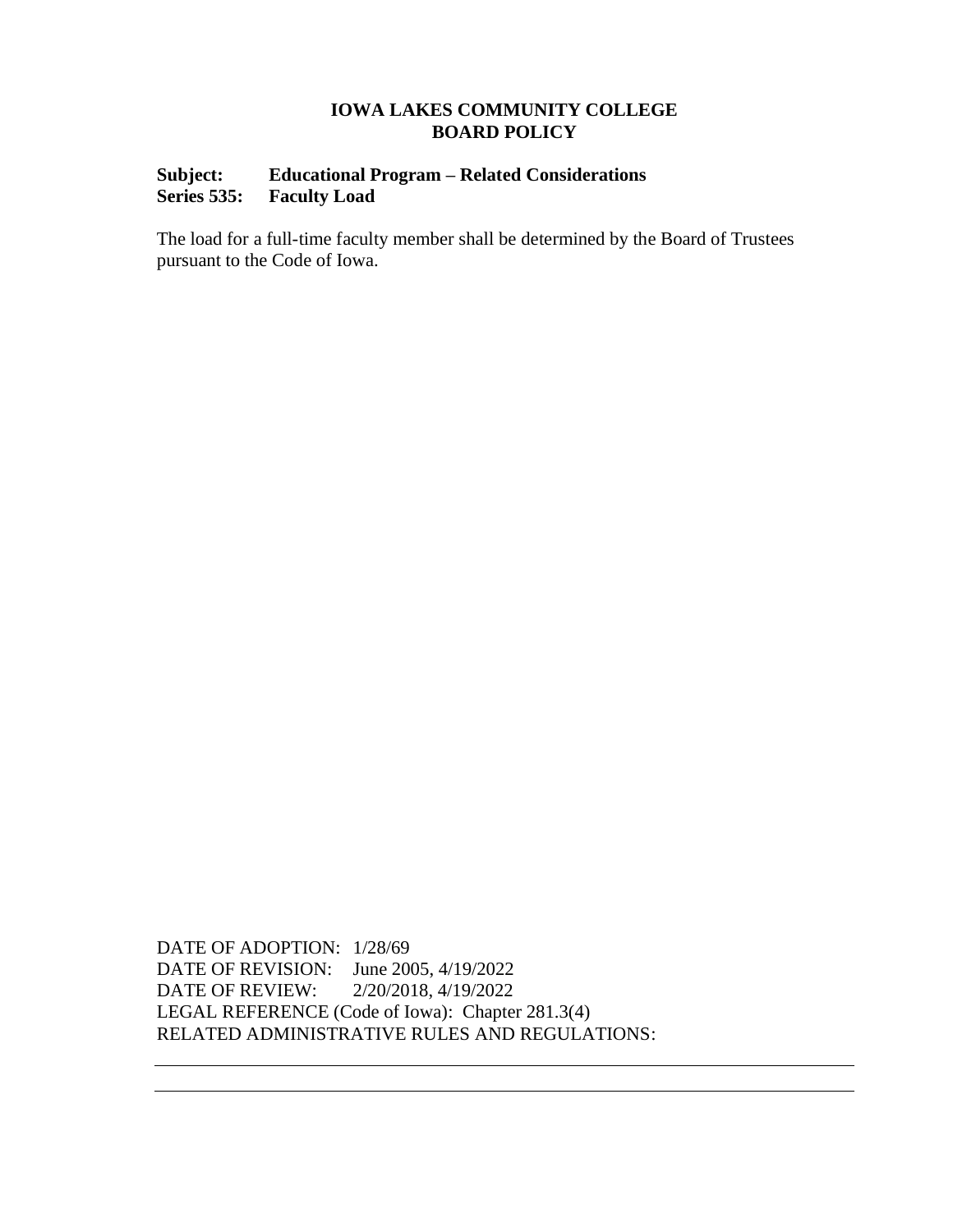# **Subject: Educational Program – Related Considerations Series 536: Iowa Industrial New Jobs Training/Iowa Jobs Training**

Prior to the approval of a Jobs Training contract the Iowa Lakes Community College Board of Trustees shall take the following into consideration: (1) the quality of jobs, which may include but not be limited to wage and benefits scale, turnover rate, types of positions, and other justifiable factors; (2) the level of need of the political subdivision; (3) the impact on the economy of the political subdivision, which may include but not be limited to competitiveness of the industry, potential for displacement of jobs, and other justifiable factors.

New Jobs Training Contracts shall be approved by the Board of Trustees pursuant to the Code of Iowa.

DATE OF ADOPTION: 9/22/87 DATE OF REVISION: June 2005 DATE OF REVIEW: 2/20/2018, 4/19/2022 LEGAL REFERENCE (Code of Iowa): Chapter 260E, 260F RELATED ADMINISTRATIVE RULES AND REGULATIONS: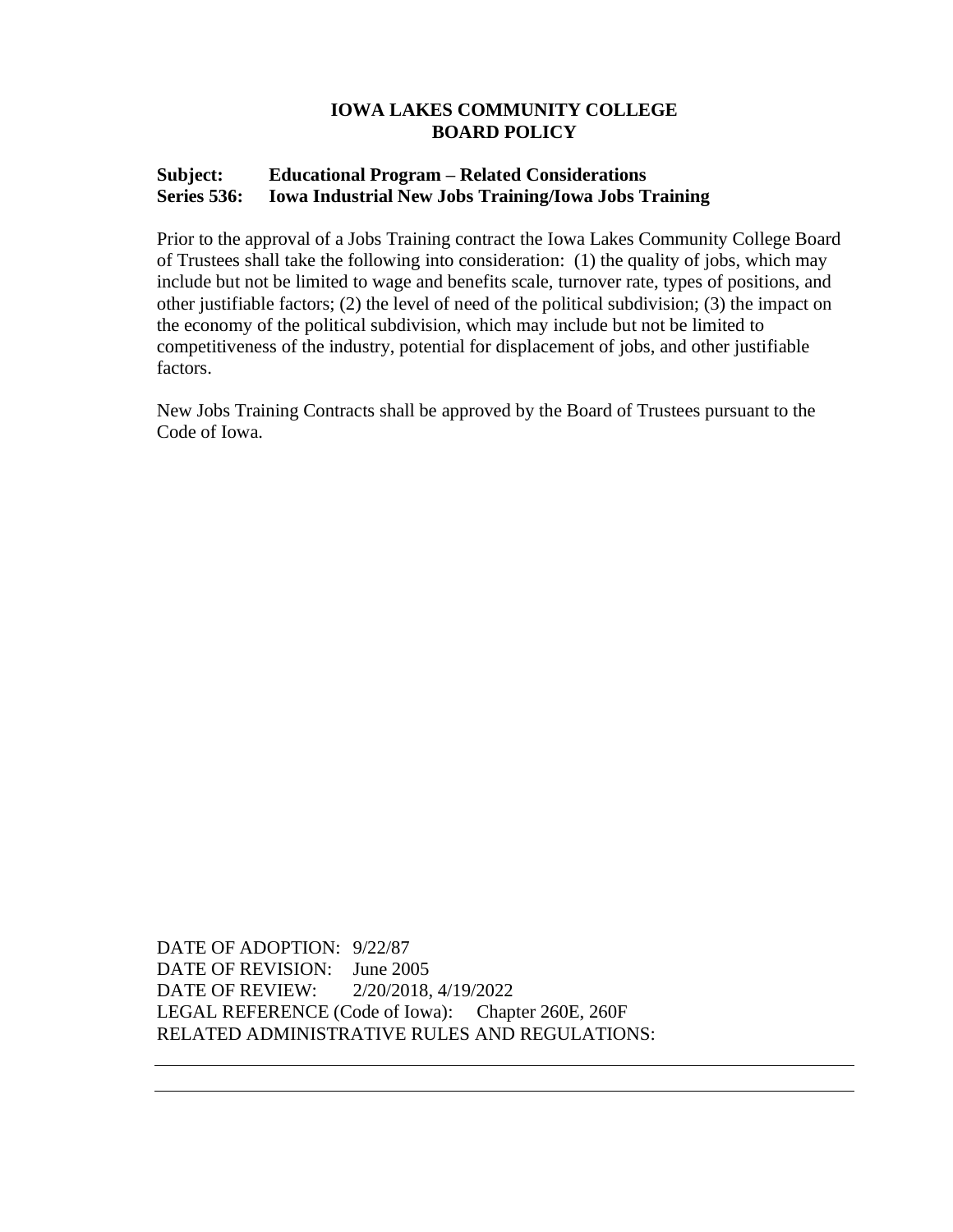# TABLE OF CONTENTS

## SERIES 600

# BUSINESS AND OPERATIONAL PROCEDURES

| <u>SERIES NUMBER</u> | POLICY STATEMENT                             |
|----------------------|----------------------------------------------|
| 601                  | <b>Statement of Guiding Principles</b>       |
|                      | <b>Budget</b>                                |
| 602                  | <b>Published Budget</b>                      |
| 603                  | Requirements of the Budget                   |
| 604                  | <b>Budget Publication and Public View</b>    |
| 605                  | <b>Budget Adoption by Board of Trustees</b>  |
| 606                  | Budget as a Spending Plan                    |
|                      | Income                                       |
| 610                  | Local, State, and Federal                    |
| 611                  | Tuition                                      |
| 612                  | Rental of Property and Equipment             |
| 613                  | Use of Public Facilities, Application of Use |
| 614                  | Sale of Bonds                                |
| 615                  | Investments                                  |
| 616                  | Depository of Funds                          |
| 617                  | <b>Auxiliary Enterprise Sales</b>            |
|                      | <b>Expenditures</b>                          |
| 620                  | <b>Expenditures and Purchasing Policy</b>    |
| 621                  | Purchasing Supplies and Equipment            |
| 622                  | Payment of Bills                             |
| 623                  | <b>Unpaid Warrants</b>                       |
| 624                  | <b>Travel Allowance</b>                      |
|                      | <b>Reports</b>                               |
| 630                  | <b>Secretary's Monthly Report</b>            |
| 631                  | <b>Audits</b>                                |
|                      | <b>Insurance</b>                             |
| 635                  | <b>Insurance Program</b>                     |
| 636                  | Periodic Review                              |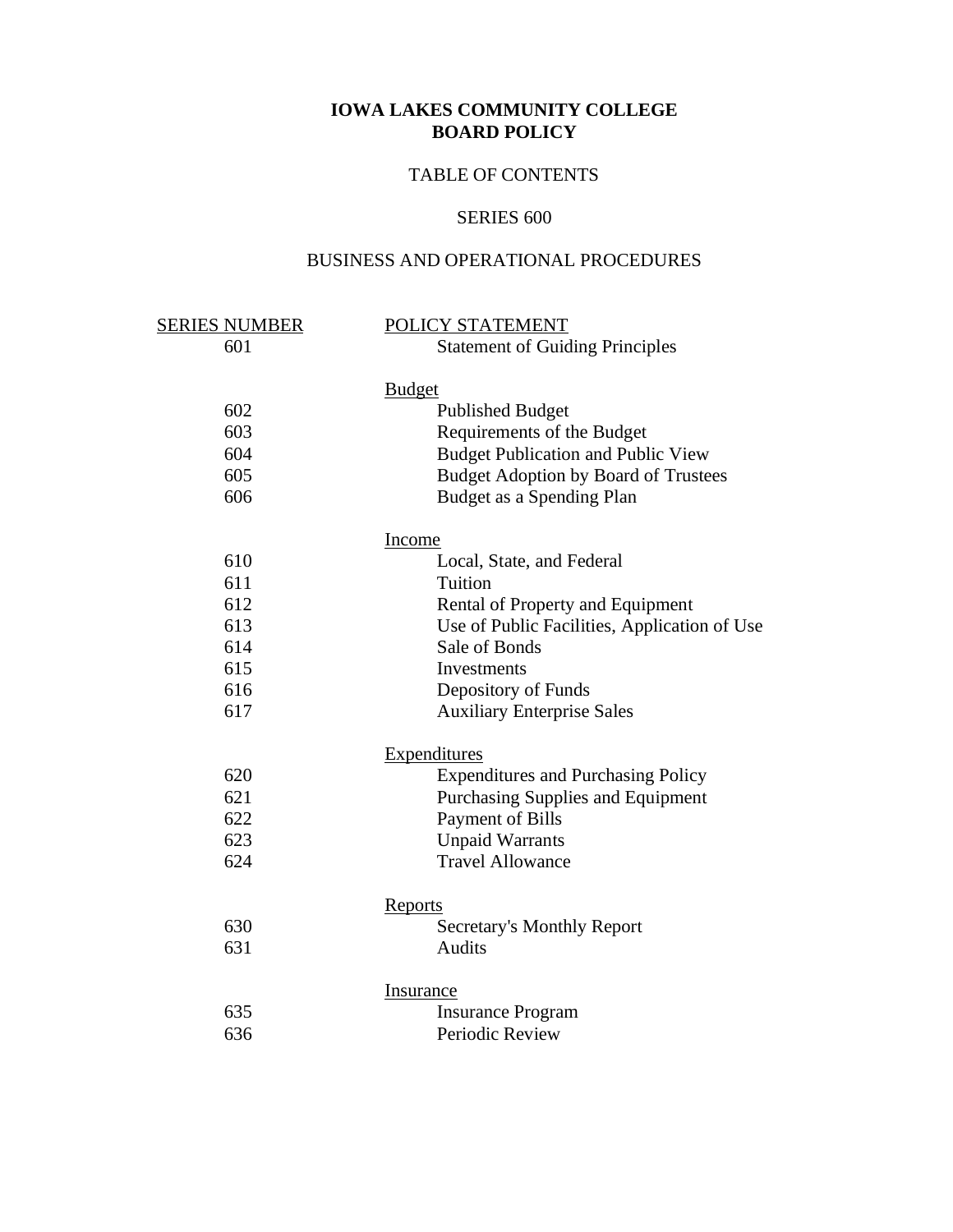|     | Records                                 |
|-----|-----------------------------------------|
| 640 | <b>Board of Trustees</b>                |
| 641 | <b>Bonds for Officers and Employees</b> |
| 642 | Inventory                               |
|     | <b>Maintenance and Operations</b>       |
| 643 | Disposition of Obsolete Equipment       |
| 644 | <b>Red Flags Policy</b>                 |
|     | Construction, Building, and Sites       |
| 650 | <b>Selection of Architect</b>           |
| 651 | Site Specifications                     |
| 652 | <b>Financing Sites and Construction</b> |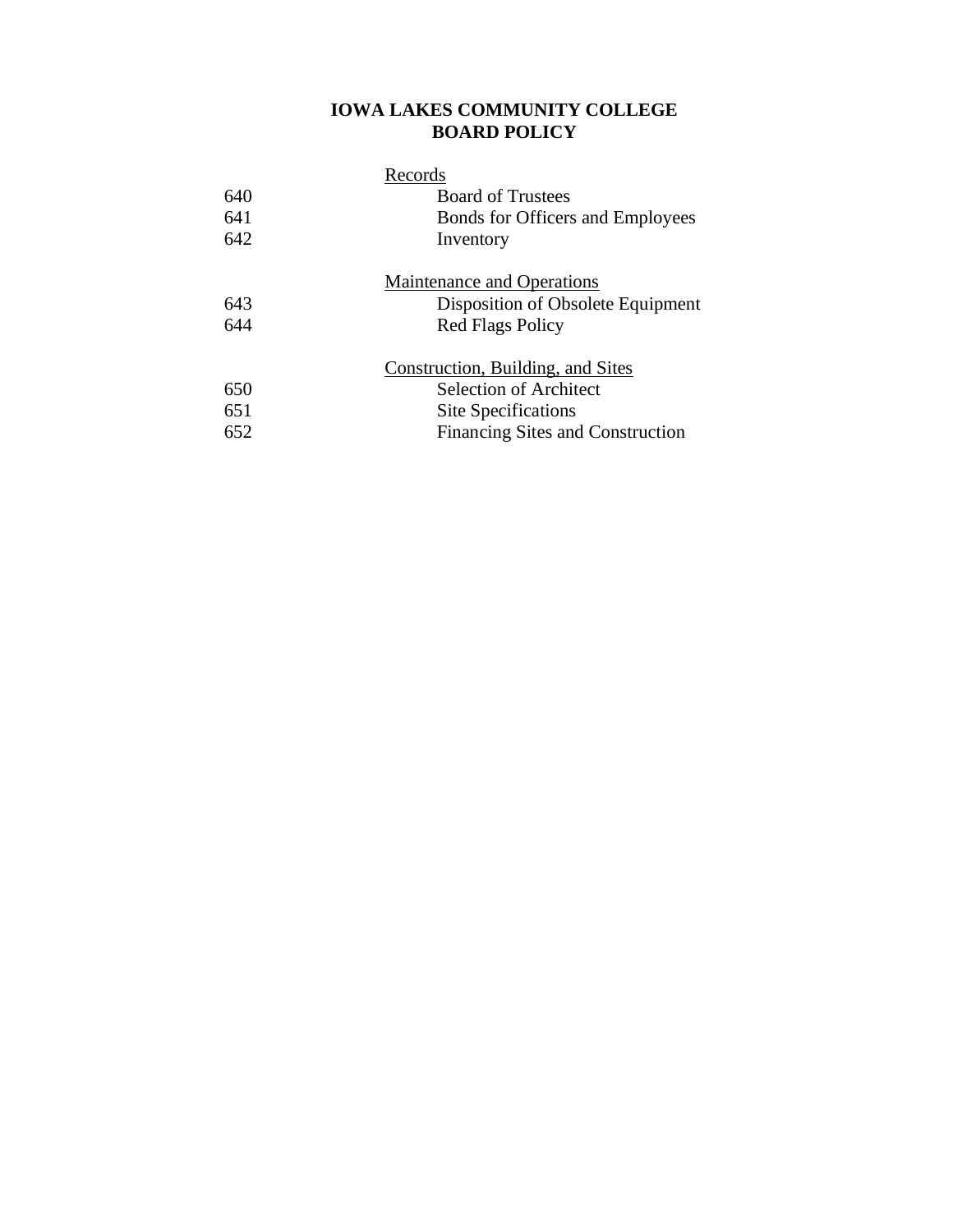## **Subject: Business and Operational Procedures Series 601: Statement of Guiding Principles**

The Board of Trustees recognizes its deep responsibility to the citizens of Iowa Lakes Community College, for the efficient use of public funds. It shall, therefore, be the duty of the Board of Trustees to determine guidelines for the most effective use of public funds.

DATE OF ADOPTION: 1/28/69 DATE OF REVISION: June 2005 DATE OF REVIEW: 2/20/2018, 4/19/2022 LEGAL REFERENCE (Code of Iowa): Chapter 260C.5 RELATED ADMINISTRATIVE RULES AND REGULATIONS: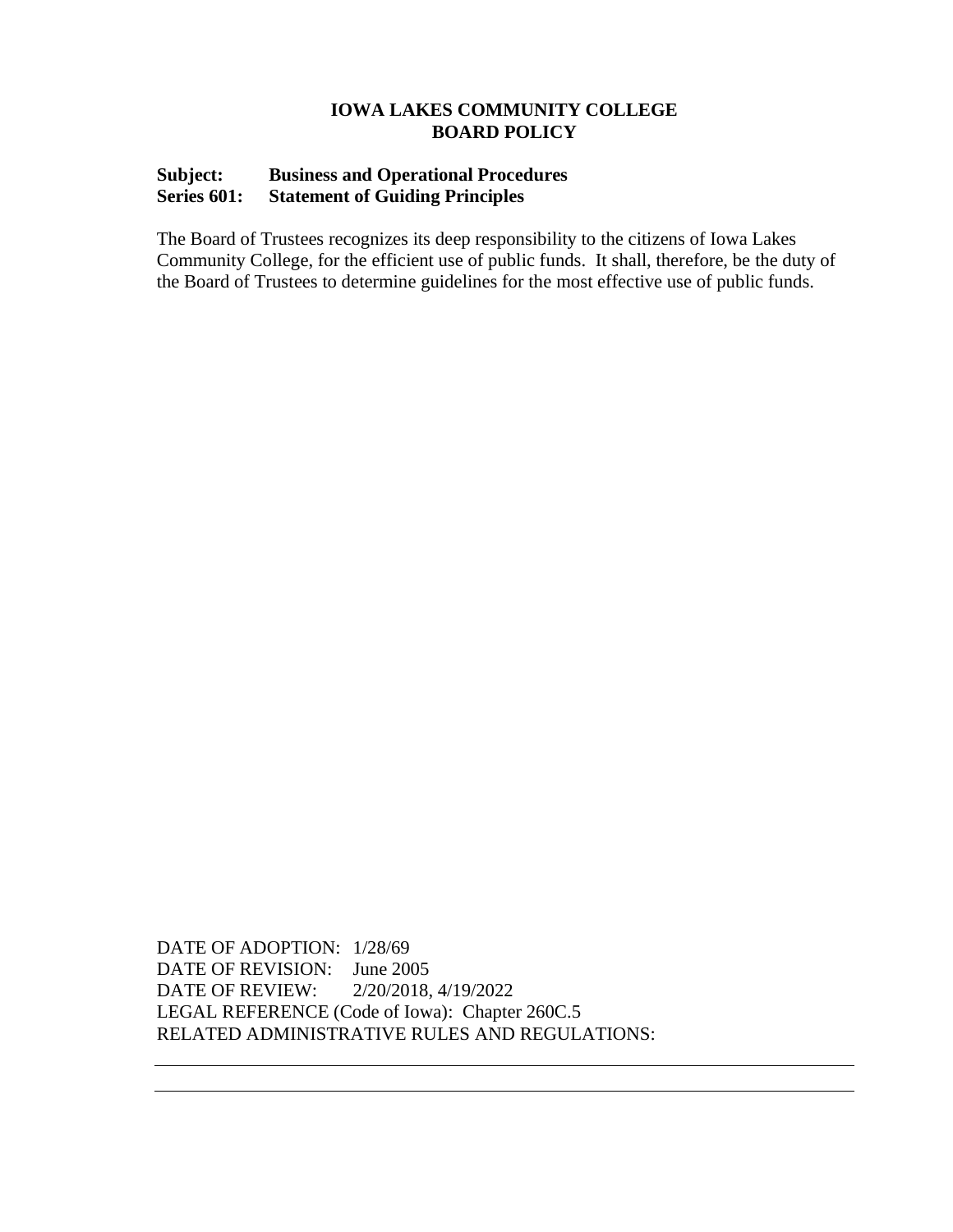## **Subject: Budget Series 602: Published Budget**

The administrative staff shall compile necessary data and in such form that, when presented to the Board of Trustees, it will enable them to make informed decisions*.*

The published budget is prepared and distributed to the Board annually.

DATE OF ADOPTION: 1/28/69 DATE OF REVISION: June 2005, 4/19/2022 DATE OF REVIEW: 2/20/2018, 4/19/2022 LEGAL REFERENCE (Code of Iowa): Chapter 260C.17 RELATED ADMINISTRATIVE RULES AND REGULATIONS: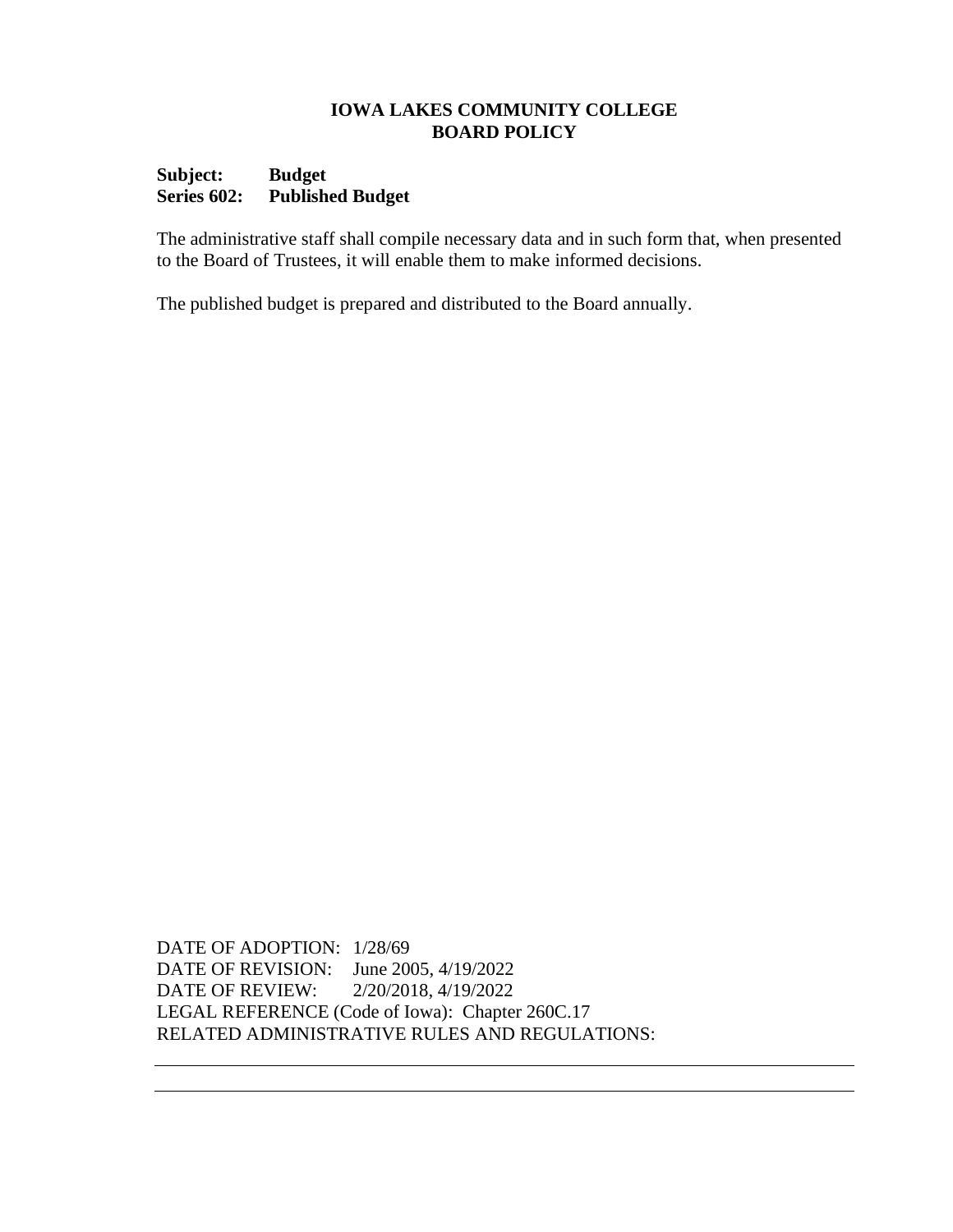## **Subject: Budget Series 603: Requirements of the Budget**

The budget document shall include the following estimates:

- 1. The amount of revenue thereof for the several funds from sources other than taxation;
- 2. The amount proposed to be raised by taxation;
- 3. The amount proposed to be expended in the General Unrestricted, the General Restricted and the Plant Fund;
- 4. A comparison of such amounts so proposed to be expended with the amounts expended for like purposes for the prior year's actual budget and current year projected budget;
- 5. The estimates required shall be fully itemized and classified so as to show each particular class of proposed expenditure, showing under separate headings the amounts required in such manner and form as shall be prescribed by the State Board.

DATE OF ADOPTION: 1/28/69 DATE OF REVISION: June 2005 DATE OF REVIEW: 2/20/2018, 4/19/2022 LEGAL REFERENCE (Code of Iowa): Chapter 24.3, .5 RELATED ADMINISTRATIVE RULES AND REGULATIONS: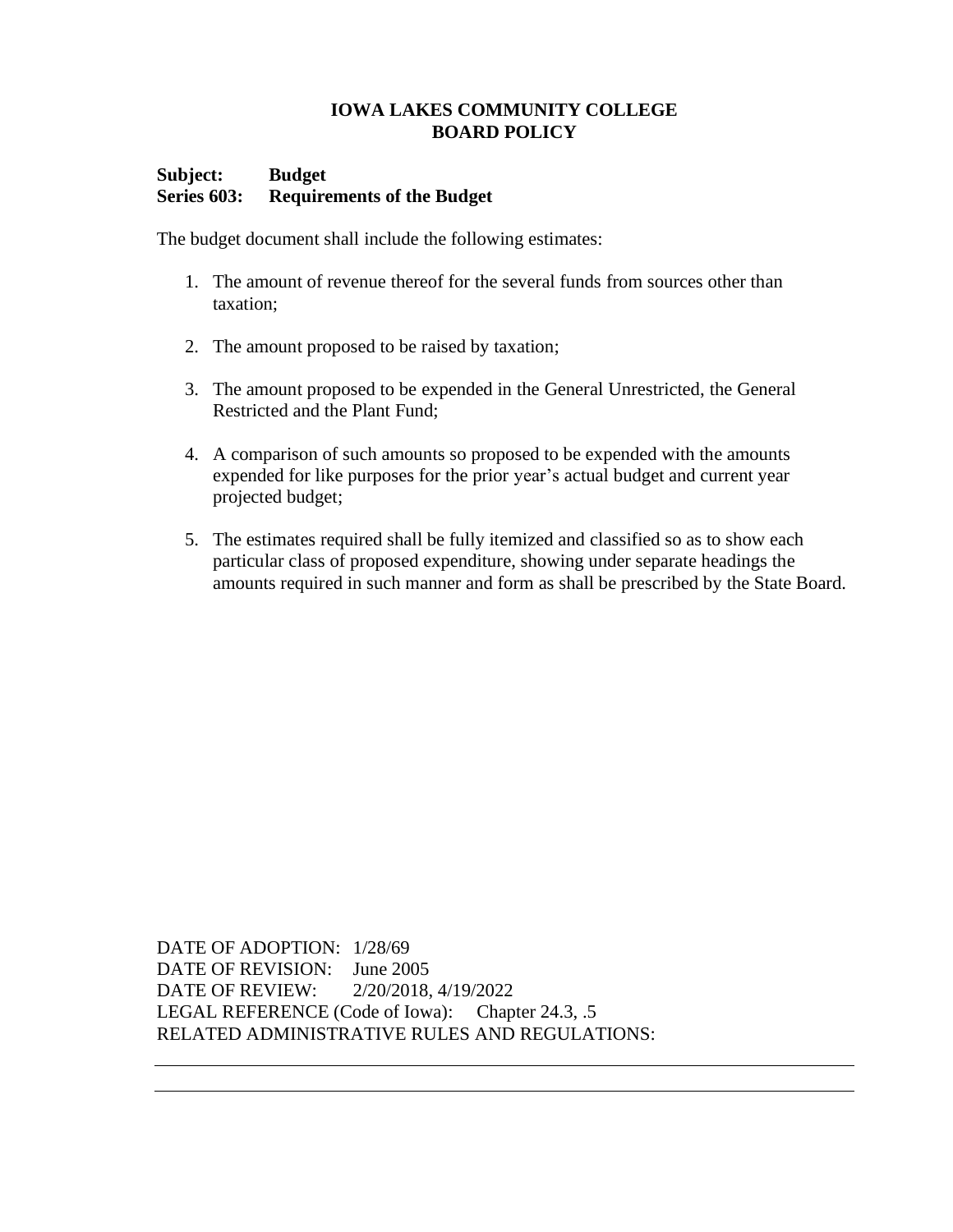#### **Subject: Budget Series 604: Budget Publication and Public Review**

The Board of Trustees shall adopt a budget for the ensuing fiscal year. The date for the public hearing shall be set at the January meeting*.* This approved budget shall be filed with the Secretary of the Board to be presented to the Board at their February meeting.

DATE OF ADOPTION: 1/28/69 DATE OF REVISION: June 2005, 4/19/2022 DATE OF REVIEW: 2/20/2018, 4/19/2022 LEGAL REFERENCE (Code of Iowa): Chapter 24.9-11 RELATED ADMINISTRATIVE RULES AND REGULATIONS: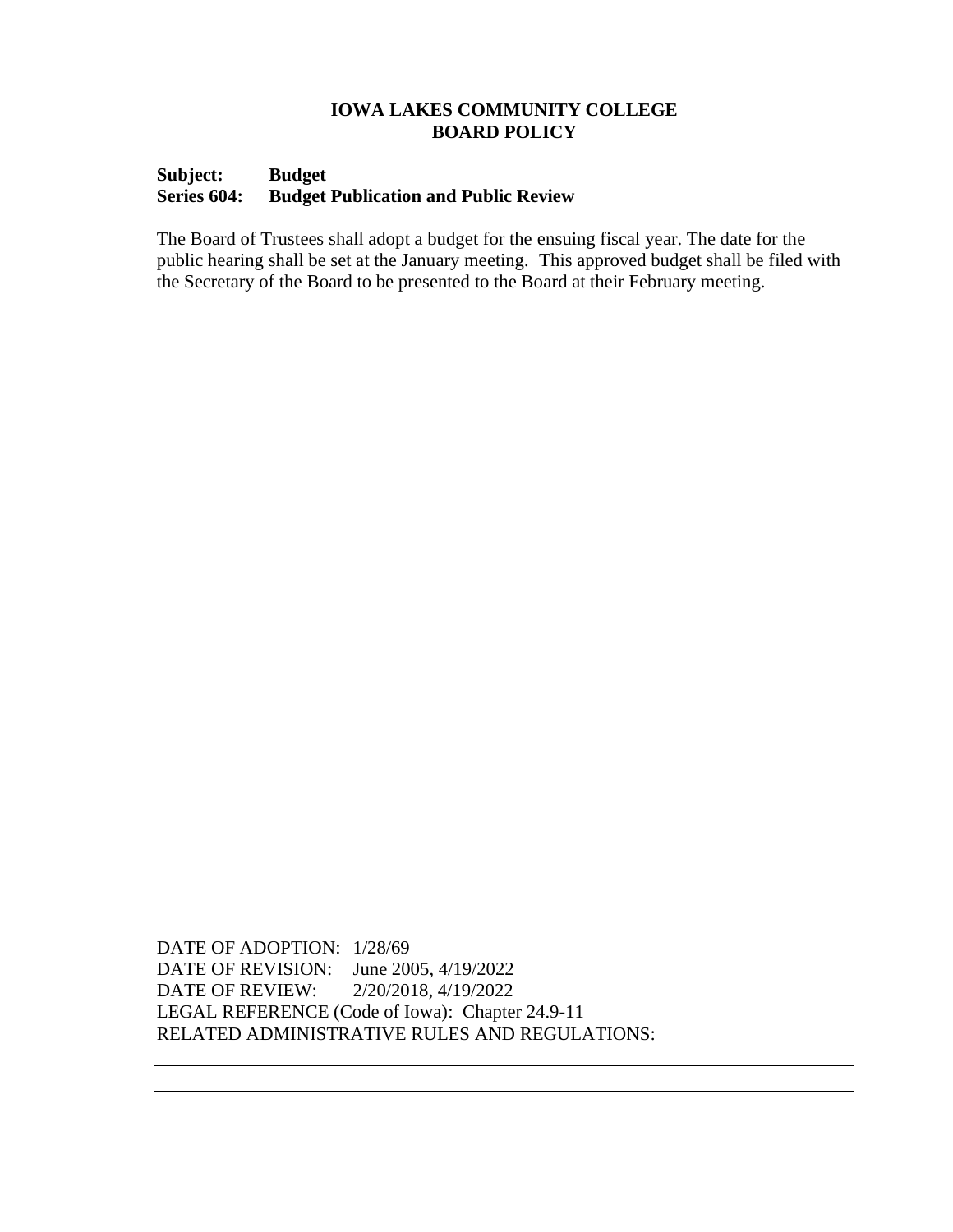## **Subject: Budget Series 605: Budget Adoption by Board of Trustees**

The Board of Trustees shall, after the public hearing, adopt the final budget for the ensuing fiscal year and certify same to the control county auditor pursuant to the Code of Iowa.

DATE OF ADOPTION: 1/28/69 DATE OF REVISION: June 2005 DATE OF REVIEW: 2/20/2018, 4/19/2022 LEGAL REFERENCE (Code of Iowa): Chapter 24.12, .17 RELATED ADMINISTRATIVE RULES AND REGULATIONS: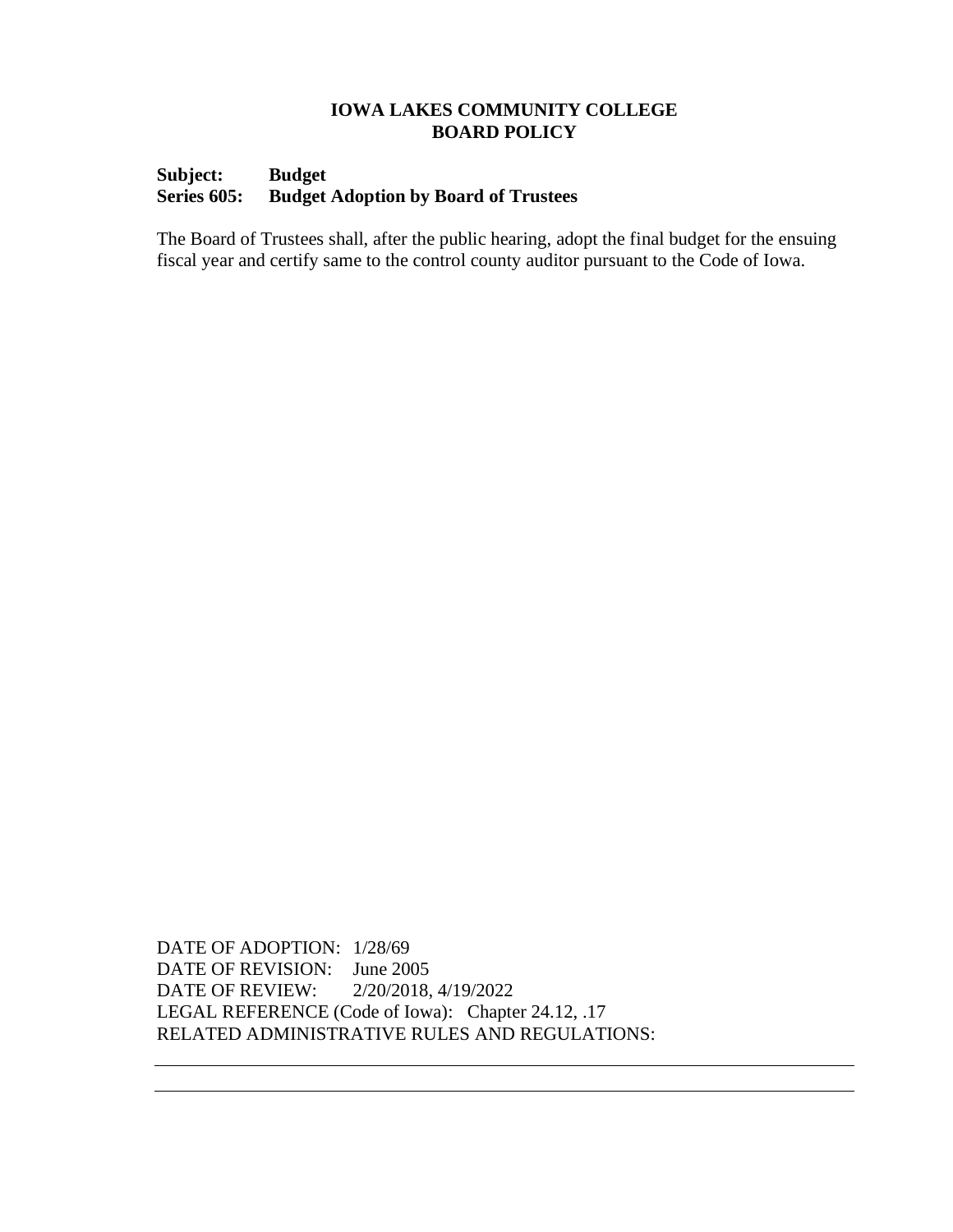## **Subject: Budget Series 606: Budget as a Spending Plan**

The final published budget shall be considered as the authority for all expenditures during the fiscal year.

The Board of Trustees shall cause an amended budget to be published and shall establish and publish the time when and the place where a public hearing shall be held for the purpose of public review of the budget document.

DATE OF ADOPTION: 1/28/69 DATE OF REVISION: June 2005 DATE OF REVIEW: 2/20/2018, 4/19/2022 LEGAL REFERENCE (Code of Iowa): Chapter 24.9, .15 RELATED ADMINISTRATIVE RULES AND REGULATIONS: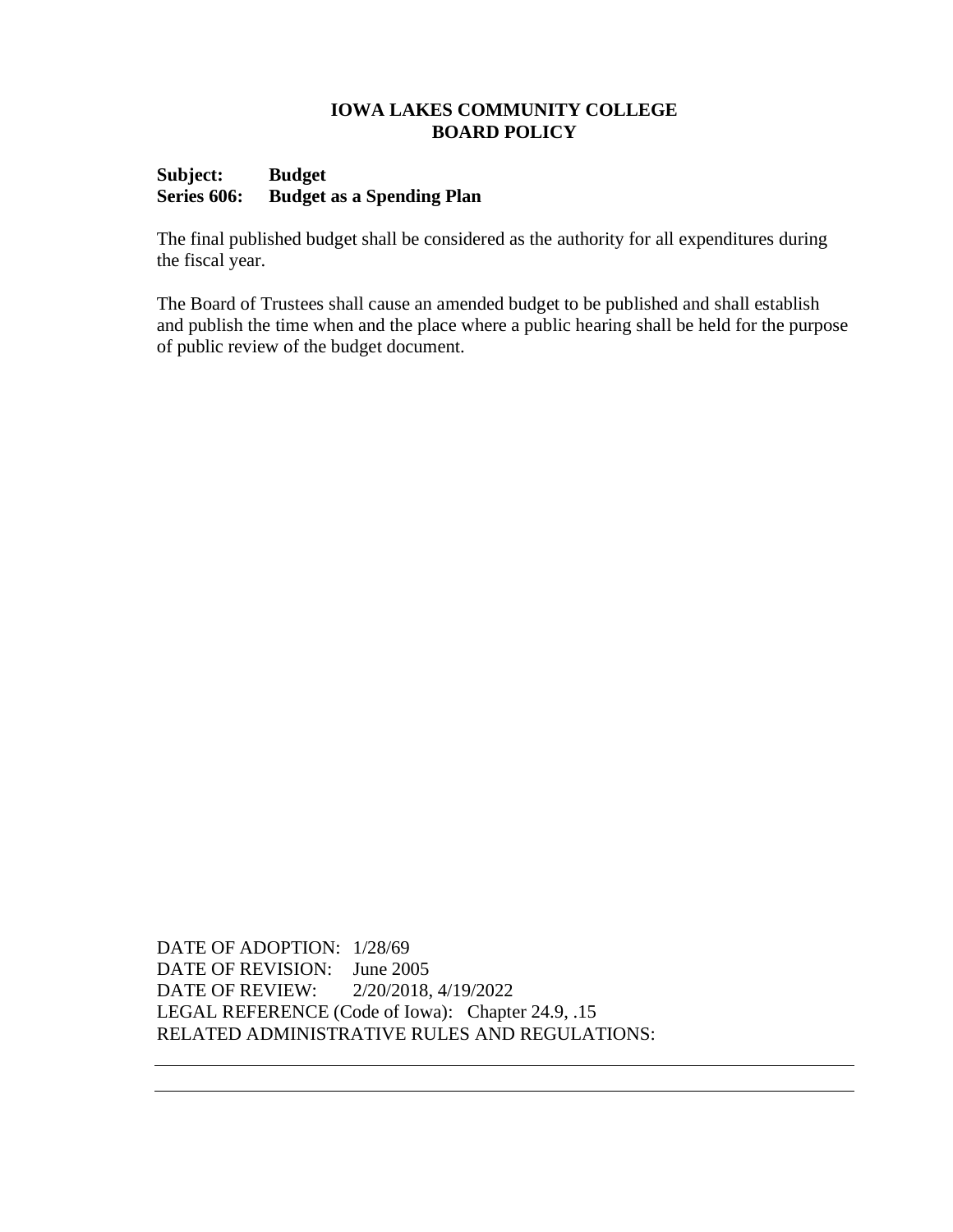### **Subject: Income Series 610: Local, State, and Federal**

All income received by the College shall be deposited with the College depository banks as set by the Board of Trustees and in accordance with the Code of Iowa.

DATE OF ADOPTION: 1/28/69 DATE OF REVISION: June 2005 DATE OF REVIEW: 2/20/2018, 4/19/2022 LEGAL REFERENCE (Code of Iowa): Chapter 12C.1 RELATED ADMINISTRATIVE RULES AND REGULATIONS: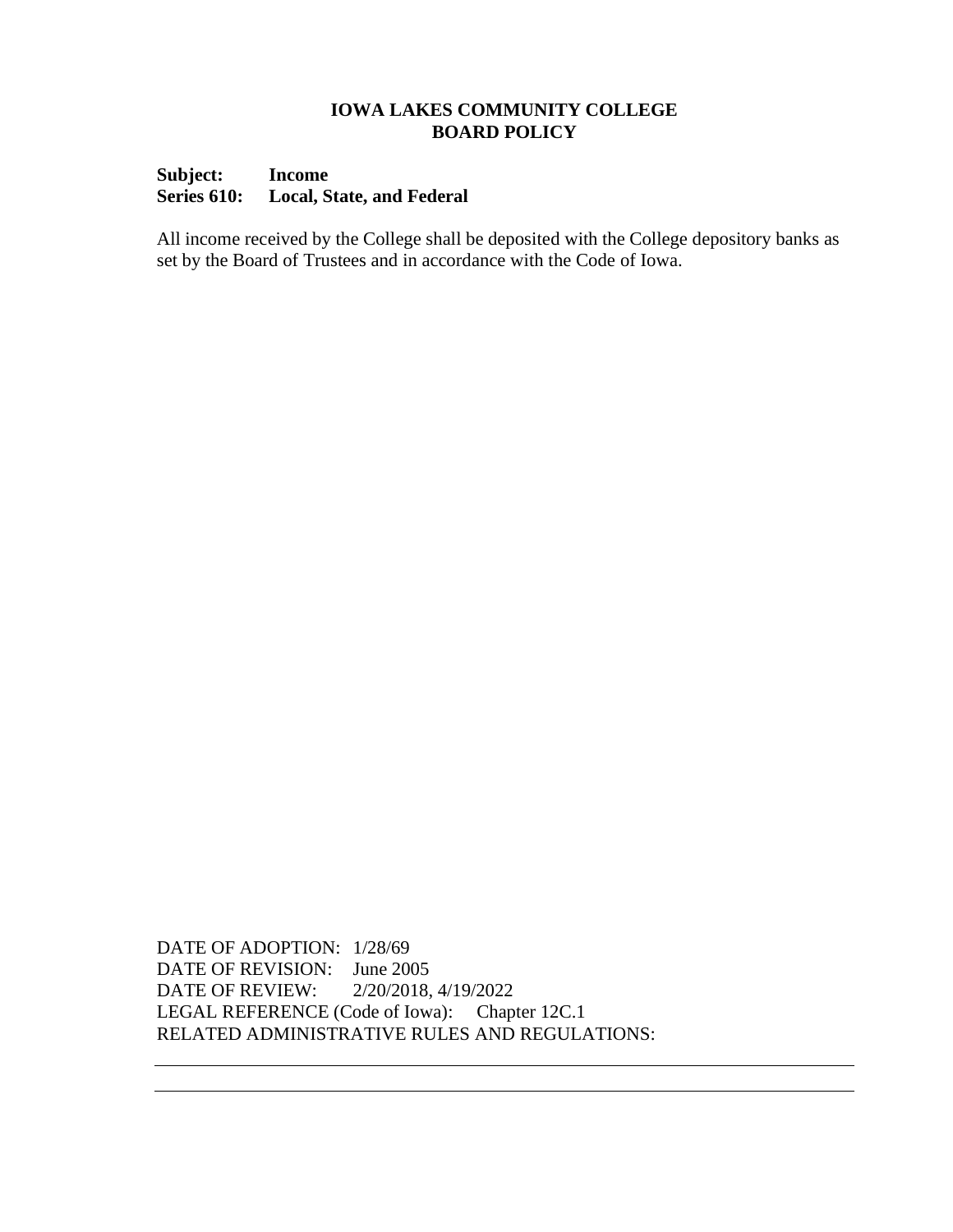**Subject: Income Series 611: Tuition**

The Board of Trustees shall annually establish tuition and fees.

DATE OF ADOPTION: 1/28/69 DATE OF REVISION: June 2005 DATE OF REVIEW: 2/20/2018, 4/19/2022 LEGAL REFERENCE (Code of Iowa): Chapter 260C.14 RELATED ADMINISTRATIVE RULES AND REGULATIONS: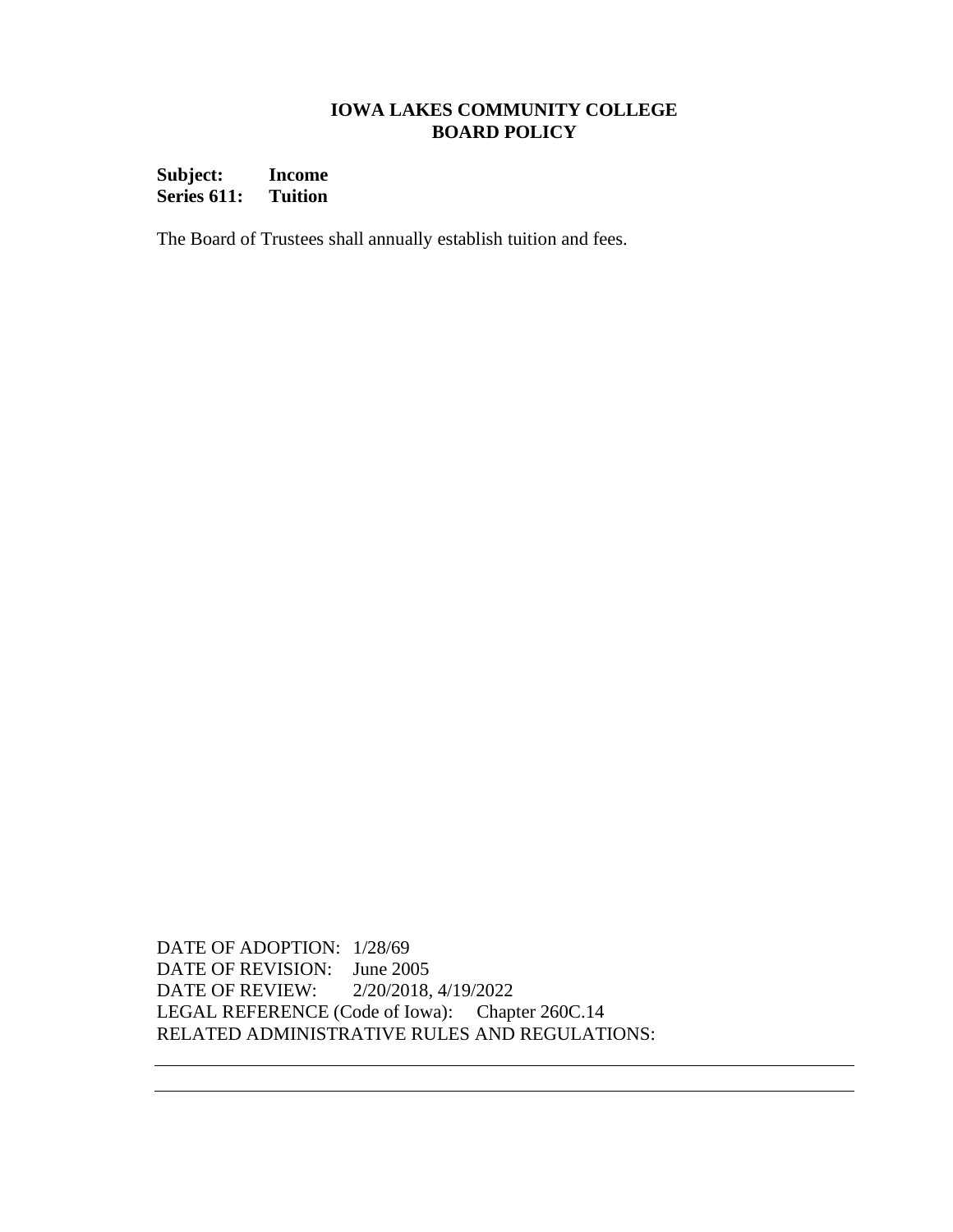#### **Subject: Income Series 612: Rental of Property and Equipment**

The College President or designee shall establish the schedules pursuant to the Code of Iowa governing the use of the College property and/or its equipment by outside groups and compensation for the use of the College property and/or its equipment. Great deference will be granted to the campus deans for facilities and equipment usage.

Since the facilities of Iowa Lakes Community College are public, it is the policy of the Board of Trustees to encourage the use of the facility by citizens of Iowa. Those organizations eligible to use the facilities will be limited to bona fide organizations of Iowa that are contributors to the educational, industrial, recreational, social, or cultural activities.

Priority for use of facility shall be with the classes or internal organizations of the College.

DATE OF ADOPTION: 1/28/69 DATE OF REVISION: June 2005 DATE OF REVIEW: 2/20/2018, 4/19/2022 LEGAL REFERENCE (Code of Iowa): Chapter 297.9, 10 RELATED ADMINISTRATIVE RULES AND REGULATIONS: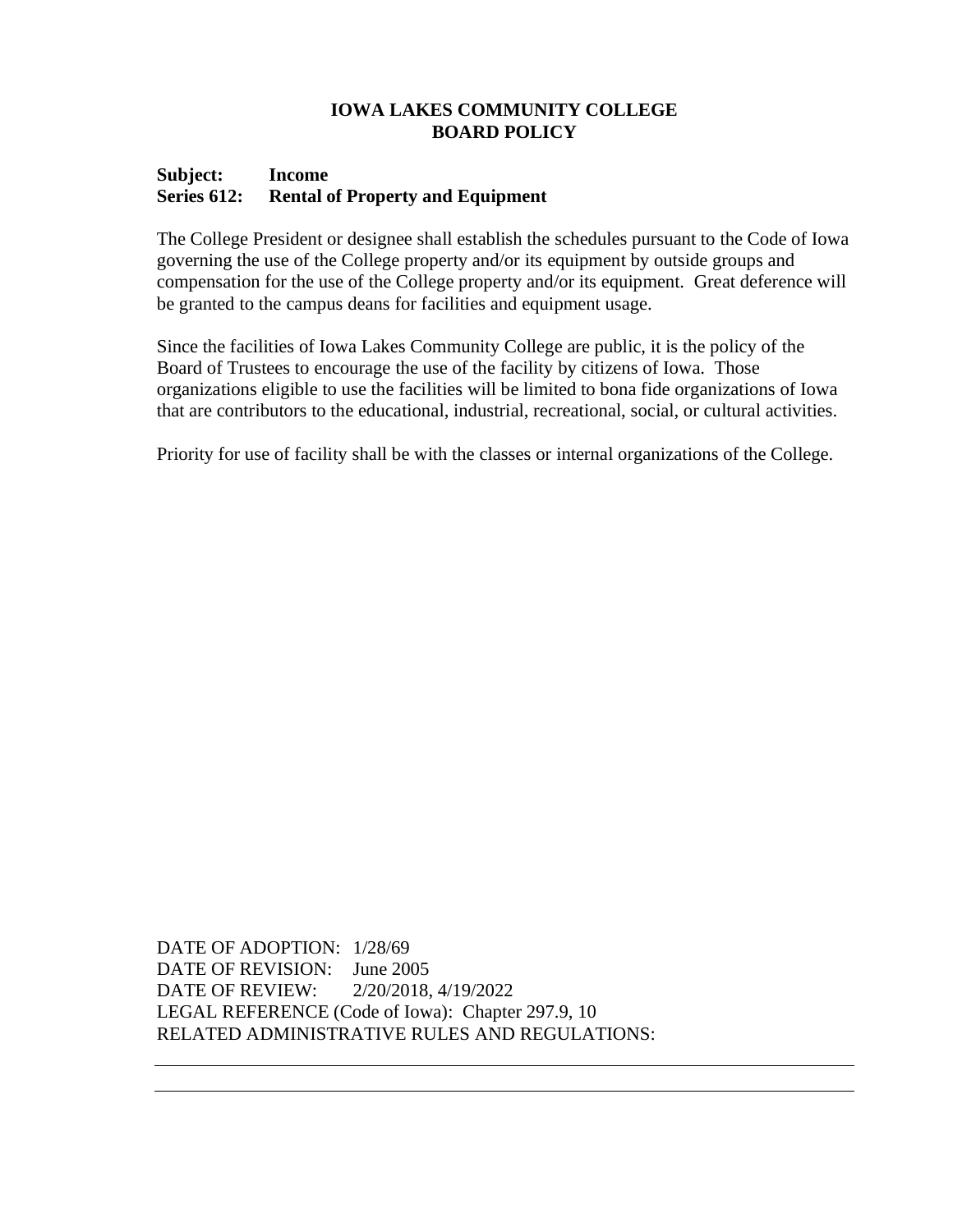## **Subject: Income Series 613: Use of Public Facilities, Applications for Use**

Applications shall be filed with the individual responsible for the particular facility who shall classify the organization, establish the fee schedule, and approve the application.

Priority for use of facility shall be with the classes or internal organizations of the College.

DATE OF ADOPTION: 1/28/69 DATE OF REVISION: June 2005 DATE OF REVIEW: 2/20/2018, 4/19/2022 LEGAL REFERENCE (Code of Iowa): RELATED ADMINISTRATIVE RULES AND REGULATIONS: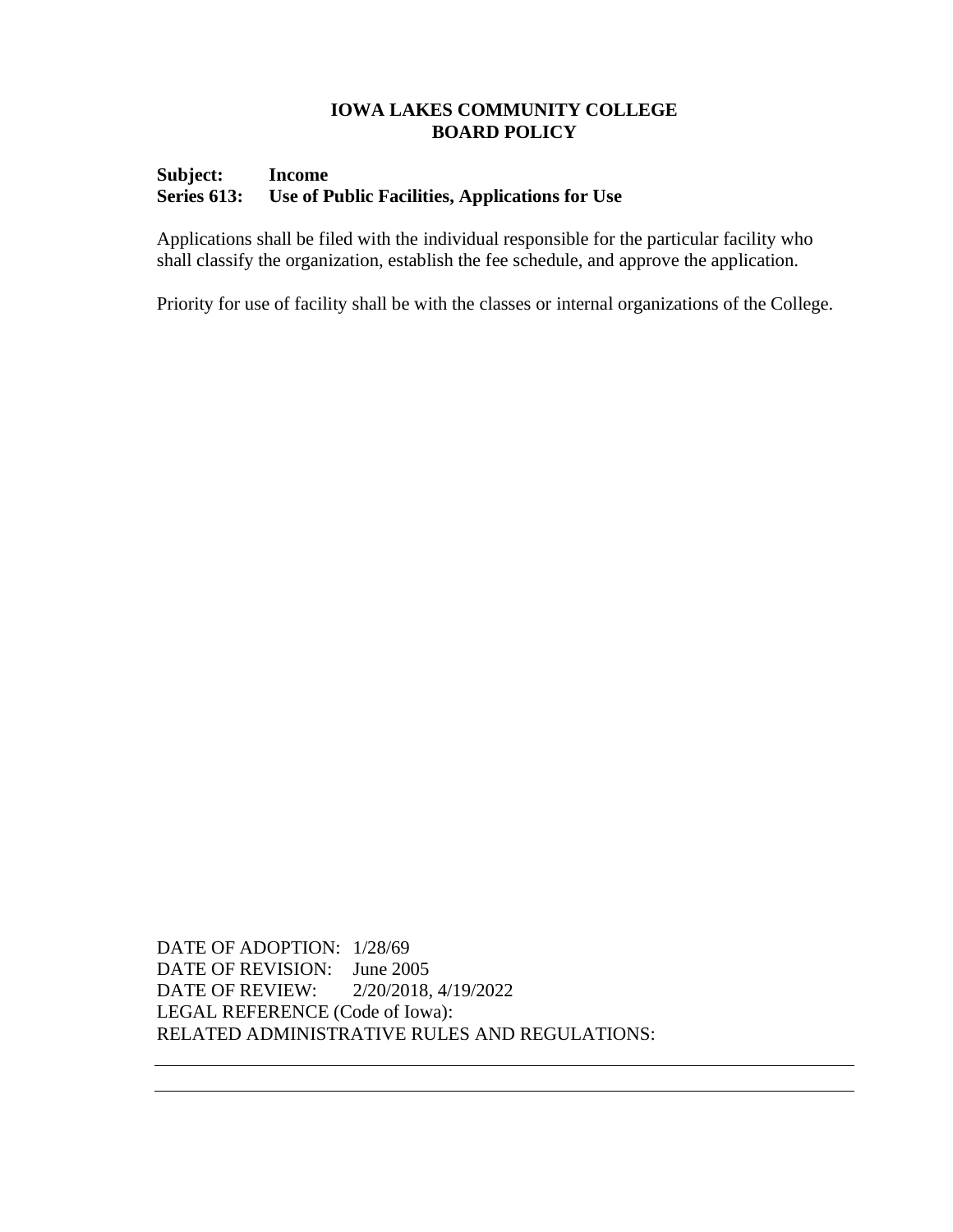#### **Subject: Income Series 614: Sale of Bonds**

The Board of Trustees shall issue bonds pursuant to the Code of Iowa. The election, the issuance, the sale, the receipts from sale, and the payment of the bonds shall be made in accordance with the statutes of the State of Iowa.

DATE OF ADOPTION: 1/28/69 DATE OF REVISION: June 2005 DATE OF REVIEW: 2/20/2018, 4/19/2022 LEGAL REFERENCE (Code of Iowa): Chapter 75 and 76 RELATED ADMINISTRATIVE RULES AND REGULATIONS: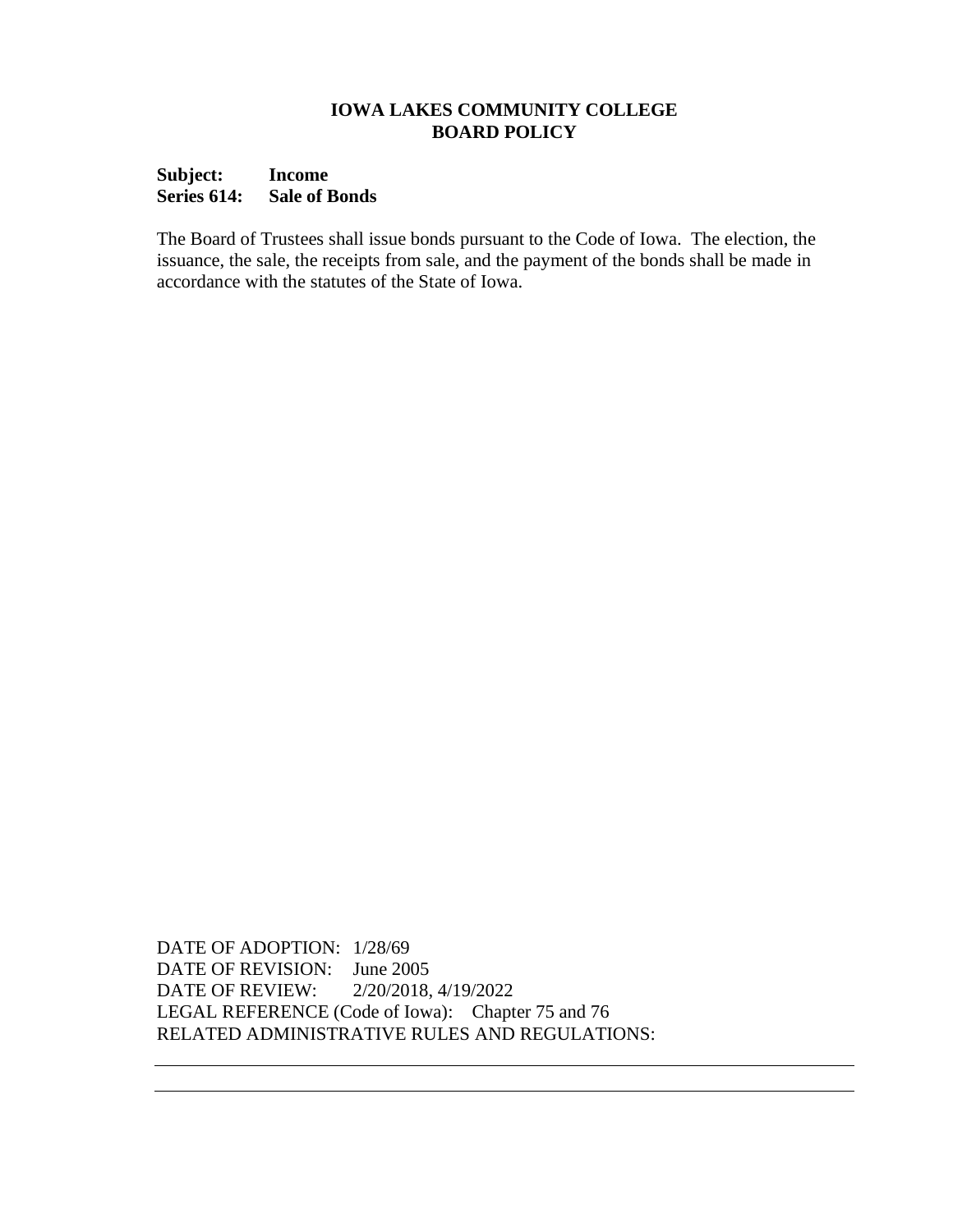## **Subject: Income Series 615: Investments**

The Board of Trustees hereby directs the Chief Financial Officer to invest funds not currently needed in accordance with procedures approved by the Board.

DATE OF ADOPTION: 1/28/69 DATE OF REVISION: June 2005 DATE OF REVIEW: 2/20/2018, 4/19/2022 LEGAL REFERENCE (Code of Iowa): Chapter 12C RELATED ADMINISTRATIVE RULES AND REGULATIONS: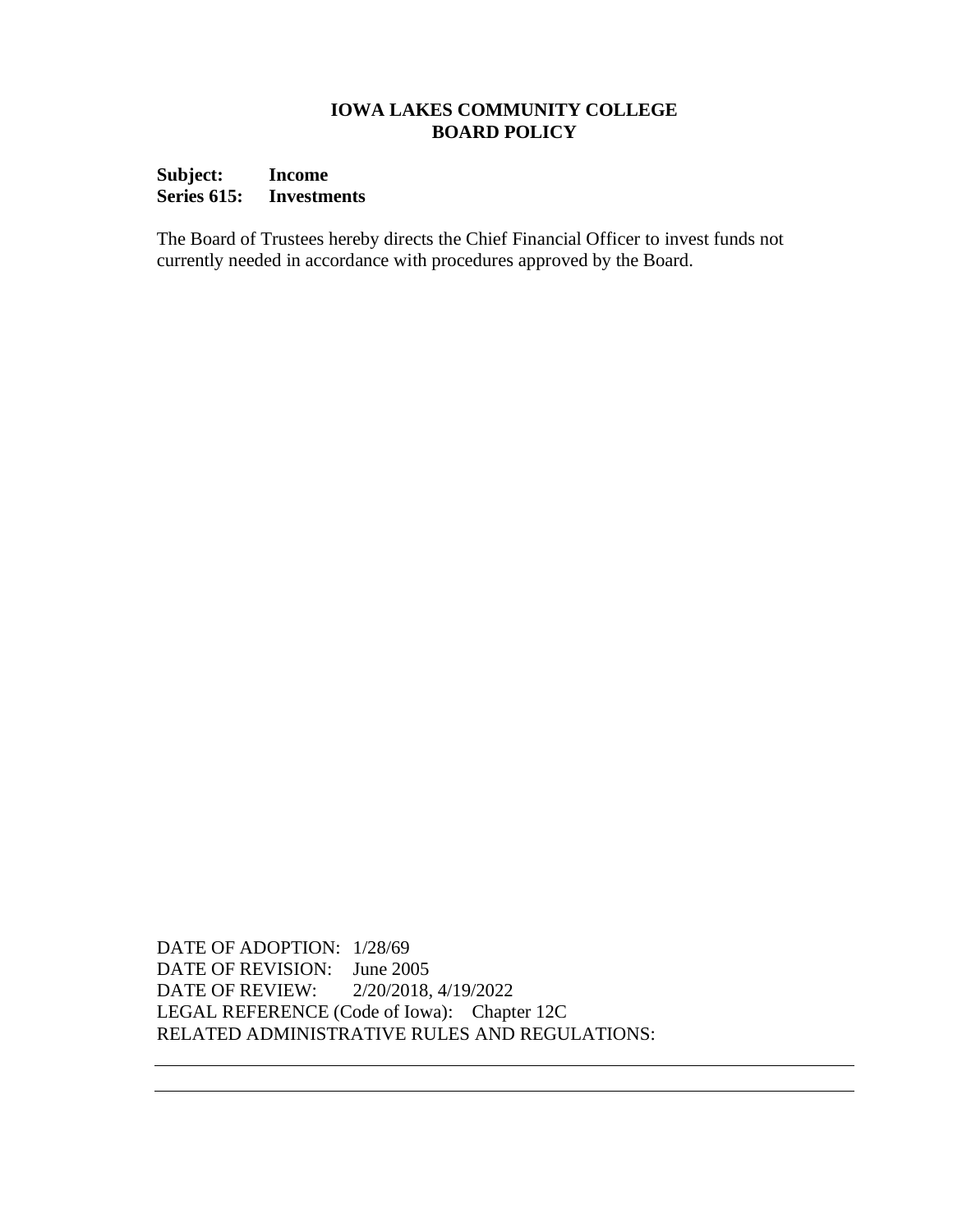## **Subject: Income Series 616: Depository of Funds**

The Board of Trustees shall designate the official College depositories pursuant to the Code of Iowa.

DATE OF ADOPTION: 1/28/69 DATE OF REVISION: June 2005 DATE OF REVIEW: 2/20/2018, 4/19/2022 LEGAL REFERENCE (Code of Iowa): Chapter 12C.1 RELATED ADMINISTRATIVE RULES AND REGULATIONS: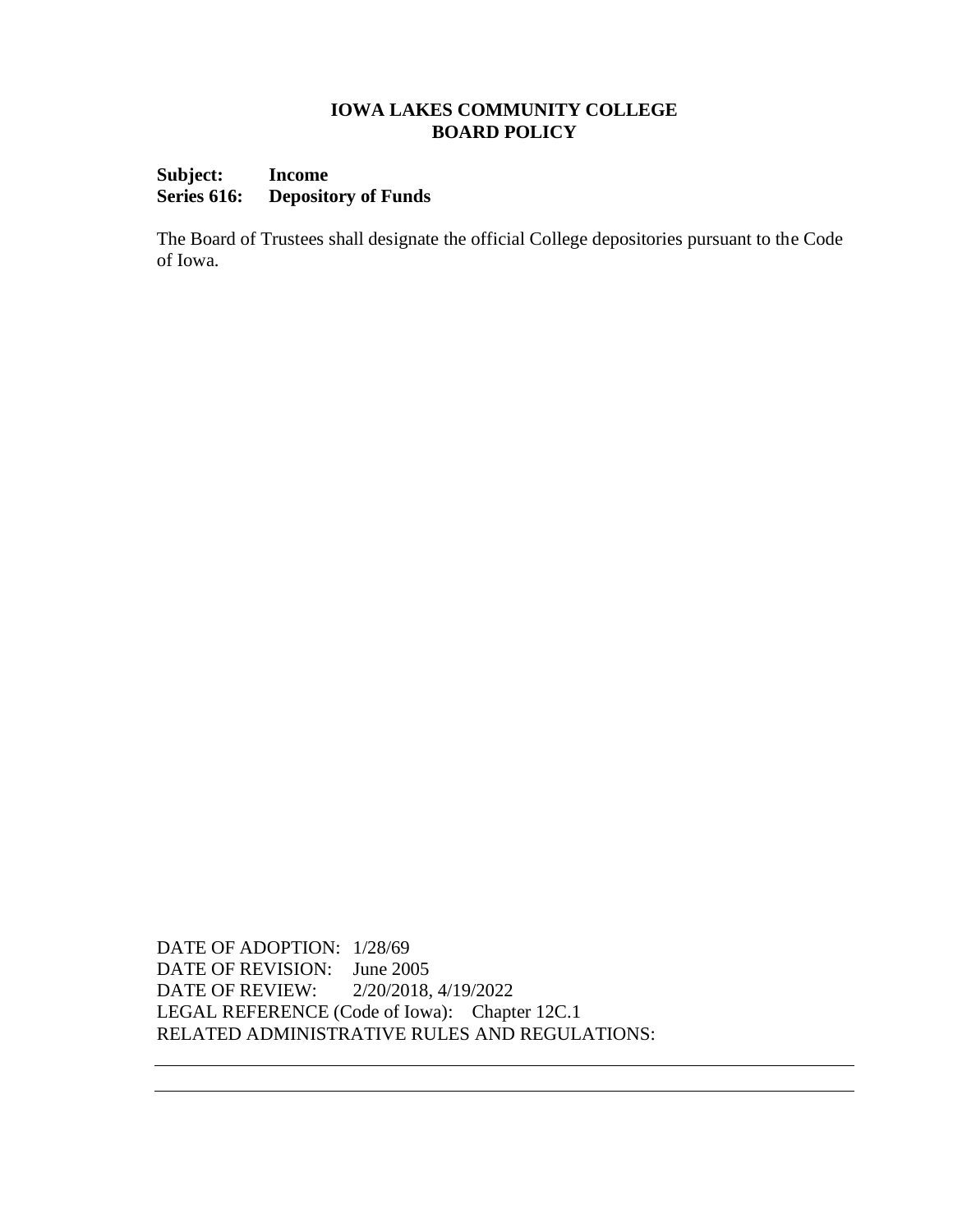## **Subject: Income Series 617: Auxiliary Enterprise Sales**

All employees, students, and the public in general receiving sales of services from College enterprises shall be billed upon the completion of that service or sale.

DATE OF ADOPTION: 1/28/69 DATE OF REVISION: June 2005 DATE OF REVIEW: 2/20/2018, 4/19/2022 LEGAL REFERENCE (Code of Iowa): RELATED ADMINISTRATIVE RULES AND REGULATIONS: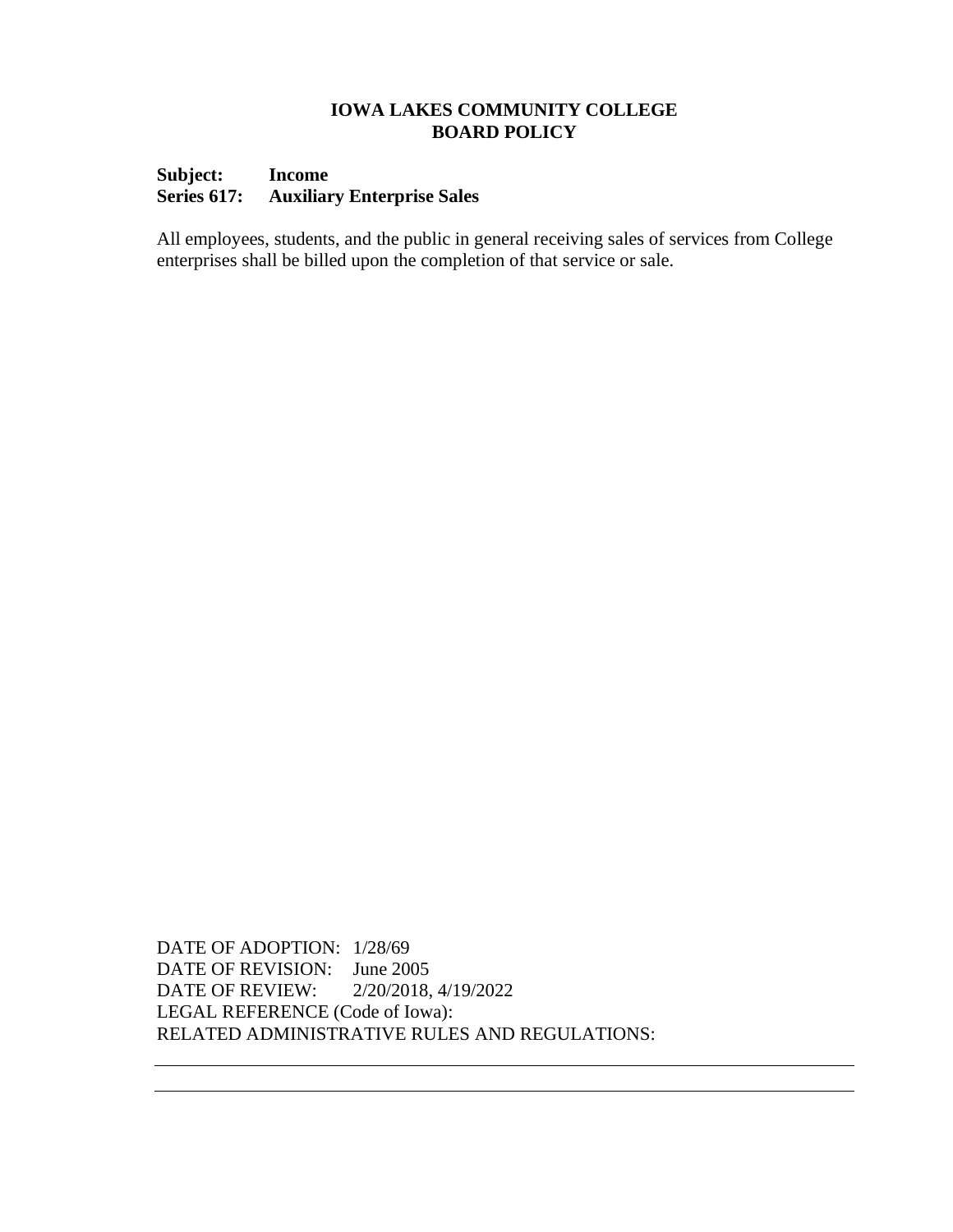## **Subject: Expenditures Series 620: Expenditures and Purchasing Policy**

The College President or designee shall approve all purchases made in the name of the College pursuant to the Code of Iowa.

DATE OF ADOPTION:  $1/28/69$ DATE OF REVISION: June 2005, 4/19/2022 DATE OF REVIEW: 2/20/2018, 4/19/2022 LEGAL REFERENCE (Code of Iowa): Chapter 73A.2, 73A.18 and Chapter 297.7-8 RELATED ADMINISTRATIVE RULES AND REGULATIONS: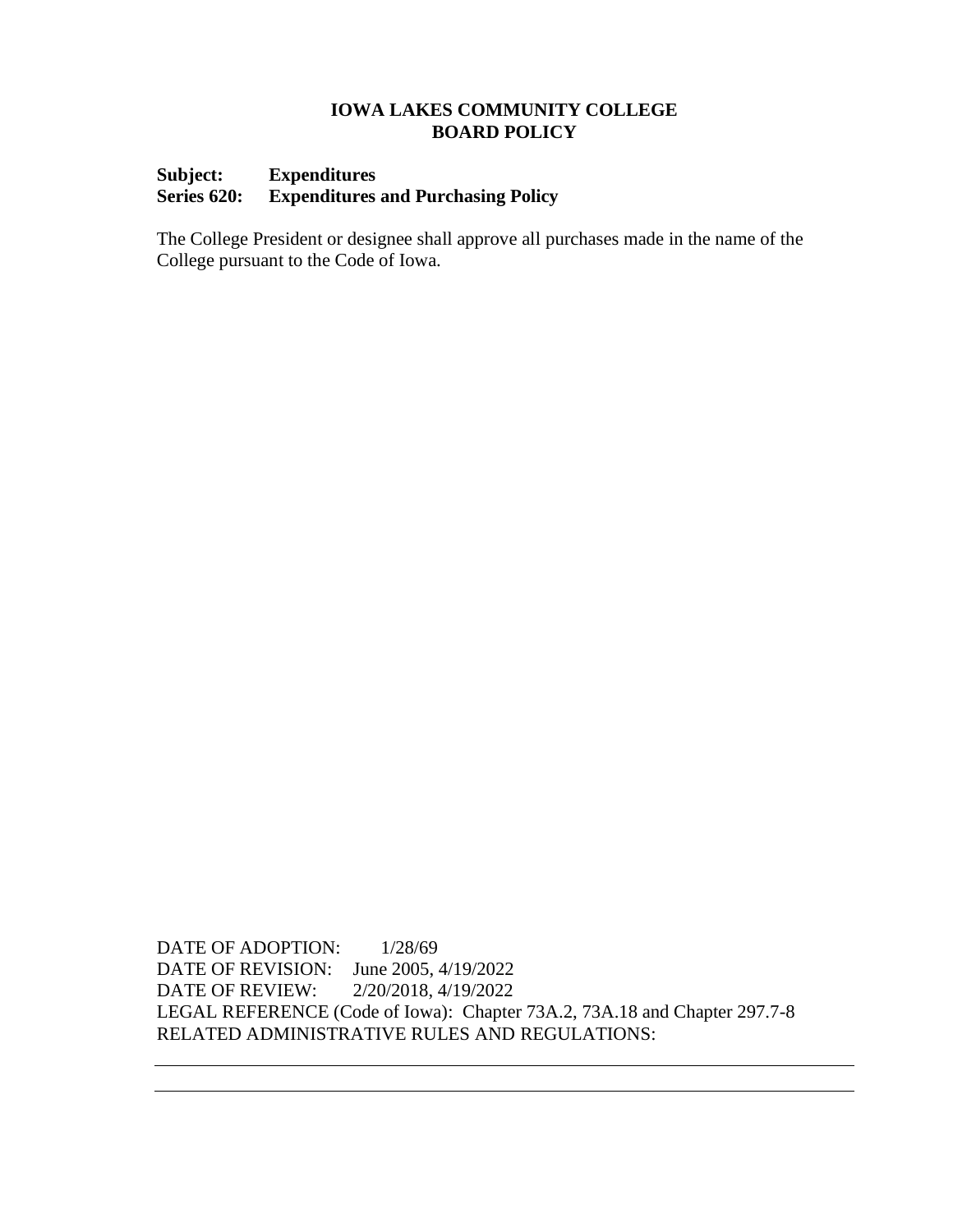## **Subject: Expenditures Series 621: Purchasing Supplies and Equipment**

The purchase of all supplies, equipment, and services shall be pursuant to the Code of Iowa and practices established by the Chief Financial Officer.

DATE OF ADOPTION: 1/28/69 DATE OF REVISION: June 2005, 4/19/2022 DATE OF REVIEW: 2/20/2018, 4/19/2022 LEGAL REFERENCE (Code of Iowa): Chapter 12 RELATED ADMINISTRATIVE RULES AND REGULATIONS: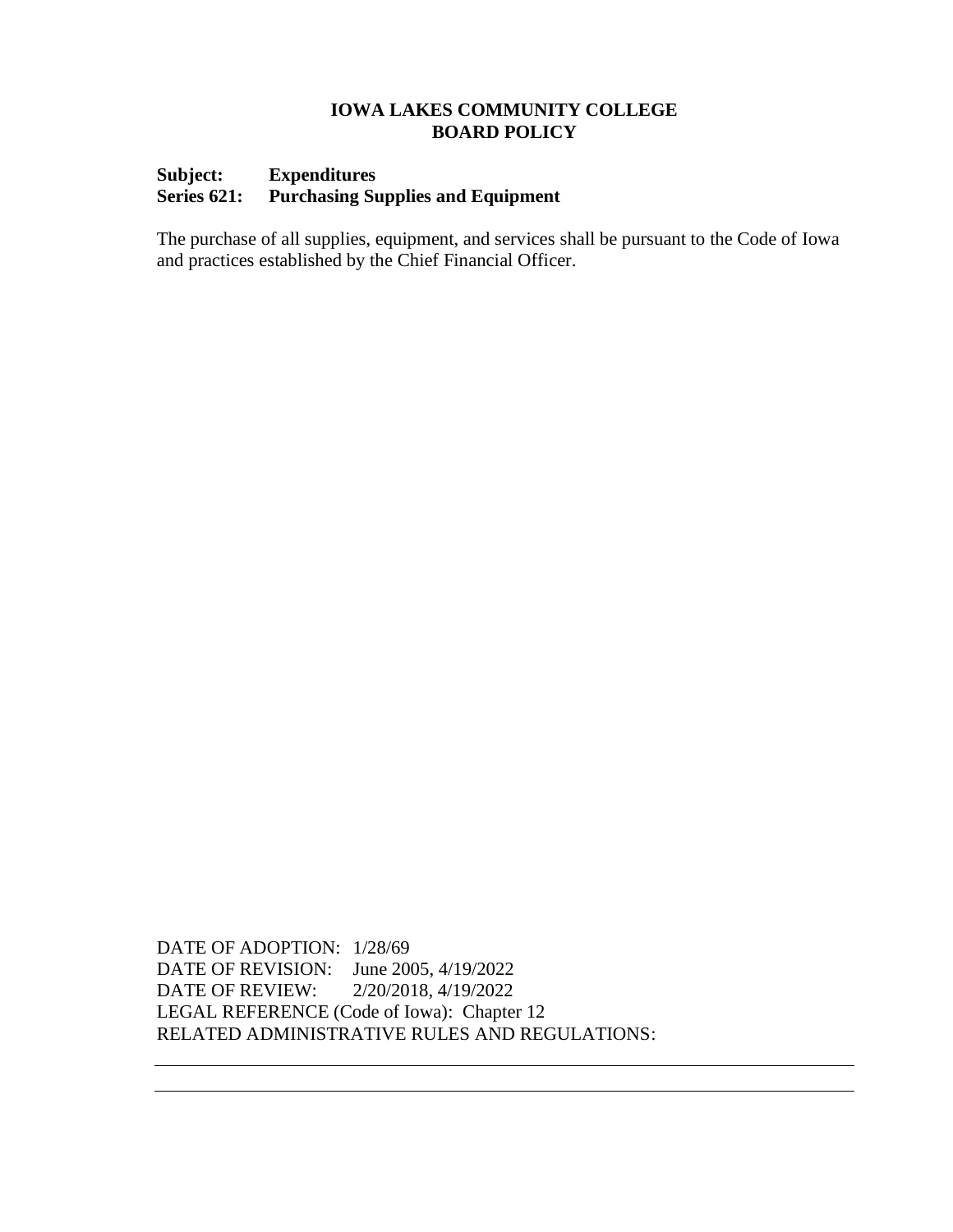#### **Subject: Expenditures Series 622: Payment of Bills**

The Board of Trustees of Iowa Lakes Community College shall cause to have warrants issued for all claims against the district upon audit and allowance by the Board. The Secretary of the Board is authorized to issue warrants prior to the audit and allowance by the Board for payments for all general fund, plant fund, auxiliary fund, agency fund, scholarship fund, endowment fund and student loan fund, not to exceed five thousand dollars (\$5,000) for any one warrant. In addition to the \$5,000 limit the Board authorizes the Secretary to issue warrants for other activities as listed:

- 1. Payments for salaries to employees approved by the Board
- 2. Payments to vendors for employee payroll deductions
- 3. Payments to vendors for employee benefits
- 4. Payments for utilities
- 5. Transfer of funds for investments/cash management
- 6. Payment for Campus Store (books/merchandise), Farm (fertilizer/feed/seed), and Dining Services (consumables) expenses
- 7. Payments to vendors whose purchase orders have prior Board approval
- 8. Payment of invoices associated with involvement in fiscal services of external organizations
- 9. Payment to Wells Fargo for Purchasing Cards ("P-Cards") activity

All claims for which warrants have been issued prior to audit and allowance by the Board as provided herein shall be passed upon by the Board at the first meeting thereafter.

DATE OF ADOPTION: 1/28/69 DATE OF REVISION: June 2005, 4/19/2022 DATE OF REVIEW: 2/20/2018, 4/19/2022 LEGAL REFERENCE (Code of Iowa): Chapter 260C.42 RELATED ADMINISTRATIVE RULES AND REGULATIONS: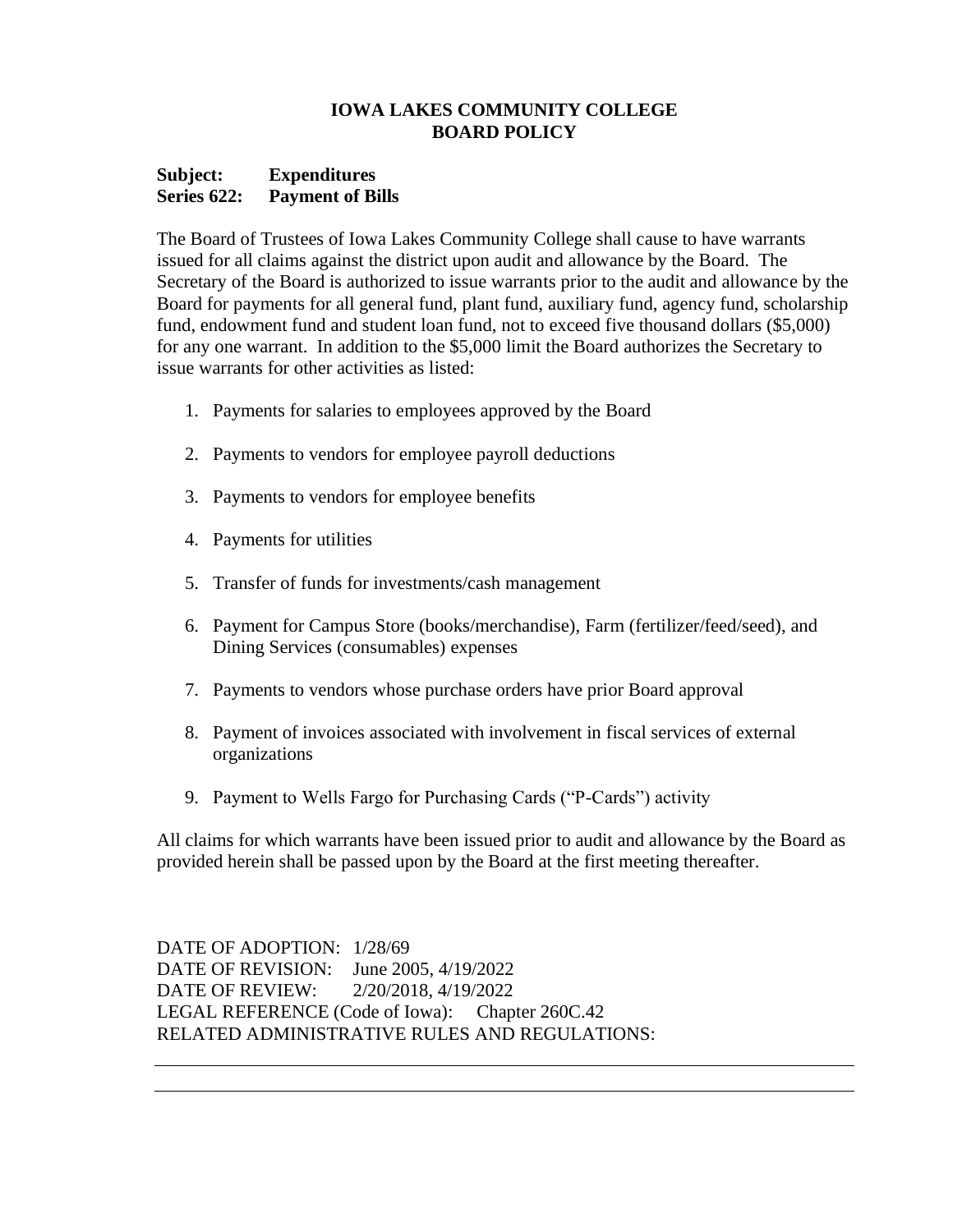#### **Subject: Expenditures Series 623: Unpaid Warrants**

The Board of Trustees of Iowa Lakes Community College shall only in the case of necessity issue warrants for which there are no funds available for the payment of such warrants. If warrants are issued for which there are not funds available for payment of such warrants, the Chief Financial Officer shall institute procedures as stated in the Code of Iowa.

DATE OF ADOPTION: 9/27/71 DATE OF REVISION: June 2005, 4/19/2022 DATE OF REVIEW: 2/20/2018, 4/19/2022 LEGAL REFERENCE (Code of Iowa): Chapter 74 RELATED ADMINISTRATIVE RULES AND REGULATIONS: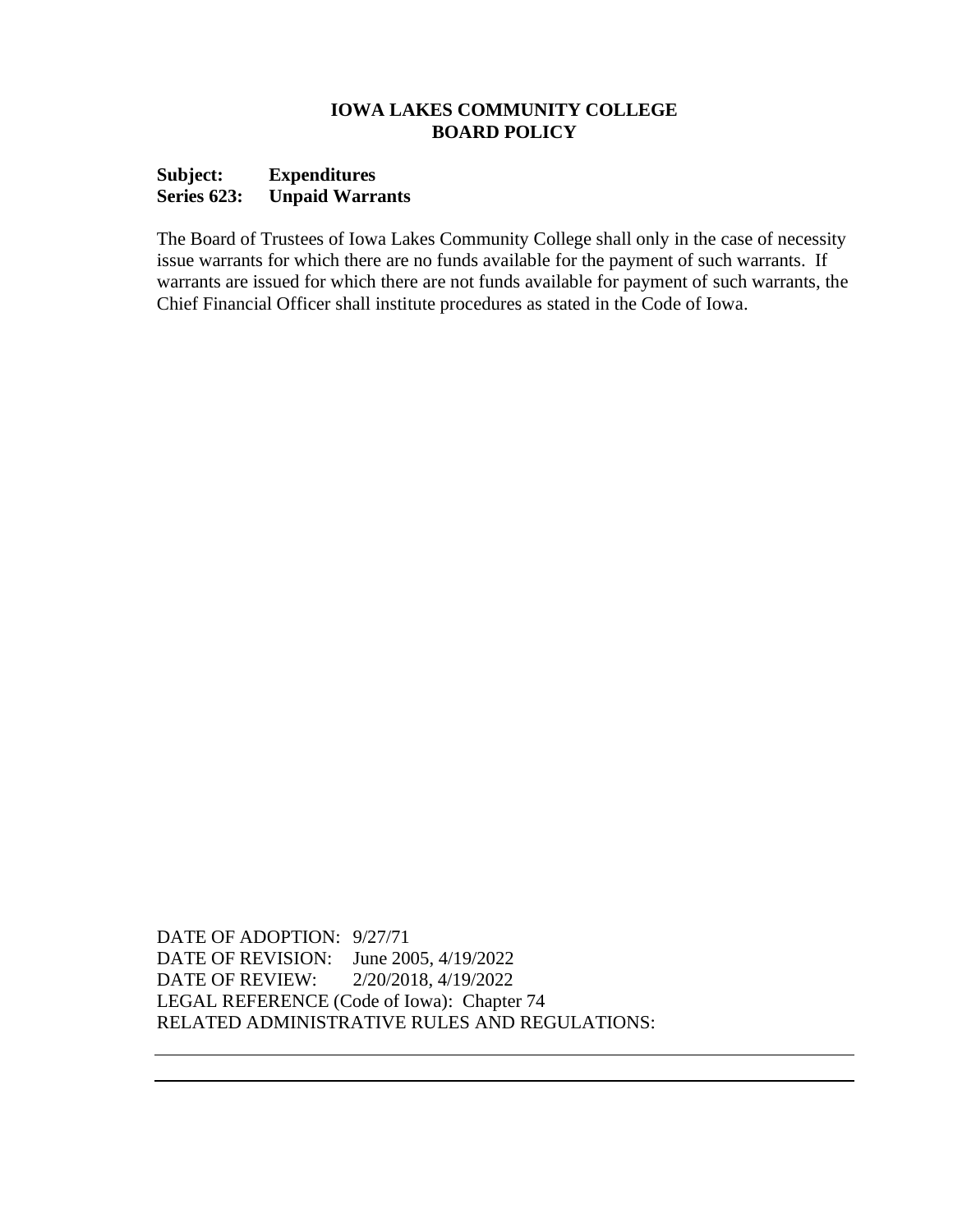#### **Subject: Expenditures Series 624: Travel Allowance**

Employees who incur expenses for approved travel shall be reimbursed as approved by the President or their designee and the Board.

Reimbursement for the use of private vehicles shall be at a rate approved by the Board of Trustees pursuant to the Code of Iowa.

DATE OF ADOPTION: 1/28/69 DATE OF REVISION: June 2005, 4/19/2022 DATE OF REVIEW: 2/20/2018, 4/19/2022 LEGAL REFERENCE (Code of Iowa): Chapter 70A.9 RELATED ADMINISTRATIVE RULES AND REGULATIONS: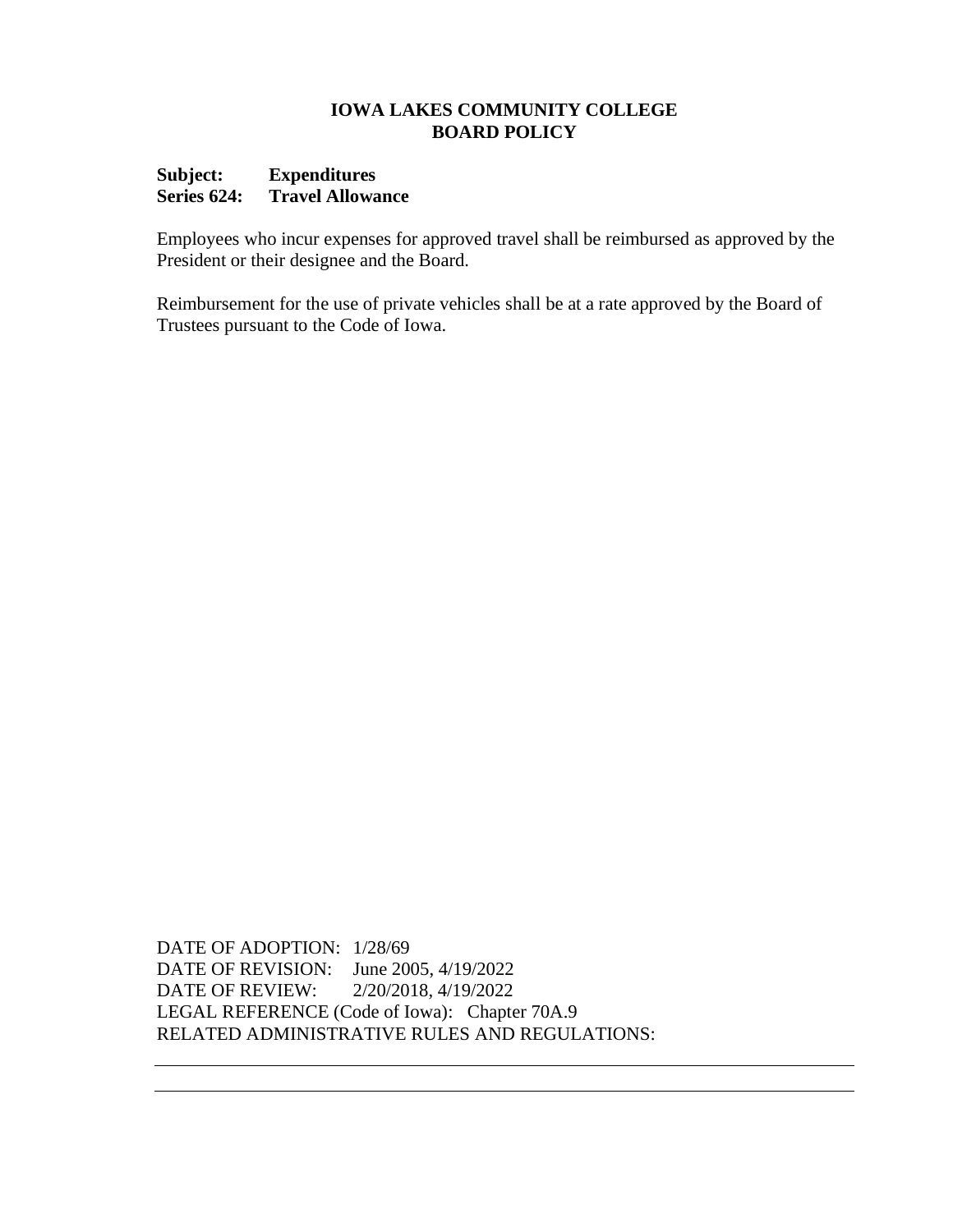## **Subject: Reports Series 630: Secretary's Monthly Report**

The Secretary of the Board of Trustees of Iowa Lakes Community College shall file with the Board of Trustees each month a complete financial statement of the preceding month's business pursuant to the Code of Iowa.

DATE OF ADOPTION: 1/28/69 DATE OF REVISION: June 2005 DATE OF REVIEW: 2/20/2018, 4/19/2022 LEGAL REFERENCE (Code of Iowa): Chapter 291.7 RELATED ADMINISTRATIVE RULES AND REGULATIONS: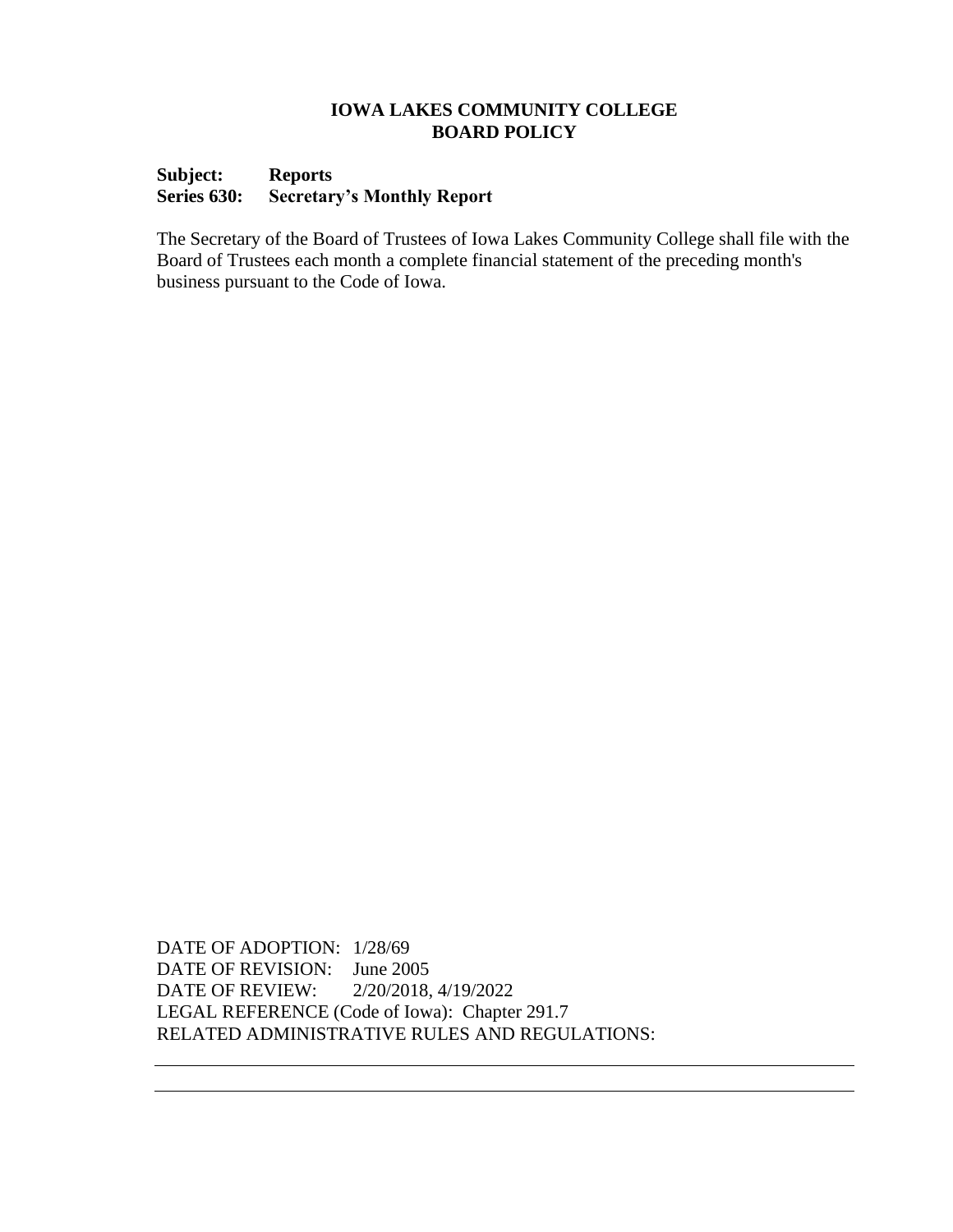**Subject: Reports Series 631: Audits**

The Board of Trustees of Iowa Lakes Community College shall cause to be initiated an annual audit pursuant to the Code of Iowa*.* 

DATE OF ADOPTION: 1/28/69 DATE OF REVISION: June 2005 DATE OF REVIEW: 2/20/2018, 4/19/2022 LEGAL REFERENCE (Code of Iowa): Chapter 11.6 RELATED ADMINISTRATIVE RULES AND REGULATIONS: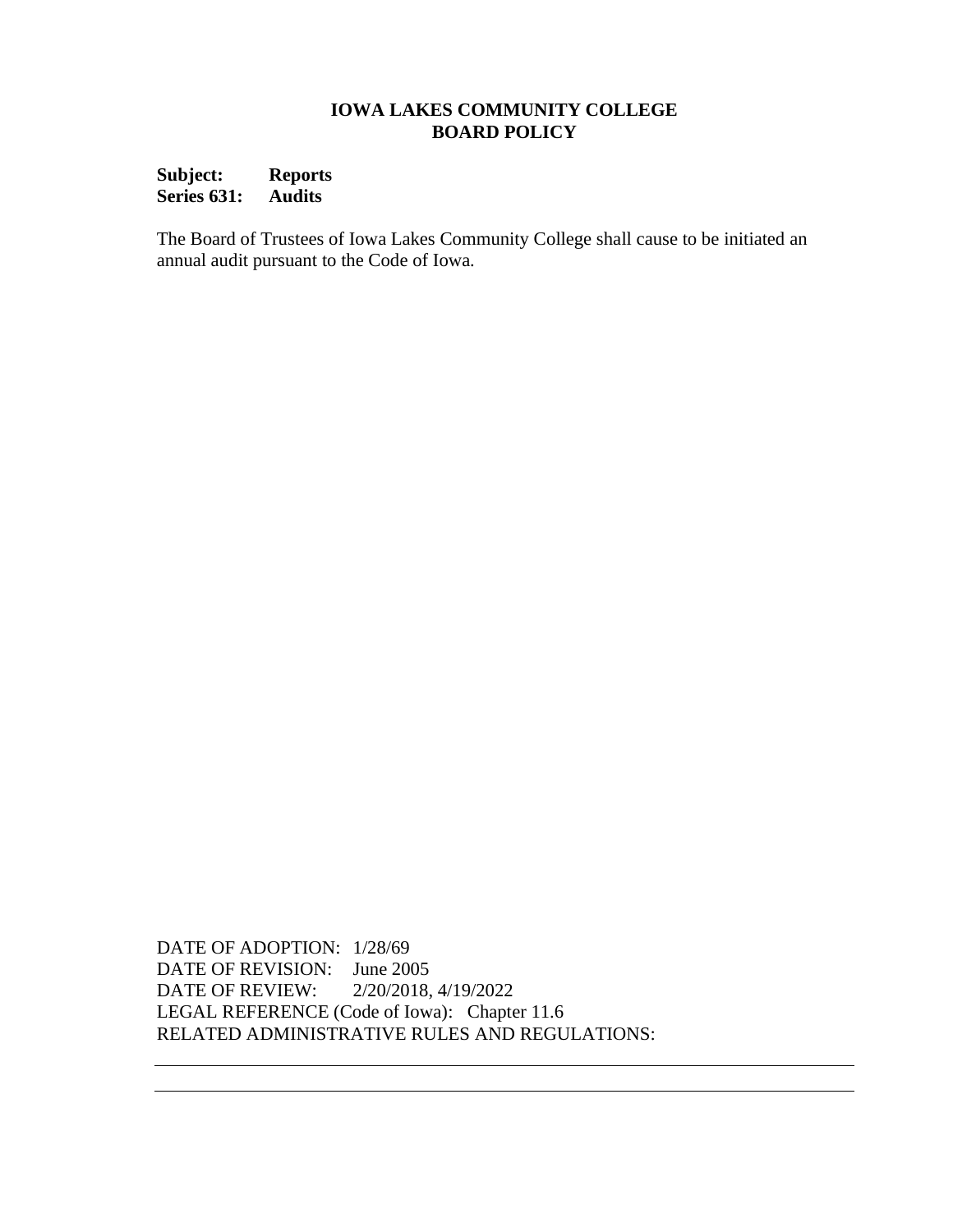## **Subject: Insurance Series 635: Insurance Program**

The College shall maintain a comprehensive insurance program pursuant to the Code of Iowa.

DATE OF ADOPTION: 1/28/69 DATE OF REVISION: June 2005 DATE OF REVIEW: 2/20/2018, 4/19/2022 LEGAL REFERENCE (Code of Iowa): Chapter 279.28 RELATED ADMINISTRATIVE RULES AND REGULATIONS: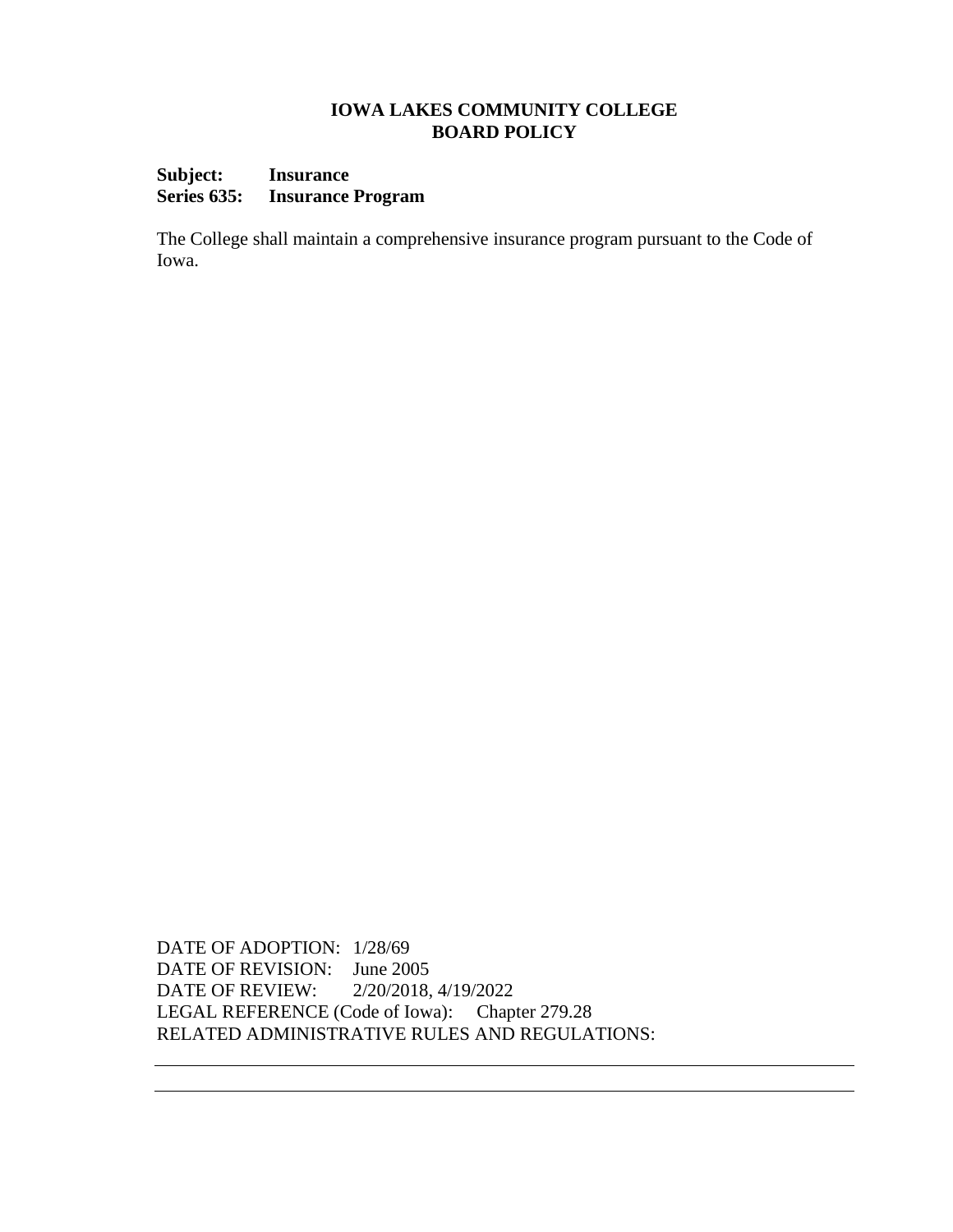#### **Subject: Insurance Series 636: Periodic Review**

The College President or designee shall make recommendations to the Board concerning the College's program of insurance.

DATE OF ADOPTION: 1/28/69 DATE OF REVISION: June 2005 DATE OF REVIEW: 2/20/2018, 4/19/2022 LEGAL REFERENCE (Code of Iowa): RELATED ADMINISTRATIVE RULES AND REGULATIONS: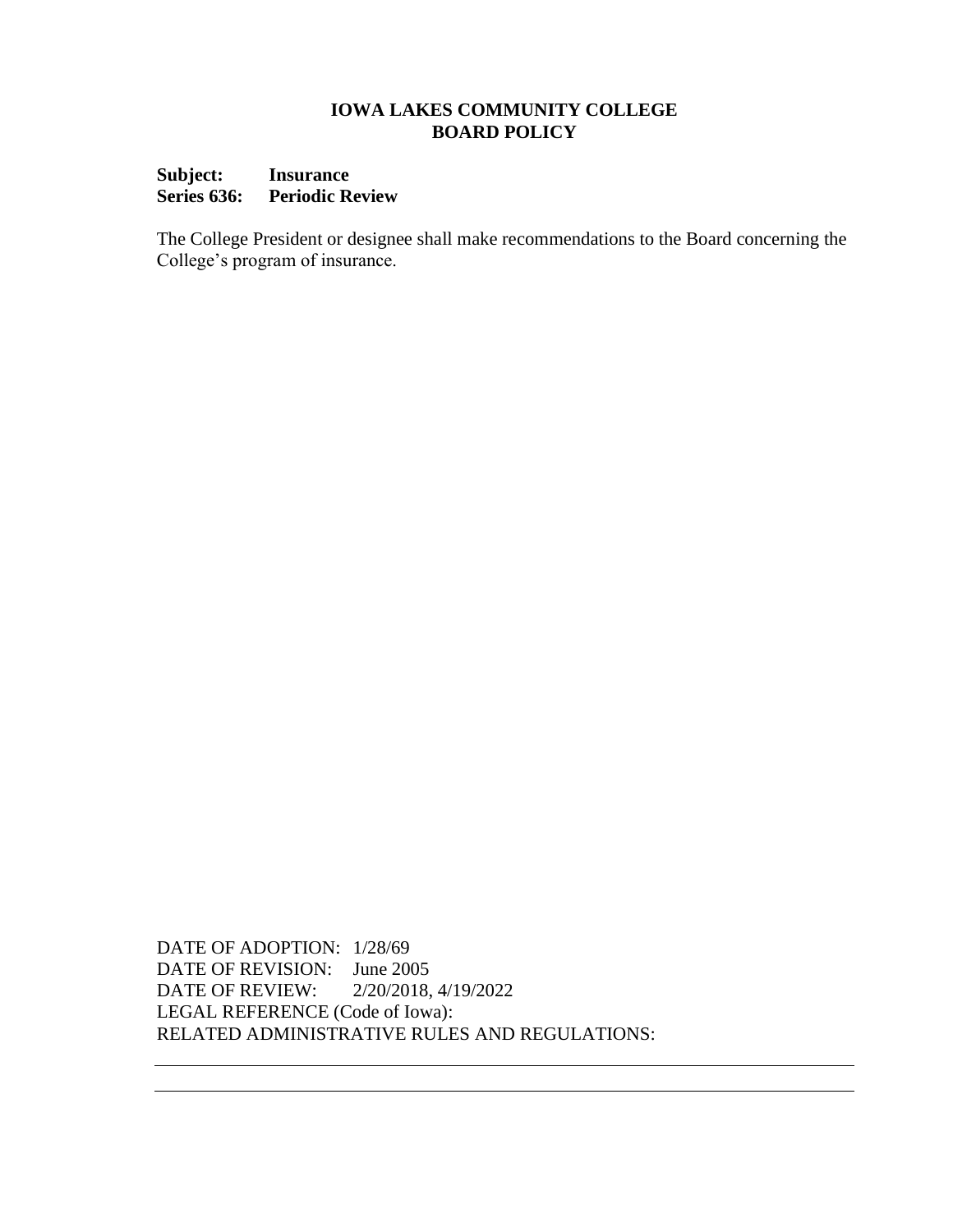### **Subject: Records Series 640: Board of Trustees**

The Secretary of the Board of Trustees of Iowa Lakes Community College shall keep and preserve all records required by the Code of Iowa.

DATE OF ADOPTION: 1/28/69 DATE OF REVISION: June 2005 DATE OF REVIEW: 2/20/2018, 4/19/2022 LEGAL REFERENCE (Code of Iowa): Chapter 291.6 RELATED ADMINISTRATIVE RULES AND REGULATIONS: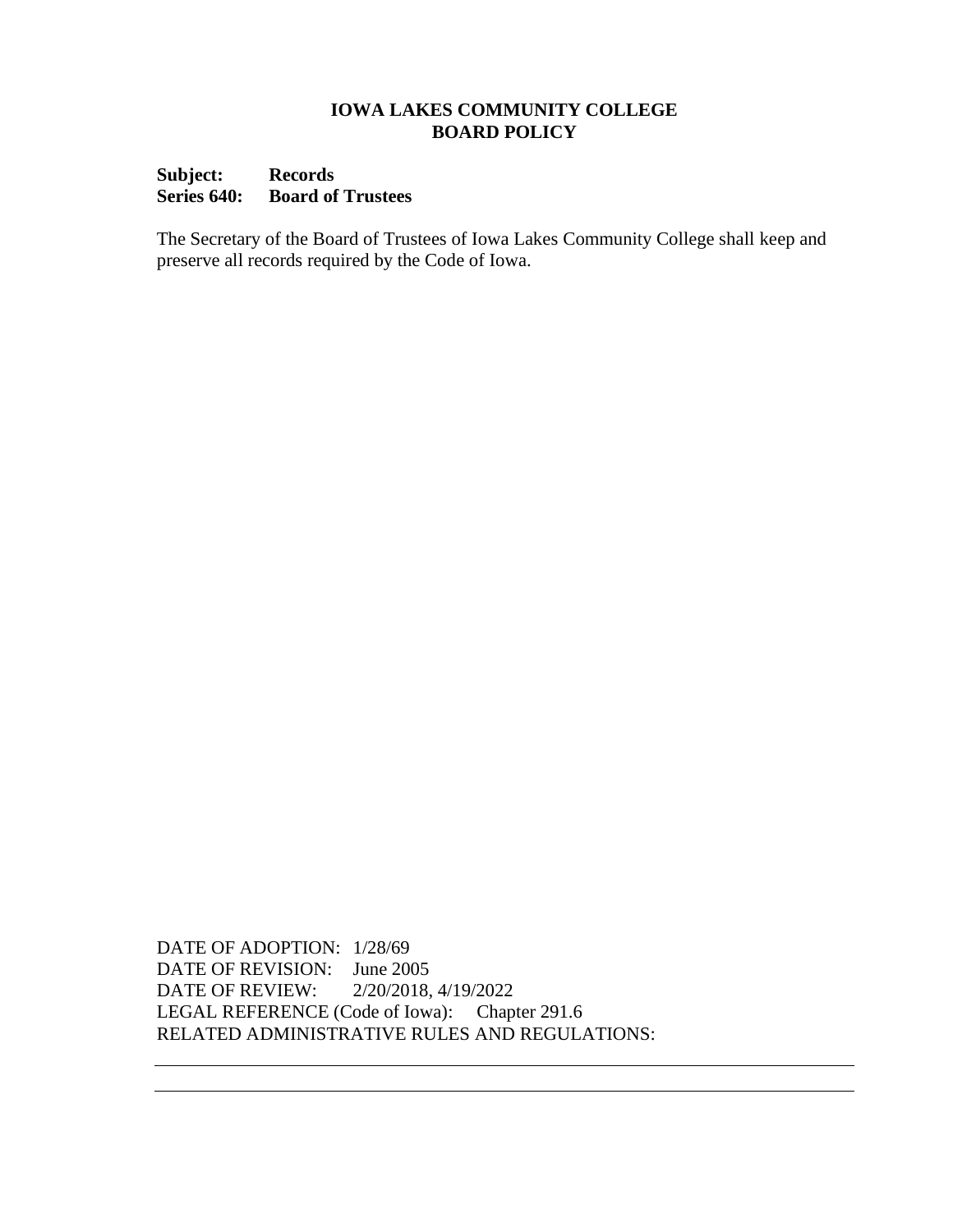## **Subject: Records Series 641: Bonds for Officers and Employees**

The Secretary and Treasurer of the Board of Trustees shall each give bond to the College in such amount as the Board may require and pursuant to the Code of Iowa. Bonds shall be filed with the President of the Board.

All other employees shall be covered by a blanket bond at a minimum of one hundred fifty thousand (\$150,000).

DATE OF ADOPTION: 1/28/69 DATE OF REVISION: June 2005, 4/19/2022 DATE OF REVIEW: 2/20/2018, 4/19/2022 LEGAL REFERENCE (Code of Iowa): Chapter 291.2, .3 RELATED ADMINISTRATIVE RULES AND REGULATIONS: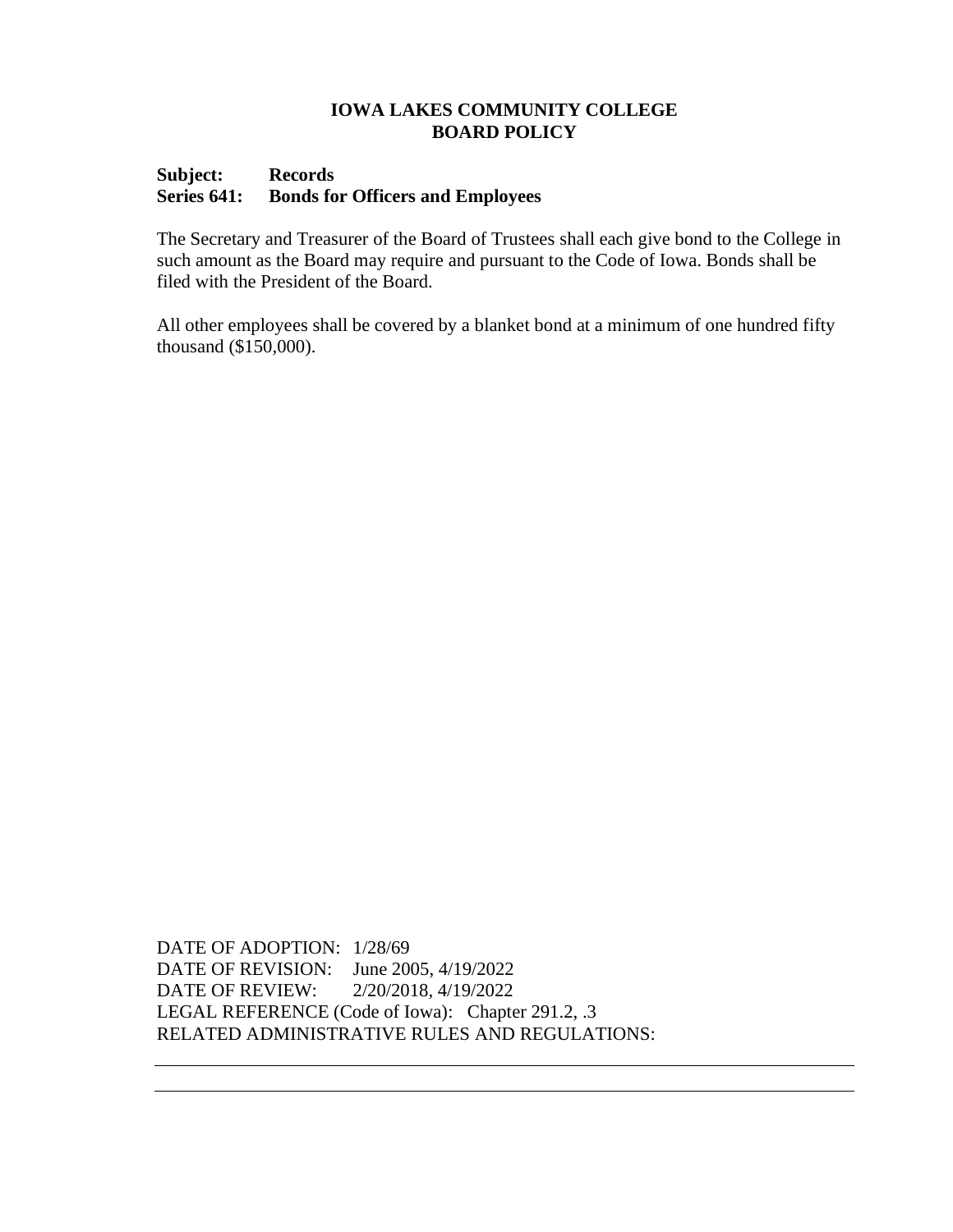## **Subject: Records Series 642: Inventory**

A perpetual inventory of furniture and other equipment shall be maintained under the supervision of the Chief Financial Officer. All items that exceed \$500 in value shall be included in the inventory.

Items in excess of \$5,000 shall be capitalized and recorded as an asset of the college and shall be depreciated pursuant to audit guidelines.

DATE OF ADOPTION: 1/28/69 DATE OF REVISION: June 2005 DATE OF REVIEW: 2/20/2018, 4/19/2022 LEGAL REFERENCE (Code of Iowa): RELATED ADMINISTRATIVE RULES AND REGULATIONS: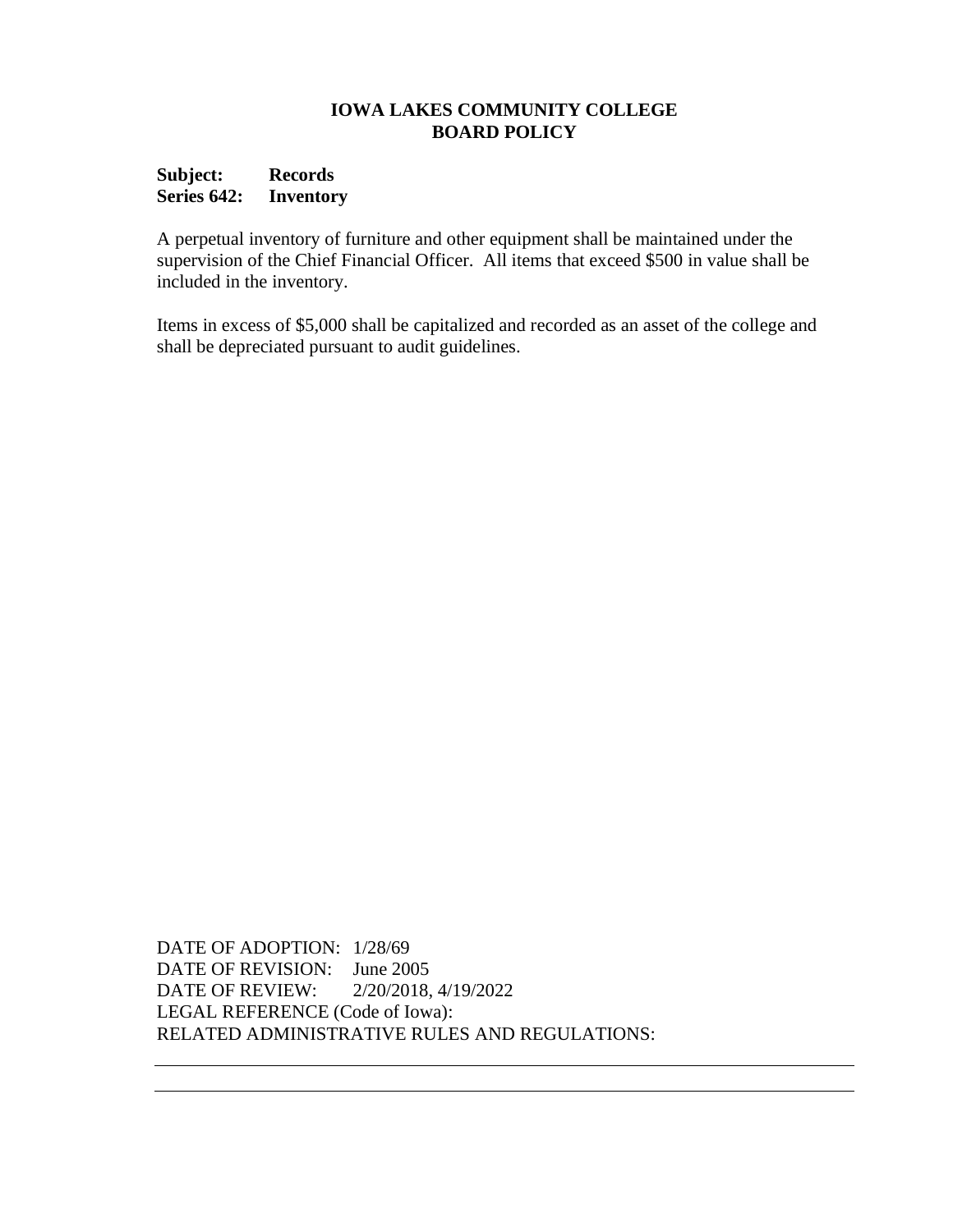## **Subject: Maintenance and Operation Series 643: Disposition of Obsolete Equipment**

The College may sell, lease, or dispose of, in whole or in part, property belonging to the College pursuant to the Code of Iowa.

DATE OF ADOPTION: 1/28/69 DATE OF REVISION: June 2005, 4/19/2022 DATE OF REVIEW: 2/20/2018, 4/19/2022 LEGAL REFERENCE (Code of Iowa): Chapter 297.22 RELATED ADMINISTRATIVE RULES AND REGULATIONS: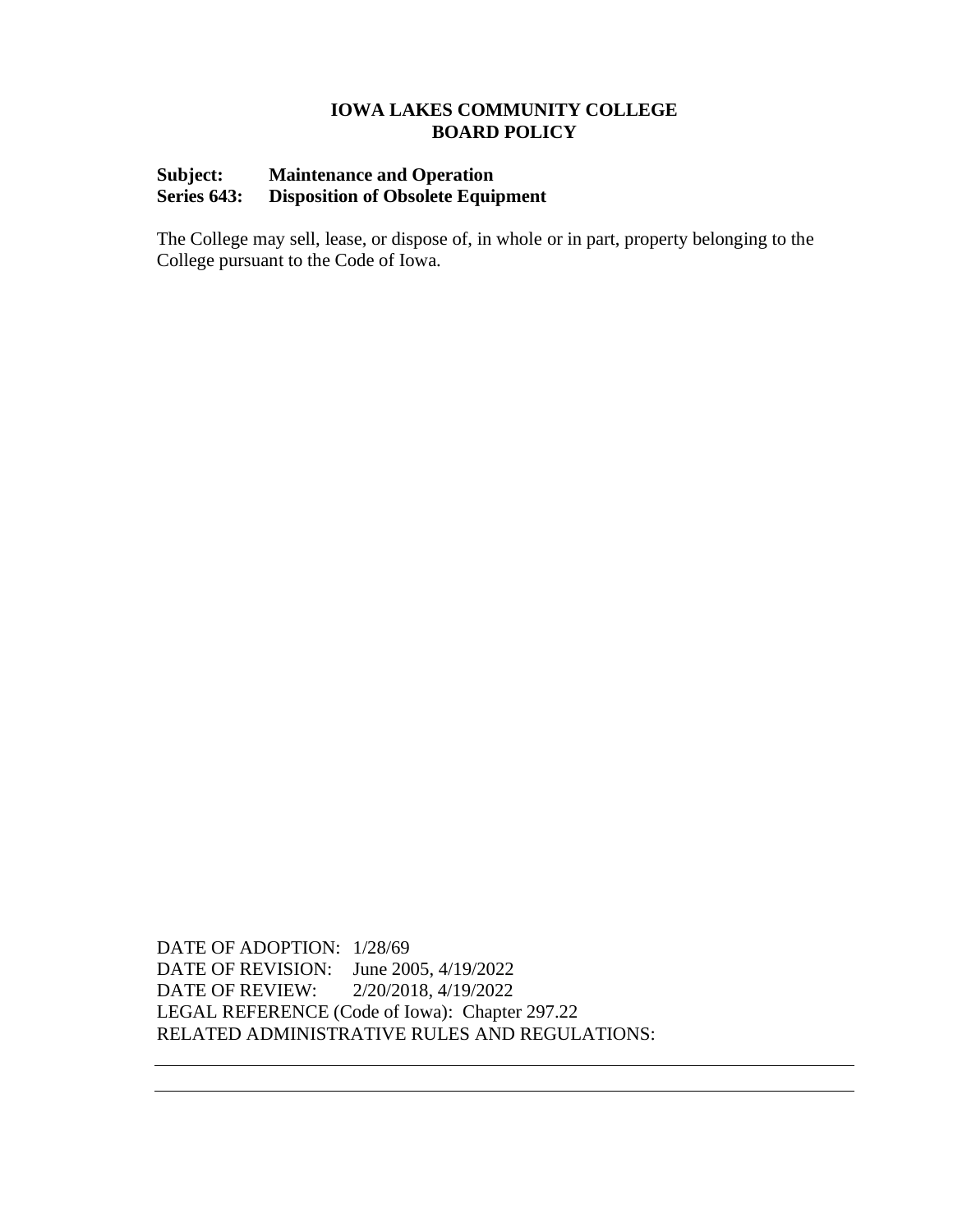## **Subject: Maintenance and Operation Series 644: Red Flags Policy**

The College will establish a policy through which employees working with covered accounts detect and respond to red flags that could indicate identity theft. The policy was written in accordance with the rules and guidelines set forth in 16 CFR Part 681, implementing the identity theft red flags portion of the Fair and Accurate Credit Transactions Act (FACTA) of 2003.

DATE OF ADOPTION: 8/18/2009 DATE OF REVISION: 4/19/2022 DATE OF REVIEW: 2/20/2018, 4/19/2022 LEGAL REFERENCE: 16CFR Part 681 of the Fair and Accurate Credit Transactions Act (FACTA)—2003 RELATED ADMINISTRATIVE RULES AND REGULATIONS: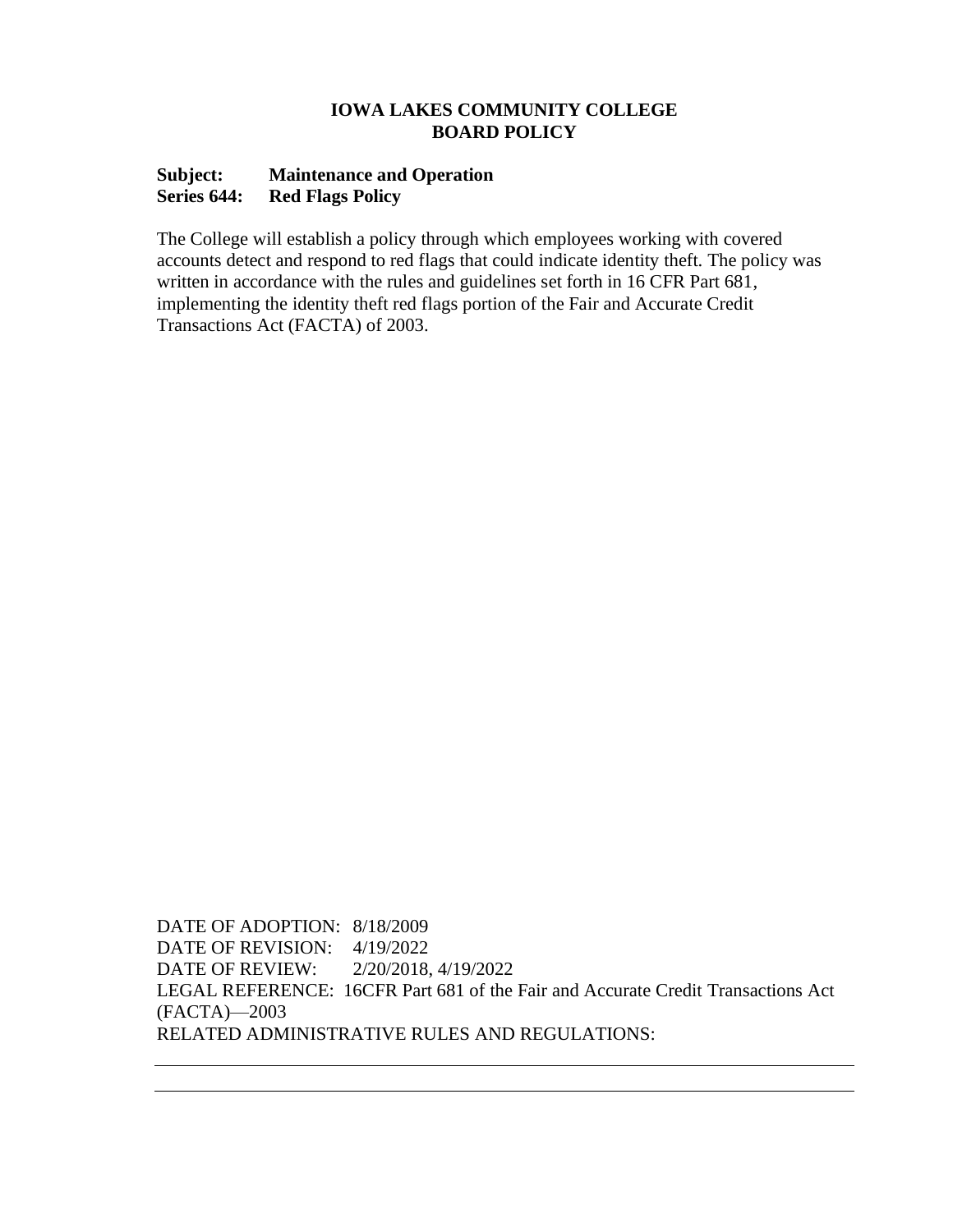## **Subject: Construction, Building, and Sites Series 650: Selection of Architect**

Architects shall be selected by the College President or designee.

DATE OF ADOPTION: 1/28/69 DATE OF REVISION: June 2005 DATE OF REVIEW: 2/20/2018, 4/19/2022 LEGAL REFERENCE (Code of Iowa): RELATED ADMINISTRATIVE RULES AND REGULATIONS: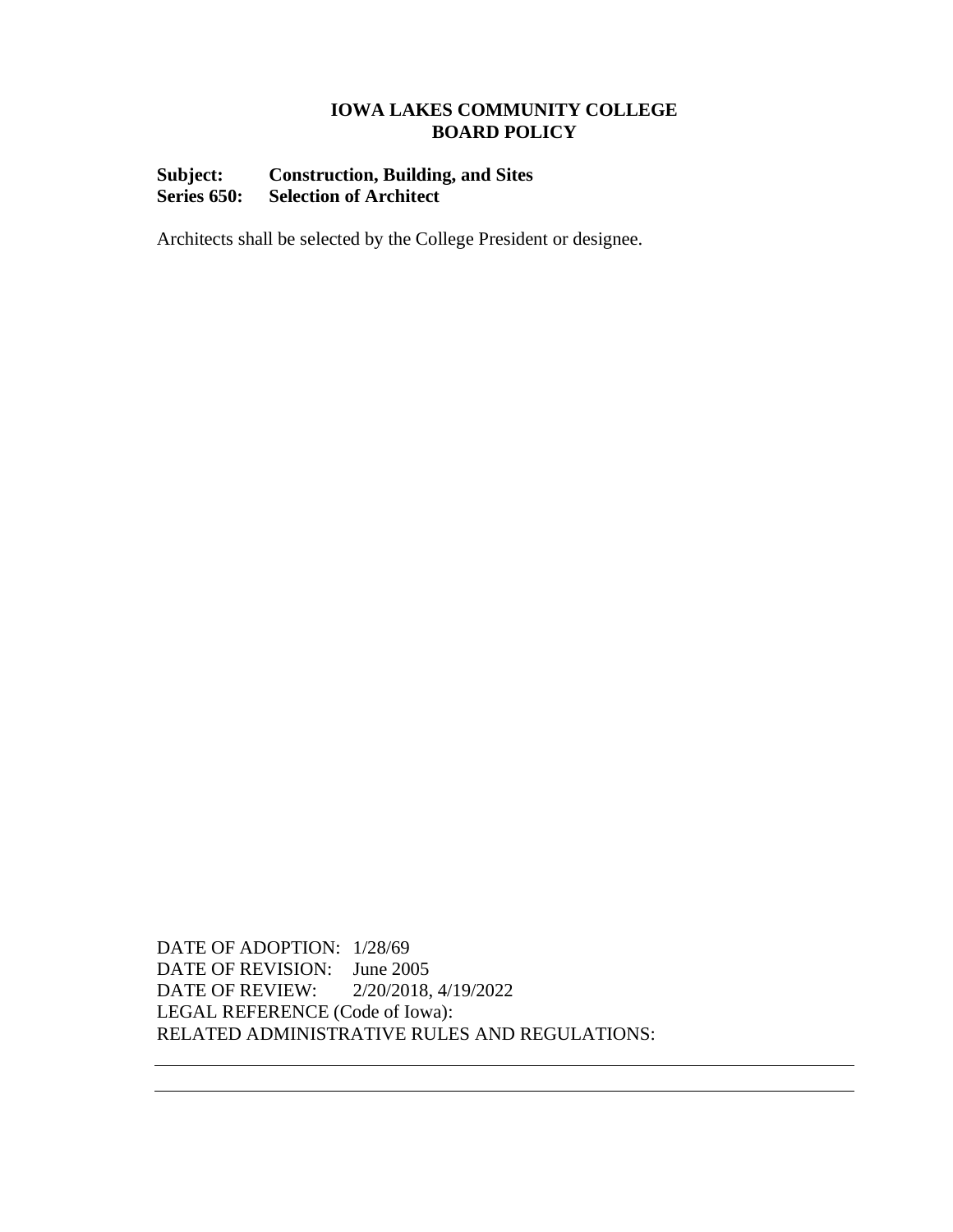## **Subject: Construction, Building, and Sites Series 651: Site Specifications**

The Board of Trustees shall accept as its minimum standards such site specifications pursuant to the Code of Iowa.

DATE OF ADOPTION: 1/28/69 DATE OF REVISION: June 2005, 4/19/2022 DATE OF REVIEW: 2/20/2018, 4/19/2022 LEGAL REFERENCE (Code of Iowa): Chapter 260C.19, Chapter 297 RELATED ADMINISTRATIVE RULES AND REGULATIONS: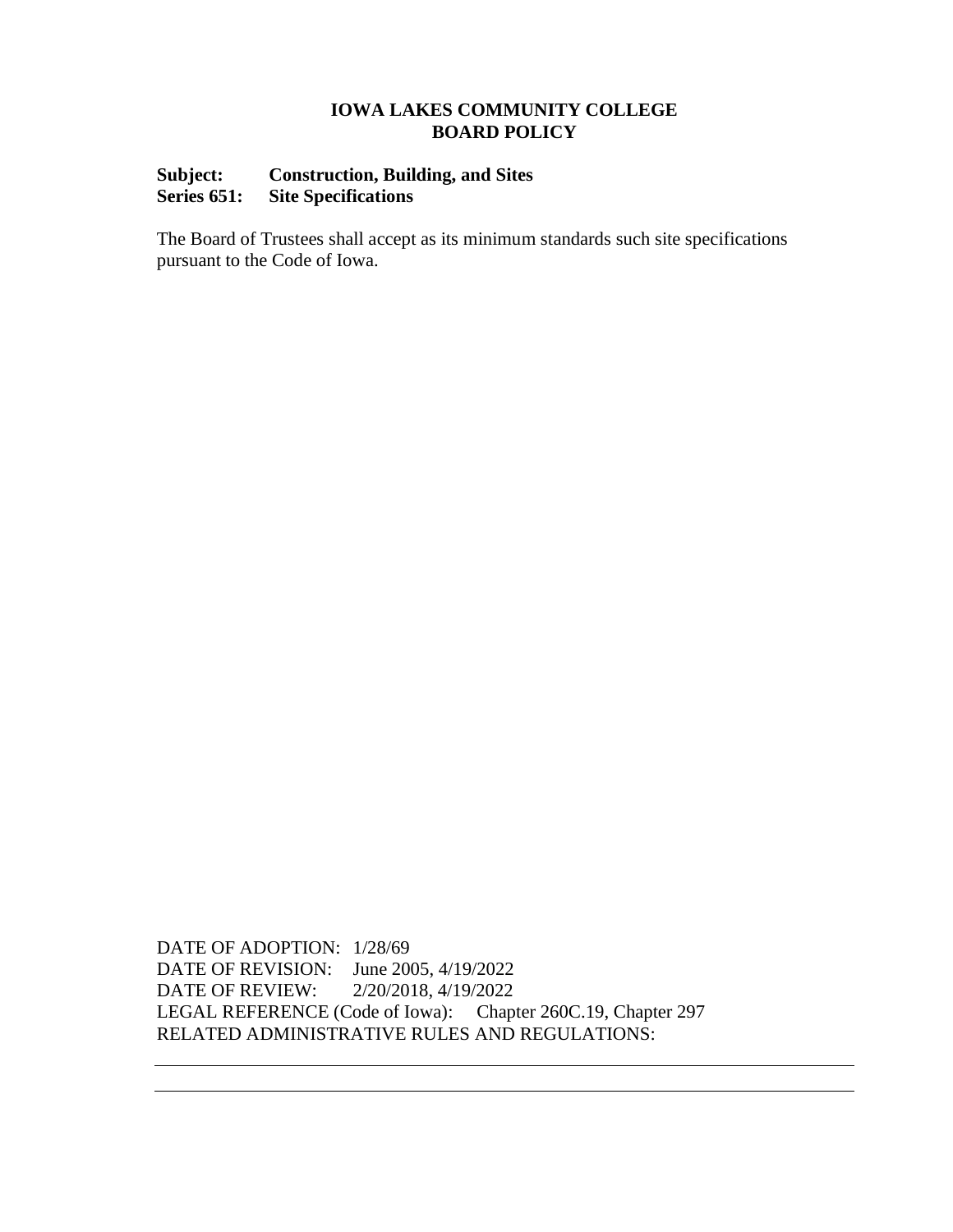## **Subject: Construction, Building, and Sites Series 652: Financing Sites and Construction**

The Board of Trustees shall authorize an election to incur indebtedness and issue bonds for the purpose of financing the purchase of College sites, buildings, and/or equipment pursuant to the Code of Iowa.

DATE OF ADOPTION: 1/28/69 DATE OF REVISION: June 2005, 4/19/2022 DATE OF REVIEW: 2/20/2018, 4/19/2022 LEGAL REFERENCE (Code of Iowa): 260C.19 RELATED ADMINISTRATIVE RULES AND REGULATIONS: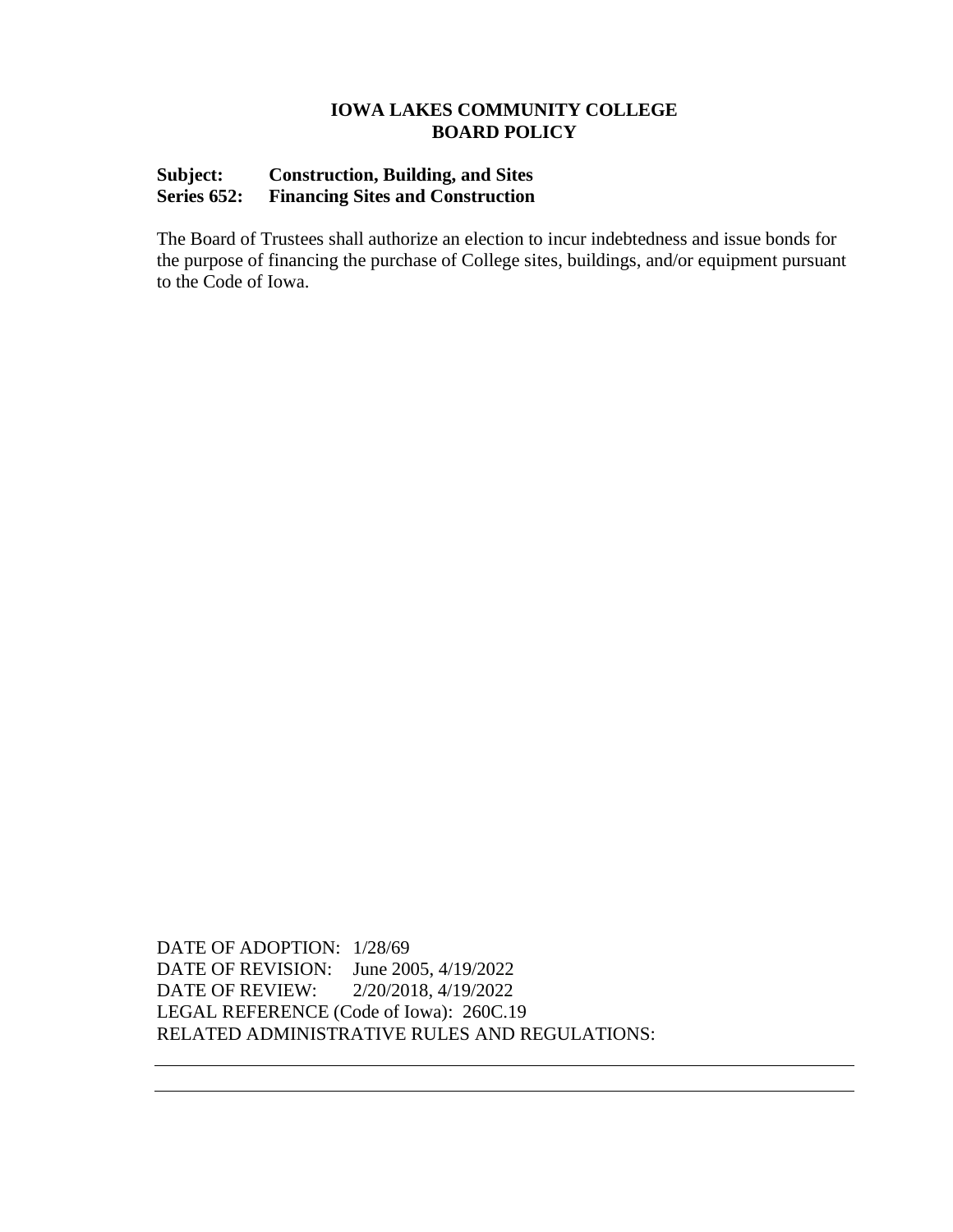# TABLE OF CONTENTS

# SERIES 700

# COMMUNITY RELATIONS

| <b>SERIES NUMBER</b> | POLICY STATEMENT                                                                                                                                    |
|----------------------|-----------------------------------------------------------------------------------------------------------------------------------------------------|
| 701                  | <b>Statement of Guiding Principles</b>                                                                                                              |
| 702<br>703           | <b>Relations Between College Personnel and the Public</b><br>Gifts to Board Members and Employees<br><b>Complaints Concerning College Personnel</b> |
| 704                  | Use of Public Facilities<br>Loan of College Equipment                                                                                               |
| 705                  | <b>Free Speech and Expression</b><br>Free Speech and Expression Procedural Rights and<br>Responsibilities                                           |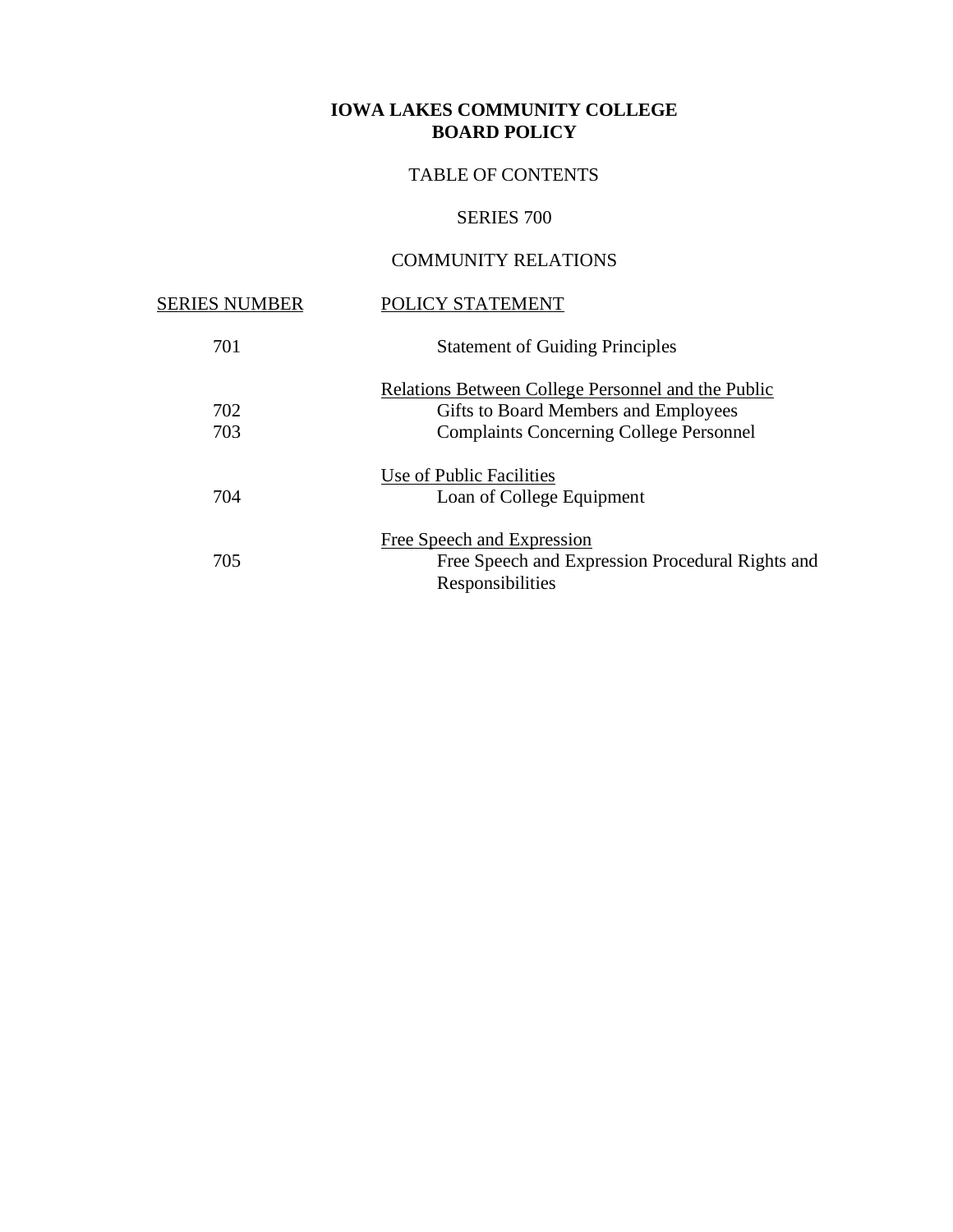#### **Subject: Community Relations Series 701: Statement of Guiding Principles**

It shall be the policy of the Board of Trustees to maintain positive community relations with the various constituencies of the region served by Iowa Lakes Community College. This shall be accomplished through public relations which reinforce the College's mission and goals. Available media will be utilized to share the achievements, objectives, needs and condition of the College while focusing on the key tenets of honesty and accuracy.

DATE OF ADOPTION: 1/28/69 DATE OF REVISION: June 2005 DATE OF REVIEW: 2/20/2018, 4/19/2022 LEGAL REFERENCE (Code of Iowa): RELATED ADMINISTRATIVE RULES AND REGULATIONS: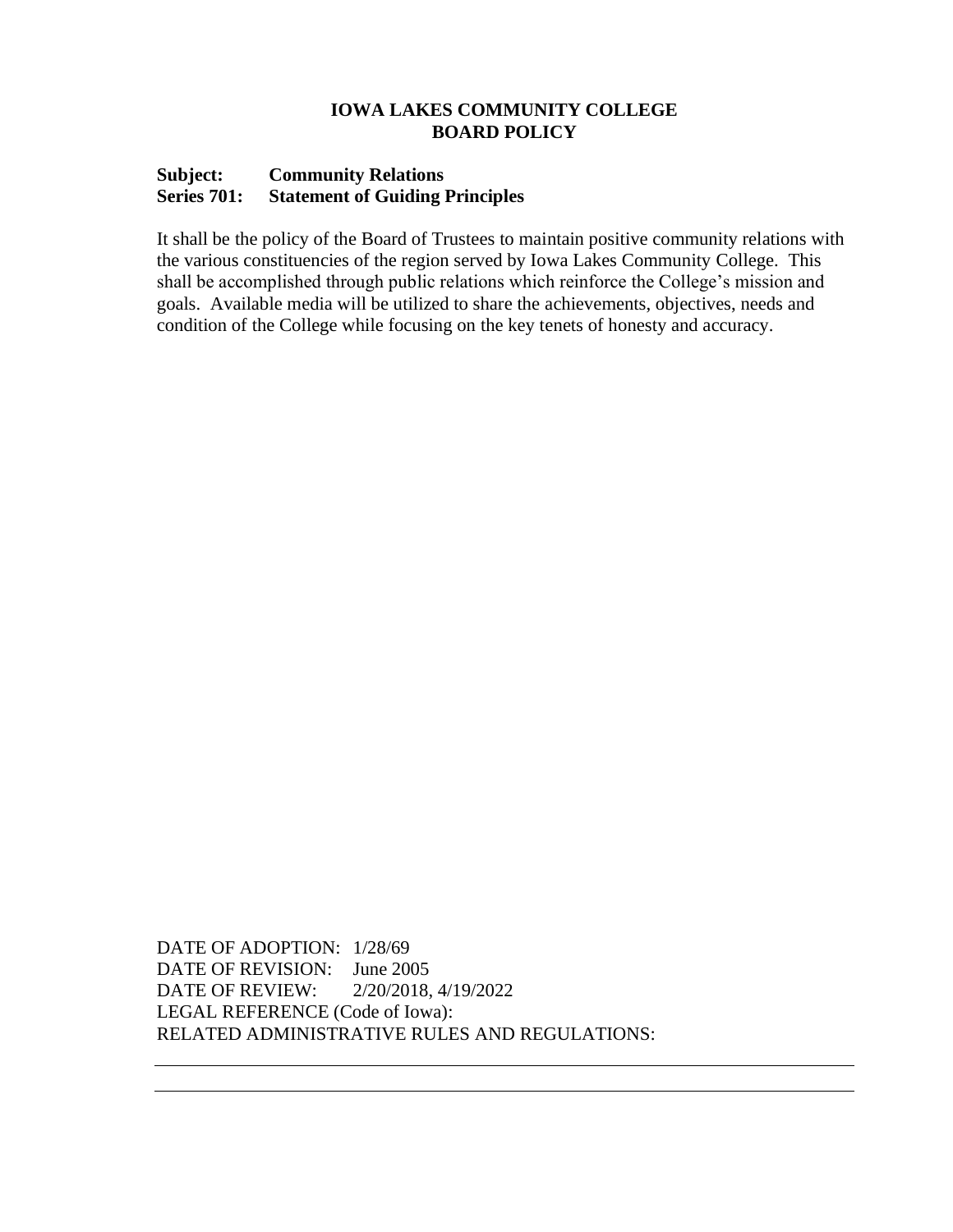## **Subject: Relations Between College Personnel and the Public Series 702: Gifts to Board Members and Employees**

The Board may receive public and private gifts and grants on behalf of the College. Board Members and College employees are encouraged to seek public and private gifts and grants, but only those that are allowed pursuant to the Iowa Code.

All gifts or grants of \$50.00 or more shall be approved by the Board.

No College Trustee, nor College employee, shall accept honoraria unless such honoraria complies with the Iowa Code.

All Board Trustees and College employees shall educate themselves to know which gifts or grants are allowed under the Iowa Code, and which honorariums are allowed by the Iowa Code.

DATE OF ADOPTION: February, 98 DATE OF REVISION: June 2005, 11/19/2019 DATE OF REVIEW: 2/20/2018, 4/19/2022 LEGAL REFERENCE (Code of Iowa): Chapters 68B.22 - .26 RELATED ADMINISTRATIVE RULES AND REGULATIONS: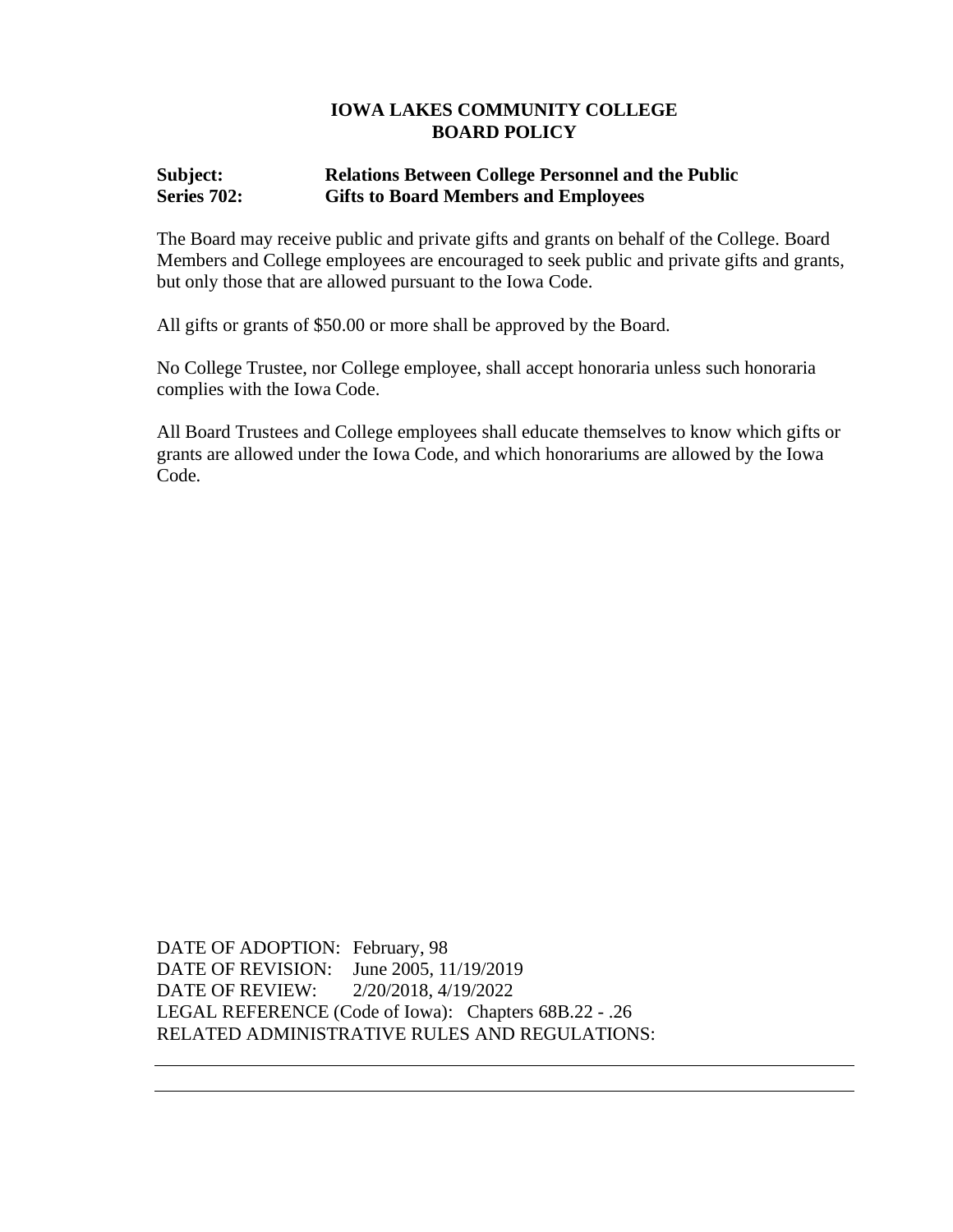# **IOWA LAKES COMMUNITY COLLEGE BOARD POLICY**

## **Subject: Relations Between College Personnel and the Public Series 703: Complaints Concerning College Personnel**

Whenever a citizen is aggrieved at the action of any employee, such citizen may give information to the employee's immediate supervisor. In the event that the matter is not satisfactorily resolved, the appeal process will follow this order:

- 1. Other supervisory or administrators in the line of responsibility
- 2. The College President
- 3. The Board of Trustees

No appeal will be heard by the Board of Trustees, and no charges against the employees will be investigated or acted upon by the Board unless submitted in writing, signed by the party bringing the same, and presented to the Board through the College President.

DATE OF ADOPTION: 1/28/69 DATE OF REVISION: June 2005 DATE OF REVIEW: 2/20/2018, 4/19/2022 LEGAL REFERENCE (Code of Iowa): RELATED ADMINISTRATIVE RULES AND REGULATIONS: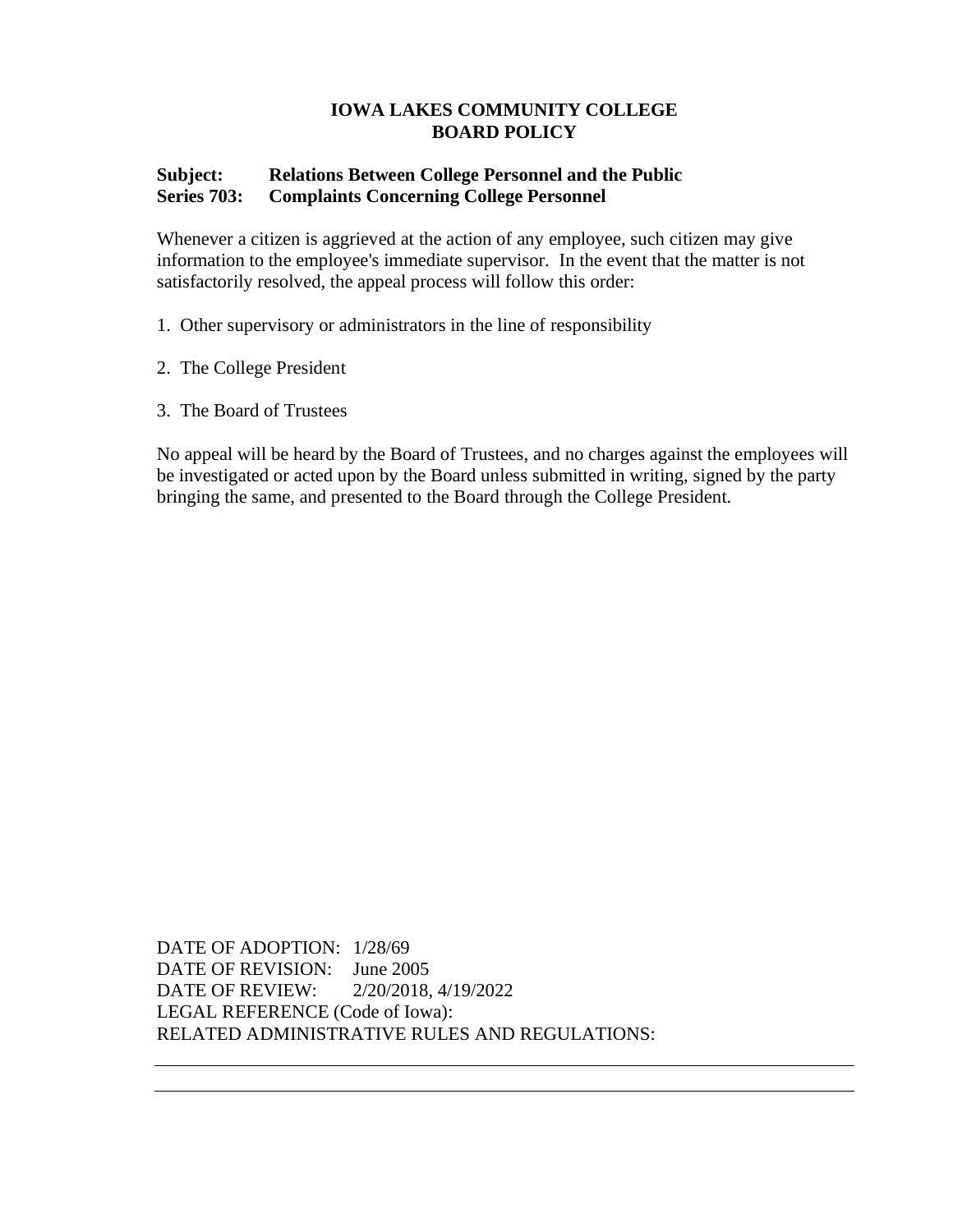### **IOWA LAKES COMMUNITY COLLEGE BOARD POLICY**

### **Subject: Use of Public Facilities Series 704: Loan of College Equipment**

Equipment of the College shall not be loaned outside of the College. In the event that equipment is used by organizations within the college facilities, appropriate College personnel shall operate or supervise the use of such equipment. Where a cost is involved, the using organization shall pay the cost.

DATE OF ADOPTION: 1/28/69 DATE OF REVISION: DATE OF REVIEW: 2/20/2018, 4/19/2022 LEGAL REFERENCE (Code of Iowa): RELATED ADMINISTRATIVE RULES AND REGULATIONS: